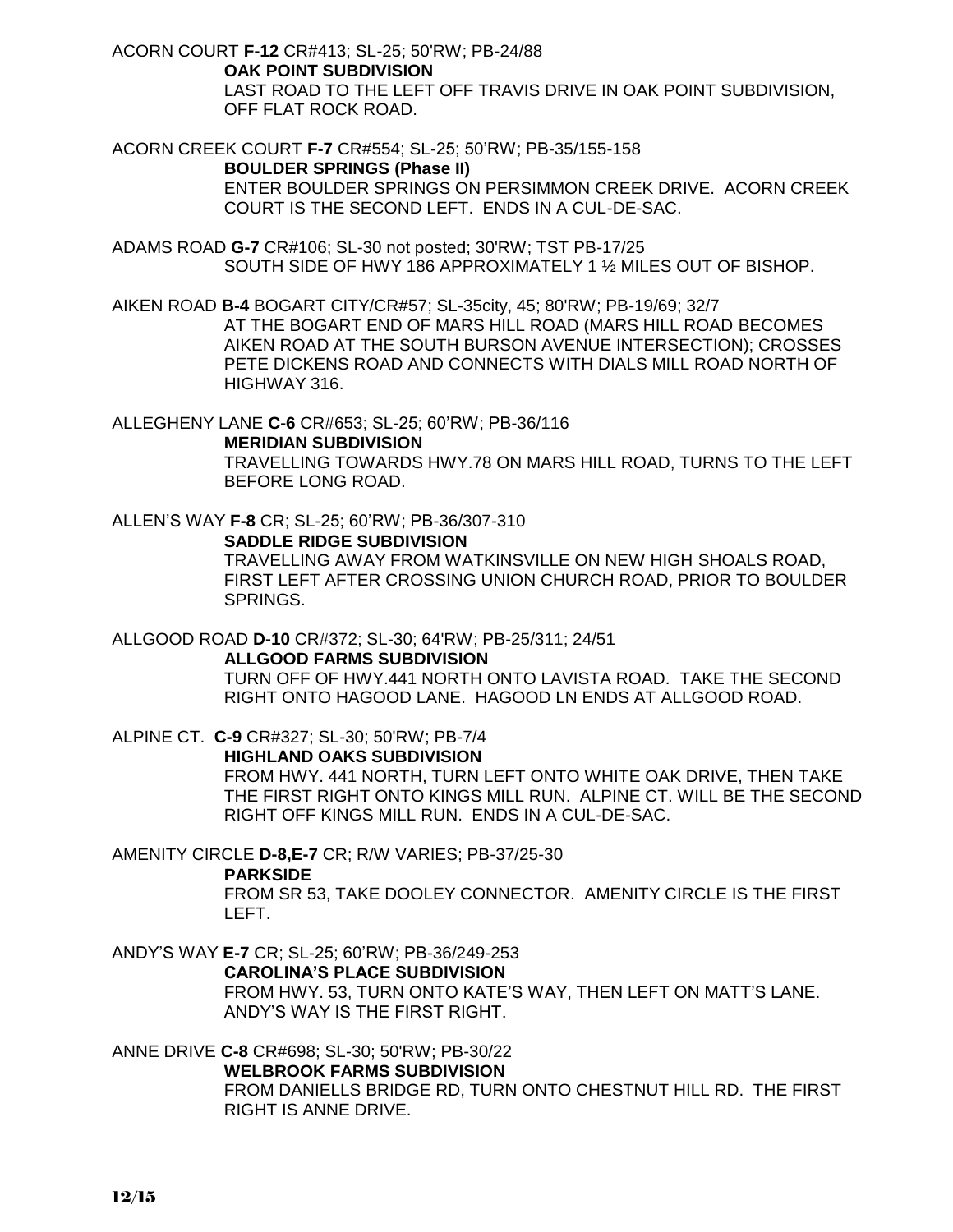ANTHONY LANE **G-5** HIGH SHOALS CITY

 IN NORTH HIGH SHOALS OFF JEFFERSON ROAD. TURNS DIRECTLY ACROSS FROM DICKENS LANE.

ANTIOCH CHURCH ROAD **I-11, I-12** CR#146; SL-45; 80'RW; PB-25/95

TURNS RIGHT OFF HWY 15 SOUTH PAST CISCO TRAIL; ENDS AT COLHAM FERRY ROAD. TRAVELLING SOUTH ON COLHAM FERRY RD, ANTIOCH CHURCH RD IS THE FIRST LEFT PAST MARSHALL STORE RD.

APACHE ROAD **D-8** CR#487; SL- 25; 50'RW; PB-4/146; 24/59

### **INDIAN HILLS SUBDIVISION**

FROM HOG MTN RD, TURN ONTO ARROWHEAD ROAD; CONTINUE AROUND LOOP; APACHE RD IS THE SECOND RIGHT; ENDS IN A CUL-DE-SAC.

APALACHEE DOWNS DRIVE **E-4** SL-25; 60'RW; PB-35/177-180

### **APALACHEE DOWNS SUBDIVISION**

HEADING SOUTH ON LANE CREEK RD, TURN RT ONTO RIDGEWAY RD. APALACHEE DOWNS DR IS ON THE LEFT JUST BEFORE MOORES FORD RD.

APALACHEE TRACE **F-4** CR#587; SL-25 not posted; 50'RW; PB-32/232

### **LANE CREEK PLANTATION SUBDIVISION**

FROM COLE SPRINGS RD TURN ONTO LANE CREEK DR; APALACHEE TRACE IS THE FIFTH LEFT. ENDS IN A CUL-DE-SAC.

APPLE VALLEY COURT **F-10** CR; SL- 25; 50'RW; PB-37/197-200 **PEBBLE CREEK SUBDIVISION**

FROM SR 15, ENTER S/D ON GROVEBROOK LANE. TURN LEFT ON PEBBLE CREEK WAY. APPLE VALLEY COURT IS THE SECOND RIGHT. ENDS IN A CUL-DE-SAC.

ARBORWOOD RIDGE **F-6** NORTH HIGH SHOALS CITY; SL-25; 50'RW; PB-28/124 **HICKORY RIDGE SUBDIVISION**

FROM NEW HIGH SHOALS RD, TURN ONTO ELDER ROAD. ARBORWOOD RIDGE MAKES A LOOP OFF ELDER AND IS THE FIRST AND SECOND STREET ON THE LEFT.

ARDEN COURT **D-6** CR#687; SL-25; 50'RW; PB-36/269-272

### **BROOKHAVEN SUBDIVISION**

FROM HODGES MILL ROAD,TURN ONTO BROOKHAVEN PLACE; TURN LEFT AT BROOKHAVEN DRIVE; CONTINUE AROUND TO BACK OF S/D; ARDEN CT WILL BE ON THE LEFT.

# ARIZONA BEND **B-6** CR#644; SL-30; 50'RW; PB-30/64

### **SILVER LEAF SUBDIVISION**

FROM JIMMY DANIELL RD, TURN LEFT ONTO SILVER LEAF ROAD ACROSS FROM CREEKSIDE S/D. AT THE STOP SIGN, ARIZONA BEND IS TO THE LEFT AND RIGHT. ALSO, FROM SR 316, TURN NORTH ONTO JULIAN DRIVE. THE SECOND STREET ON THE RIGHT IS ARIZONA BEND.

ARLINGTON PLACE **C-5** 50' PS; SL-15; PB-35/239-246

### **TRIPLE CREEK AT MALCOLM BRIDGE PHASE I**

FROM MALCOLM BRIDGE ROAD, TURN ONTO LENRU ROAD. ARLINGTON PLACE IS THE SECOND LEFT, MAIN ENTRANCE TO PHASE 1.

# ARROWHEAD ROAD **D-8** CR#223; SL-25; 64'RW; PB-4/146; 25/320 **INDIAN HILLS SUBDIVISION**

ENTRANCE TO INDIAN HILLS S/D OFF OF HOG MOUNTAIN RD, BETWEEN BOULDERCREST S/D AND TWELVE OAKS S/D; IT MAKES A COMPLETE LOOP TYING BACK IN ACROSS FROM ETOWAH CT.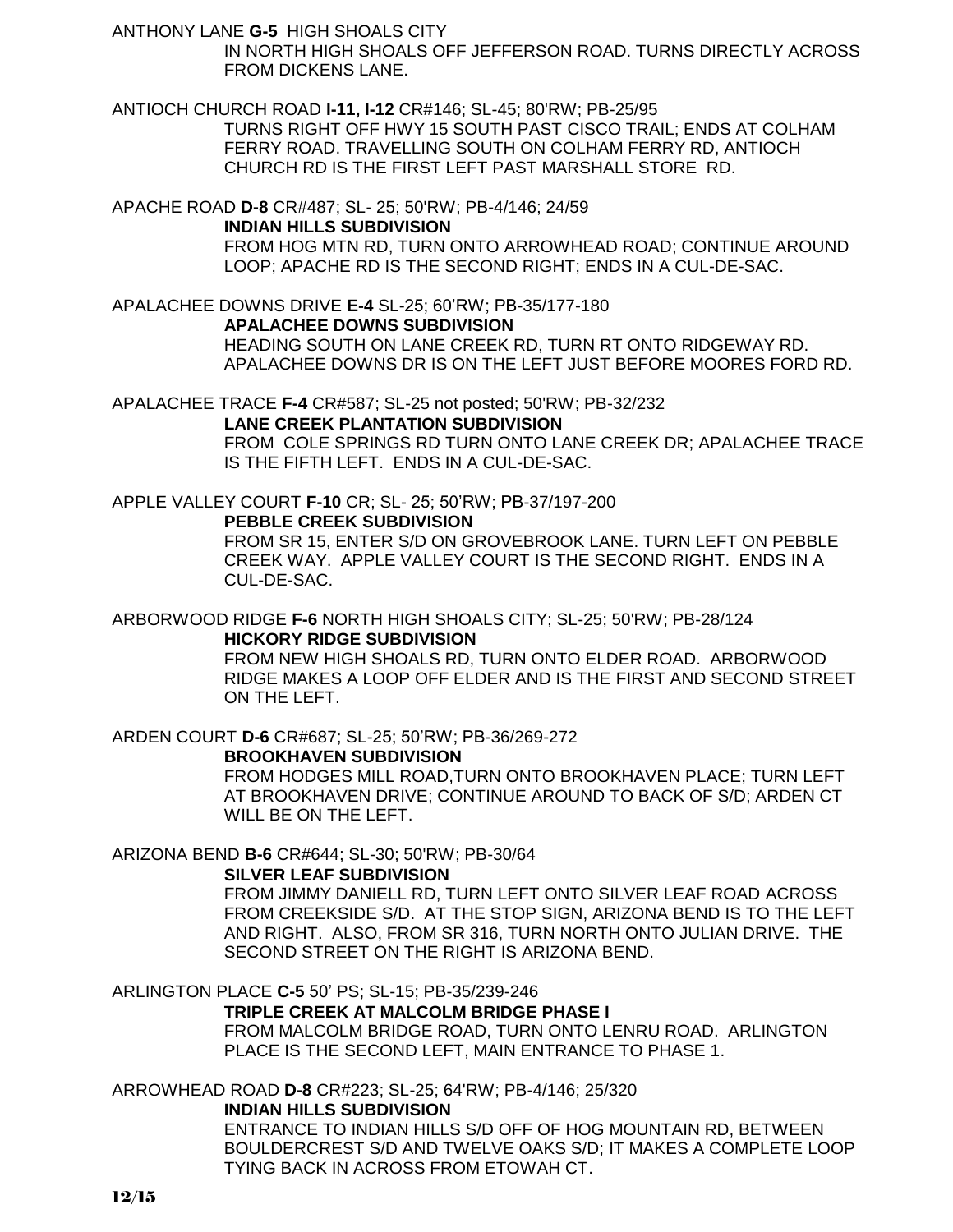ASH ROAD **G-8** PD(DIRT); 30'RW CITY OF BISHOP SMALL DIRT ROAD TO THE RIGHT OFF PRICE MILL ROAD ABOUT 1/2 MILE FROM HWY.441.

ASHFORD ROAD **F-11** CR#157; SL-30; 60'RW; PB-14/36 OFF MCREE'S GIN ROAD, JUST NORTH OF FLAT ROCK ROAD.

ASHLAND DRIVE **C-3** CR#407; SL-30; 60'RW; PB-13/136-137 **ASHLAND SUBDIVISION** FIRST LEFT WHEN TRAVELLING ON HWY.53 NORTH OF HWY 78.

ASHLEY AVENUE **A-4** BOGART CITY SOUTH SIDE OF ATLANTA HWY; CONNECTS PETE DICKENS RD TO WHITEHEAD ROAD.

ASHWOOD LANE **C-9** CR#221; SL- 25; 50'RW PB 7/253 **CRYSTAL HILLS SUBDIVISION** COMING FROM HWY. 441, FIRST LEFT OFF CRYSTAL HILLS DRIVE OR FIRST RIGHT OFF WILD AZALEA LANE.

ASTONDALE ROAD **G-8, G-9, G-10** CR#127; SL-50 CITY,55 COUNTY; 100'RW; PB-13/86; 25/289 RUNS FROM HWY. 441 IN BISHOP TO HWY. 15 ABOUT 4 MILES S. OF WATKINSVILLE. CROSSES COLHAM FERRY ROAD JUST SOUTH OF HARDIGREE BELL ROAD.

ATLANTA HIGHWAY **A6, A-8, B-7** CR#438 & CS#518; SL-55; RW VARIES; PB-21/25, 9/226 FORMER ALIGNMENT OF US 29 AND SR 8; ON GDOT MAP, PORTION OF ROAD WITHIN COUNTY (CR 438) AKA LAWRENCEVILLE-ATHENS HWY, PORTION WITHIN CITY (CS518) AKA ATLANTA HWY.

AUTRY ROAD **D-7** CR#27(DIRT); SL- 30; 30'Prescriptive Esmt; PB-1/234; 3/13 OFF HODGES MILL ROAD BETWEEN BROOKHAVEN PLACE AND PALOMINO PASS. TERMINATES IN CUL DE SAC AT COUNTY PARK.

AUTUMN GLEN DRIVE **(NOT ON MAP)** CR#; SL – 25 MPH; 60' R/W; PB - 38/65 **AUTUMN GLEN SUBDIVISION**

> LOCATED ON THE SOUTH SIDE OF ROCKY BRANCH RD ACROSS FROM OLD WAVERLY S/D; ENTER S/D ON AUTUMN GLEN WAY; THE FIRST INTERSECTION IS AUTUMN GLEN DRIVE.

AUTUMN GLEN TRAIL **(NOT ON MAP)** CR#; SL - 25 MPH; 60' R/W; PB- 38/65 **AUTUMN GLEN SUBDIVISION**

LOCATED ON THE SOUTH SIDE OF ROCKY BRANCH RD ACROSS FROM OLD WAVERLY S/D; ENTER S/D ON AUTUMN GLEN WAY; TURN LEFT AT THE FIRST INTERSECTION (AUTUMN GLEN DRIVE); THE SECOND RIGHT (AT CUL DE SAC) IS AUTUMN GLEN TRAIL.

AUTUMN GLEN WAY **(NOT ON MAP)** CR#; SL - 25 MPH; 60' R/W; PB- 38/65

#### **AUTUMN GLEN SUBDIVISION**

LOCATED ON THE SOUTH SIDE OF ROCKY BRANCH RD NEAR OLD WAVERLY WAY.

### AUTUMN PARK **B-3** PS; SL - PB-36/436-440

#### **OCONEE SPRINGS (GA CLUB)**

HEADING NORTH ON BARBER CREEK RD TOWARDS BARROW COUNTY, TURN RIGHT INTO OCONEE SPRINGS S/D ONTO GREENLEFFE DR. THE SECOND RIGHT IS AUTUMN PARK.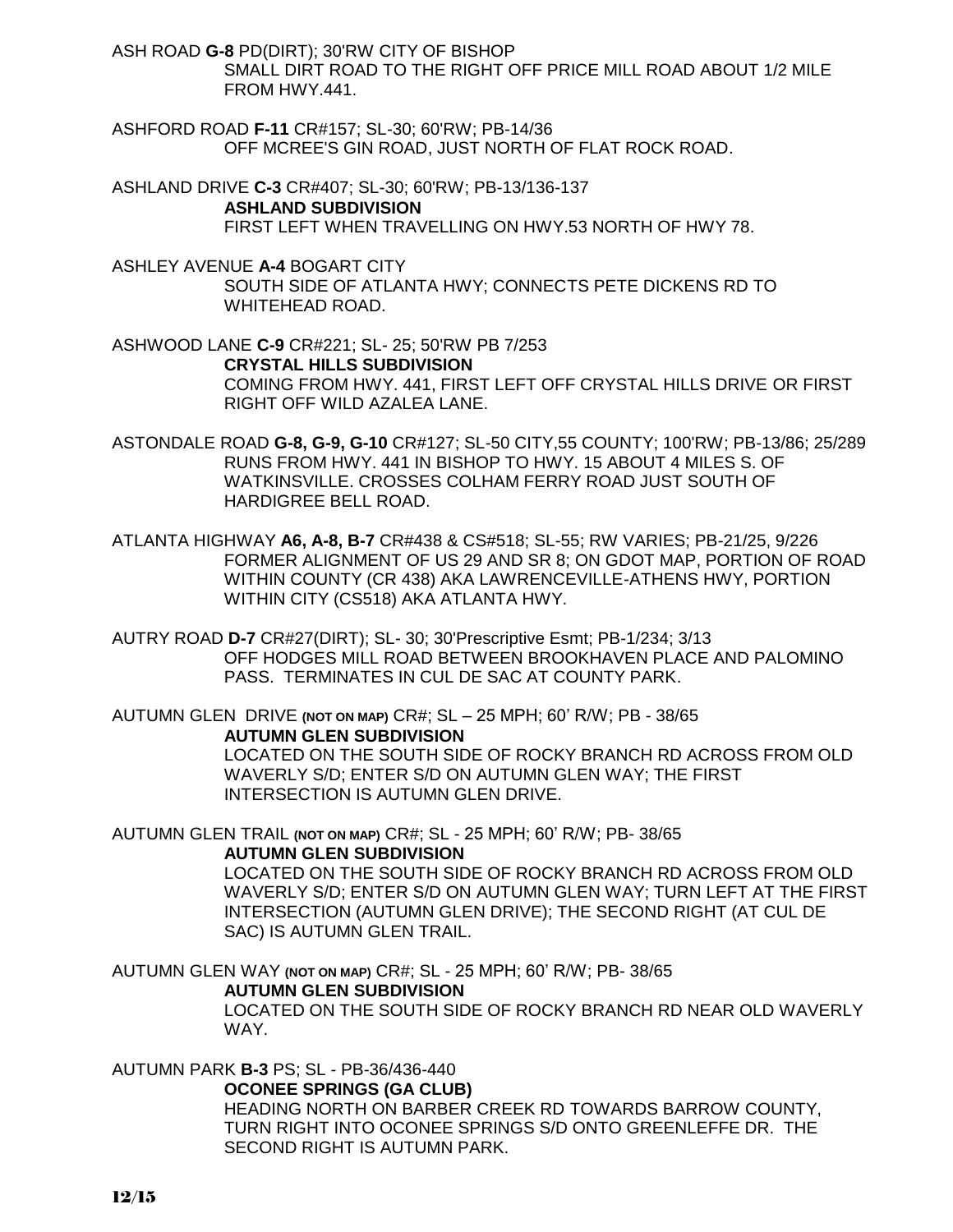AVALON CIRCLE **C-5** SL-25; PB-37/118-121

### **AVALON**

FROM LENRU ROAD, ENTER S/D ON AVALON DRIVE. AVALON CIRCLE IS THE ONLY RIGHT.

AVALON COURT **C-5** SL-25; 60'RW; PB-37/118-121

### **AVALON**

FROM LENRU ROAD, ENTER ON AVALON DRIVE. AVALON COURT IS THE SECOND LEFT. ENDS IN A CUL-DE-SAC.

AVALON DRIVE **C-5** SL-25; 60'RW; PB-37/118-121

**AVALON**

TURN ONTO LENRU ROAD FROM HWY 78; AVALON DRIVE IS THE FIRST RIGHT. ENTRANCE TO AVALON S/D. ENDS IN A CUL-DE-SAC.

AYCOCK DRIVE **E-5** PD(DIRT)

TURN ONTO AYCOCK ROAD FROM RAYS CHURCH ROAD. AYCOCK DRIVE IS A PRIVATE FIELD ROAD ON THE RIGHT, AFTER MATTHEWS ROAD.

AYCOCK ROAD **E-5** CR#47; SL-45; 80'RW; PB-25/182

FROM HWY 53, TURN SOUTH ONTO SNOWS MILL RD. FIRST LEFT IS AYCOCK RD. ENDS AT RAYS CHURCH ROAD.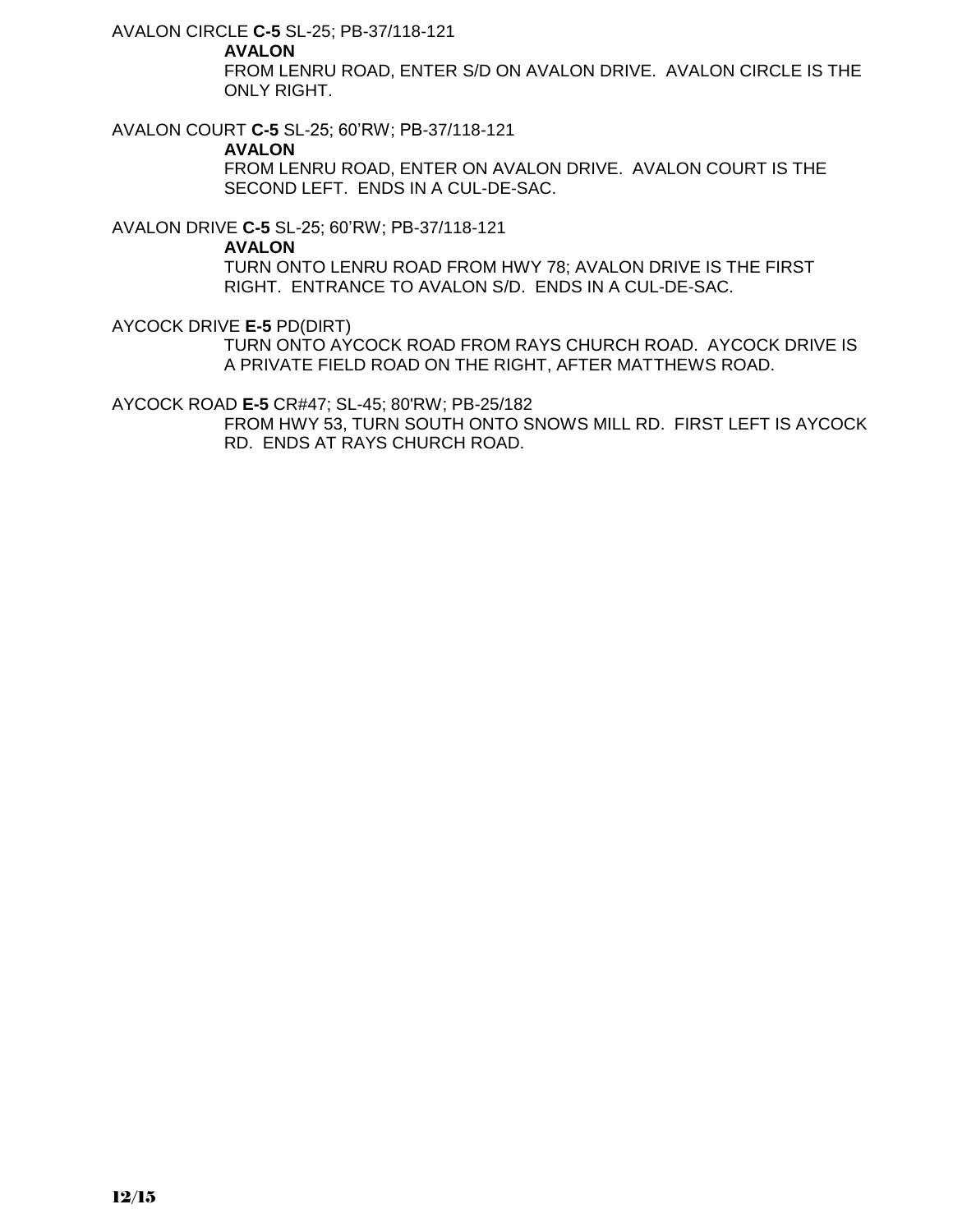B.GARRETT ROAD **B-4** PD(DIRT); SL-40; 30'RW; PB-4/103 PRIVATE DRIVE ON THE RIGHT OFF DIALS MILL ROAD. APPROXIMATELY 1 MILE NORTH OF HWY.78.

BAKER DRIVE **B-5** 50'PD; PB-34/63 **BAKER BUSINESS PARK**

> TRAVELLING NORTH ON MARS HILL ROAD, BAKER DRIVE IS THE FIRST RIGHT PAST BELL ROAD. ENDS IN A CUL-DE-SAC.

BARBER CREEK DRIVE **C-7** CR#189; SL-30; 50'RW; PB-25/19

**BARBER CREEK ESTATES SUBDIVISION**

ON MARS HILL ROAD GOING TOWARD HWY.316, TURN RIGHT AFTER PASSING THE GOLDEN PANTRY; MAIN ENTRANCE TO BARBER CREEK ESTATES.

BARBER CREEK ROAD **B-2** CR#259; SL-45; 60',80'RW; PB-24/25 FOURTH ROAD TO RIGHT OFF HWY.53 N. OF HWY 78 JUST PAST DARK CORNER FIRE STATION. GOES TO STATHAM.

BARKWOOD DR. **B-5** CR#399; SL-25; 60'RW; PB-13-146; 25/69 **FERNWOOD SUBDIVISION** FOURTH LEFT OFF FERNWOOD DRIVE, WHICH IS THE ENTRANCE TO FERNWOOD SUBDIVISION FROM HWY.78.

BARNETT DRIVE **E-12** CR#416; SL-30; 50'RW; PB-13/140; 25/188 **BARNETT'S BLUFF SUBDIVISION** COMING FROM WATKINSVILLE ON BARNETT SHOALS ROAD, SECOND RIGHT PAST MCREE MILL ROAD.

BARNETT PLACE **E-12** CR#415; SL-30; 50'RW; PB-25/171 **BARNETT'S BLUFF SUBDIVISION** CONNECTOR ROAD BETWEEN BARNETT DRIVE AND BARNETT RIDGE.

BARNETT RIDGE **F-13** CR#414; SL-30; 60'RW; PB-17/115; 24/80; 24/72 **BARNETT'S BLUFF SUBDIVISION** COMING FROM WATKINSVILLE ON BARNETT SHOALS ROAD, FIRST RIGHT PAST MCREE MILL ROAD.

BARNETT SHOALS RD **B-11, C-11, C-12, E-10, E-12, E-13** CR#262; SL-50, 55; 60-100'RW; PB-19/46 COMING FROM DOWNTOWN WATKINSVILLE, TURNS LEFT AT THE INTERSECTION OF HWYS. 441 AND 15. GOES FROM WATKINSVILLE TO CREEKSIDE COUNTRY CLUB AT THE CLARKE COUNTY LINE.

BAXTER COURT **B-2** CR#614; SL-30; 50'RW; PB-35/42-45

**SIMS CROSSING SUBDIVISION**

TRAVELLING AWAY FROM WATKINSVILLE ON HWY. 53, BAXTER COURT IS THE FIRST RIGHT PAST BARBER CREEK ROAD. LAST RIGHT BEFORE CROSSING INTO BARROW COUNTY.

BEDFORD TRAIL **C-5** PS; SL-15; PB-37/88

**TRIPLE CREEK AT MALCOLM BRIDGE**

TURN ONTO LENRU ROAD FROM MALCOLM BRIDGE ROAD. TURN LEFT ONTO LIVINGSTON TRAIL. BEDFORD TRAIL IS THE FIRST RIGHT.

BEECHNUT LANE **G-11** CR#211; SL-30; 50'RW; PB-24/62

TURN OFF HWY 15 SOUTH ONTO ELDER MILL ROAD. BEECHNUT LANE IS 1/2 MILE DOWN ON THE RIGHT.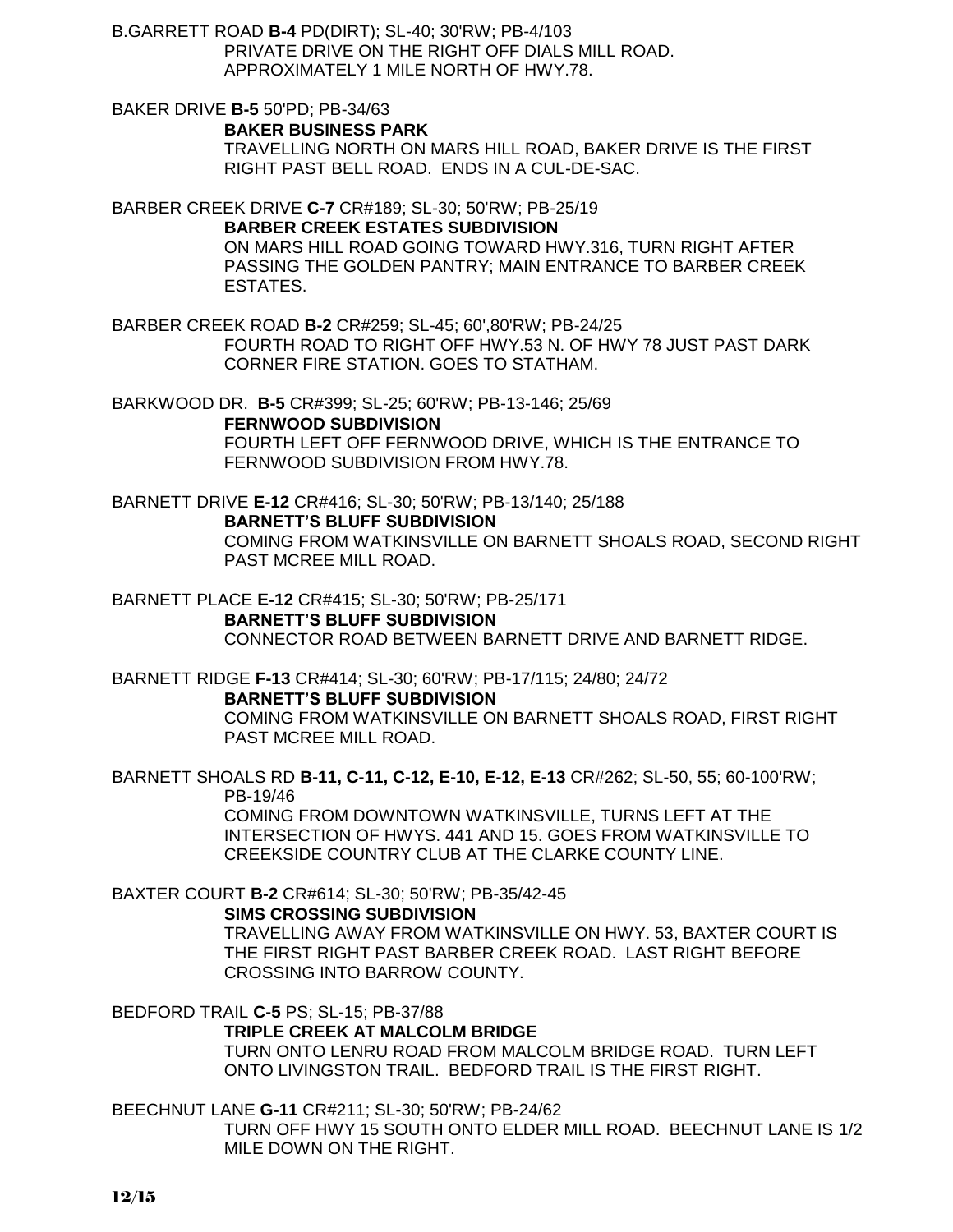BELL LANE **E-3** PD(DIRT); SL-30; 30'RW; PB-3/77 PRIVATE DRIVE OFF RIDGEWAY ROAD NEAR MOORES FORD RD.

BELL ROAD **B-6, C-6** CR#19; SL-30; 40-50'RW; PB-24/18&72 TO THE RIGHT OFF MARS HILL ROAD BEFORE REACHING HWY 78. BELL ROAD DEAD ENDS AT 316; THE LAST HOUSE ON THE ROAD IS 1161; ANY HIGHER NUMBER WILL HAVE TO TAKE JULIAN DRIVE, CROSS 316 AND GO LEFT ON TALL OAKS ROAD.

BELMONT ROAD **E-13, F-14** CR#153; SL-45; 80'RW; PB-25/57 INTERSECTS WITH BOB GODFREY ROAD AT COUNTY LINE PAST BARNETT SHOALS ROAD. BOB GODFREY ROAD STARTS AT CREEKSIDE COUNTRY CLUB; INTERSECTS WITH BELMONT ROAD.

BENT CREEK ROAD **C-7** CR#459; SL-25; 50'RW; PB-25/174 **LAUREL SHOALS SUBDIVISION** COMING FROM MARS HILL ROAD, SECOND ENTRANCE TO LAUREL SHOALS SUBDIVISION OFF HODGES MILL ROAD. IF COMING FROM THE MAIN ENTRANCE (LAUREL POINTE), TAKE THE SECOND LEFT.

BENT TREE LANE **F-7** CR; SL-25 ;60'RW; PB-36/213-215 **THE ENCLAVE AT COLDWATER CREEK** FROM UNION CHURCH ROAD, TURN ONTO WHIPPOORWILL ROAD. BENT TREE LANE IS THE SECOND LEFT.

BENT TREE POINT **F-7** CR; SL-25 ;60'RW; PB-36/213-215 **THE ENCLAVE AT COLDWATER CREEK** TURNS TO THE RIGHT AND LEFT AT THE END OF BENT TREE LANE. ENDS IN A CUL-DE-SAC AT BOTH ENDS.

BERNICE DR. **A-5** BOGART CITY; SL-20; 60'RW; PB-25/205 **DEERWOOD ESTATES SUBDIVISION** IN BOGART OFF JEFFERSON AVE.

BERTA DR. **E-6** CR#45(DIRT); SL-30; 60'RW; PB-24/63; 24/117 NORTH SIDE OF MAXEY ROAD ON THE RIGHT ABOUT 1/2 MILE FROM ELDER ROAD. MAKES A LOOP BACK TO MAXEY RD

BEVERLY DRIVE **C-8** CR#700; SL-30; 50'RW; PB-28/162,30/22

**WELBROOK FARMS SUBDIVISION**

TURN INTO WELBROOK FARMS SUB. FROM DANIELLS BRIDGE ROAD. TURN LEFT ONTO NONA DRIVE. THE FIRST LEFT IS BEVERLY DRIVE. MAKES A LOOP.

BINGHAMPTON CIRCLE **C-5** PS; SL-15; PB-37/88

**TRIPLE CREEK AT MALCOLM BRIDGE**

FROM LENRU ROAD, ENTER TRIPLE CREEK ON LIVINGSTON TRAIL. WHEN IT ENDS, TURN RIGHT ON EAST HAVEN TRAIL, THEN LEFT ON WESTON TRAIL. IT WILL END INTO BINGHAMPTON CIRCLE.

BIRCH CIRCLE **E-7** PS; SL- ;PB-36/444-454 **WILLOW CREEK** THIRD RIGHT OFF WILLOW CREEK DRIVE.

BIRCHMORE DR. **C-8** CR#314; SL-30; 64'RW; PB-7/259; 25/103 **BIRCHMORE HILLS SUBDIVISION** FIRST ENTRANCE TO BIRCHMORE HILLS OFF DANIELLS BRIDGE ROAD COMING FROM HOG MOUNTAIN RD.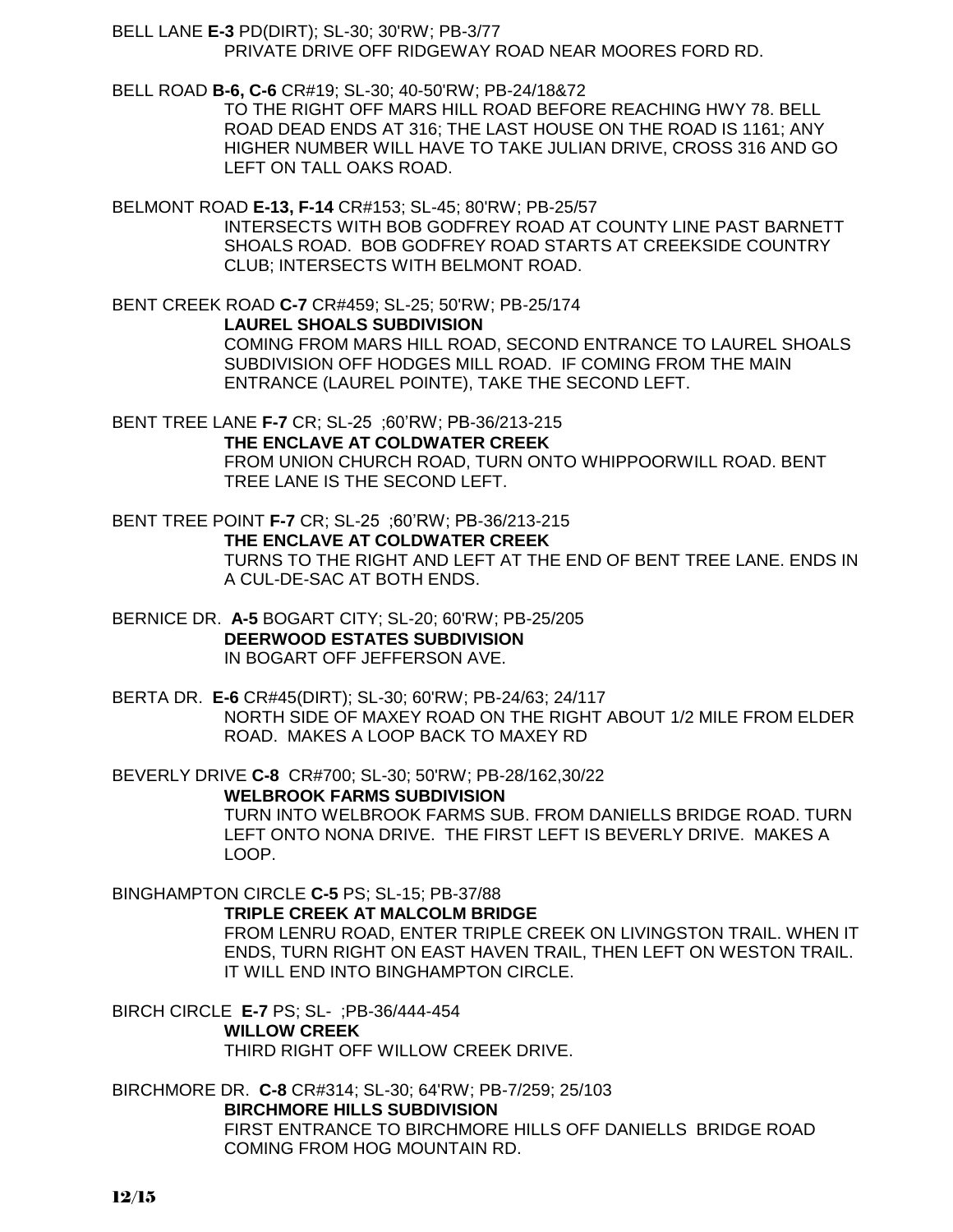BISHOP FARMS PARKWAY **E-8** CR; SL-30; 80'RW; DB-287/80

 BEGINS AT SR 53 (EXPERIMENT STATION RD). ENDS AT GAINESVILLE STATE COLLEGE.

BISHOP FARMS PARKWAY SOUTH **E-9** CR#558; SL-35; 80'RW; PB-35/251-254 **THORNWOOD SUBDIVISION** TRAVELLING AWAY FROM WATKINSVILLE ON NEW HIGH SHOALS ROAD,

FIRST RIGHT AFTER CROSSING THE 441 BYPASS.

BISHOP POINT **D-8** CR#707; SL-25 ;60'RW; PB-36/162-166 **LAKEWOOD MANOR SUBDIVISION** FIRST RIGHT OFF LAKEWOOD MANOR DRIVE. ENDS IN A CUL-DE-SAC.

BLACK IKE ROAD **K-12** CR#119(DIRT); SL-20; 30'RW; PB-18/85 DIRT ROAD TO THE LEFT OFF COLHAM FERRY ROAD JUST BEFORE THE GREENE COUNTY LINE.

BLACKSTONE LANE **B-6** PS; 50'; SL- ; PB-36/32-35 **CREEKSIDE SUBDIVISION**

ENTER S/D OFF JIMMY DANIELL RD ONTO ORCHARD WALK; TAKE FIRST LEFT AT BLACKSTONE WAY; BLACKSTONE LANE IS A LOOP ON THE RIGHT.

BLACKSTONE WAY **B-6** PS; 50'; SL- ; PB-36/32-35

#### **CREEKSIDE SUBDIVISION**

ENTER S/D OFF JIMMY DANIELL RD ONTO ORCHARD WALK; FIRST INTERSECTION (AT CIRCLE) IS BLACKSTONE WAY; ALL RESIDENCES WITH BLACKSTONE ADDRESSES ARE TO THE LEFT.

BLUE BEECH POINTE **C-8** CR#703; SL-30; 60'RW; PB-28/268

#### **LAKE WELBROOK SUBDIVISION**

TURN INTO LAKE WELBROOK FROM DANIELLS BRIDGE RD; TURN LEFT ONTO SCARLET OAK CIRCLE, THEN RIGHT ON LAKE WELBROOK DRIVE. TURN RIGHT AT WILLOW RIDGE. THE FIRST LEFT IS BLUE BEECH POINTE.

BLUE BIRD DRIVE **D-6** PD(DIRT)

EAST SIDE OF MALCOM BRIDGE RD BETWEEN HWY 53 AND HODGES MILL RD

BLUESTEM WAY **C-2**; SL-25; 50'RW; PB-38/201

**FAIRFIELD MEADOWS SUBDIVISION**

TURN INTO FAIRFIELD MEADOWS FROM OSBORNE RD; THE FIRST LEFT IS BLUESTEM WAY.

BOB ELDER ROAD **H-12** CR#166(DIRT); SL-30; 30'PE; PB-9/118 SECOND LEFT OFF HWY 15 SOUTH PAST KIRKLAND ROAD.

BOB GODFREY ROAD **F-13** CR#538; SL-40; 80'RW; PB-19/14

BARNETT SHOALS ROAD BECOMES BOB GODFREY RD AT OLD BARNETT SHOALS RD. CONTINUES TO OGLETHORPE COUNTY.

BOBWHITE COURT **B-6** CR#645; SL-30; PB-30/64

#### **SILVER LEAF SUBDIVISION**

TRAVELLING TOWARDS ATHENS ON JIMMY DANIELL RD, TURN LEFT ONTO SILVER LEAF RD, THEN RIGHT ONTO ARIZONA BEND. BOBWHITE COURT IS THE FIRST LEFT.

BOND DR. **E-9** WATK. CITY; SL-30; 50'RW **CEDAR HILLS SUBIDVISION**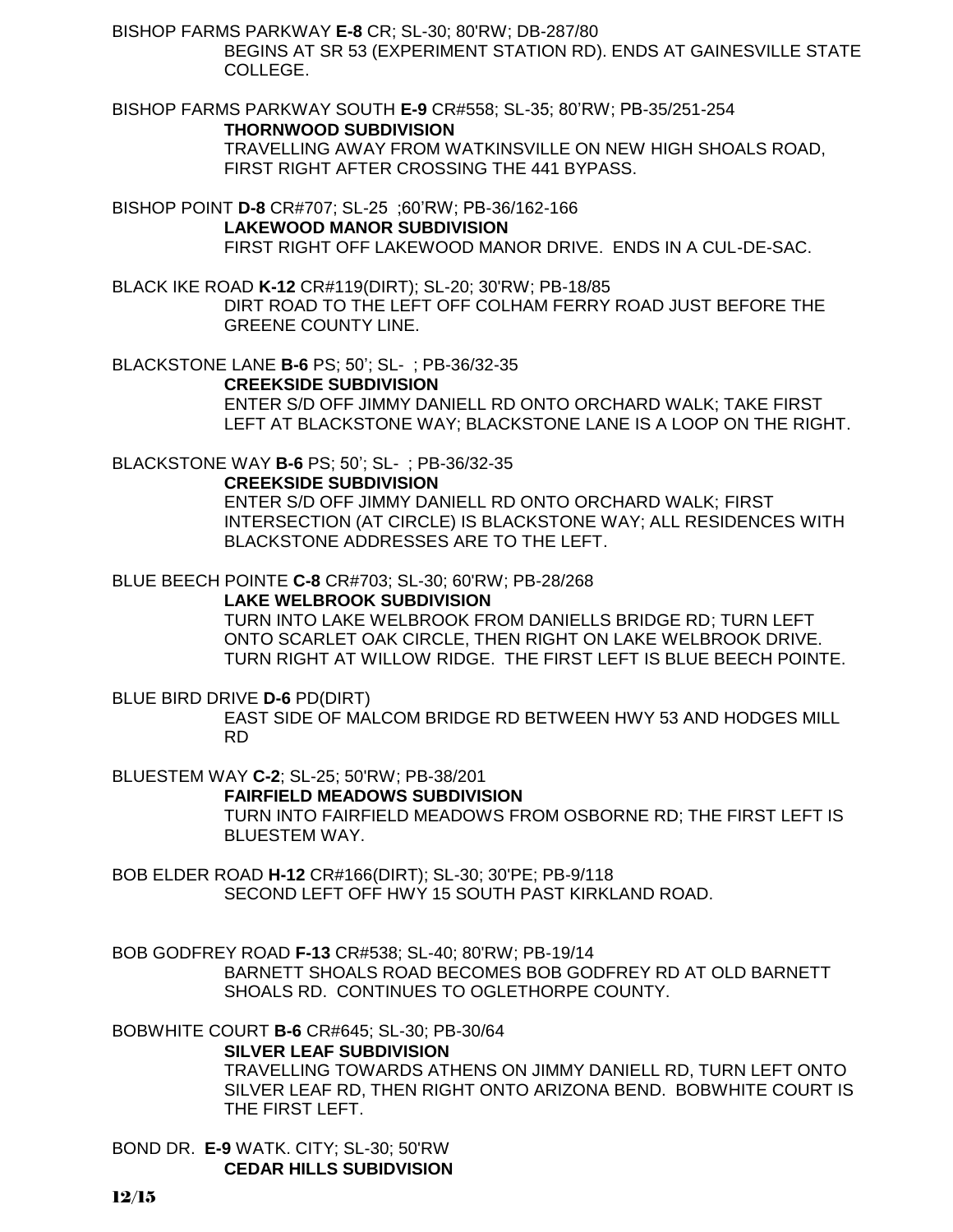TURN ONTO HIGHT DR. FROM HARDEN HILL ROAD. BOND DR. WILL BE THE FIRST LEFT. IT CONNECTS VFW DR. WITH HIGHT DR.

BOND WAY **E-9** WATK.CITY; SL-30; 50'RW **CEDAR HILLS SUBDIVISION** LAST RIGHT OFF HIGHT DRIVE, WHICH TURNS OFF OF HARDEN HILL ROAD IN WATKINSVILLE.

BONNETT CREEK LANE **F-7** CR; SL-25; 60'RW; PB-36/213-215 **THE ENCLAVE AT COLDWATER CREEK** FIRST LEFT OFF OF BENT TREE LANE. ENDS IN A CUL-DE-SAC.

BONNETT POINT LANE **E-7** CR; SL-25 ;60'RW; PB-36/213-215

**THE ENCLAVE AT COLDWATER CREEK**

AFTER BENT TREE LANE TURNS TO THE RIGHT, BONNET POINT LANE IS THE FIRST RIGHT. ENDS IN A CUL-DE-SAC.

BOULDER RIDGE LANE **C-5** CR; SL-25; 50'RW; PB-37/111-114

**BOULDER SPRINGS (Phase IV)** FROM NEW HIGH SHOALS ROAD, TURN ONTO BOULDER SPRINGS DRIVE. BOULDER RIDGE LANE IS THE FIRST LEFT. ENDS IN A CUL-DE-SAC.

BOULDER SPRINGS DRIVE **C-5** CR; SL-25; 50'RW; PB-37/111-114

#### **BOULDER SPRINGS (Phase IV)**

COMING FROM UNION CHURCH ROAD ON NEW HIGH SHOALS ROAD, TURNS TO THE RIGHT ACROSS FROM SPRING CREEK DRIVE. ENDS IN A CUL-DE-SAC.

### BOULDERCREST CIRCLE **D-8** CR#13; SL-30; 40-50'RW; PB-2/247, 4/3

**LAKE FOREST SUBDIVISION**

SECOND AND THIRD ENTRANCE TO LAKE FOREST SUB. TURNS LEFT JUST PAST SUBWAY COMING FROM BUTLER'S CROSSING ON HWY. 53.

BOULDERCREST COURT **D-8** CR#180; SL-30; 50'RW; PB-4/3

### **LAKE FOREST SUBDIVISION**

DEAD END STREET OFF BOULDERCREST CIRCLE NEAR THE BACK SIDE OF LAKE FOREST SUBDIVISION.

BOWMAN WAY **D-7** CR#295; SL-30; 50'RW; PB-4/254

**NORTHWEST WOODS SUBDIVISION**

FROM BURR HARRIS TURN ONTO ROBINHOOD RD (AT SWIMMING POOL), BOWMAN WAY WILL BE THE FIRST RIGHT.

BOYD ROAD **B-2** CR#74(DIRT); SL-30; 40'RW; PB-8/425

FROM SR 53 GOING TOWARD BARROW COUNTY, TURN RIGHT ONTO BARBER CREEK ROAD. BOYD ROAD IS A DIRT ROAD TO THE LEFT APPROXIMATELY 3/4 MILE DOWN BARBER CREEK ROAD.

BRACKEN COURT **C-6** CR; SL-25; 50'RW; PB-36/497

#### **FERN HILL SUBDIVISION**

FROM MALCOM BRIDGE RD, ENTER S/D ON FERN HILL ROAD; BRACKEN COURT IS THE SECOND LEFT. ENDS IN A CUL-DE-SAC.

BRADFORD PLACE **F-8** CR#493; SL-30 not posted; 50'RW; PB-25/260 **BRADFORD PLACE SUBDIVISION**

FROM NEW HIGH SHOALS RD, TURN SOUTH ONTO UNION CHURCH RD; BRADFORD PL IS SECOND LEFT. ENDS IN CUL-DE-SAC.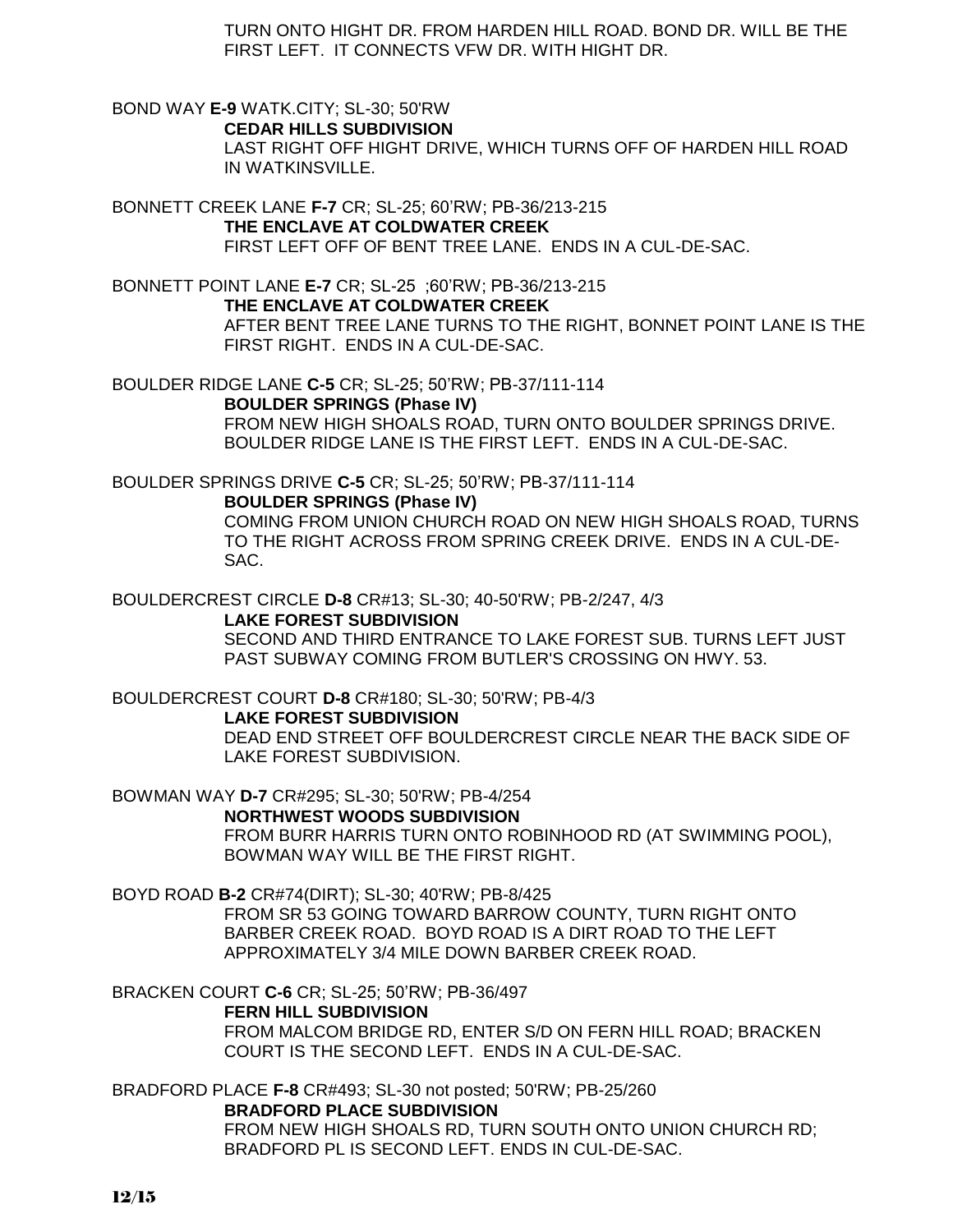BRADHAM DR. **D-8** CR#225; SL-30; 50'RW; PB-4/24

**NORTHWEST WOODS SUBDIVISION**

FROM BUTLERS CROSSING, HEAD NORTH ON MARS HILL RD; BRADHAM DR IS FIRST LEFT PAST CLIFF DAWSON RD; CONNECTS TO BURR HARRIS

BRAMBLEWOOD WAY **C-6** CR#643; SL-30 not posted; 50'RW; PB-28/277

**TIMBER RIDGE SUBDIVISION**

TURN OFF MARS HILL ROAD ONTO BELL ROAD, THEN LEFT ONTO TIMBER RIDGE ROAD. THE FIRST LEFT IS BRAMBLEWOOD WAY.

BRANCH FARM POINTE **D-6** CR#680; SL-30 not posted; 50'RW; PB-32/41

**ROCKY BRANCH FARMS SUBDIVISION**

FROM HODGES MILL RD, TURN NORTH ONTO MALCOM BRIDGE RD. TURN LEFT ONTO ROCKY BRANCH FARMS DRIVE. BRANCH FARM POINTE IS THE FIRST RIGHT.

BRANCH ROAD **H-7, I-8** CR#109; SL-35; 80'RW; PB-117/666 FROM BISHOP, HEAD SOUTH ON 441. BRANCH RD IS FIRST RIGHT PAST FREEMAN CREEK RD. CONNECTS TO PRICE MILL ROAD.

BRIAR LAKES COURT **C-6** CR#661; SL-30 not posted; 64'RW; PB-7/52; 15/257 **BRIAR LAKES SUBDIVISION**

FROM MARS HILL RD, ENTER S/D ON BRIAR LAKES RD. BRIAR LAKES CT IS TO THE LEFT AT INTERSECTION.

BRIAR LAKES ROAD **C-6** CR#331; SL-30; 64'RW; PB-7/52; 17/191

**BRIAR LAKES SUBDIVISION**

SOUTH SIDE OF MARS HILL ROAD BETWEEN CANYON CREEK RD AND BROCKTON CT.

BRIARWOOD TRAIL **D-8** CR#319; SL-30 not posted; 50'RW; PB-4/3; 25/343 **LAKE FOREST SUBDIVISION**

> FROM BUTLER'S CROSSING ON HOG MNT ROAD, TAKE SECOND ENTRANCE TO LAKE FOREST SUBDIVISION (BOULDERCREST CIRCLE). BRIARWOOD TRAIL WILL BE THE SECOND RIGHT. IF COMING FROM THE THIRD ENTRANCE (ALSO BOULDERCREST CIRCLE), BRIARWOOD TRAIL WILL BE THE SECOND LEFT.

BRIDGE WATER CREEK **F-7** CR#556; SL-25; 50'RW; PB-36/194-195 **BOULDER SPRINGS (Phase III)** TURNS OFF NEW HIGH SHOALS ROAD DIRECTLY ACROSS FROM

PERSIMMON CREEK DRIVE. ENDS IN A CUL-DE-SAC.

BRIDLEGATE DRIVE **G-11** CR#525; SL-30; 50'RW; PB-35/137-138

**BRIDLEGATE SUBDIVISION**

TURN ONTO ASTONDALE ROAD FROM GREENSBORO HIGHWAY. BRIDLEGATE DRIVE IS THE FIRST LEFT. ENDS IN A CUL-DE-SAC.

BRIGHTON LANE **C-5** 50'PS; SL-15; PB-35/239-246

**TRIPLE CREEK AT MALCOLM BRIDGE PHASE 1**

FROM LENRU ROAD, TURN ONTO ARLINGTON PLACE. BRIGHTON LANE IS THE FIRST LEFT; AT THE TURN AROUND, IT TURNS TO THE RIGHT.

BRITTAIN ESTATES DRIVE **D-10** CR#190, EXCEPT DAM; SL-30; 50'RW; PB-24/97 ON SIMONTON BRIDGE ROAD GOING TOWARD ATHENS, TURNS TO THE RIGHT JUST BEFORE THE BRIDGE.

BROAD STREET **A-5, A-10** BOGART CITY; SL-SMALL STREET BEHIND THE OLD FIRE STATION IN BOGART.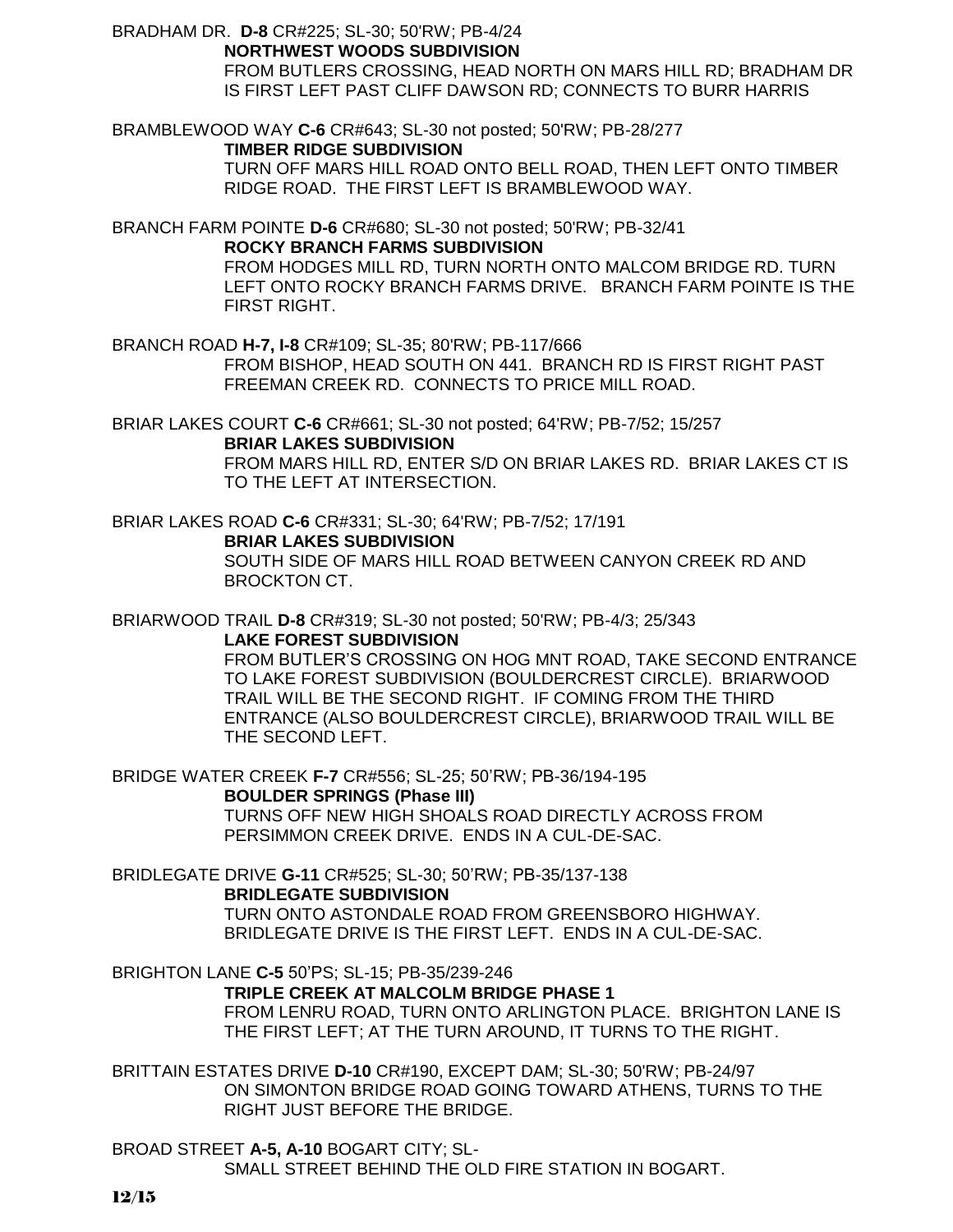# BROADLANDS DRIVE **D-11, E-10** CR#376; SL-35; 64'RW; PB-25/34

**BROADLANDS SUBDIVISION**

MAIN ENTRANCE TO BROADLANDS SUB. TRAVELLING TOWARD ATHENS ON SIMONTON BRIDGE ROAD, FIRST RIGHT PAST NORTON ROAD. (AT VICTORIA STATION).

BROCKTON COURT **C-6** CR#660; SL-30; 50'RW; PB-28/193

#### **BROCKTON PLACE**

COMING FROM WATKINSVILLE, TURN LEFT OFF OF MARS HILL ROAD JUST PAST BRIAR LAKES ROAD.

BROOKFIELD DRIVE **E-10** CR#207; SL-30; 64'RW; PB-25/169 **HICKORY HILLS SUBDIVISION**

> TO THE LEFT OFF SIMONTON BRIDGE ROAD GOING TOWARD ATHENS. FIRST ENTRANCE INTO HICKORY HILLS SUBDIVISION.

BROOKHAVEN DRIVE **D-6** CR#687; SL-25; 50'RW; PB-36/269-272

#### **BROOKHAVEN SUBDIVISION**

FROM HODGES MILL ROAD, TURN ONTO BROOKHAVEN PLACE. IT WILL END INTO BROOKHAVEN DRIVE.

BROOKHAVEN PLACE **D-6** CR#685; SL-25 not posted; 50'RW; PB-36/269-272 **BROOKHAVEN SUBDIVISION**

TRAVELLING FROM HWY 53 ON HODGES MILL ROAD, TURNS TO THE RIGHT JUST AFTER PARKER CREEK ROAD. ENTRANCE TO BROOKHAVEN SUBDIVISION.

BROOKSHIRE COURT **D-5** PS; 50'EASEMENT; PB-35/125-126

#### **BROOKSHIRE SUBDIVISION**

TURN ONTO ROCKY BRANCH ROAD FROM HWY.53. TURN LEFT INTO BROOKSHIRE (JUST PAST THE SCHOOL). BROOKSHIRE COURT IS THE FIRST AND SECOND LEFT.

BROOKSHIRE DRIVE **D-5** PS; 50' EASEMENT; PB-35/125-126

### **BROOKSHIRE SUBDIVISION**

TURN ONTO ROCKY BRANCH ROAD FROM HWY. 53. BROOKSHIRE DRIVE IS ON THE LEFT JUST PAST THE SCHOOL. ENDS IN A CUL-DE-SAC.

BROOKSIDE CIRCLE **D-3** CR; SL- ;50'RW; PB-36/394-398

### **WESTLAND PHASE I-A**

ENTER WESTLAND ON WESTLAND PARKWAY. BROOKSTONE CIRCLE IS THE SECOND LEFT. AT THE CUL-DE-SAC, IT CONTINUES RIGHT.

BROOKSIDE TERRACE **D-3** CR; SL- ; 50'RW; PB-36/394-398

### **WESTLAND PHASE I-A**

ENTER WESTLAND ON WESTLAND PARKWAY. TAKE THE SECOND LEFT (BROOKSTONE CIRCLE). BROOKSIDE TERRACE IS THE FIRST RIGHT.

BROOKSTONE CROSSING **D-3** CR; SL- ; 80'RW; PB-36/394-398

### **WESTLAND PHASE I-A**

ENTER WESTLAND ON WESTLAND PARKWAY. BROOKSTONE CROSSING IS THE FIRST LEFT.

BROOKVIEW COURT **C-9** CR#466; SL-30; 50'RW; PB-17/179 **TANGLEBROOK SUBDIVISION**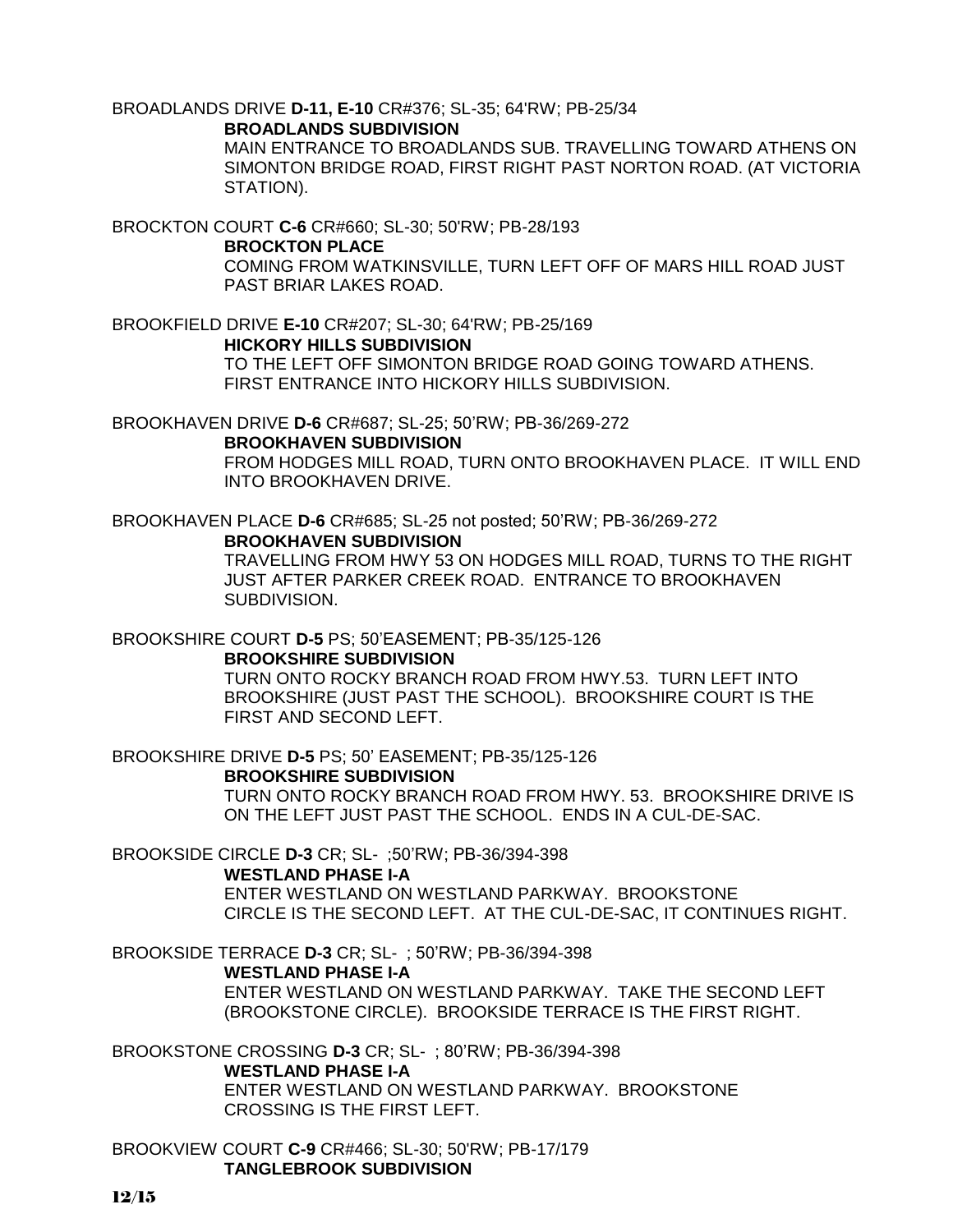ENTER S/D ON TANGLEBROOK DRIVE; AFTER 1.16 MILES, BEAR TO THE RIGHT AT TANGLE DRIVE; TAKE FIRST LEFT AT TWO OAKS DR; TURN RIGHT AT BROOKVIEW DR; THE FIRST RIGHT OFF BROOKVIEW DRIVE IS BROOKVIEW COURT.

#### BROOKVIEW DRIVE **B-9** CR#365; SL-30; 50'RW; PB-25/45

**TANGLEBROOK SUBDIVISION**

ENTER S/D ON TANGLEBROOK DRIVE; AFTER 1.16 MILES, BEAR TO THE RIGHT AT TANGLE DRIVE; TAKE FIRST LEFT AT TWO OAKS DR; TURN RIGHT AT BROOKVIEW DR.

BROOKVIEW PLACE **B-9** CR#465; SL-30; 50'RW; PB-25/146

#### **TANGLEBROOK SUBDIVISION**

ENTER S/D ON TANGLEBROOK DRIVE; AFTER 1.16 MILES, BEAR TO THE RIGHT AT TANGLE DRIVE; TAKE FIRST LEFT AT TWO OAKS DR; TURN RIGHT AT BROOKVIEW DR; THE FIRST LEFT OFF BROOKVIEW DRIVE IS BROOKVIEW PLACE.

BROOKVIEW WAY **C-9** CR#733; SL-30; 50'RW; PB-24/306

#### **TANGLEBROOK SUBDIVISION**

ENTER S/D ON TANGLEBROOK DRIVE; AFTER 1.16 MILES, BEAR TO THE RIGHT AT TANGLE DRIVE; TAKE FIRST LEFT AT TWO OAKS DR; TURN RIGHT AT BROOKVIEW DR; GO TO THE END OF THE ROAD AND TURN RIGHT ONTO BROOKVIEW WAY.

# BROOKWOOD COURT **D-7** CR#309; SL-30; 50'RW; PB-25/127

### **BROOKWOOD ESTATES SUBDIVISION**

WHEN TRAVELLING TOWARD HWY.316 ON MARS HILL ROAD, TURN LEFT ON BROOKWOOD DRIVE, THE FIRST ENTRANCE TO BROOKWOOD SUBDIVISION. BROOKWOOD COURT IS THE FIRST LEFT OFF OF BROOKWOOD DRIVE.

#### BROOKWOOD DRIVE **D-7** CR#302; SL-30; 64'RW; PB-19/113

### **BROOKWOOD ESTATES SUBDIVISION**

HEADING NORTH ON MARS HILL ROAD, BROOKWOOD DRIVE IS THE FIRST ENTRANCE TO BROOKWOOD SUBDIVISION, JUST SOUTH OF CROOKED CREEK RD. CONNECTS TO HODGES MILL RD.

BROWN CHAPEL ROAD **G-8** CR#104; SL-30 not posted; 30'RW; PB-5/115 SECOND LEFT OFF HWY 186 COMING FROM HWY 441 IN BISHOP. CONNECTS TO CEMETERY ROAD.

BROWN ROAD **L-10** CR#112(TST); SL-30; 30'RW; PB-10/202 OFF SALEM ROAD NEAR THE GREENE COUNTY LINE.

# BUCKEYE POINTE **C-8** CR#702; SL-30 not posted; 60'RW; PB-28/268

#### **LAKE WELBROOK SUBDIVISION**

TURN INTO LAKE WELBROOK SUB. FROM DANIELLS BRIDGE RD. TURN RIGHT ONTO SCARLET OAK CIRCLE, RIGHT ONTO SCARLET OAK ISLAND, AND RIGHT ONTO LAKE WELBROOK DRIVE. THE SECOND RIGHT IS BUCKEYE POINTE. ENDS IN A CUL-DE-SAC.

# BUCKINGHAM COURT **D-6** 50' PS; SL- ;PB-35/248-249 **THE COURTYARD AT ROWAN OAK**

FROM ROCKY BRANCH ROAD, TURN ONTO CAMBRIDGE SQUARE. BUCKINGHAM COURT IS THE FIRST RIGHT.

# BUNNY HOP TRAIL **E-9** WATK.CITY; SL- ;30'RW

OFF HWY. 441 NORTH IN WATKINSVILLE. FROM THE LIGHT AT EXPERIMENT STATION ROAD, BUNNYHOP TRAIL IS THE THIRD RIGHT.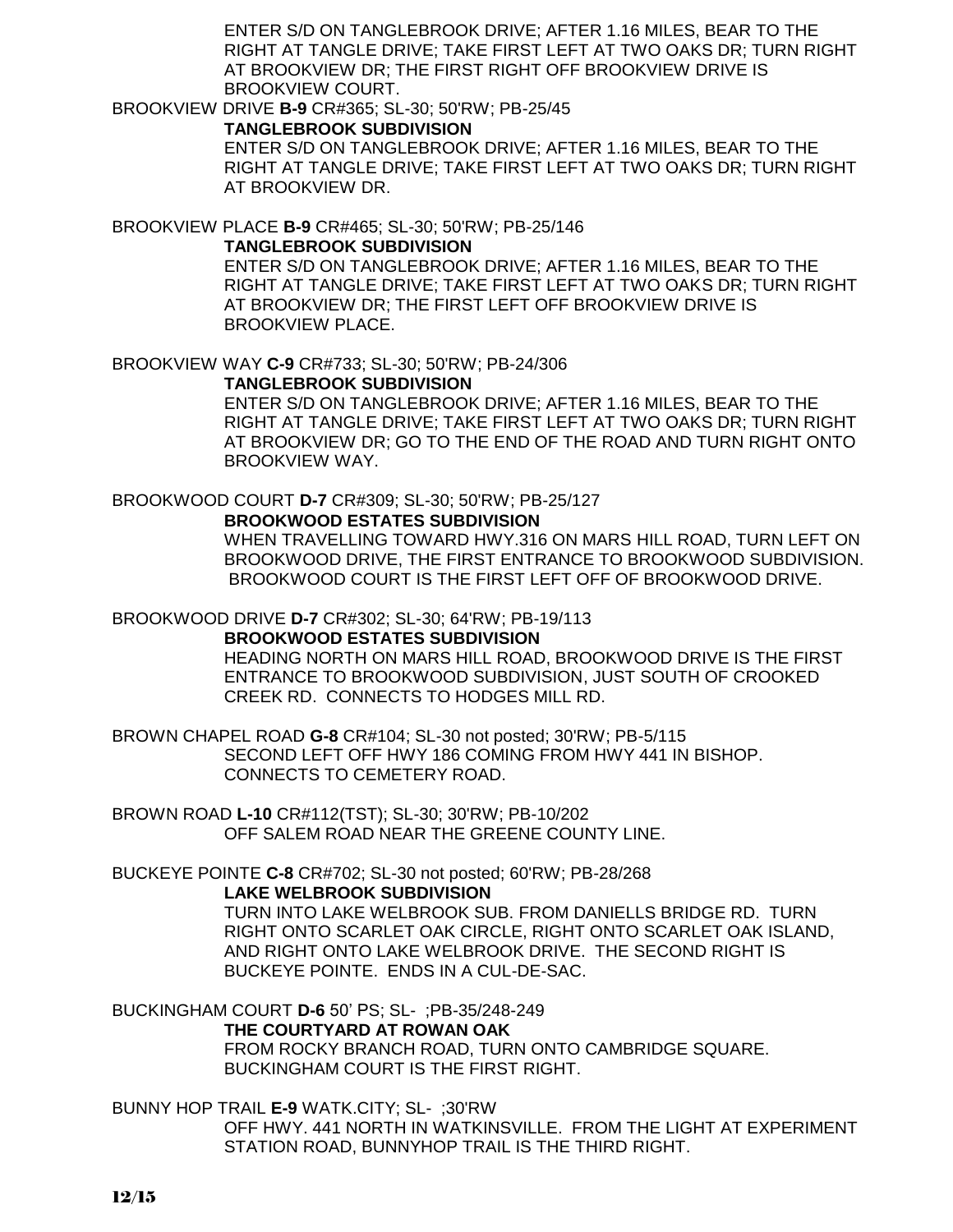BURGER ROAD **I-9** CR#200(DIRT); SL-30; 40'RW; PB-25/238 FIRST RIGHT OFF MAYNE MILL ROAD IN FARMINGTON. CONNECTS TO SALEM ROAD AND OLD FARMINGTON ROAD.

BURNING OAK DRIVE **F-6** CR#578; SL-30; 60'RW; PB-30/275 **BURNING OAK ESTATES SUBDIVISION** ACROSS FROM ELDER HEIGHTS ON ELDER ROAD. SECOND RIGHT OFF ELDER ROAD COMING FROM HWY. 53.

BURR HARRIS ROAD **E-8** CR#17; SL-30; 64'RW; PB-12/55

**NORTHWEST WOODS SUBDIVISION**

FROM MARS HILL ROAD, SECOND RIGHT FROM BUTLER'S CROSSING; CONNECTS TO THE BACK OF NORTHWEST WOODS SUBDIVISION AND GOES THROUGH TO HWY. 53 (HOG MOUNTAIN ROAD). FROM BUTLER'S CROSSING ON HWY. 53, FIRST RIGHT; GOES THROUGH TO MARS HILL ROAD.

#### BURSON AVE. **A-5, B-5** BOGART CITY; SL-25; 80'RW

BEGINS AT MARS HILL ROAD/AIKEN RD INTERSECTION IN BOGART, CONTINUES THROUGH BOGART TO FOWLER MILL ROAD IN CLARKE COUNTY. FROM MARS HILL ROAD TO ATLANTA HWY. IS KNOWN AS SOUTH BURSON AVENUE; FROM ATLANTA HWY. TO CLARKE COUNTY LINE IS KNOWN AS NORTH BURSON AVENUE.

### BUSINESS BOULEVARD **F-9** WATK.CITY; PB-34/6

**MORRISON STREET BUSINESS PARK**

COMING FROM GREENSBORO HWY., BUSINESS BOULEVARD IS THE FIRST LEFT OFF OF MORRISON STREET. ENDS IN A CUL-DE-SAC.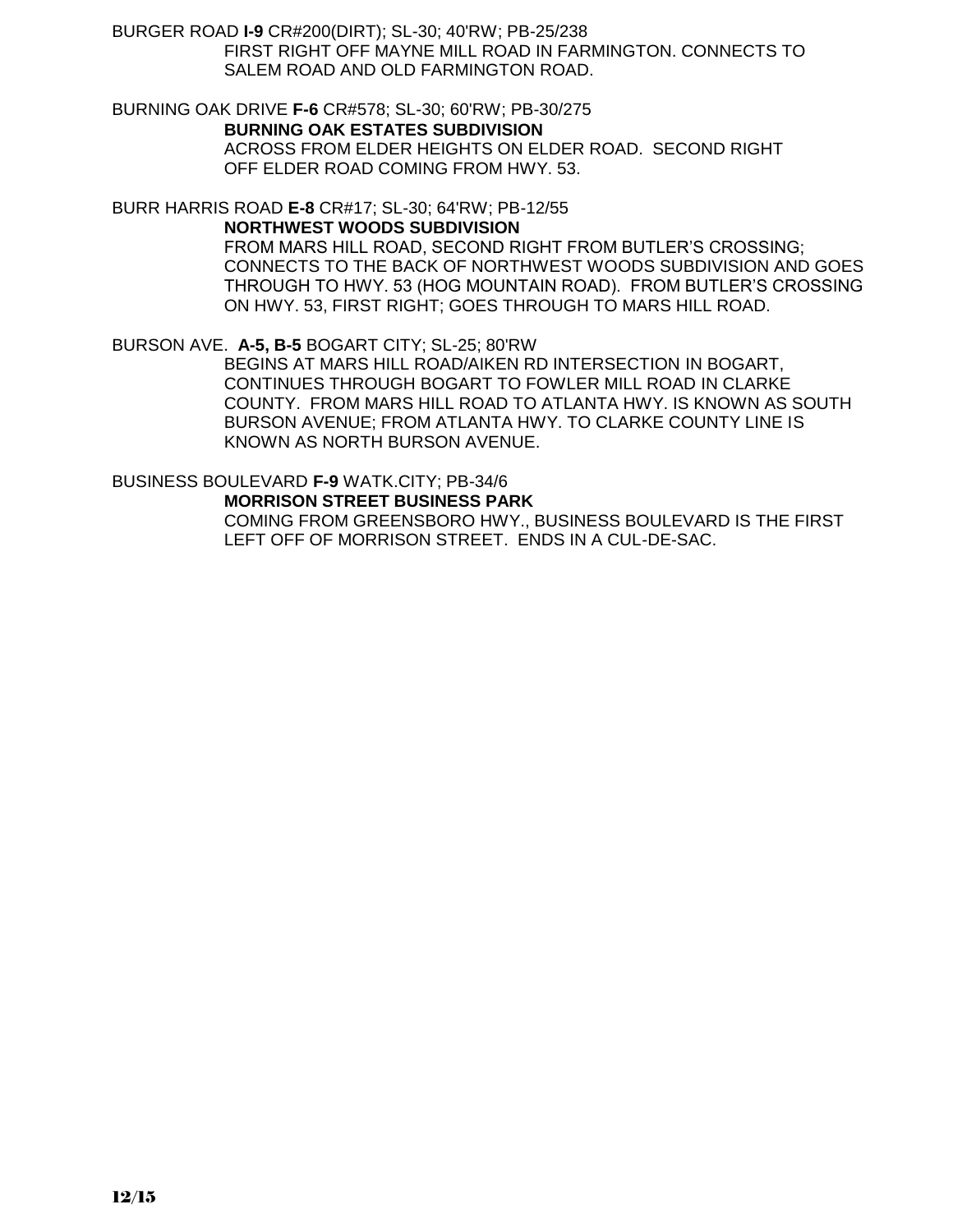CAITLIN COURT **C-5** CR#596; SL-25 ; 60'RW; PB-36/118-121 **SOMERSET SUBDIVISION** THIRD RIGHT OFF OF HEATHER LANE. ENDS IN A CUL-DE-SAC.

CALLS CREEK CIRCLE **D-10** CR#496 & WATK.CITY; SL-30; 60'RW; PB-25/30 **CALLS CREEK SUBDIVISION**

FIRST RIGHT OFF CALLS CREEK DRIVE, WHICH IS THE MAIN ENTRANCE TO CALLS CREEK SUB. OFF SIMONTON BRIDGE RD.

CALLS CREEK COURT **E-10** CR#498 & WATK.CITY; SL-30 not posted; 60'RW; PB-24/195 **CALLS CREEK SUBDIVISION**

FROM SIMONTON BRIDGE ROAD, TURN ONTO CALLS CREEK DRIVE (MAIN ENTRANCE TO CALLS CREEK SUB.), TAKE FIRST LEFT ONTO CALLS CREEK CIRCLE. THE FIRST RIGHT OFF CALLS CREEK CIRCLE IS CALLS CREEK COURT.

CALLS CREEK DRIVE **E-10** CR#495 & WATK.CITY; SL-30; 60'RW; PB-25/20 **CALLS CREEK SUBDIVISION**

TO THE LEFT OFF SIMONTON BRIDGE ROAD, GOING TOWARDS ATHENS, AT THE WATKINSVILLE CITY LIMITS. ENTRANCE TO CALLS CREEK SUB.

CAMBRIDGE SQUARE **C-6** SL-25; 50' PRIVATE ACCESS; PB-35/248-249

**THE COURTYARD AT ROWAN OAK**

COMING FROM MARS HILL ON ROCKY BRANCH ROAD, TURNS TO THE RIGHT PAST STERLING MILLS.

CAMDEN COURT (**NOT ON MAP)** WATKINSVILLE CITY; SL-25

#### **CAMDEN COURT CONDOS**

TURN ONTO VFW DRIVE FROM EXPERIMENT STATION ROAD. CAMDEN COURT IS THE CONDOMINIUM COMPLEX TO THE LEFT IN THE SHARP CURVE.

CAMDEN PARK DRIVE **E-10** WATKINSVILLE CITY; SL-25; 50'RW; PB-36/31

#### **CAMDEN PARK**

TRAVELLING OUT OF WATKINSVILLE ON SIMONTON BRIDGE ROAD, CAMDEN PARK DRIVE IS THE FIRST RIGHT PAST TAYLOR'S DRIVE (ACROSS FROM CALLS CREEK SUB).

CAMPBELLTON PLACE **D-10** CR#282; SL-30 not posted; 50'RW; PB-25/130 **HICKORY HILLS SUBDIVISION**

> FROM SIMONTON BRIDGE ROAD, ENTER HICKORY HILL SUB. ON HICKORY HILL DRIVE; CAMPBELLTON PLACE IS THE FIFTH LEFT, JUST AFTER THE RIGHT CURVE.

CANTER BEND **B-4** CR#637; SL-25; 50'RW; PB-32/247

#### **TROTTERS WALK SUBDIVISION**

FROM HWY.78, TAKE THE MAIN ENTRANCE TO TROTTERS WALK. IT WILL DEAD-END INTO CANTER BEND TO THE RIGHT AND LEFT. ENDS IN A CUL-DE-SAC ON EACH END.

CANTERBURY ROAD **D-7**CR#293; SL-30; 50'RW; PB-4/254 **NORTHWEST WOODS SUBDIVISION**

THIRD LEFT OFF ROBIN HOOD ROAD, COMING FROM BURR HARRIS ROAD.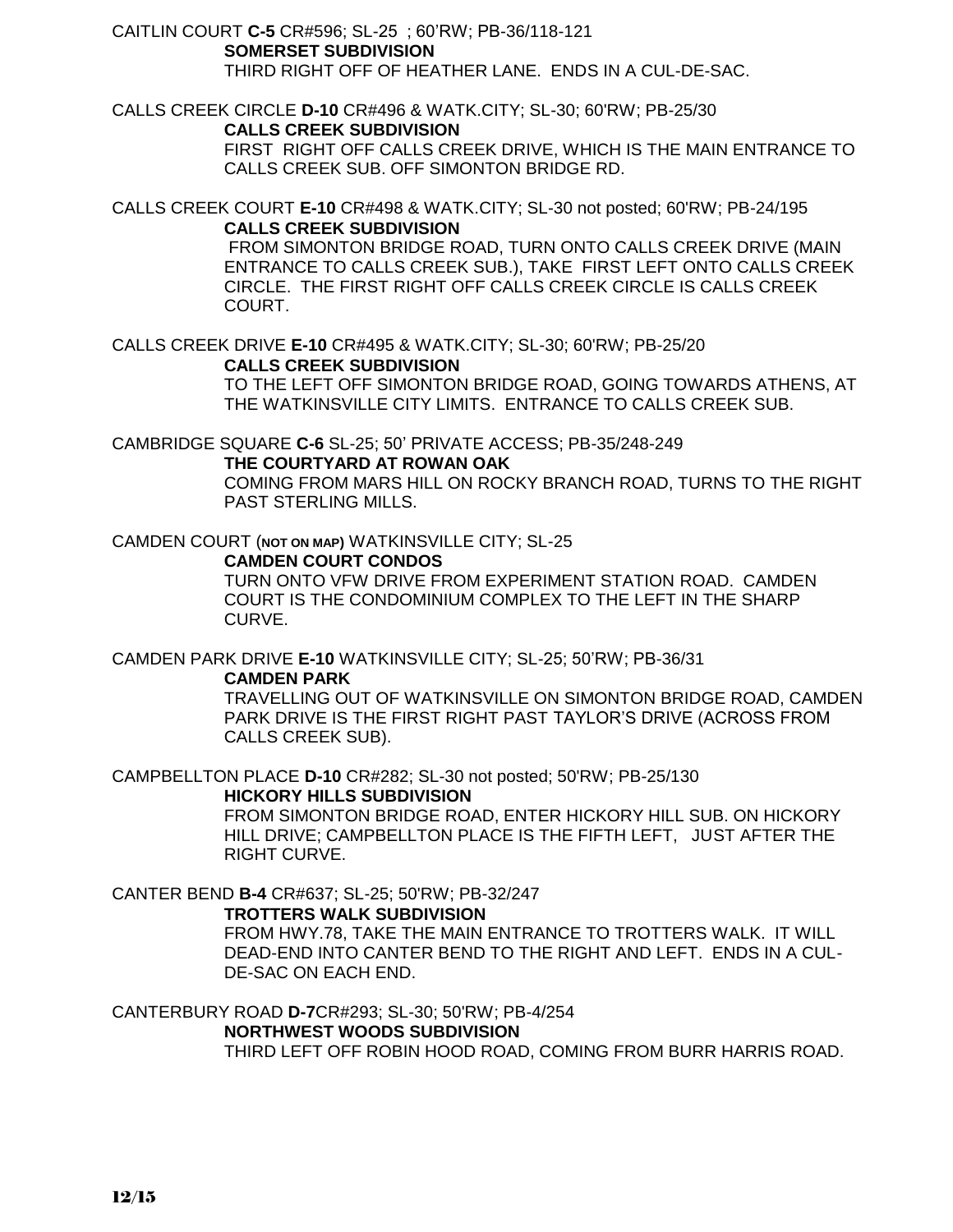### CANTRELL LANE **B-5** CR#450; SL-25; 50'RW; PB-19/278

#### **WELLINGTON PARK SUBDIVISION**

LOCATED NEXT TO FERNWOOD SUB. ON HWY. 78. ENTER SUBDIVISION ON WELLINGTON DRIVE; FIRST RIGHT WILL BE CANTRELL LANE.

### CANYON CREEK COURT **C-6** CR#422; SL-30; 50'RW; PB-25/46

#### **CANYON CREEK SUBDIVISION**

GOING TOWARD BOGART ON MARS HILL ROAD, JUST PAST ROCKY BRANCH ROAD, TURN LEFT ONTO CANYON CREEK ROAD, WHICH IS THE SECOND ENTRANCE TO THE SUB. EAST CANYON CREEK COURT IS THE SECOND LEFT OFF CANYON CREEK ROAD; WEST CANYON CREEK COURT IS THE FIRST RIGHT.

### CANYON CREEK ROAD **C-6** CR#421; SL-30; 50'RW; PB-25/46

#### **CANYON CREEK SUBDIVISION**

GOING TOWARD BOGART ON MARS HILL ROAD, JUST PAST ROCKY BRANCH ROAD, THE SECOND ENTRANCE ON THE LEFT.

CAPITAL AVENUE **E-8** PD

### **MARKET CENTER AT CAPITAL AVENUE**

HEADING OUT HOG MOUNTAIN ROAD FROM BUTLERS CROSSING, TURNS TO THE RIGHT JUST PAST THE PRIMARY & ELEMENTARY SCHOOLS. ENDS IN A CUL-DE-SAC.

# CAREY WAY **D-8** PS; SL-25; 60'EASEMENT; PB-36/185-189

### **OLD FARM ESTATES SUBDIVISION**

FROM DANIELLS BRIDGE ROAD, TURN ONTO NELLIE GRAY COURT. CAREY WAY IS THE FIRST LEFT. ENDS IN A CUL-DE-SAC.

### CAROL DRIVE **C-7** PD;(#310?); SL-30 not posted; 40'RW; PB-17/19

OFF MARS HILL ROAD GOING TOWARDS HWY. 316, TURNS RIGHT JUST PAST BROOKWOOD ESTATES. FIRST RIGHT AFTER PEBBLESTONE DRIVE.

## CARRIAGE COURT D-7 CR; SL-30 not posted; 50'RW; PB-25/137

#### **BROOKWOOD ESTATES SUBDIVISION**

FROM MARS HILL ROAD -TURN ONTO CROOKED CREEK ROAD, TAKE THE FIRST RIGHT ONTO CARRIAGE HILL ROAD; CARRIAGE COURT IS TO THE RIGHT; ENDS IN A CUL-DE-SAC.

### CARRIAGE HILL ROAD **D-7** CR#306; SL-30; 50'RW; PB-25/166

#### **BROOKWOOD ESTATES SUBDIVISION**

FROM MARS HILL ROAD, TURN ONTO CROOKED CREEK ROAD; THE FIRST RIGHT IS CARRIAGE HILL ROAD; CONNECTS TO HODGES MILL ROAD.

#### CARRIE LEE'S PLACE **C-4** CR#607; SL-25; 50'RW; PB-30/221

#### **OCONEE CROSSING SUBDIVISION**

FROM HWY. 53, TURN ONTO OCONEE CROSSING PARKWAY. TAKE THE FIRST RIGHT ONTO OCONEE CROSSING CIRCLE; FOLLOW OCONEE CROSSING CIRCLE TO THE BACK OF THE SUB. WHERE IT CHANGES INTO CARRIE LEE'S PLACE AFTER PASSING CROSSING POINTE ON THE RIGHT.

CARRITHERS SCHOOL ROAD **C-3** CR#67(DIRT); SL-30; 30'RW; PB-17/48 FROM US 78, GO NORTH ON SR 53; THE FIRST RIGHT IS CARRITHERS SCHOOL RD.

### CARRUTH ROAD **J-11** CR#120; SL-30; 60'RW; PB-24/33

FROM COLHAM FERRY ROAD -TRAVELLING TOWARD GREENE COUNTY, TURN LEFT ONTO JERUSALEM ROAD; FIRST RIGHT OFF JERUSALEM ROAD IS CARRUTH ROAD; GOES THROUGH TO WATSON SPRINGS ROAD.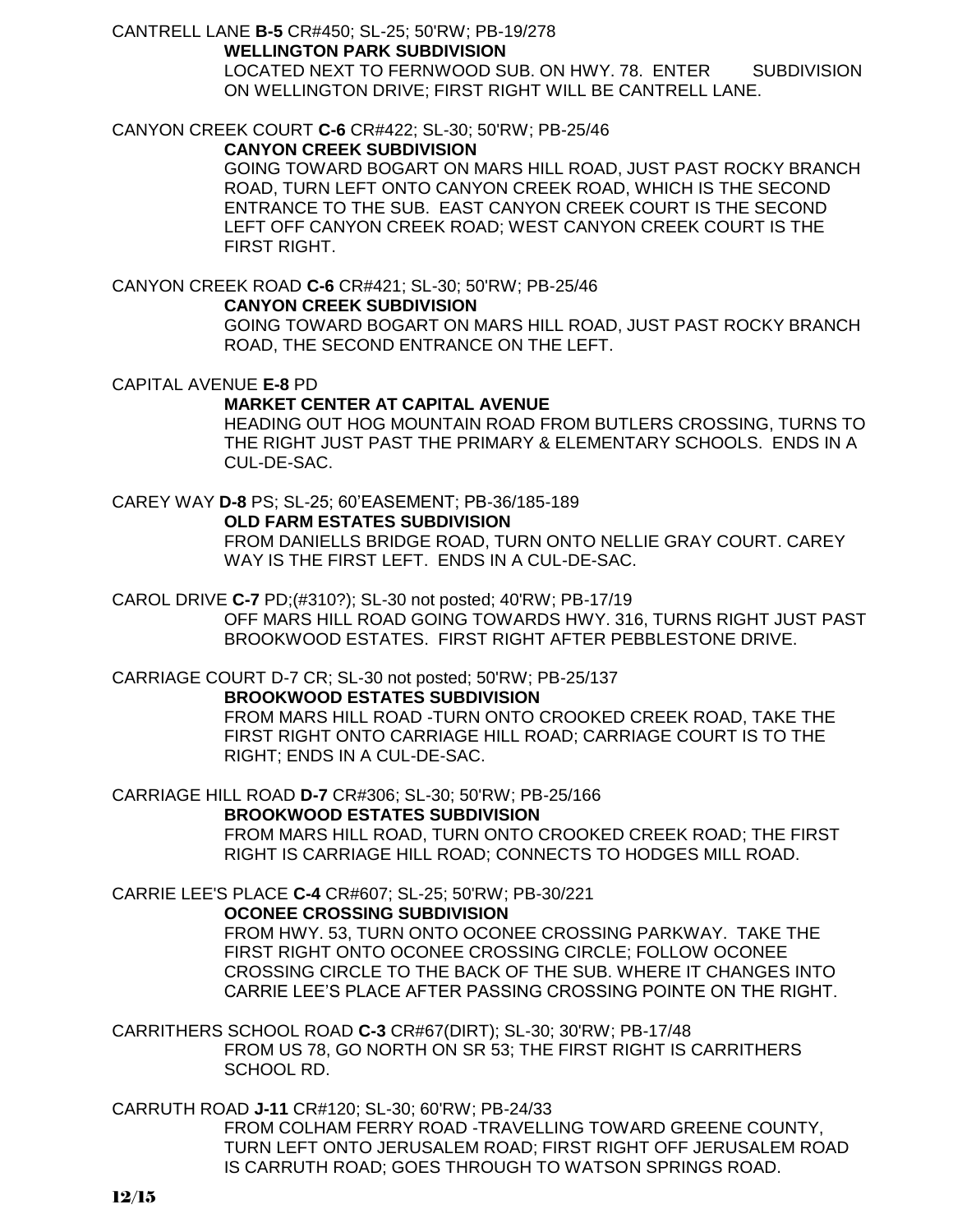CARSON GRAVES ROAD **K-11** CR#521**;** SL-45; 30'RW; PB-9/292 GOING SOUTH ON COLHAM FERRY ROAD, SECOND RIGHT PAST MARSHALL STORE ROAD; DIRECTLY ACROSS FROM JERUSALEM ROAD.

CASH AVE. **A-4** BOGART CITY OFF ELDER STREET CLOSE TO THE BOGART CHRISTIAN CHURCH IN DOWNTOWN BOGART.

CASTLE COURT **D-10** CR#278; SL-30; 50'RW; PB-7/90 **SHERWOOD FOREST SUBDIVISION** OFF SIMONTON BRIDGE ROAD, TURN RIGHT ONTO CASTLE DRIVE, THE MAIN ENTRANCE TO SHERWOOD FOREST SUB. CASTLE COURT IS THE FIRST LEFT; ENDS IN A CUL-DE-SAC.

CASTLE DRIVE **D-10** CR#210; SL-30 not posted; 50'RW; PB-25/214 **SHERWOOD FOREST SUBDIVISION** TRAVELLING OUT OF WATKINSVILLE ON SIMONTON BRIDGE ROAD, TURNS TO THE RIGHT PAST BROADLANDS; MAIN ENTRANCE TO SHERWOOD FOREST SUB.

CEDAR DRIVE **E-9** WATK. CITY; SL- ;40-50'RW; PB-24/67 FROM HWY. 53 (EXPERIMENT STATION ROAD), FIRST LEFT OFF OF VFW DRIVE.

CEDAR HILL CIRCLE **E-9** WATKINSVILLE CITY

OFF HWY. 441 NORTH IN WATKINSVILLE. FROM THE LIGHT AT EXPERIMENT STATION ROAD, CEDAR HILL CIRCLE IS THE FIRST AND SECOND ROAD TO THE RIGHT.

CEDAR ROAD **G-11** CR#141(DIRT); SL-30; 30'RW; PB-17/173 FIRST LEFT OFF HWY 15 SOUTH PAST KIRKLAND ROAD.

CEDAR TRAIL **E-7** PD

TRAVELLING DOWN ELDER ROAD FROM HWY.53, PRIVATE DRIVE TO THE LEFT JUST BEFORE ELDER HEIGHTS SUBDIVISION.

CEMETERY ROAD **G-8** CR#103 & BISHOP CITY; SL-30; 50'RW; PB-24/177 IN BISHOP, OFF OF HWY. 441 BETWEEN HWY.186 AND PRICE MILL ROAD. GOES THROUGH TO HWY.186.

CHADDWYCK DRIVE **D-9** CR#499; SL-30; 50'RW; PB-25/162 **CHADDWYCK SUBDIVISION** GOING NORTH ON HWY. 441 TOWARDS ATHENS, TURN RIGHT ONTO LAVISTA ROAD; CHADDWYCK DRIVE IS THE FIRST RIGHT.

CHAMBER'S COURT **B-7** CR#649; SL-30; 50'RW; PB-35/101-103 TURN ONTO MERIWEATHER DRIVE FROM JENNINGS MILL ROAD. CHAMBER'S COURT IS THE FIRST RIGHT. ENDS IN A CUL-DE-SAC.

CHARITY LANE **D-9** WATK. CITY; SL-15; 30'RW COMING FROM WATKINSVILLE ON HWY.441 NORTH, FIRST RIGHT PAST WHITE STREET.

CHARLES COURT **C-3** CR#404; SL-30 not posted; 50'RW; PB-19/283 **HARROWFORD ESTATES SUBDIVISION** OFF SR 53, TURN RIGHT ONTO GARRETT RD (~ 1 MILE NORTH OF HWY 78); FROM GARRETT RD, TURN RIGHT ONTO SOUTH HARROWFORD DRIVE; CHARLES COURT IS THE FIRST LEFT. ENDS IN A CUL-DE-SAC.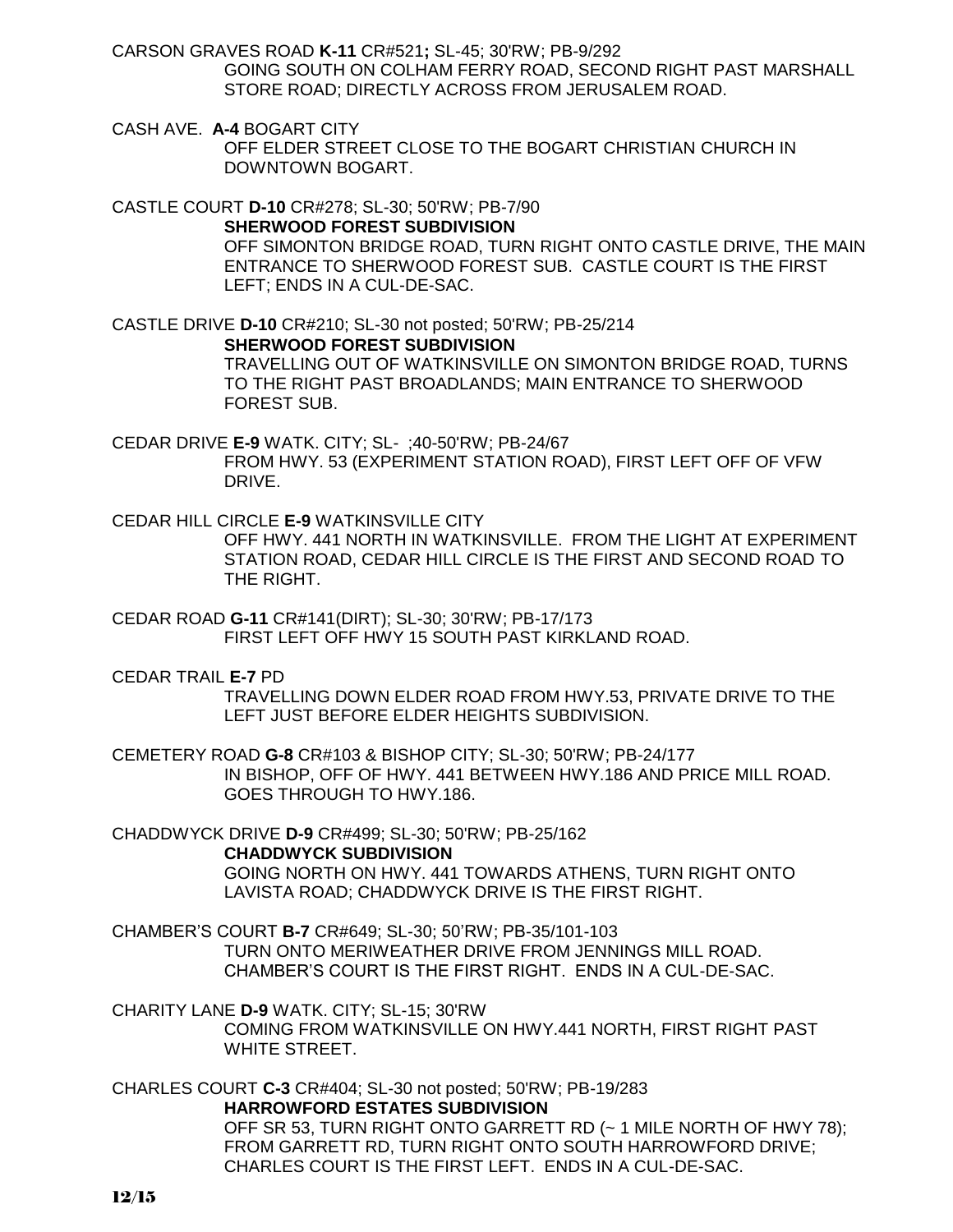CHARLOTTE'S WALK **(NOT ON MAP)** CR#?; SL-25; 60'RW; PB-37/641 **CHARLOTTE'S WALK SUBDIVISION** LOCATED AT THE NORTH END OF OLD BISHOP RD

CHEROKEE CIRCLE **C-10** CR#5; SL-30; 35'RW; PB-2/1; 19/5 **IVYWOOD SUBDIVISION** FROM HWY.441 NORTH GOING TOWARDS ATHENS, TURN RIGHT ONTO ROCKINWOOD DRIVE. CHEROKEE CIRCLE IS THE THIRD LEFT.

CHERRY HILLS COURT **C-9** CR#712; SL-30; 50'RW; PB-17/199 **HIGHLAND OAKS SUBDIVISION** FROM HWY.441 NORTH, TURN RIGHT ONTO WHITE OAK DRIVE. CHERRY HILLS COURT IS THE FIRST LEFT.

CHESTNUT GLEN **C-8** CR#697; SL-30; 50'RW; PB-32/251 **CHESTNUT GLEN SUBDIVISION** FROM THE OCONEE CONNECTOR, TURN ONTO DANIELLS BRIDGE ROAD; TAKE CHESTNUT HILL ROAD TO THE LEFT. CHESTNUT GLEN IS THE SECOND RIGHT. ENDS IN A CUL-DE-SAC.

CHESTNUT HILL ROAD **C-8** CR#339; SL-40; 50'RW; PB-19/132 FROM THE OCONEE CONNECTOR, TURN ONTO DANIELLS BRIDGE ROAD; CHESTNUT HILL ROAD IS TO THE LEFT AFTER THE CURVE. RUNS PARALLEL TO HWY.316.

CHESTNUT LANE **C-8** CR#369; SL-30; 60'RW; PB-19/277 THIRD RIGHT OFF CHESTNUT HILL ROAD.

CHIMNEY RIDGE **C-7** PD

**STERLING MILLS**

FROM ROCKY BRANCH ROAD, TURN ONTO STERLING MILLS DRIVE. IT WILL END INTO CHIMNEY RIDGE.

CHOYCE JOHNSON ROAD **D-2** CR#72; SL-45, 55; 80'RW; PB-19/72 TO THE RIGHT OFF HWY.78 JUST BEFORE THE WALTON COUNTY LINE; GOES THROUGH TO THE BIG CURVE ON HEBRON CHURCH ROAD.

CHRIS COURT **C-8**; CR#474; SL-30 not posted; 50'RW; PB-28/37

**WELBROOK FARMS SUBDIVISION**

FROM DANIELLS BRIDGE ROAD, TURN ONTO NATALIE DRIVE, THE ENTRANCE ROAD TO WELBROOK FARMS. TURN LEFT ONTO NONA DRIVE. CHRIS COURT IS THE SECOND LEFT OFF NONA DRIVE; ENDS IN A CUL-DE-SAC.

CHRISTIAN COURT **E-9** WATKINSVILLE CITY; SL-25 ; 50'RW; PB-34/114 **CHRISTIAN LAKE SUBDIVISION**

ENTER CHRISTIAN LAKE SUBDIVISION ON CHRISTIAN DRIVE. CHRISTIAN COURT IS THE FIRST LEFT. ENDS IN A CUL-DE-SAC.

CHRISTIAN DRIVE **E-9** WATKINSVILLE CITY; SL-25; 50'RW; PB-34/114 **CHRISTIAN LAKE SUBDIVISION**

COMING FROM WATKINSVILLE ON HARDEN HILL ROAD, FIRST RIGHT PAST VFW DRIVE.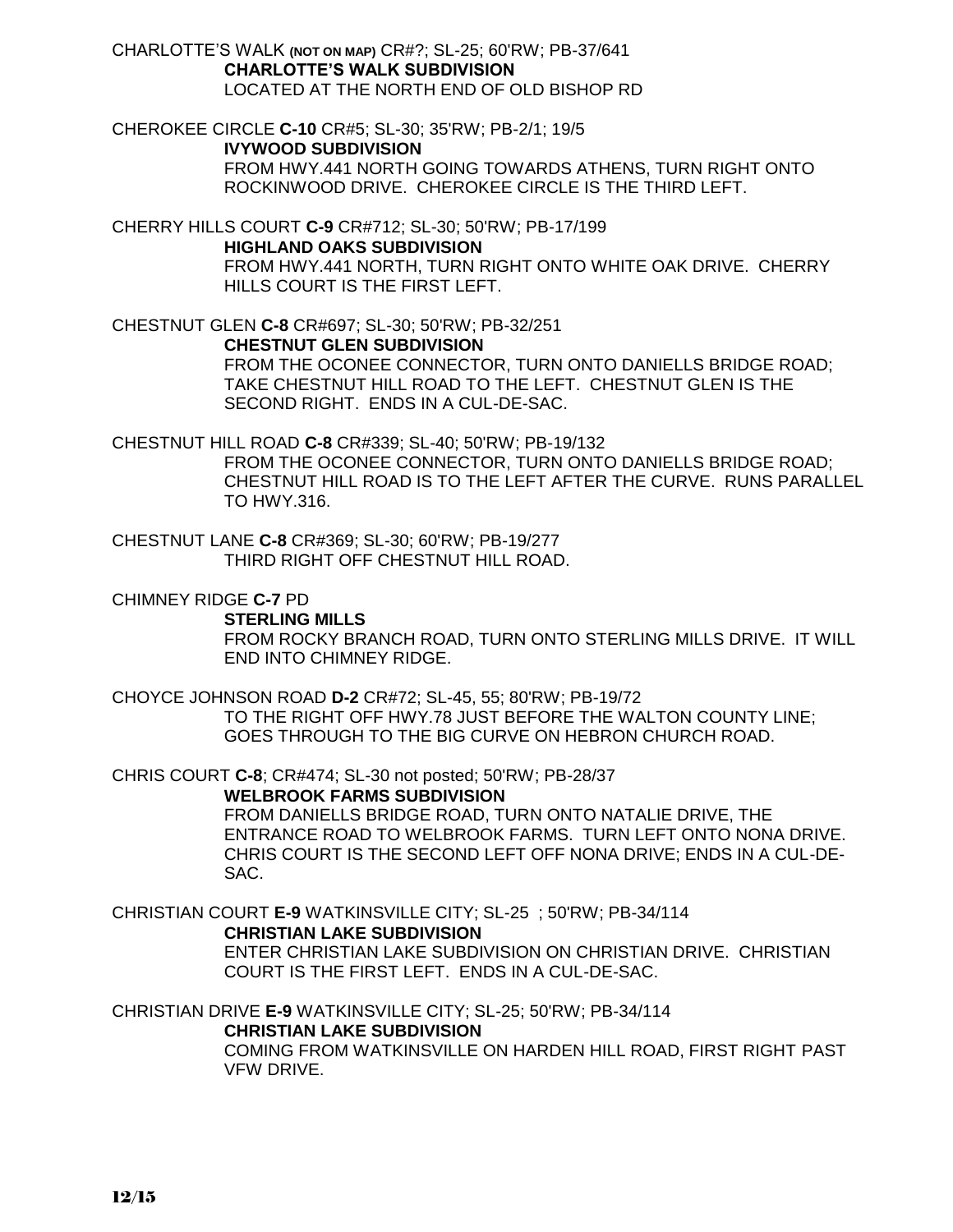CHRISTIAN LANE **E-9** WATKINSVILLE CITY; SL-25; 50'RW; PB-35/142-145 **CHRISTIAN LAKE SUBDIVISION**

> ENTER CHRISTIAN LAKE SUB. ON CHRISTIAN DRIVE. TAKE THE SECOND LEFT (FELTON DRIVE). CHRISTIAN LANE IS THE SECOND LEFT. ENDS IN A CUL-DE-SAC.

CHRISTIAN TERRACE **E-9** WATKINSVILLE CITY; SL-25; 50'RW; PB-35/142-145

#### **CHRISTIAN LAKE SUBDIVISION**

ENTER CHRISTIAN LAKE SUB. ON CHRISTIAN DRIVE. AT THE CUL-DE-SAC WHERE IT ENDS, CHRISTIAN TERRACE TURNS TO THE LEFT. CONNECTS WITH FELTON DRIVE.

CHURCH STREET **A-5** BOGART CITY; SL-

IN DOWNTOWN BOGART; RUNS NORTH OFF OF MAIN STREET; CROSSES ELDER STREET AND INTERSECTS WITH OSCEOLA AVENUE.

CHURCHILL LANE **E-10** CR#731; SL-30; 50'RW; PB-24/160 **VICTORIA STATION SUBDIVISION**

FROM SIMONTON BRIDGE ROAD, TURN ONTO BROADLANDS DRIVE, THEN RIGHT ONTO STATION DRIVE. TAKE THE FIRST RIGHT ONTO VICTORIA ROAD. CHURCHILL LANE IS THE THIRD RIGHT OFF VICTORIA ROAD; ENDS IN A CUL-DE-SAC.

CISCO TRAIL **I-13** CR#147; SL-30; PB-18/44

FROM HWY.15 SOUTH HEADED TOWARDS GREENE COUNTY, FIRST RIGHT AFTER PASSING FAMBROUGH BRIDGE ROAD ON THE LEFT; GOES THROUGH TO ANTIOCH CHURCH ROAD.

CLAIRE LANE **D-5** CR#594; SL-25; 50'RW; PB-36/494

#### **PIEDMONT GLEN SUBDIVISION**

FIRST LEFT OFF OF PIEDMONT GLEN DRIVE. ENDS IN A CUL-DE-SAC.

CLAIRMONT PLACE **D-10** CR#284; SL-30; 60'RW; PB-25/114 **HICKORY HILLS SUBDIVISION**

> FROM SIMONTON BRIDGE ROAD GOING TOWARDS ATHENS, TURN LEFT ONTO HICKORY HILLS DRIVE (THIRD ENTRANCE). CLAIRMONT PLACE IS THE THIRD LEFT OFF HICKORY HILLS DRIVE; ENDS IN A CUL-DE-SAC.

CLAY STREET **A-4** BOGART CITY; SL-

OFF OF OSCEOLA AVENUE BETWEEN TWIN OAKS CIRCLE AND JEFFERSON AVENUE (CLOSER TO JEFFERSON AVENUE).

CLEMENT COURT **B-6** CR#456; SL-30; 50'RW; PB-25/233

**DEERBROOK SUBDIVISION**

FROM MARS HILL ROAD, TURN ONTO JULIAN DRIVE AND CROSS HWY.316. BEAR LEFT ON JULIAN DRIVE WITHIN THE SUBDIVISION. CLEMENT COURT IS THE FIRST LEFT; ENDS IN A CUL-DE-SAC.

CLIFF DAWSON ROAD **D-8** CR#14; SL-45; 80'RW; PB-24/95

PAVED ROAD JUST PAST WOODLANDS SUBDIVISION ON MARS HILL ROAD. GOES THROUGH TO HOG MOUNTAIN ROAD NEAR DANIELLS BRIDGE ROAD.

CLINT COURT **C-5** CR#597; SL-25; 60'RW; PB-36/118-121 **SOMERSET SUBDIVISION** SECOND RIGHT OFF OF HEATHER LANE. ENDS IN A CUL-DE-SAC.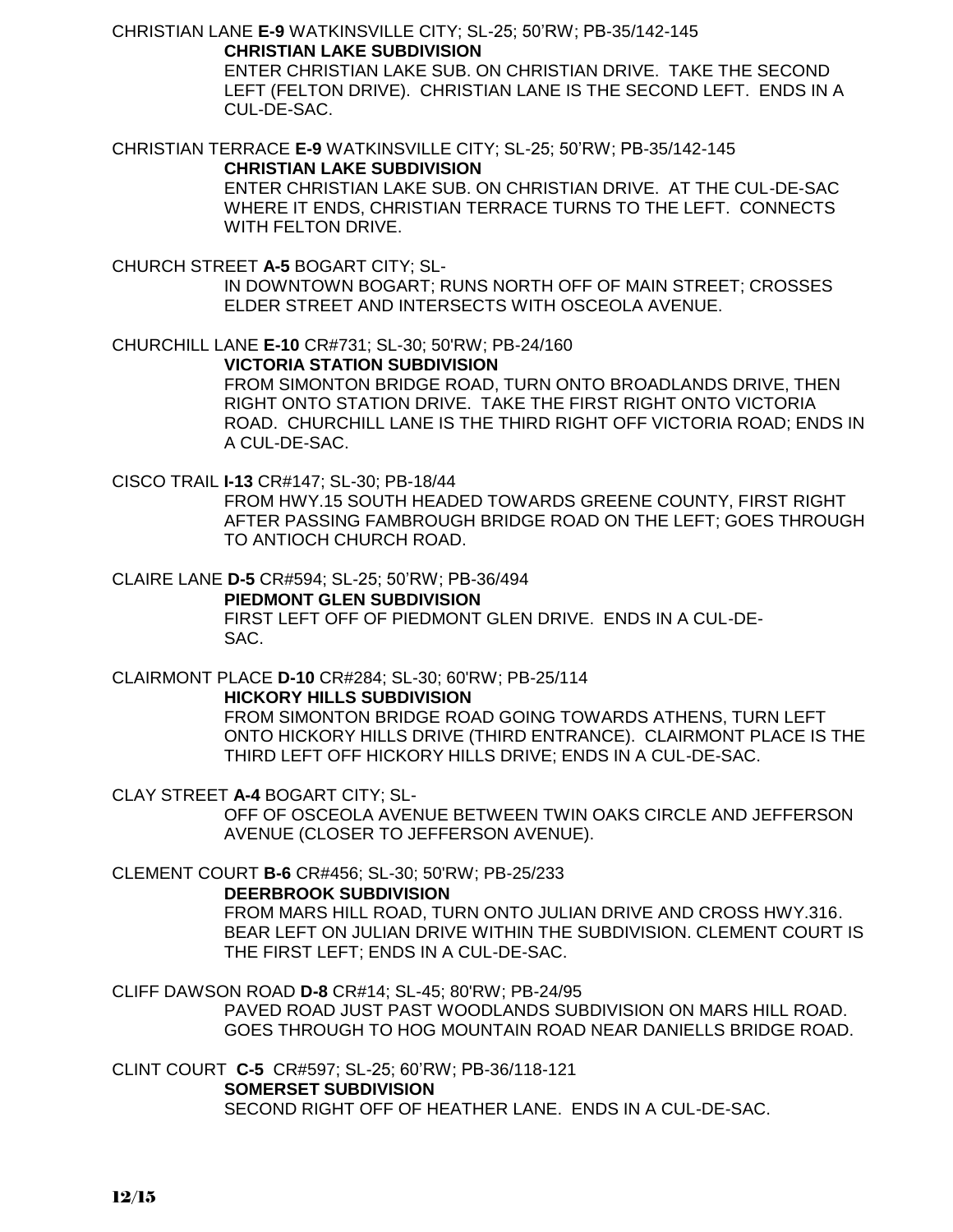CLOTFELTER LANE **D-5** PD (DIRT)

FROM THE SR 53 END OF CLOTFELTER ROAD, DIRT ROAD TO THE RIGHT ABOUT .85 OF A MILE FROM HWY.53.

CLOTFELTER ROAD **C-5, D-5** CR#592; SL-45; 100'RW; PB-25/310

GOING NORTH ON HWY.53, FIRST PAVED RIGHT PAST SNOWS MILL ROAD/ROCKY BRANCH ROAD INTERSECTION; CONTINUES ON TO HWY.78 WEST OF OCONEE STATE BANK.

FROM MARS HILL ROAD, TURN ONTO HWY.78 HEADED TOWARD WALTON COUNTY, TAKE SECOND LEFT; BETWEEN LENRU ROAD AND RUTH JACKSON ROAD.

CLUB DRIVE **F-5** PD; PB-24/138

#### **LANE CREEK GOLF COURSE**

FIRST RIGHT OFF OF LANE CREEK DRIVE. LEADS TO LANE CREEK GOLF COURSE CLUBHOUSE AND OFFICE.

CLUB ESTATES BOULEVARD **C-2** PS; PB-37/76-80

#### **CLUB ESTATES**

ENTRANCE TO CLUB ESTATES. TRAVELLING AWAY FROM WATKINSVILLE ON HWY. 53, TURN RIGHT ON BARBER CREEK ROAD. CLUB ESTATES BLVD IS THE FIRST RIGHT. UPON ENTERING, GOES STRAIGHT AND ENDS IN A CUL-DE-SAC.

CLUB ESTATES COURT **C-2** PS; PB-37/76-80

#### **CLUB ESTATES**

ENTER CLUB ESTATES FROM BARBER CREEK ROAD. GO LEFT ON CLUBHOUSE LANE, THEN RIGHT ON CLUB ESTATES DRIVE. CLUB ESTATES COURT IS THE FIRST LEFT. ENDS IN A CUL-DE-SAC.

#### CLUB ESTATES DRIVE **C-2** PS; PB-37/76-80

#### **CLUB ESTATES**

ENTER CLUB ESTATES FROM BARBER CREEK ROAD. GO LEFT ON CLUBHOUSE LANE. CLUB ESTATES DRIVE IS THE FIRST RIGHT. ENDS IN A CUL-DE-SAC.

CLUB ESTATES LANE **C-2** PS; PB-37/76-80

#### **CLUB ESTATES**

ENTER CLUB ESTATES FROM BARBER CREEK ROAD. GO LEFT ON CLUBHOUSE LANE, THEN RIGHT ON CLUB ESTATES DRIVE. CLUB ESTATES LANE IS THE SECOND RIGHT. ENDS IN A CUL-DE-SAC.

#### CLUB ESTATES ROAD **C-2** PS; PB-37/76-80

#### **CLUB ESTATES**

ENTER CLUB ESTATES FROM BARBER CREEK ROAD. GO LEFT ON CLUBHOUSE LANE, THEN RIGHT ON CLUB ESTATES DRIVE. CLUB ESTATES ROAD IS THE FIRST RIGHT. ENDS IN A CUL-DE-SAC.

CLUB ESTATES WAY **C-2** PS; PB-37/76-80

#### **CLUB ESTATES**

ENTER CLUB ESTATES FROM BARBER CREEK ROAD. TURN RIGHT ON CLUBHOUSE LANE. CLUB ESTATES WAY TURNS LEFT AT THE CUL-DE-SAC. ENDS IN A CUL-DE-SAC.

CLUB VIEW CIRCLE **B-7** CR#652; SL-30 not posted; PB-19/197 **JENNINGS MILL SUBDIVISION**

> FROM MERIWEATHER DRIVE, TURN ONTO MCNUTT CROSSING. CLUB VIEW CIRCLE IS THE FIRST CUL-DE-SAC TO THE RIGHT. (CUL-DE-SAC ONLY).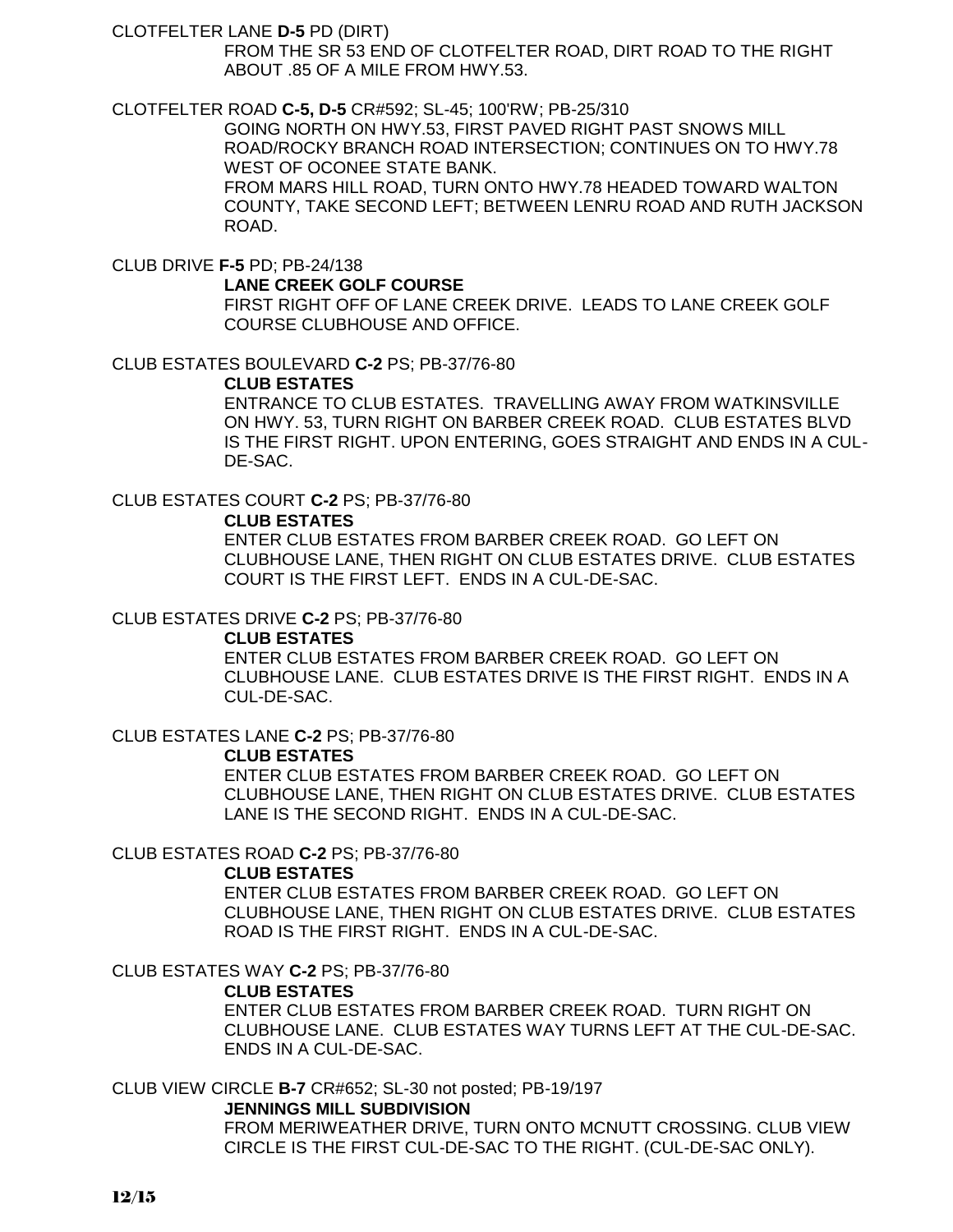CLUBHOUSE LANE **C-2** PS; PB-37/76-80

### **CLUB ESTATES**

ENTER CLUB ESTATES FROM BARBER CREEK ROAD. CLUBHOUSE LANE IS THE FIRST RIGHT AND LEFT. ENDS IN A CUL-DE-SAC AT EACH END.

COBBLESTONE DRIVE **B-4** 60' PS; PB-35/231-234

### **COBBLESTONE PARK**

FROM HWY. 78, TURN ONTO PETE DICKENS ROAD. AFTER PASSING PLANTER'S RIDGE ON THE RIGHT, COBBLESTONE DRIVE TURNS TO THE LEFT.

COBBLESTONE LANE **B-4** 60' PS; PB-35/231-234

### **COBBLESTONE PARK**

ENTER COBBLESTONE PARK ON COBBLESTONE DRIVE. COBBLESTONE LANE IS THE FIRST LEFT, THEN MAKES A RIGHT. ENDS IN A CUL-DE-SAC.

COBBLESTONE WAY **B-4** 60'PS; PB-35/231-134

### **COBBLESTONE PARK**

ENTER COBBLESTONE PARK ON COBBLESTONE DRIVE. IT WILL END AT COBBLESTONE WAY. ENDS IN A CUL-DE-SAC.

CODAY BLUFF **D-9** CR#715; SL-30 not posted; 60'RW; PB-30/86

### **IVYWOOD SOUTH SUBDIVISION**

FROM HWY.441, TURN ONTO SPARTAN LANE; TAKE THE SECOND RIGHT ONTO KNOB CREEK DRIVE. CODAY BLUFF IS THE FIRST RIGHT OFF KNOB CREEK DRIVE; ENDS IN A CUL-DE-SAC.

COLD CREEK COURT **E-7** 60' PS; PB-36/265-268

### **PEBBLEBROOK AT COLDWATER CREEK**

FIRST RIGHT OFF COLD CREEK DRIVE. ENDS IN A CUL-DE-SAC.

### COLD CREEK DRIVE **E-7** 60' PS; PB-36/265-268

**PEBBLEBROOK AT COLDWATER CREEK**

COMING FROM UNION CHURCH ROAD, FIRST RIGHT OFF OF WHIPPORWILL ROAD.

COLD TREE COURT **E-7** PS;

### **COLDWATER CREEK**

FROM WHIPPOORWILL ROAD, TURN ONTO MAGNOLIA TERRACE LANE, THEN LEFT ONTO COLD TREE LANE. COLD TREE COURT IS THE FIRST LEFT. ENDS IN A CUL-DE-SAC.

### COLD TREE LANE **E-7** PS;

### **COLDWATER CREEK**

FROM WHIPPOORWILL ROAD, TURN ONTO MAGNOLIA TERRACE. IT ENDS INTO COLD TREE LANE, WHICH MAKES A CIRCLE.

COLDWATER PLACE **E-8** PS **COLDWATER CREEK** ENTRANCE TO COLDWATER CREEK FROM UNION CHURCH ROAD.

COLE SPRINGS DRIVE **F-6** CR#579; SL-25; 50'RW; PB-36/172-175

# **THE ESTATES AT COLE SPRINGS**

TRAVELLING TOWARDS NORTH HIGH SHOALS ON COLE SPRINGS ROAD, TURNS TO THE LEFT JUST BEFORE HIGH SHOALS CITY LIMITS. ENDS IN A CUL-DE-SAC.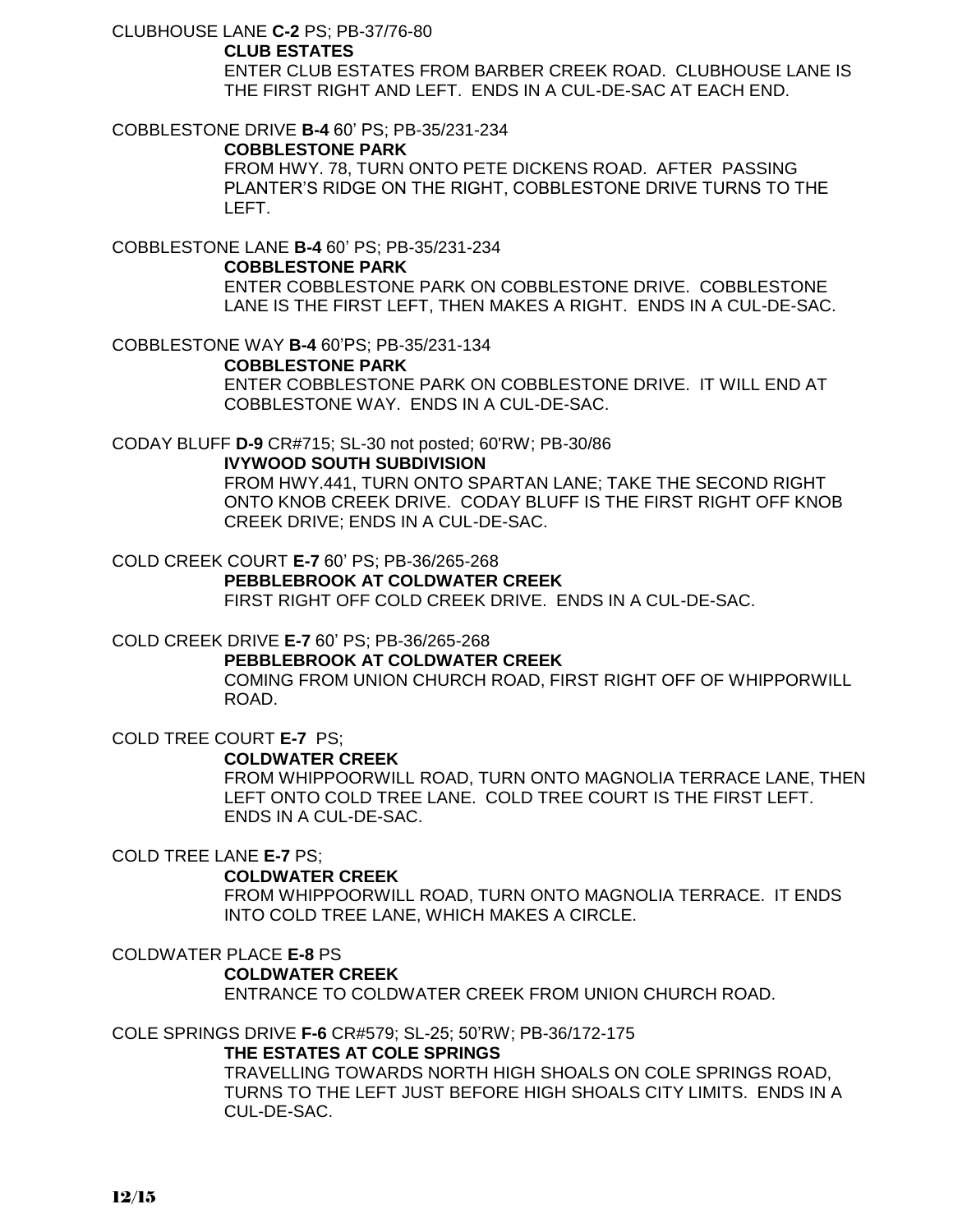COLE SPRINGS ROAD **E-5, F-5** CR#268; SL-55; 100'RW; PB-19/31 OFF OF HWY.53 OPPOSITE CLOTFELTER ROAD. CROSSES SNOWS MILL ROAD AND GOES THROUGH TO NORTH HIGH SHOALS.

COLHAM FERRY EXTENSION **E-9** WATK. CITY; SL-40

FROM COLHAM FERRY ROAD AT THE HWY.441 END, COLHAM FERRY EXTENSION IS THE IMMEDIATE LEFT AFTER CROSSING THE RAILROAD TRACKS; RUNS PARALLEL TO COLHAM FERRY ROAD.

COLHAM FERRY ROAD **F-9, I-10, J-11, K-11** CR#258; SL-35,55; 50,60,80'RW; PB-25/185 GOING SOUTH OUT OF WATKINSVILLE, COLHAM FERRY ROAD IS THE ROAD TO THE LEFT THAT CROSSES THE RAILROAD TRACKS; GOES SOUTH INTO GREENE COUNTY.

COLLIERS CREEK ROAD **D-7** CR#226; SL-30; 64'RW; PB-4/123; 25/77 **NORTHWEST WOODS SUBDIVISION**

FROM MARS HILL ROAD COMING FROM THE MIDDLE SCHOOL, THIRD PAVED ROAD TO THE LEFT; FIRST ROAD PAST BURR HARRIS ROAD.

COLLINWOOD COURT **E-10** CR#729; SL-30 not posted; 50'RW; PB-32/86

**VICTORIA STATION**

ENTER VICTORIA STATION SUB. FROM NORTON ROAD. COLLINWOOD COURT IS THE FIRST RIGHT. ENDS IN A CUL-DE-SAC.

# COLORADO BEND **B-6** CR#646; SL-30; 50'&60'RW

#### **SILVER LEAF SUBDIVISION**

ENTER SILVER LEAF SUBDIVISION FROM JIMMY DANIELL ROAD; TURN RIGHT ONTO ARIZONA BEND. COLORADO BEND IS THE FIRST RIGHT OFF OF ARIZONA BEND. COLORADO BEND MAKES A LEFT TURN AND ENDS IN A CUL-DE-SAC.

### COMMERCE COURT **B-6** CR#640; SL-30; 50'RW; PB-34/266

#### **MARS HILL BUSINESS PARK**

TURN ONTO COMMERCE DRIVE FROM MARS HILL ROAD. COMMERCE COURT IS THE FIRST RIGHT. ENDS IN A CUL-DE-SAC.

COMMERCE DRIVE **B-6** CR#639; SL-30; 60'RW; PB-34/266

#### **MARS HILL BUSINESS PARK**

FROM MONROE HWY., TURN ONTO MARS HILL ROAD, HEADED TOWARD WATKINSVILLE. COMMERCE DRIVE IS THE FIRST LEFT (DIRECTLY ACROSS FROM MALCOLM BRIDGE ROAD). ENDS IN A CUL-DE-SAC.

### CONCORD COURT (**NOT ON MAP)** WATK. CITY; 100'RW; PB-25/70

**BISHOP'S VINEYARD SUBDIVISION**

ENTER BISHOP'S VINEYARD'S FIRST ENTRANCE (TRAVELING FROM THE us 441 BYPASS). CONCORD COURT IS THE FIRST LEFT. SMALL CUL-DE-SAC.

# CONCORD DRIVE **E-9** WATK. CITY; 64'RW; PB-25/70

### **BISHOP'S VINEYARD SUBDIVISION**

TWO ENTRANCES INTO BISHOP'S VINEYARD (MAKES A CIRCLE)OFF NEW HIGH SHOALS ROAD. COMING DOWN NEW HIGH SHOALS ROAD FROM WATKINSVILLE, CONCORD DRIVE IS TO THE RIGHT; COMING OFF THE BYPASS, CONCORD DRIVE IS THE FIRST TWO ROADS TO THE LEFT.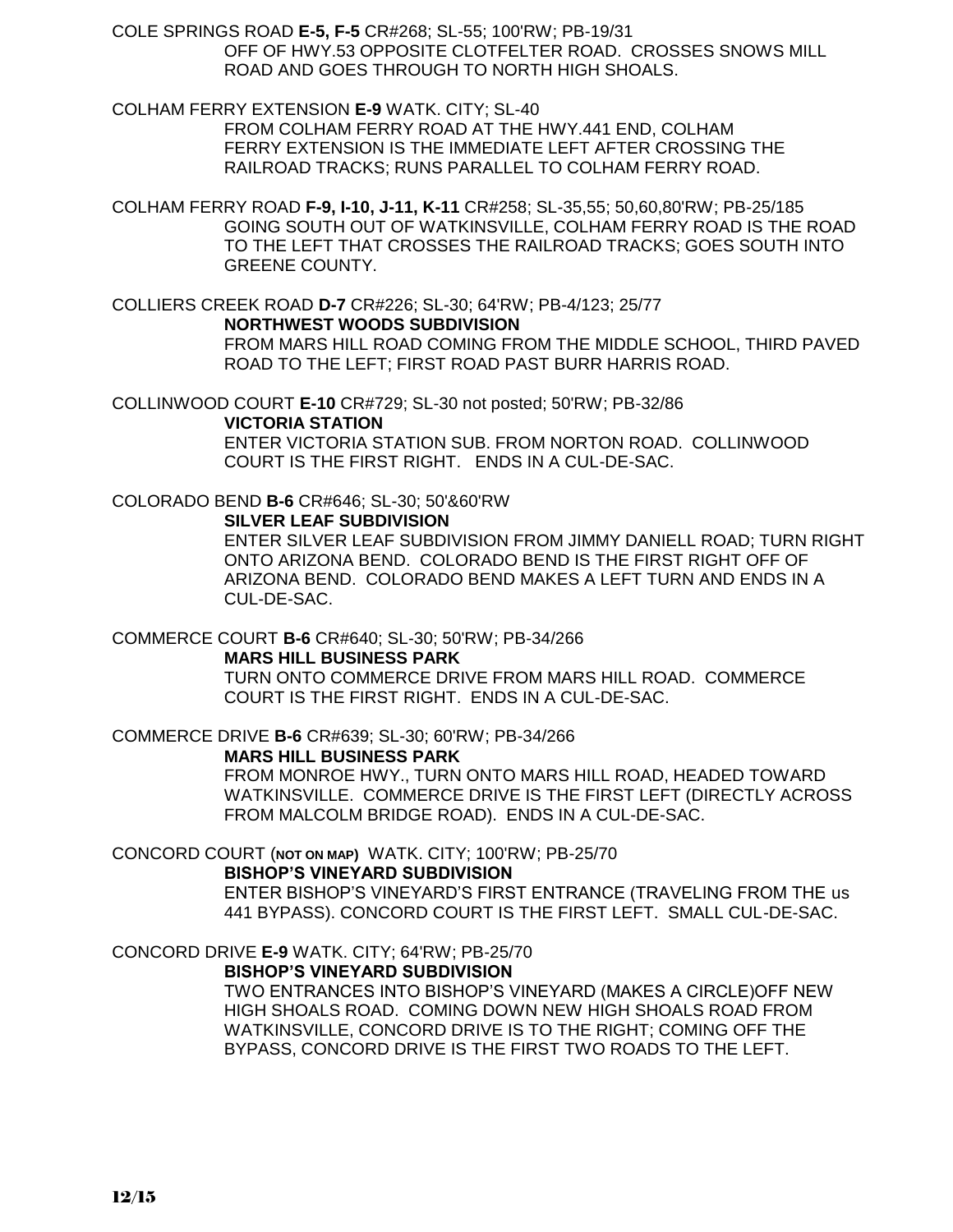COOPER GIN ROAD **D-2** CR#76; SL-35; 80'RW; PB-25/76

(CONNECTS TREADWELL BRIDGE RD TO HEBRON CHURCH RD) FROM SR 53, TAKE HEBRON CHURCH RD TO TREADWELL BRIDGE RD; THE FIRST RIGHT IS COOPER GIN RD.

COPPERVILLE DRIVE **E-8** PS; SL-58' EASEMENT; PB-35/167-168

**COPPERVILLE**

COMING FROM HWY. 53 ON UNION CHURCH ROAD, TURNS LEFT JUST PAST OCONEE HIGH SCHOOL. ENDS IN A CUL-DE-SAC.

CORPORATE DRIVE **C-3** CR#604; SL-30; 50'RW; PB-28/294

**OCONEE CROSSING SUBDIVISION**

FROM HWY.53, TURN ONTO OCONEE CROSSING PARKWAY; TAKE THE FIRST LEFT ONTO OCONEE CROSSING CIRCLE; CORPORATE DRIVE IS THE FIRST LEFT; GOES THROUGH TO HWY.78.

COURT STREET **E-9** WATK. CITY

OFF MAIN STREET IN DOWNTOWN WATKINSVILLE; SHORT STREET ON SOUTH SIDE OF THE COURTHOUSE.

COURTNEY LANE **C-9** PD

# **GABRIEL'S LANDING SUBDIVISION**

FROM US 441, TURN ONTO WHITE OAK DRIVE TOWARDS ATHENS; TAKE THE FIRST LEFT ONTO CHERRY HILLS COURT; COURTNEY LANE TURNS RIGHT OFF CHERRY HILLS COURT. ACCESSES LOTS IN GABRIEL'S LANDING. THERE ARE NO STREET ADDRESSES-CHERRY HILL CT ADDRESSES ARE USED.

COVENTRY ROAD **H-10** CR#286; SL-30; 50'RW; PB-25/156

GOING OUT COLHAM FERRY ROAD TOWARDS GREENE COUNTY, ONE-HALF MILE ON THE RIGHT PAST ESSEX ROAD.

CRABAPPLE CIRCLE **E-7** CR#565; SL-30; 60'RW; PB-290-292

**MULBERRY PLANTATION SUBDIVISION**

TURN ONTO UNION CHURCH ROAD FROM HWY. 53. CRABAPPLE CIRCLE IS THE SECOND AND THIRD RIGHT (MAKES A LOOP).

CRAWFORD MILL ROAD **F-12** CR(DIRT); DEAD-END; 30'RW; PB-2/94 GOING OUT BARNETT SHOALS ROAD TOWARDS ATHENS, TURN RIGHT ONTO MCREE MILL ROAD. CRAWFORD MILL ROAD IS THE FIRST LEFT. FORMERLY OLD MCREE MILL ROAD.

CREEK BRIDGE DRIVE **D-8** CR#393; SL-25 not posted; 64'RW; PB-25/90 **WINDY CREEK SUBDIVISION**

> GOING OUT MARS HILL ROAD, FIRST RIGHT AFTER BURR HARRIS/HILL CREEK COURT. GOES THROUGH TO WINDY CREEK DRIVE.

CREEK FARM RUN **D-6** CR#677; SL-30 not posted; 50'RW; PB-32/55-56 **ROCKY BRANCH FARMS SUBDIVISION** IN ROCKY BRANCH FARMS SUB. TURN IN ON ROCKY BRANCH LANE. IT WILL DEAD-END INTO CREEK FARM RUN.

CREEK HOLLOW RUN **F-8** CR#247; SL-30; 50'RW; PB-25/62

#### **TRAMLIN ACRES SUBDIVISION**

GOING OUT NEW HIGH SHOALS ROAD, APPROXIMATELY 1 MILE PAST THE BYPASS ON THE RIGHT.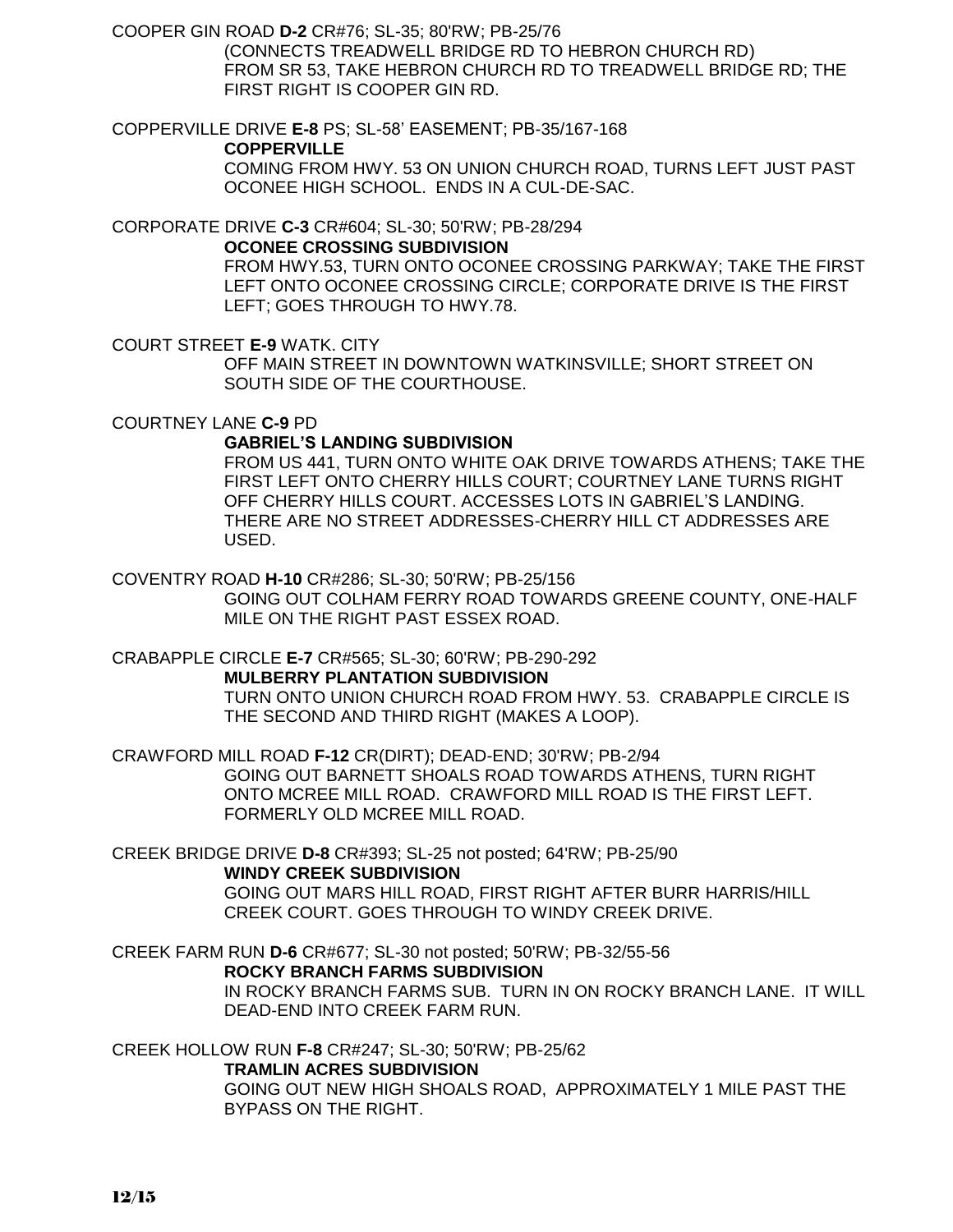CREEKSHORE DRIVE **C-8** CR#313; SL-30 not posted; 50'RW; PB-7/213, 245; 9/18; 25/5 **BIRCHMORE HILLS SUBDIVISION**

> OFF DANIELLS BRIDGE ROAD; ONE ENTRANCE TO BIRCHMORE HILLS SUB. FROM HOG MTN RD, IT IS TO THE LEFT AFTER BIRCHMORE DRIVE. FROM MARS HILL RD, IT IS TO THE RIGHT AFTER SPRINGVIEW COURT.

CREEKSTONE LANE **F-7** CR#551; SL-25; 50'RW; PB-34/36

**BOULDER SPRINGS (Phase I)**

FROM NEW HIGH SHOALS ROAD, ENTER BOULDER SPRINGS SUBDIVISION (SPRING CREEK DRIVE). IT WILL END AT CREEKSTONE LANE.

CREEKVIEW COURT **C-9** CR#326; SL-30 not posted; 50'RW; PB-7/4 **HIGHLAND OAKS SUBDIVISION**

FROM HWY.441 NORTH, TURN LEFT ONTO WHITE OAK DRIVE; TAKE THE FIRST RIGHT (KINGS MILL RUN). CREEKVIEW COURT IS THE FIRST RIGHT OFF KINGS MILL RUN; ENDS IN A CUL-DE-SAC.

CRESTWOOD COURT **F-8** CR#253; SL-30; 50'RW; PB-19/247

GOING OUT NEW HIGH SHOALS ROAD, SECOND RIGHT AFTER THE BYPASS. JUST BEFORE TRAMLIN ACRES.

CROOKED CREEK COURT **D-7** CR#305; SL-30; 50'RW; PB-19/143

**BROOKWOOD ESTATES SUBDIVISION**

FROM MARS HILL ROAD, TURN INTO BROOKWOOD SUB. ON CROOKED CREEK ROAD. CROOKED CREEK COURT IS THE SECOND RIGHT. ENDS IN A CUL-DE-SAC.

CROOKED CREEK ROAD **D-7** CR#303; SL-30; 50'RW; PB-25/61

**BROOKWOOD ESTATES SUBDIVISION**

ON MARS HILL ROAD COMING FROM THE MIDDLE SCHOOL, SECOND ENTRANCE TO BROOKWOOD SUB. (TO THE LEFT).

CROSSING POINTE **C-4** CR#606; SL-30 not posted; 50'RW; PB-30/222 **OCONEE CROSSING SUBDIVISION**

FROM HWY.53, TURN ONTO OCONEE CROSSING PARKWAY. TAKE THE FIRST LEFT (OCONEE CROSSING CIRCLE); FOLLOW TO END. CROSSING POINTE IS THE CUL-DE-SAC AT THE END OF OCONEE CROSSING CIRCLE.

CROSSING RIDGE **C-3** CR#605; SL-25; 50'RW; PB-28/204

**OCONEE CROSSING SUBDIVISION** FROM HWY.53, TURN ONTO OCONEE CROSSING PARKWAY. TURN RIGHT ONTO OCONEE CROSSING CIRCLE. CROSSING RIDGE IS THE FIRST LEFT.

CRYSTAL HILLS COURT **C-9** CR#371; SL-30 not posted; 60'RW; PB-13/213

**CRYSTAL HILLS SUBDIVISION**

FROM HWY.441 NORTH, TURN ONTO WILD AZALEA LANE. THE SECOND LEFT IS CRYSTAL HILLS COURT. ENDS IN A CUL-DE-SAC.

CRYSTAL HILLS DRIVE **C-9** CR#321; SL-30; 60'RW; PB-25/332

**CRYSTAL HILLS SUBDIVISION**

MAIN ENTRANCE TO CRYSTAL HILLS SUB. OFF OF HWY.441 NORTH. HEADING TOWARDS ATHENS, TURNS TO THE LEFT ACROSS FROM SPARTAN LANE.

CUMBERLAND ROAD **F-7** CR#288; SL-30; 50'RW; PB-4/271 SOUTHSIDE OF WHIPPOORWILL ROAD; FROM UNION CHURCH ROAD, APPROXIMATELY ONE MILE ON THE LEFT.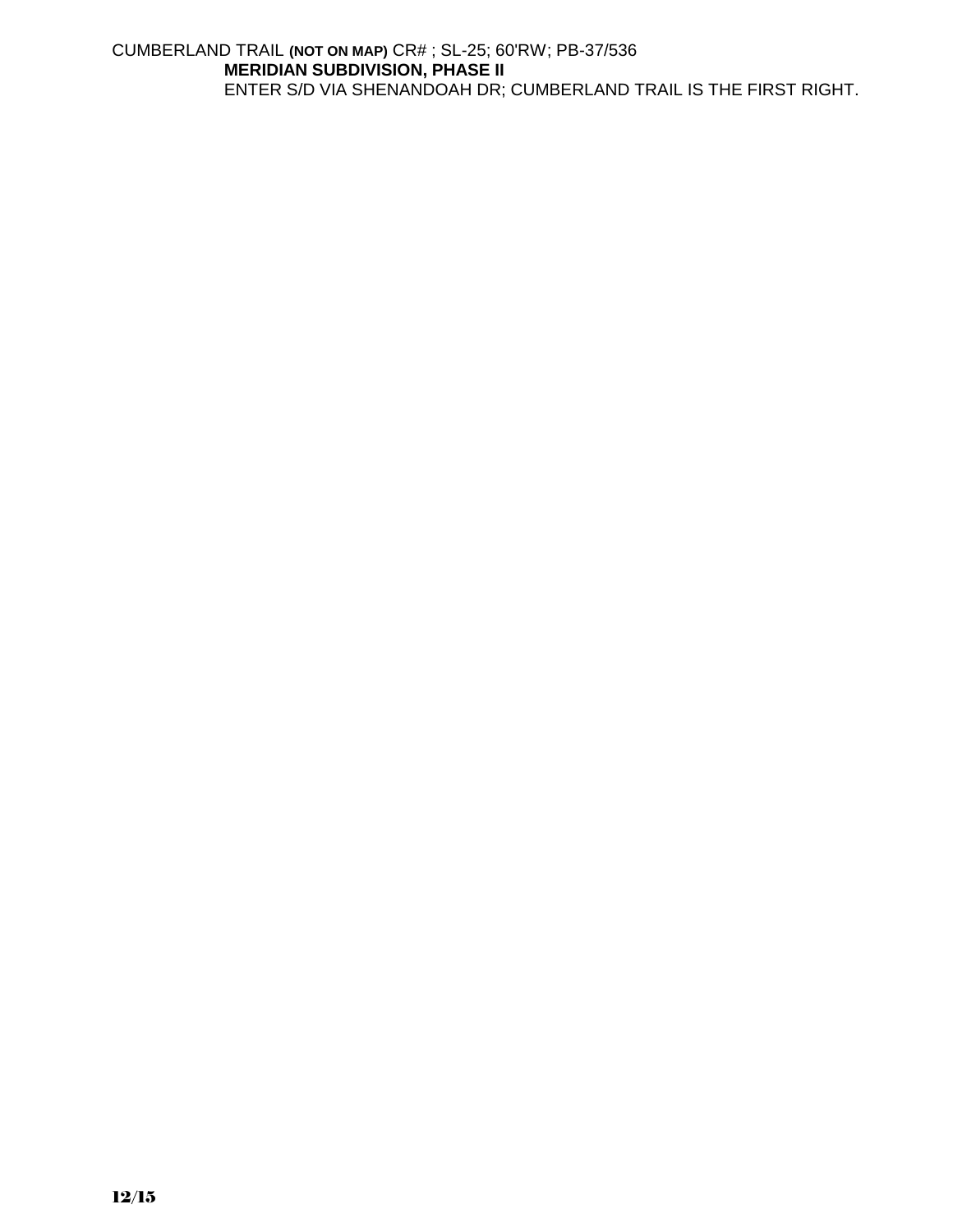DAANDRA DRIVE **C-7** CR#427; SL-30 not posted; 50'RW; PB-25/326 **BOND CROSSING SUBDIVISION**

> CONNECTS MARS HILL ROAD AND ROCKY BRANCH ROAD; FROM MARS HILL ROAD, DAANDRA DRIVE IS JUST BEFORE MARS HILL BAPTIST CHURCH; GOES THROUGH TO ROCKY BRANCH ROAD.

DANIELL COURT **D-8** CR#477; SL-30 not posted; 50'RW; PB-19/93

#### **STONEBRIDGE SUBDIVISION**

FROM EXPERIMENT STATION ROAD, TURN ONTO STONEBRIDGE PARKWAY; TAKE THE SECOND RIGHT (LATHAM DRIVE); DANIELL COURT IS THE FIRST RIGHT. ENDS IN A CUL-DE-SAC.

DANIELLS BRIDGE ROAD **C7, D-8** CR#338; SL-45; 80-100'RW; PB-25/103 FROM HOG MOUNTAIN RD, APPROXIMATELY 2 MILES NORTH OF BUTLER'S CROSSING; FIRST LEFT PAST CLIFF DAWSON ROAD; CONNECTS TO OCONEE CONNECTOR/MARS HILL ROAD INTERSECTION.

DARLINGTON DRIVE **E-8** CR#561; SL-25; 60'RW; PB-35/251-254 **THORNWOOD SUBDIVISION**

> FROM NEW HIGH SHOALS ROAD, TURN ONTO BISHOP FARMS PARKWAY SOUTH. TAKE THE SECOND LEFT ONTO THORNWOOD DRIVE. THE FIRST RIGHT IS DARLINGTON DRIVE. ENDS IN A CUL-DE-SAC.

DASH DRIVE **C-4** CR#638; SL-25; 50'RW; PB-32/247

#### **TROTTERS WALK SUBDIVISION**

FROM HWY.78, TURN INTO TROTTERS WALK. DASH DRIVE IS THE FIRST LEFT. ENDS IN A CUL-DE-SAC.

DEAN DRIVE **B-6** PD; 30'RW; PB-7/66 FIRST LEFT OFF SILVERLEAF ROAD. PRIVATE DRIVE.

#### DEBI COURT **C-7** CR#690; SL-30; 50'RW; PB-9/127

**ECHO BROOK PARK SUBDIVISION**

FROM HODGES MILL ROAD, TURN ONTO GRAYSON LANE (ACROSS FROM BROOKWOOD SUB. ENTRANCE). TAKE THE FIRST LEFT OFF GRAYSON LANE (ECHO BROOK TRAIL); DEBI COURT IS THE FIRST LEFT OFF ECHO BROOK TRAIL. ENDS IN A CUL-DE-SAC.

DEEPWOOD COURT **F-6** NORTH HIGH SHOALS CITY; SL-30; 50'RW; PB-28/124 **HICKORY RIDGE SUBDIVISION**

FROM ELDER ROAD, TURN ONTO ARBORWOOD RIDGE, (ENTRANCE TO HICKORY RIDGE SUB.). DEEPWOOD COURT IS THE SECOND LEFT OFF ARBORWOOD RIDGE; ENDS IN A CUL-DE-SAC.

DEER TRAIL **F-4** CR#582; SL-25 not posted; 50'RW; PB-36/106A, 37/145-146 **LANE CREEK SUBDIVISION** TURNS TO THE RIGHT AND LEFT AT THE END OF LANE CREEK DRIVE.

DEERBROOK COURT **B-6** CR#455; SL-30; 50'RW; PB-25/63

### **DEERBROOK SUBDIVISION**

CROSS HWY.316 ON JULIAN DRIVE INTO DEERBROOK SUB. WHEN JULIAN DRIVE FORKS, TAKE THE LEFT FORK (STILL JULIAN DRIVE); DEERBROOK COURT IS THE SECOND LEFT. ENDS IN A CUL-DE-SAC.

# DEERWOOD COURT **A-5** BOGART CITY

**DEERWOOD ESTATES SUBDIVISION**

FROM JEFFERSON AVENUE, TURN ONTO BERNICE DRIVE; DEERWOOD COURT IS THE FIRST RIGHT. ENDS IN A CUL-DE-SAC.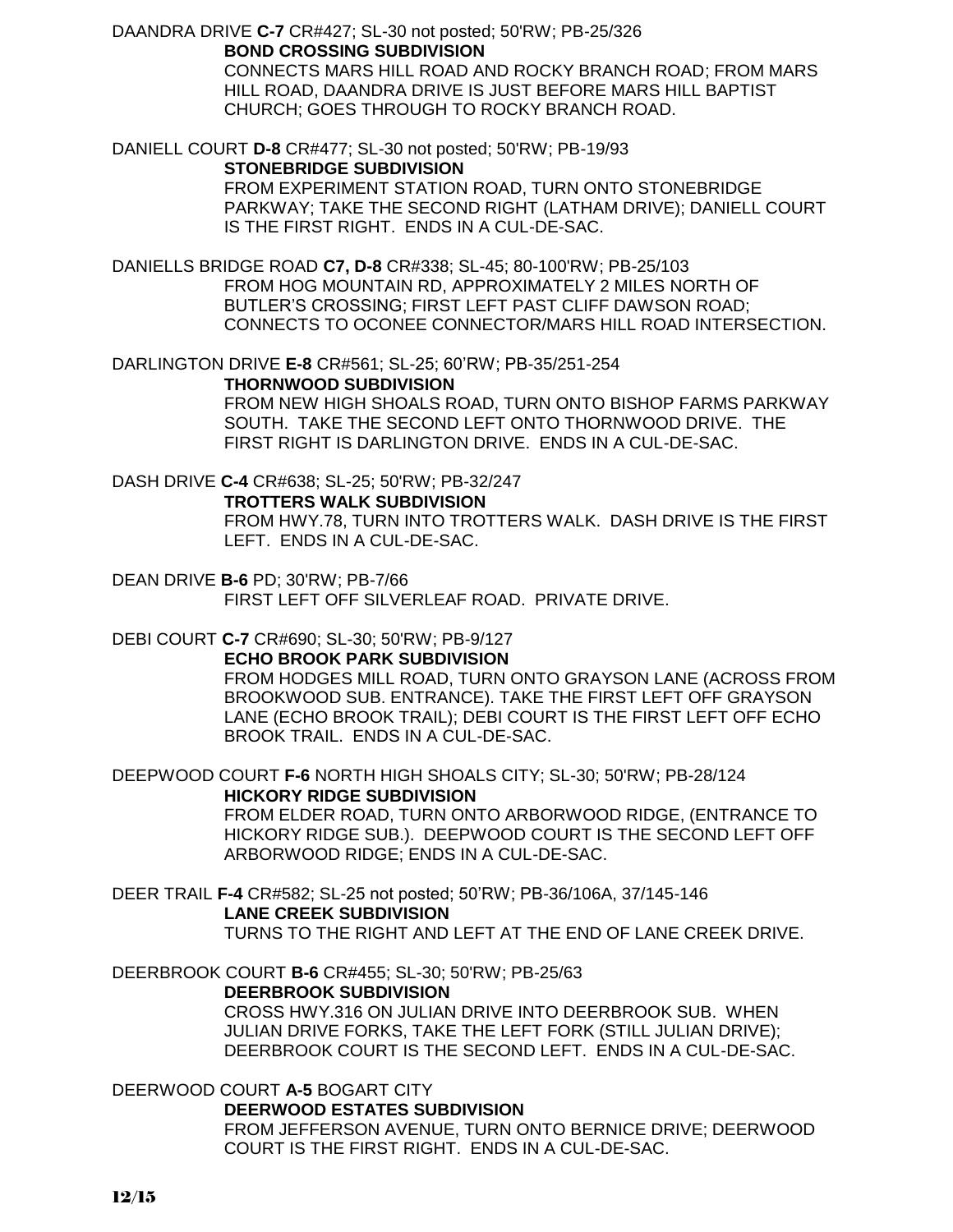DENI COURT **C-7** CR#317; SL-30 not posted; 50'RW; PB-24/122 FROM HODGES MILL ROAD, TURN ONTO GRAYSON LANE (ACROSS FROM BROOKWOOD SUB. ENTRANCE); DENI COURT IS THE SECOND LEFT OFF GRAYSON LANE.

DEPOT STREET **E-9** WATKINSVILLE CITY FROM HWY.15 HEADED OUT OF WATKINSVILLE, TURNS LEFT JUST BEFORE THE RR TRACKS; GOES THROUGH TO BARNETT SHOALS ROAD.

DERBY HILL LANE **D-8** PS; 60'EASEMENT; PB-36/185-189

### **OLD FARM SUBDIVISION**

FROM CLIFF DAWSON ROAD, TURN ONTO TRAVELLER RUN. IT DEAD-ENDS INTO DERBY HILL LANE. ENDS IN A CUL-DE-SAC ON EACH END.

DERBY LANE **B-4** CR; SL-30 not posted; 50'RW; PB-24/201 **KEENELAND SUBDIVISION** FROM HWY. 78, TURN ONTO KEENELAND DRIVE, THE MAIN ENTRANCE TO KEENELAND SUB. TAKE THE FIRST LEFT (KEENELAND COURT); THEN THE FIRST RIGHT ONTO DERBY LANE. CONNECTS TO THE BACK SIDE OF KEENELAND DRIVE.

DEWEY ROAD **B-2** CR#83(DIRT); SL-30; 30'RW; PB-13/185 DIRT ROAD TO THE LEFT OFF HWY.53 JUST BEFORE THE BARROW COUNTY LINE. MAKES A LOOP AND RECONNECTS TO HWY.53.

DIALS MILL EXTENSION **A-3** CR#58; SL-35; 60'RW; PB-19/145 BEGINS AT DIALS MILL ROAD JUST SOUTH OF SR316; CROSSES 316 AND AT BARROW COUNTY LINE BECOMES CROWE RD.

DIALS MILL ROAD **A-4, B-4** CR#60; SL-35,50; 80'RW; PB-25/54 BEGINS AT US 78, ONE MILE NORTH OF SR 53; CROSSES SR 316 AND ENDS AT ATLANTA HWY.

DIALS MILL SPUR **B-3** CR#59; SL-30; 30'RW; PB-19/35 OFF DIALS MILL EXT JUST SOUTH OF SR 316; NO OUTLET.

DIALS PLANTATION BOULEVARD **B-4** CR#616; SL-30; 100'RW; PB-32/51-52 **DIALS MILL PLANTATION SUBDIVISION** ENTRANCE TO DIALS MILL PLANTATION FROM DIALS MILL ROAD, JUST SOUTH OF SR 316.

DIALS PLANTATION DRIVE **B-4** CR#617; SL-25; 60'RW; PB-32/51-52 **DIALS MILL PLANTATION SUBDIVISION** FROM DIALS MILL ROAD, TURN ONTO DIALS PLANTATION BOULEVARD; THIS WILL DEAD-END AT DIALS PLANTATION DRIVE, WHICH RUNS LEFT AND RIGHT (MAKES A CIRCLE).

DIAMOND WAY **C-4** CR#621; SL-25 not posted; 60'RW; PB-35/29-32 **BELFAIR SUBDIVISION** ENTER BELFAIR SUBDIVISION FROM DIALS MILL ROAD (JADE STREET). DIAMOND WAY IS THE FIRST RIGHT. GOES THROUGH TO RUBY WAY.

DICK BUDD ROAD **E-6** PD; SL-30; 20'RW; PB-6/232 FROM HWY.53, TURN ONTO RAYS CHURCH ROAD. DICK BUDD ROAD IS THE FIRST RIGHT AFTER AYCOCK DRIVE.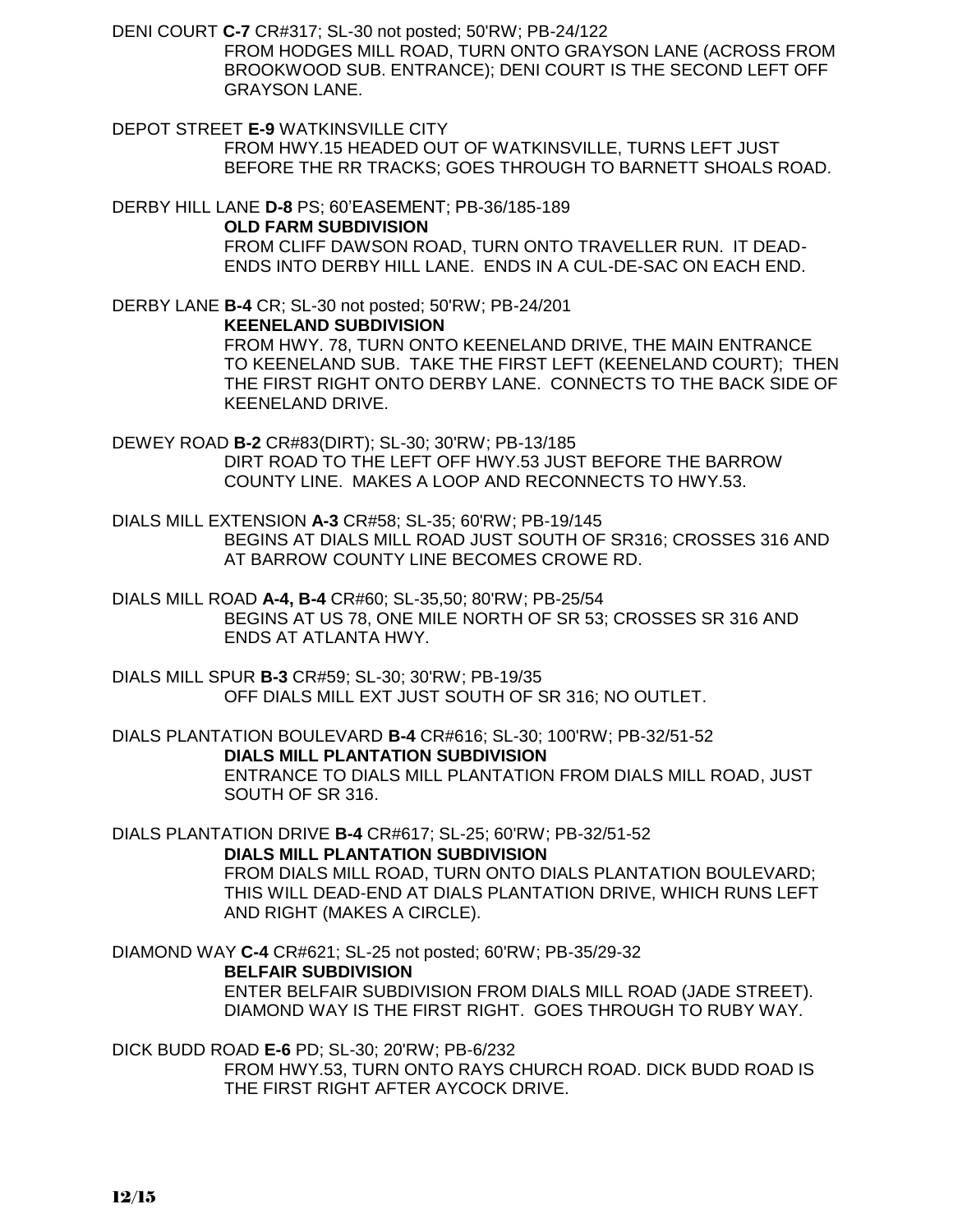DICKENS LANE (IN NORTH HIGH SHOALS) **G-6** CR#196(DIRT) DIRT ROAD OFF OF HILLSBORO ROAD APPROXIMATELY ½ MILE FROM THE HILLSBORO ROAD/HIGH SHOALS ROAD INTERSECTION; GOES THROUGH TO JEFFERSON ROAD

DILLARD ROAD **D-1** CR#612(DIRT); NO RW; PB-9/219

FROM SR 53, TAKE HEBRON CHURCH RD GOING TOWARD WALTON; TAKE THE THIRD LEFT (COOPERS GIN ROAD); DILLARD ROAD INTERSECTS WITH COOPERS GIN ROAD AT HEBRON CHURCH ROAD AND BRANCHES TO THE RIGHT. ALSO CALLED SIMS CEMETERY ROAD.

DOC HARDIGREE ROAD **F-10** CR#277(DIRT); SL-30; 40'RW; PB-18/52 OFF HWY.15 SOUTH TOWARDS GREENE COUNTY, FIRST LEFT PAST FLAT ROCK ROAD.

DOGWOOD HILL **E8** CR#248; SL-30; 50'RW; PB-18/23 **TRAMLIN ACRES SUBDIVISION**

FROM NEW HIGH SHOALS ROAD, TURN ONTO CREEK HOLLOW RUN. TAKE THE SECOND RIGHT, WHICH IS THE SECOND ECHO TRAIL. DOGWOOD HILL IS THE FIRST LEFT OFF ECHO TRAIL. ENDS IN A CUL-DE-SAC.

DOOLEY BOULEVARD **D,E-7** CR; R/W VARIES; PB-37/25-30

**PARKSIDE**

OFF HWY 53, ENTRANCE TO PARKSIDE DEVELOPMENT LOCATED BETWEEN DOOLEY CONNECTOR AND THE LANDING. CONNECTS TO MARS HILL ROAD NEAR TARPLEY LANE.

DOOLEY CONNECTOR **E-7** CR; 110'RW; PB-37/25-30

**PARKSIDE**

OFF HWY 53, SECOND ENTRANCE TO PARKSIDE; JUST WEST OF DOOLEY BLVD; CONNECTS TO DOOLEY BLVD.

DOOLEY STREET **E-9** WATK. CITY; 30'RW

SHORT STREET TO THE RIGHT JUST SOUTH OF DOWNTOWN WATKINSVILLE ON HWY.441. CONNECTS WITH JACKSON STREET.

DOVE CREEK CIRCLE **C-2** CR#615; SL-25; 60'RW; PB-34/7 **THE VILLAGE AT DOVE CREEK**

TRAVELING NORTH ON DOVE CREEK ROAD, DOVE CREEK CIRCLE IS THE FIRST RIGHT. MAKES A LOOP.

DOVE CREEK ROAD **C-1** CR#79; SL-45; 60'RW; PB-24/83

GOING TOWARD WALTON COUNTY ON HEBRON CHURCH ROAD PAST OSBORNE ROAD, DOVE CREEK ROAD IS THE FIRST RIGHT AFTER THE BIG CURVE. GOES INTO BARROW COUNTY.

DOWDY ROAD **C-8** CR#34; SL-30 not posted; 30'RW; PB-7/268

OFF EPPS BRIDGE PARKWAY. TO THE RIGHT PAST HOME DEPOT AND JUST BEFORE PINEWOOD SOUTH MHP.

DRAGONFLY WAY **D-8** CR#?; SL-25; 60'RW; PB-37/630

**MEADOW SPRINGS SUBDIVISION**

FROM CLIFF DAWSON ROAD, ENTER SUBDIVISION ON MEADOW SPRINGS DRIVE. DRAGONFLY WAY IS THE THIRD RIGHT. GOES THROUGH TO ORCHARD DRIVE.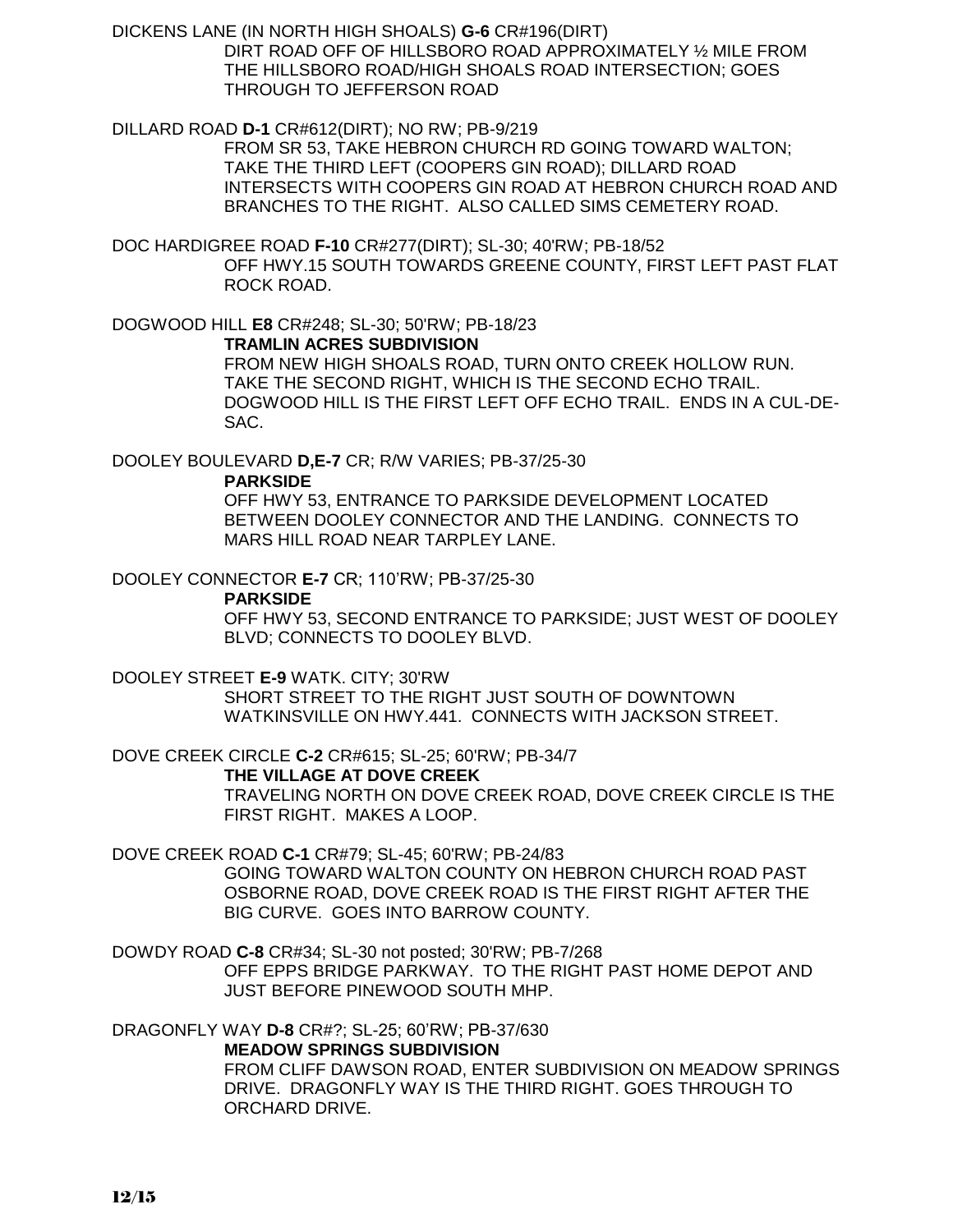DURHAM STREET **E-9** WATK. CITY

FROM DOWNTOWN WATKINSVILLE, STARTS BEHIND OCONEE STATE BANK; GOES THROUGH TO EXPERIMENT STATION ROAD ACROSS FROM THE POST OFFICE.

DURHAMS MILL WAY **D-9** WATK. CITY #218; SL-30; 50'RW; PB-17/264 FROM HWY. 441 NORTH JUST OUTSIDE THE WATKINSVILLE CITY LIMITS, TURN ONTO CHARITY LANE. WHEN CHARITY LANE BEARS LEFT, IT TURNS INTO DURHAMS MILL WAY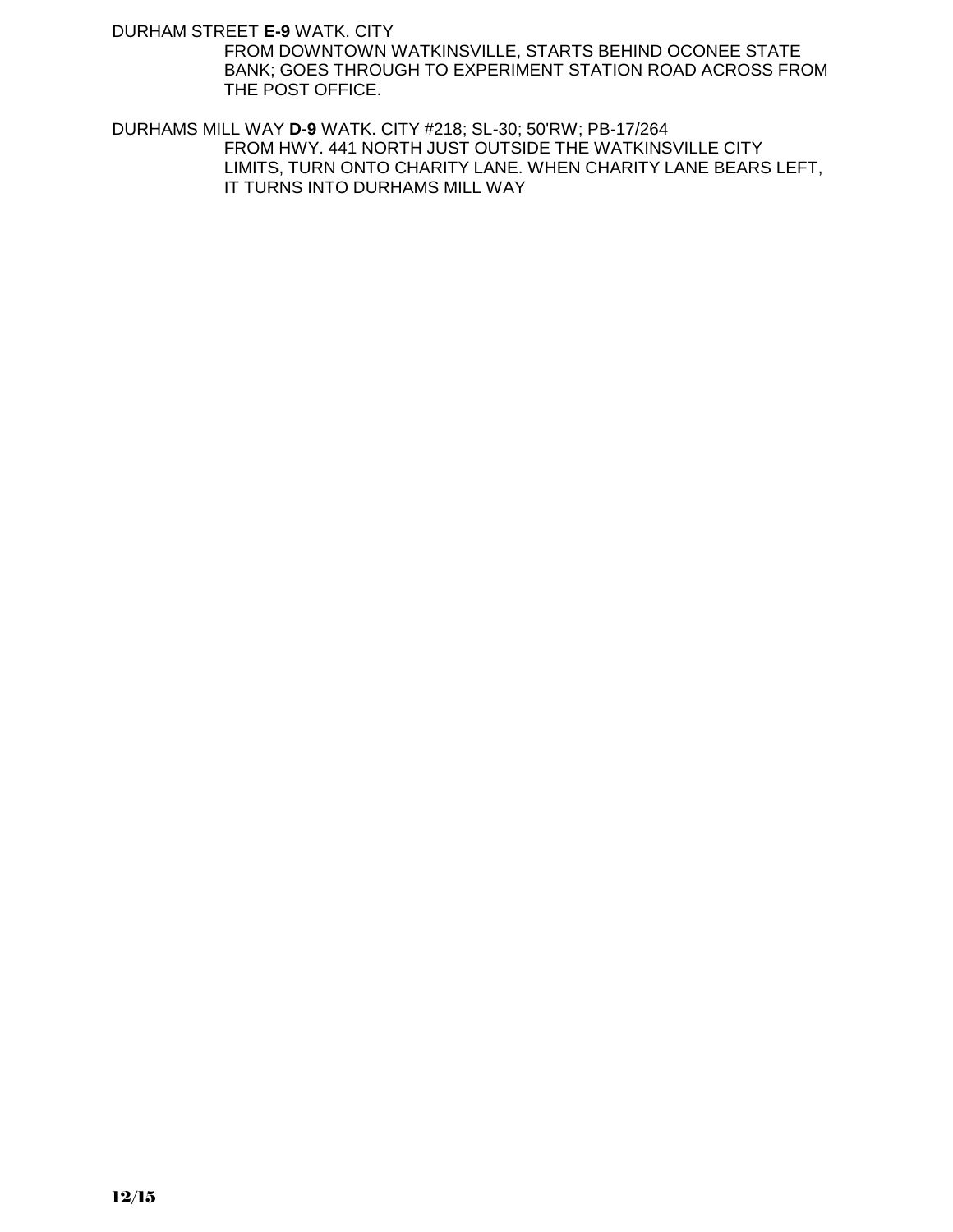#### EAGLEWOOD DRIVE **B-4** CR#215; SL-30; 64'RW; PB-7/193 **EAGLEWOOD SUBDIVISION**

TRAVELLING ON DIALS MILL ROAD TOWARDS BARROW COUNTY, EAGLEWOOD DRIVE IS THE SECOND RIGHT (APPROXIMATELY 2 MILES) FROM THE DIALS MILL ROAD/HWY.78 INTERSECTION.

# EAST CANYON CREEK COURT **C-6** CR#422; SL-30 not posted; 50'RW; PB-25/13

# **CANYON CREEK SUBDIVISION**

GOING TOWARDS BOGART ON MARS HILL ROAD, JUST PAST ROCKY BRANCH ROAD, TURN LEFT ONTO CANYON CREEK ROAD (SECOND ENTRANCE TO CANYON CREEK SUB.). EAST CANYON CREEK COURT IS THE SECOND LEFT.

# EAST HAVEN TRAIL **C-5** 50' PRIVATE RW; PB-35/239-246

### **TRIPLE CREEK AT MALCOLM BRIDGE**

FROM LENRU ROAD, TURN ONTO ARLINGTON PLACE, THEN LEFT ONTO BRIGHTON LANE. EAST HAVEN TRAIL BEGINS BETWEEN 1301 & 1311 BRIGHTON LANE, LOOPS AROUND AND INTERSECTS WITH THE END OF BRIGHTION LANE.

# ECHO BROOK TRAIL **C-7** CR#689; SL-30; 50'RW; PB-25/47

### **ECHO BROOK PARK SUBDIVISION**

FROM HODGES MILL ROAD, TURN ONTO GRAYSON LANE (ACROSS FROM THE BACK ENTRANCE OF BROOKWOOD SUB); ECHO BROOK TRAIL IS THE FIRST LEFT OFF GRAYSON LANE.

### ECHO TRAIL **E-8** CR#246; SL-30; 64'RW; PB-25/24

### **TRAMLIN ACRES SUBDIVISION**

GOING OUT NEW HIGH SHOALS ROAD, APPROXIMATELY 1 MILE FROM THE BYPASS, TURN RIGHT ONTO CREEK HOLLOW RUN (MAIN ENTRANCE TO TRAMLIN ACRES); TAKE THE FIRST RIGHT ONTO ECHO TRAIL. IT MAKES A CIRCLE AND RECONNECTS TO CREEK HOLLOW RUN.

### EDEN AVENUE **C-5** CR; SL-25; 60'RW; PB-37/118-121

#### **AVALON**

FROM LENRU ROAD, TURN ONTO AVALON DRIVE. EDEN AVENUE IS THE FIRST LEFT. ENDS IN A CUL-DE-SAC.

EDGE WATER DRIVE **E-3** PS; PB-37/167-172

#### **RIVER'S EDGE**

FROM MOORE'S FORD ROAD, TURN ONTO RIVER'S EDGE DRIVE. IT WILL END INTO EDGE WATER DRIVE.

### EISENHOWER AVENUE **C-5** PRIVATE STREET; PB-36/3-14 & 23-28

#### **FRANKLIN GROVE SUBDIVISION**

ENTER ON FRANKLIN GROVE PARKWAY AND GO RIGHT AROUND THE CIRCLE. EISENHOWER AVENUE IS THE FIRST RIGHT.

### ELDER COURT **A-4** BOGART CITY

FROM THE INTERSECTION OF HWY.29 AND OSCEOLA AVENUE, TAKE THE FIRST RIGHT ONTO ELDER STREET. ELDER COURT IS THE FIRST RIGHT IMMEDIATELY AFTER TURNING ONTO ELDER STREET.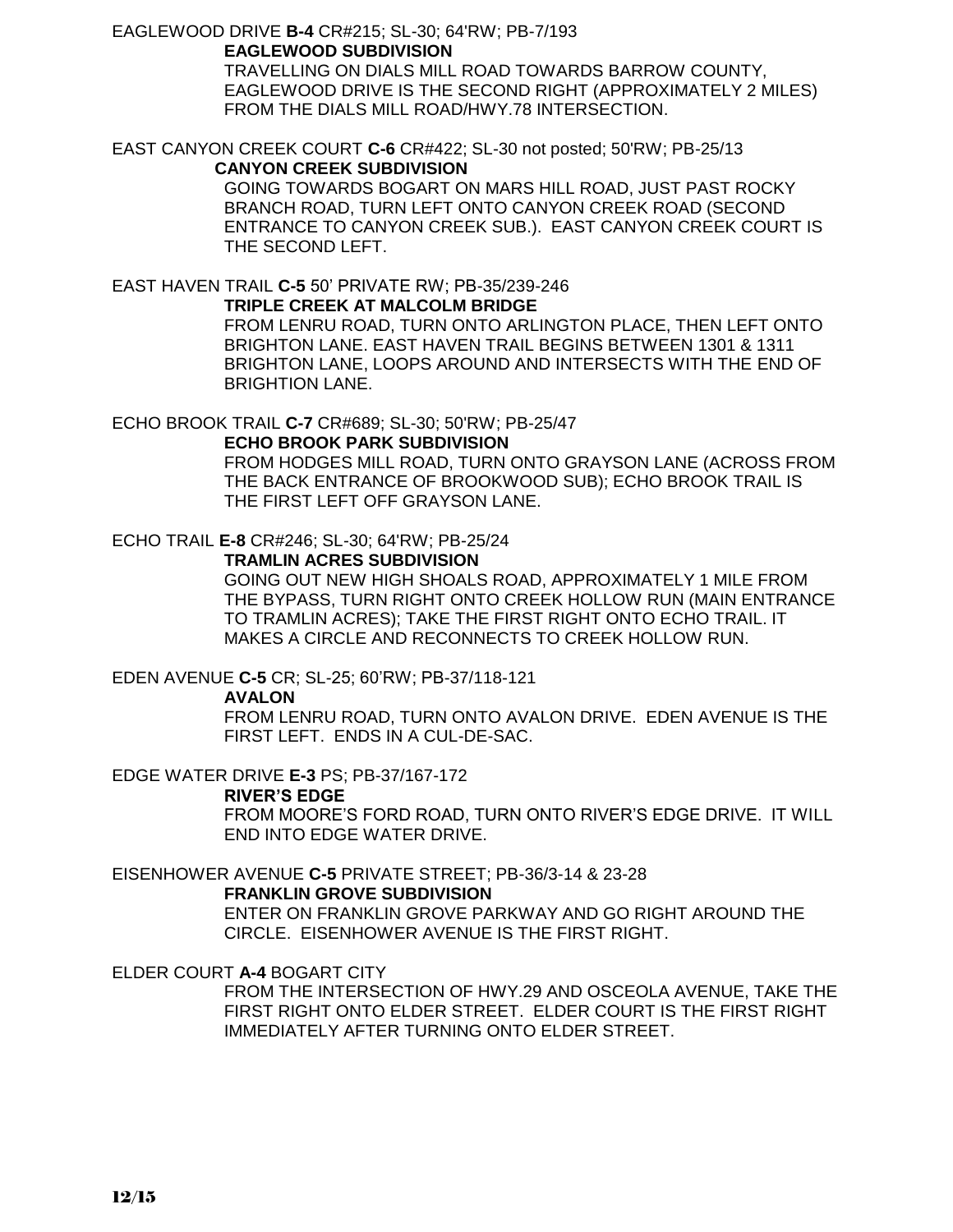ELDER HEIGHTS DRIVE **F-6** CR#214; SL-30; 60'RW; PB-25/200

**ELDER HEIGHTS SUBDIVISION**

FROM HWY.53, TURN ONTO ELDER ROAD (BESIDE HERMAN C. MICHAEL PARK). ELDER HEIGHTS DRIVE IS THE THIRD LEFT APPROXIMATELY 1 3/4 MILES FROM HWY.53.

ELDER LANE **E-9** PD(DIRT) PB-10/275 JUST SOUTH OF DOWNTOWN WATKINSVILLE ON HWY.441, DIRECTLY ACROSS FROM JITTERY JOE'S AT THE FORK OF HWY. 441 AND HWY. 15.

ELDER MILL ROAD **H-11, I-11** CR#138; (DIRT & PAVED SECTIONS) SL-45; 40&80'RW; PB-3/146 FROM HWY.15 GOING TOWARD GREENE COUNTY, TO THE RIGHT APPROXIMATELY 3 ½ MILES SOUTH OF WATKINSVILLE. FIRST RIGHT PAST ASTONDALE ROAD. CONNECTS TO ANTIOCH CHURCH ROAD.

ELDER RIDGE DRIVE **F-7** CR#289; SL-35; 60'RW; PB-9/132; 25/184

**ELDER RIDGE SUBDIVISION**

FROM HWY.53, TURN ONTO ELDER ROAD (BESIDE HERMAN C. MICHAEL PARK). ELDER RIDGE DRIVE IS THE SECOND LEFT APPROXIMATELY 1 ½ MILES FROM HWY.53. CONNECTS TO ELDER HEIGHTS DRIVE.

ELDER ROAD **E-6, F-6** CR#41; SL-50; 80'RW; PB-24/54 OFF HWY.53., BESIDE HERMAN C. MICHAEL PARK. GOES THROUGH TO NEW HIGH SHOALS ROAD NEAR FAMILY LIFE ENRICHMENT CENTER.

ELDER ROAD EXT **E-6, F-6** CR#41; SL-45; RW ; PB-24/54 FROM NEW HIGH SHOALS RD TO SR 186; FORMER ALIGNMENT OF ELDER ROAD.

ELDER STREET **A-5** BOGART CITY; 100'RW IN BOGART FROM NORTH BURSON AVENUE, SECOND LEFT AFTER CROSSING THE RR TRACKS. RUNS PARALLEL TO MAIN STREET AND CONNECTS TO OSCEOLA AVENUE.

ELLIOT CIRCLE **E-9** WATKINSVILLE CITY; PB-35/161 **PECAN BLUFF CONDOMINIUMS** COMING FROM THIRD STREET ON THRASHER DRIVE, TAKE THE FIRST LEFT ONTO PECAN BLUFF DRIVE. ELLIOT CIRCLE IS THE FIRST RIGHT.

ELM STREET **C-8** CR#736; SL-30 not posted; 30'RW; PB-5/222 FROM EPPS BRIDGE PARKWAY GOING TOWARDS ATHENS, TURN RIGHT ONTO DOWDY ROAD; TAKE THE FIRST LEFT ONTO OLD EPPS BRIDGE ROAD. ELM STREET IS THE SECOND RIGHT.

ELYSE DRIVE **D-4** CR#610; SL-25 50'RW; PB-34/92 **BELMONT PLACE SUBDIVISION**

TURN OFF OF HWY. 53 ONTO VANESSA AVENUE. ELYSE DRIVE IS THE FIRST LEFT. ENDS IN A CUL-DE-SAC.

EMERALD WAY **B-4** CR#623; SL-25 not posted; 60'RW; PB-35/236-238

**BELFAIR SUBDIVISION**

FROM SUNSTONE DRIVE, TURN RIGHT ONTO RUBY WAY. EMERALD WAY IS THE FIRST LEFT. CONNECTS TO GARNET TRAIL.

EPPS BRIDGE PARKWAY **C-8** CR#344 SL-45 BEGINS AT LOOP 10 WHERE HWY.316 ENDS; CONTINUES INTO CLARKE COUNTY.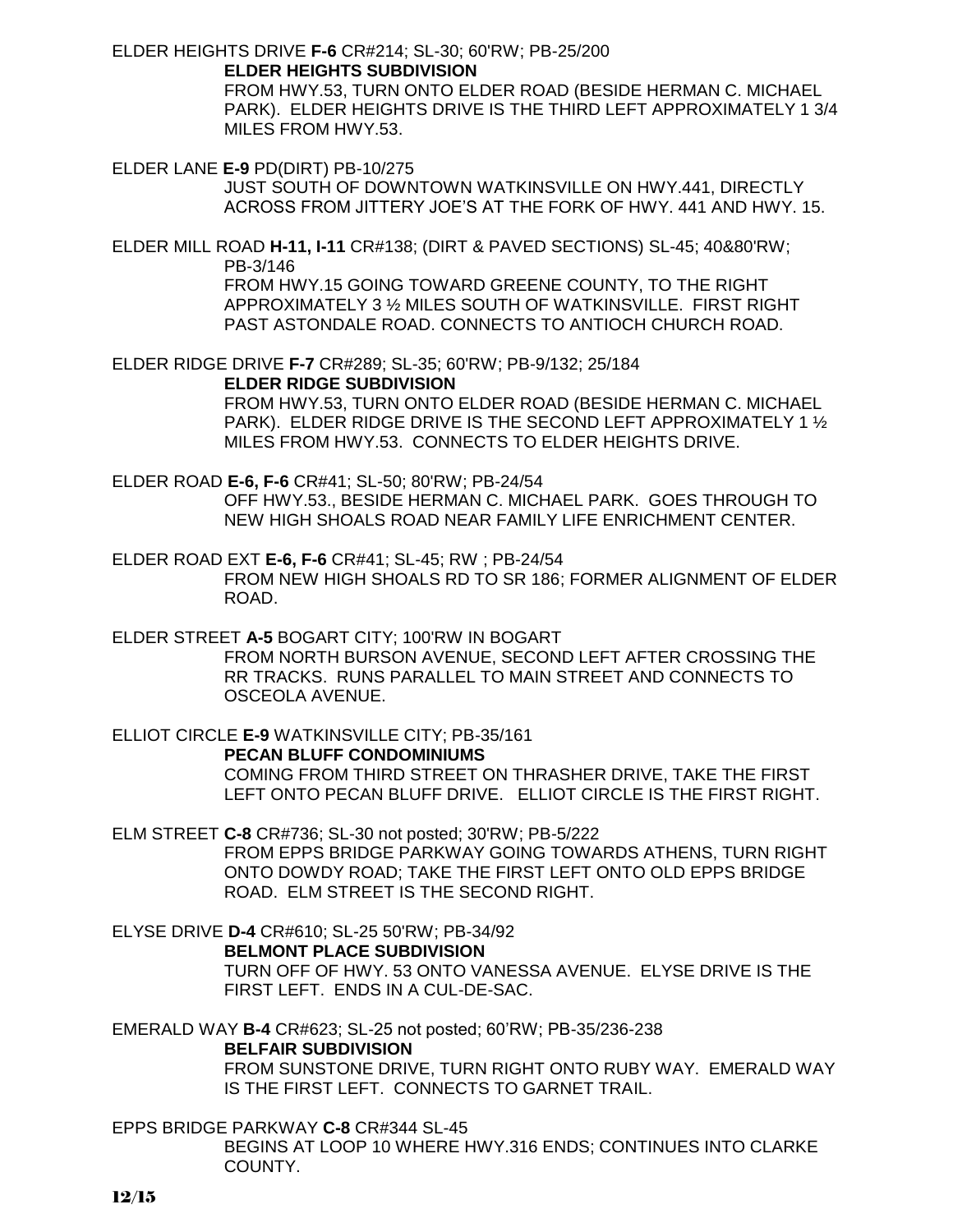ESSEX ROAD **H-10** CR#285; SL-35; 50'RW; PB-19/81 OFF COLHAM FERRY ROAD APPROXIMATELY 1 ½ MILES SOUTH OF ASTONDALE ROAD. FIRST RIGHT PAST SAXON ROAD.

ETOWAH COURT **D-8** CR#734; SL-30 not posted; 50'RW; PB-4/146 **INDIAN HILLS SUBDIVISION** GOING OUT HOG MOUNTAIN ROAD APPROXIMATELY ½ MILE FROM

BUTLER'S CROSSING, TURN LEFT ONTO ARROWHEAD ROAD. ETOWAH COURT IS THE FIRST RIGHT. ENDS IN A CUL-DE-SAC.

EVANS ROAD **E-8** CR#95(DIRT); SL-30; 30'RW; PB-10/248 FROM HWY.53, TURN ONTO UNION CHURCH ROAD. EVANS ROAD IS THE DIRT ROAD ON THE LEFT APPROXIMATELY 1 1/4 MILES DOWN.

EVERGREEN PARK **B-3** PS 55'; PB-36/436-440 **OCONEE SPRINGS (GA CLUB)** ENTER ON OCONEE SPRINGS BLVD.; CONTINUE STRAIGHT ON OCONEE SPRINGS DRIVE. EVERGREEN PARK IS THE SECOND LEFT (MAKES LOOP).

EXPERIMENT STATION ROAD **E-9** SR 53; SL-45;

80'RW AT VILLAGE DRIVE; PB-22/264; 100'RW; PB-15/95 BEGINS AT MAIN ST(SR 15/SR 24) IN WATKINSVILLE AND ENDS AT BUTLERS CROSSING INTERSECTION.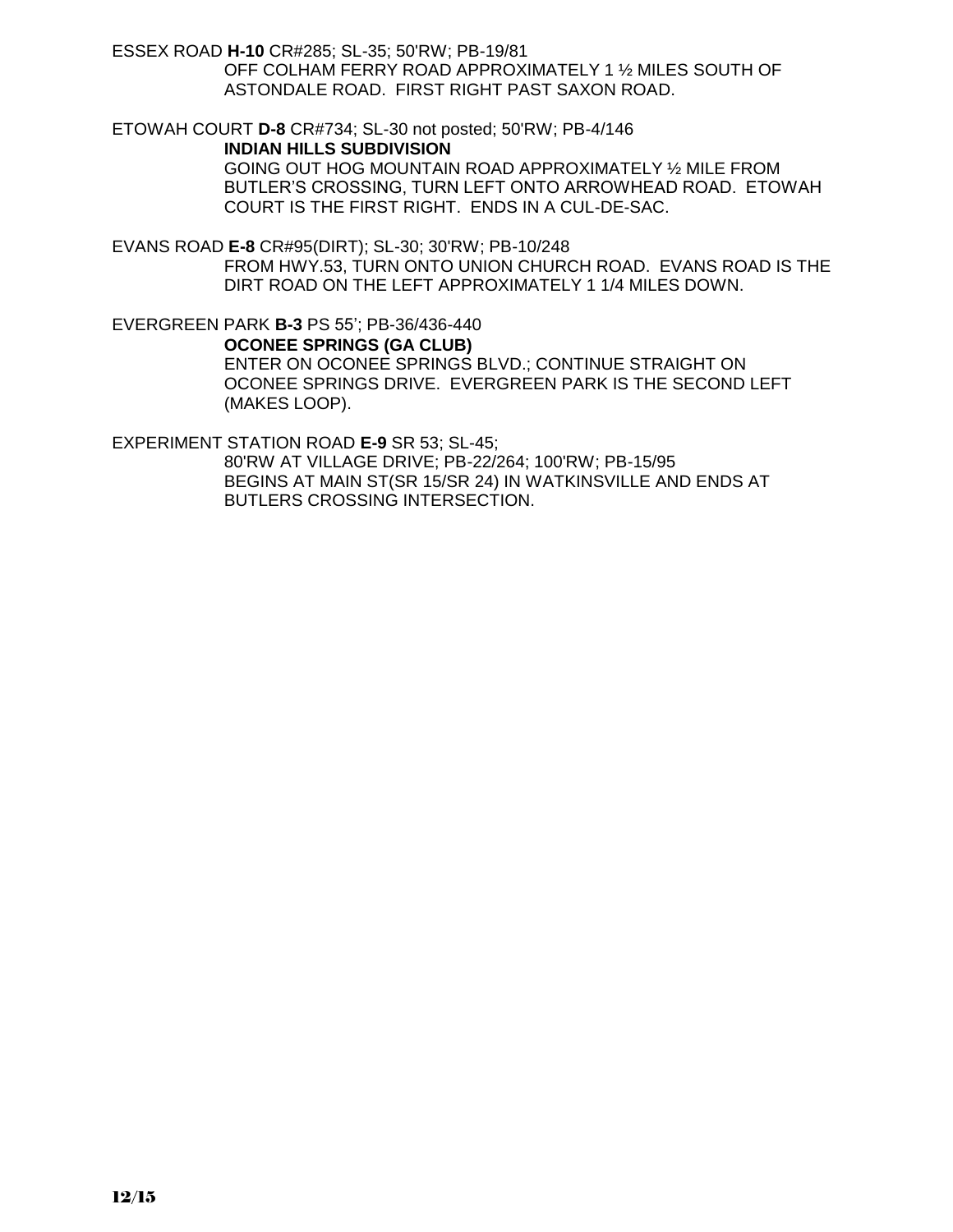FAIRFIELD AVENUE **C-2**; SL-25; 50'RW; PB-38/201

**FAIRFIELD MEADOWS SUBDIVISION**

TURN INTO FAIRFIELD MEADOWS FROM OSBORNE RD, ONTO FAIRFIELD AVENUE.

FAIR HILL DRIVE **C-5** 50' PRIVATE RW; PB-35/239-246

**TRIPLE CREEK AT MALCOLM BRIDGE, PHASE I**

FROM LENRU ROAD, TURN ONTO ARLINGTON PLACE. FAIR HILL DRIVE IS THE SECOND STREET TO THE LEFT. NOTE: THERE IS AN ALLEY BETWEEN BRIGHTON LANE AND FAIR HILL DRIVE.

FAIRWAY COURT **B-7** CR#650; PB-19/197 SL-30 not posted **JENNINGS MILL SUBDIVISION** FROM MERIWEATHER DRIVE, TURN ONTO MCNUTT CROSSING. FAIRWAY COURT IS THE FIRST CUL-DE-SAC TO THE LEFT. (CUL-DE-SAC ONLY).

FALCON RIDGE DRIVE **G-6** PD; PB-28/159 COMING FROM RAY'S CHURCH ROAD, TURN LEFT OFF OF HILLSBORO ROAD IN NORTH HIGH SHOALS.

FALLS VIEW DRIVE **G-6** PD

DIRT ROAD ON THE LEFT OFF HWY 186 JUST BEFORE THE BRIDGE AT THE MORGAN COUNTY LINE. GOES TO HIGH SHOALS BEACH.

FAMBROUGH BRIDGE ROAD **I-13** CR#149(DIRT); SL-30; 30'RW; PB-19/102 FIRST LEFT PAST WIRE BRIDGE ROAD OFF HWY 15 SOUTH BEFORE ANTIOCH CHURCH ROAD. (DEAD END)

FAMBROUGH CEMETERY ROAD **I-13** CR#128(DIRT); SL-30; 50'RW; PB-17/195 FIRST LEFT OFF HWY 15 SOUTH PAST FAMBROUGH BRIDGE ROAD. (DEAD END)

FARMVIEW DRIVE **E-10** WATK. CITY; 50'RW; PB-25/180

**CROSSTIE SUBDIVISION** IN WATKINSVILLE, TURN RIGHT OFF THIRD STREET COMING FROM BARNETT SHOALS ROAD ONTO WILSON ROAD. THE FIRST RIGHT IS FARMVIEW DRIVE.

FELTON DRIVE **E-9** WATKINSVILLE CITY; 50'RW; PB-34/114

**CHRISTIAN LAKE SUBDIVISION**

ENTER CHRISTIAN LAKE SUBDIVISION ON CHRISTIAN DRIVE. FELTON DRIVE IS THE FIRST CROSS-STREET (FIRST RIGHT; SECOND LEFT).

FERN HILL ROAD (**NOT ON MAP)** SL-25; CR; 50'RW; PB-36/497

**FERN HILL SUBDIVISION** TURN ONTO MALCOM BRIDGE ROAD FROM MARS HILL ROAD. FERN HILL ROAD IS THE FIRST LEFT. MAKES A LOOP.

FERNCREEK DRIVE **B-5** CR#398; SL-25; 60'RW; PB-13/145-6; 25/40

**FERNWOOD SUBDIVISION**

IN FERNWOOD SUB. OFF HWY. 78 BETWEEN MARS HILL ROAD AND HWY.53. TRAVELLING ON HWY.78 FROM MARS HILL ROAD, TURN RIGHT ONTO FERNWOOD DRIVE. THE SECOND LEFT IS FERNCREEK DRIVE.

FERNWOOD DRIVE (**NOT ON MAP)** CR#397; SL-25; 60'RW; PB-13/145-6; 25/339 **FERNWOOD SUBDIVISION**

OFF HWY 78 BETWEEN MARS HILL ROAD AND HWY.53. TRAVELLING ON HWY. 78 FROM MARS HILL ROAD, TURN RIGHT ONTO FERNWOOD DRIVE.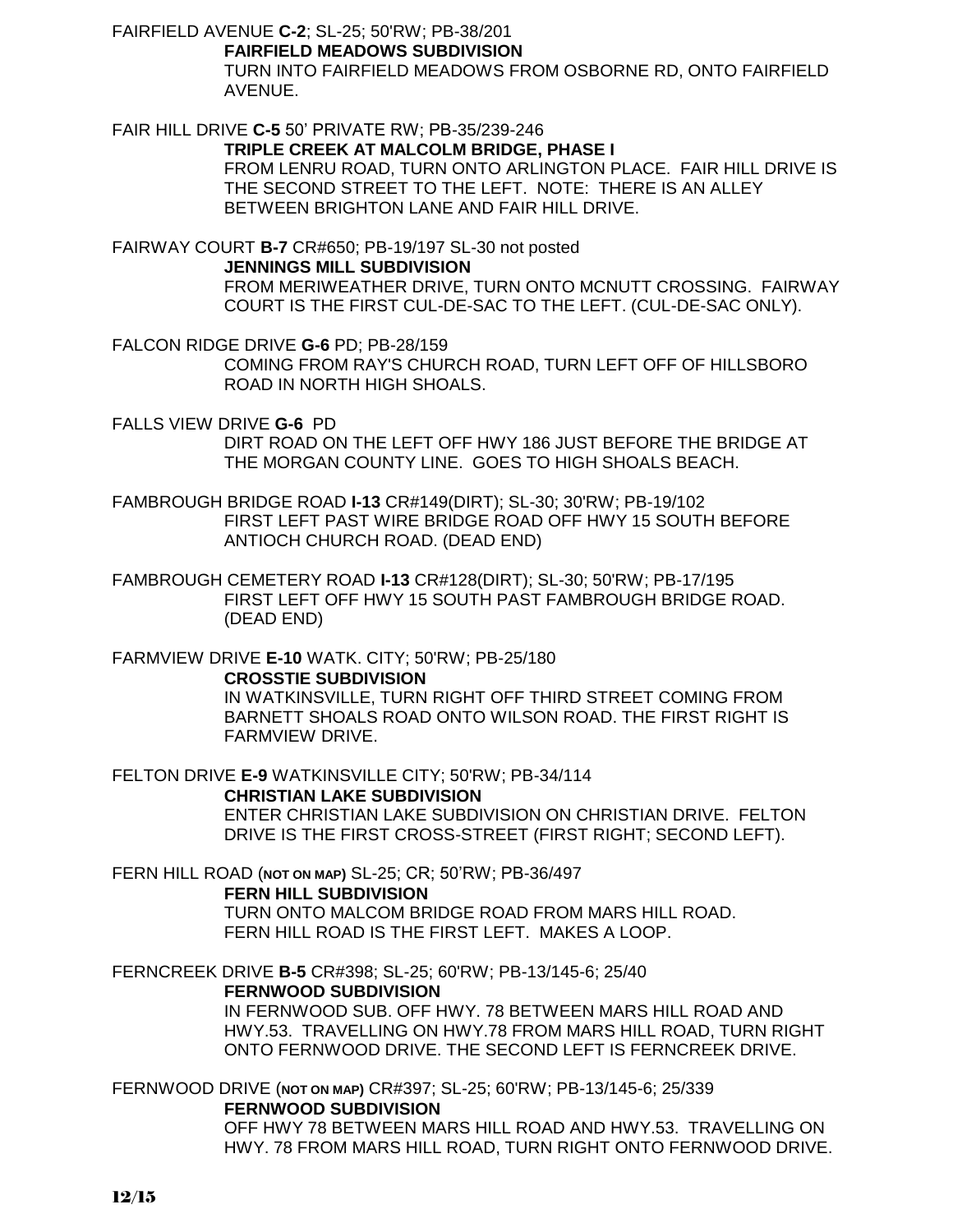FERNWOOD PLACE (**NOT ON MAP)** CR#401; SL-25 not posted; 60'RW; PB-13/145; 25/339 **FERNWOOD SUBDIVISION** TRAVELING ON HWY.78 FROM MARS HILL ROAD, TURN RIGHT ONTO FERNWOOD DRIVE; THE FIRST LEFT IS FERNWOOD PLACE.

FIELD LANE **D-5** CR#?; SL-25; 60'RW; PB-37/599 **OLDFIELD SUBDIVISION** FROM CLOTFELTER RD, ENTER SUBDIVISION ON OLDFIELD DR. FIELD LANE WILL BE ON THE RIGHT. CONNECTS TO HIGHPOINT LN.

FIELDCREST COURT **C-6** CR#424; SL-30 not posted; 50'RW; PB-17/278 **FIELDSTONE SUBDIVISION** TRAVELING OUT OF WATKINSVILLE ON MARS HILL ROAD, TURN RIGHT ONTO THE THIRD ROAD PAST VIRGIL LANGFORD ROAD (SAGEFIELD DRIVE). FIELDCREST COURT IS THE THIRD LEFT.

FIELDSTONE DRIVE **C-7** CR#333; SL-30; 50'RW; PB-9/170; 19/85 **FIELDSTONE SUBDIVISION** TRAVELING AWAY FROM WATKINSVILLE ON MARS HILL ROAD, FIRST RIGHT PAST VIRGIL LANGFORD ROAD.

FIRST STREET (**NOT ON MAP)** WATK. CITY OFF HWY. 441 ACROSS FROM OCONEE STATE BANK IN WATKINSVILLE. GOES THROUGH TO BARNETT SHOALS ROAD.

FITZGERALD LANE **C-6** 50' PRIVATE DRIVE; PB-35/265-267 & 37/34-37

**ROWAN OAK**

FROM ROCKY BRANCH ROAD, TURN ONTO ROWAN OAK CIRCLE. FITZGERALD LANE IS THE FIRST RIGHT AND LEFT. ENDS IN A CUL-DE-SAC AT EACH END.

FLAT ROCK ROAD **F-11, G-13** CR#160; (ASPH & ST) SL-45; 80'RW; PB-25/98 TRAVELING SOUTH ON HWY. 15, TO THE LEFT ABOUT 1 MILE SOUTH OF WATKINSVILLE.

FOREST DRIVE **D-11** CR#380; SL-30 not posted; 50'RW; PB-20/188 **BROADLANDS SUBDIVISION** TURN INTO BROADLANDS FROM SIMONTON BRIDGE ROAD. FOREST DRIVE IS THE THIRD RIGHT OFF OF BROADLANDS DRIVE.

FOREST ROAD **E-7** CR#291; SL-30 not posted; 50'RW; PB-4/307 **NORTHWEST WOODS SUBDIVISION** TURN OFF HWY 53 ONTO ROBINHOOD ROAD AT BRIARWOOD CHURCH. THE FIRST RIGHT WILL BE FOREST ROAD.

FORREST HILLS CIRCLE **B-7** CR#350; SL-30 not posted; 50'RW; PB-19/91 **JENNINGS MILL SUBDIVISION** COMING FROM MCNUTT CROSSING, THE SECOND RIGHT OFF FORREST HILLS DRIVE. ENDS IN A CUL-DE-SAC.

FORREST HILLS DRIVE **B-7** CR#347; SL-30 not posted; 50'RW; PB-25/3 **JENNINGS MILL SUBDIVISION** FROM JENNINGS MILL ROAD, TURN ONTO MERIWEATHER DR. THEN TAKE THE FIRST RIGHT ONTO McNUTT CROSSING. THE FIRST LEFT IS FORREST HILLS DRIVE.

FORREST HILLS POINT **B-7** CR#351; SL-30 not posted; 50'RW; PB-21/151 **JENNINGS MILL SUBDIVISION** COMING FROM MCNUTT CROSSING, CUL-DE-SAC TO THE LEFT OFF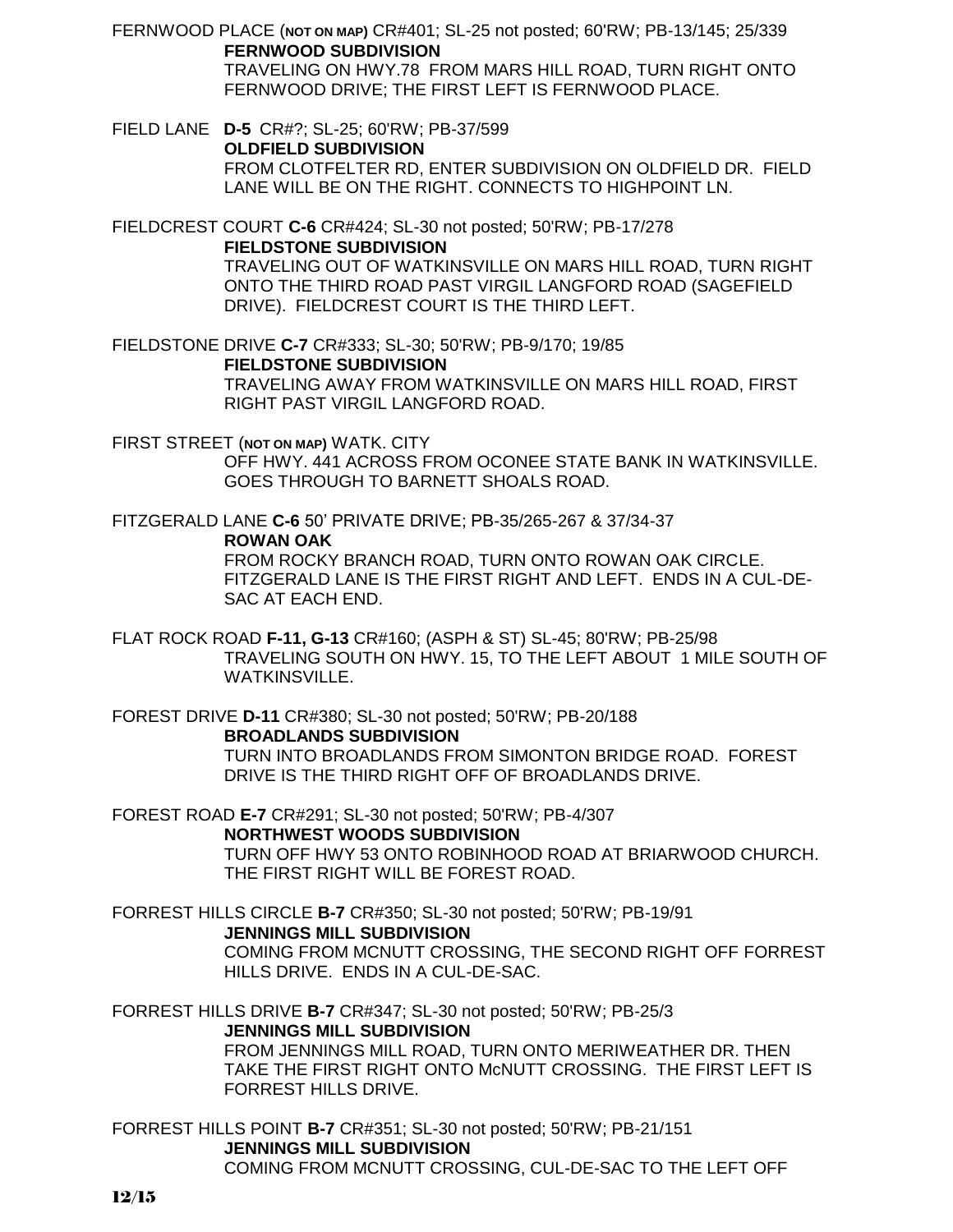FORREST HILLS DRIVE.

FOUNDER'S BOULEVARD **C-7** CR#692; SL-30; 60'RW; PB-30/267 **FOUNDER'S GROVE SUBDIVISION** MAIN ENTRANCE TO FOUNDER'S GROVE SUBDIVISION. TURNS RIGHT OFF DANIELLS BRIDGE ROAD COMING FROM MARS HILL ROAD.

FOUNDER'S LAKE DRIVE **C-8** CR#693; SL-30; 60'RW; PB-30/267 **FOUNDER'S GROVE SUBDIVISION** FIRST LEFT OFF FOUNDER'S BOULEVARD.

FOX GLEN DRIVE **C-7** CR#235; SL-30 not posted; 50'RW; PB-19/43 **OAK RIDGE SUBDIVISION** FIRST RIGHT OFF HOLLOW CREEK LANE, WHICH IS THE FIRST ENTRANCE TO OAK RIDGE SUB.

FOX HOLLOW COURT **B-3** CR#218; SL-25; 60'RW; PB-32/51-52 **DIALS MILL PLANTATION SUBDIVISION** TURN INTO DIALS MILL PLANTATION SUB. GO RIGHT THEN LEFT ON DIALS PLANTATION DRIVE. FOX HOLLOW COURT IS THE FIRST LEFT.

FRANKLIN GROVE PARKWAY **C-5** PRIVATE STREET; PB-36/3-14 & 23-28 **FRANKLIN GROVE SUBDIVISION**

TURNS OFF OF HWY.78 ACROSS FROM WELLINGTON DRIVE. TO THE LEFT IF HEADING TOWARDS MONROE.

FRAZIER HILL ROAD **G-6** N.HIGH SHOALS CITY; PB-25/302 RUNS INTO HWY.186 IN HIGH SHOALS ACROSS FROM HIGH SHOALS FIRE STATION. GOES ACROSS GOBER ROAD TO HWY 186.

FREEMAN CREEK ROAD **H-8, I-8** CR#169(PART DIRT); SL-30; 30'RW; PB-23/258 FIRST RIGHT OFF HWY. 441 SOUTH PAST MURROW BROS. IN FARMINGTON. GOES THROUGH TO PRICE MILL ROAD OUT OF BISHOP. OFF PRICE MILL ROAD, IT IS THE FIRST LEFT COMING FROM HWY.441.

FRIAR ROAD **D-10** CR#374; SL-30; 50'RW; PB-25/97 **SHERWOOD FOREST SUBDIVISION** SECOND ENTRANCE TO SHERWOOD FOREST SUB. OFF SIMONTON BRIDGE ROAD COMING FROM WATKINSVILLE.

FRIENDSHIP CIRCLE **C-9** PD; 30'RW; SL-30 not posted; PB-25/93 TURNS LEFT OFF HWY. 441 NORTH INTO FRIENDSHIP CHURCH; GOES BEHIND THE CHURCH.

FULLER ROAD **R-11** CR#172; SL-30; 30'RW; PB-10/256 ACROSS FROM MORELAND HEIGHTS ON HWY. 441 NORTH, JUST PAST TOWN AND COUNTRY NURSERY AND JONES DRIVE.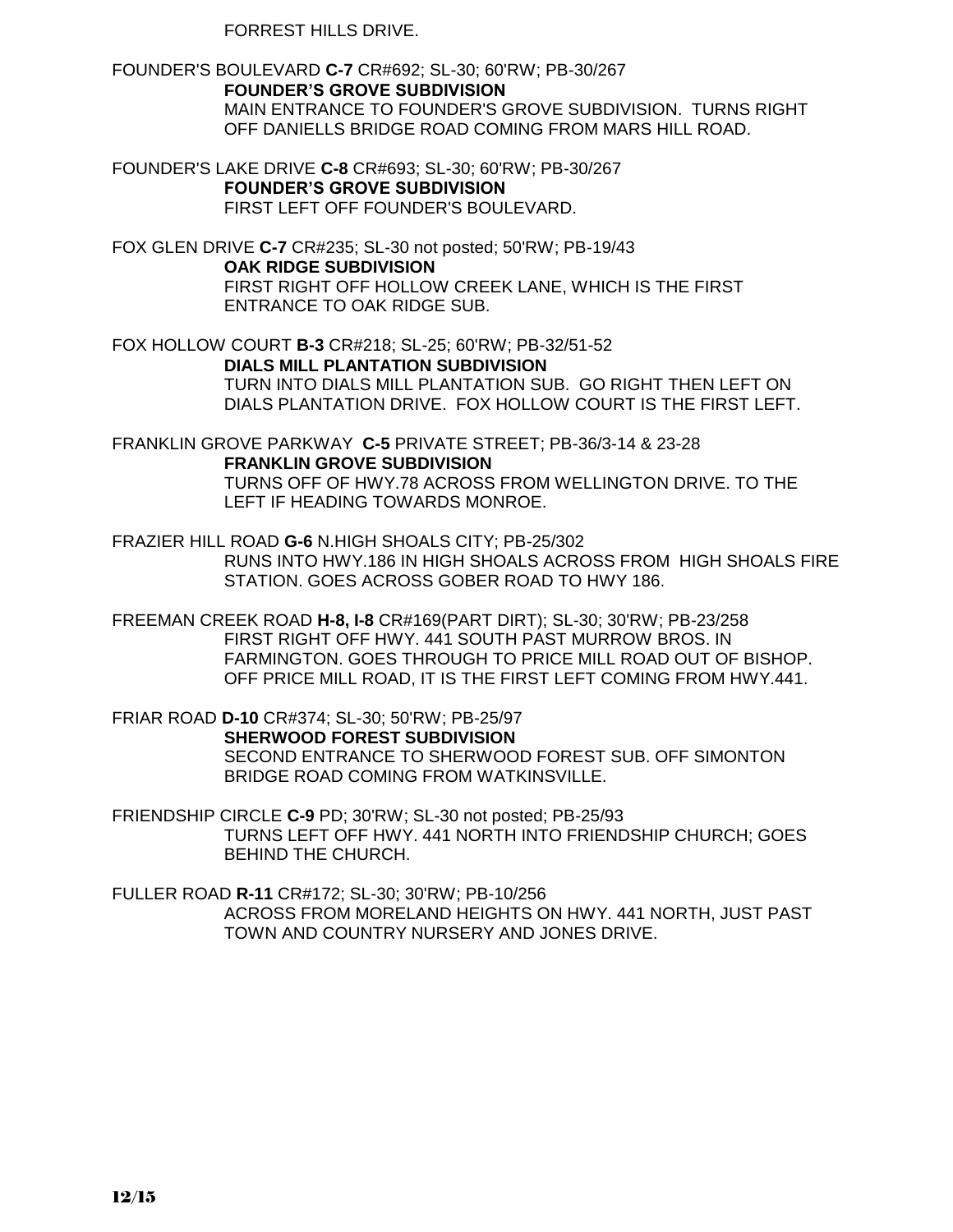GARLAND DRIVE **C-4** CR#630; SL-30; 64'RW; PB-35/65 **DICKENS CORNER BUSINESS PARK**

> TURN ONTO PETE DICKENS ROAD FROM HWY. 78. GARLAND DRIVE IS THE FIRST LEFT.

GARNET TRAIL **B-4** CR#622; SL-25 not posted; 60'RW; PB-35/29-32 **BELFAIR SUBDIVISION** ENTER BELFAIR SUBDIVISION ON SUNSTONE DRIVE. TURN LEFT ONTO

RUBY WAY, THEN RIGHT ONTO DIAMOND WAY. GARNET TRAIL IS THE FIRST RIGHT.

GARRETT ROAD **C-3** CR#66; SL-45; 80'RW; PB-24/39

TRAVELING WEST ON HWY. 78, TURN RIGHT ONTO HWY.53. GARRETT ROAD IS THE SECOND RIGHT OFF HWY.53. GOES BACK THROUGH TO HWY.78.

GEAR ROAD **A-4** BOGART CITY IN BOGART OFF OSCEOLA AVE. GOES INTO BARROW CO. ALSO KNOWN AS LUKE CIRCLE.

GENTRY LANE (**NOT ON MAP)** SL-25; 50'RW; PB-37/486 **CLUBSIDE PLANTATION SUBDIVISION** OFF BARBER CREEK RD NEAR BARROW COUNTY LINE; FIRST RIGHT PAST SIKES RD. ENDS IN CUL DE SAC.

GEORGIAN RIDGE LANE **H-11** CR#527; SL-25; 60'RW; PB-34/217

**GEORGIAN RIDGE SUBDIVISION**

TURN ONTO SAXON ROAD FROM ELDER MILL ROAD. GEORGIAN RIDGE LANE IS THE FIRST LEFT. ENDS IN A CUL-DE-SAC.

GINGER LANE **D-8** CR; 60'RW; SL-25 not posted; PB-37/191-193

**MEADOW SPRINGS SUBDIVISION**

ENTER MEADOW SPRINGS FROM CLIFF DAWSON ROAD. GINGER LANE IS THE SECOND LEFT IF ENTERING ON MEADOW SPRINGS DRIVE, AND THE SECOND RIGHT IF ENTERING ON MEADOW LAKES DRIVE.

GLEN LANE **F-7** CR#543; SL-25; 50'RW; PB-34/241 **ROLLING GLEN SUBDIVISION** TURN ONTO ROLLING GLEN DRIVE FROM HIGH SHOALS ROAD. IT WILL DEAD-END INTO GLEN LANE.

GLENWOOD LANE **C-4** CR#601; SL-30; 50'RW; PB-30/119 **POWER RIDGE SUBDIVISION**

TURN INTO POWER RIDGE SUB. FROM RUTH JACKSON ROAD. POWER RIDGE PLACE ENDS INTO GLENWOOD LANE.

GNARLED OAK COURT (FORMERLY FERNBANK COURT) **B-8** CR; SL-30 not posted; 50'RW **TANGLEBROOK SUBDIVISION**

FROM EPPS BRIDGE PARKWAY, TURN ONTO TANGLEBROOK DRIVE. GO STRAIGHT AT THE INTERSECTION; THE FIRST LEFT (AT THE CUL-DE-SAC) IS GNARLED OAK COURT.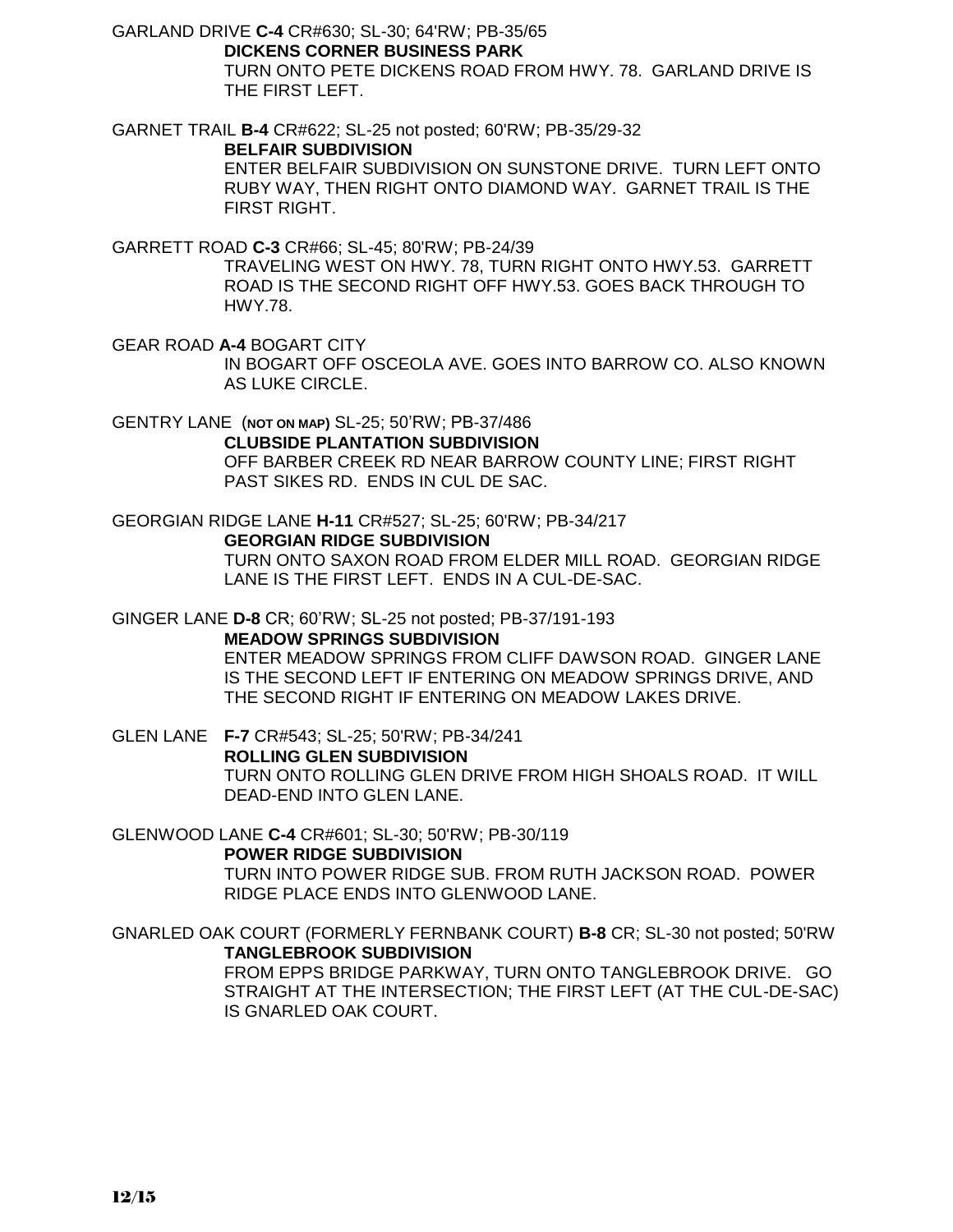GOAT FARM ROAD **D-3** CR#68(DIRT); SL-30; PB-19/175 FIRST LEFT OFF HWY 53 PAST LANE CREEK ROAD TRAVELING TOWARD HWY.78. DEAD ENDS AT THE WESTLAND DEVELOPMENT.

GOBER ROAD **G-6, H-7** CR#101; SL-50; 60-80'RW; PB-25/145 SECOND LEFT OFF HWY. 186 AFTER NEW HIGH SHOALS ROAD GOING TOWARD HIGH SHOALS. GOES THROUGH TO PRICE MILL ROAD.

GODFREY PLACE **F-13** CR#539+PD; SL-30; 60'RW; PB-32/11 TRAVELING OUT OF WATKINSVILLE ON BARNETT SHOALS ROAD, TURNS RIGHT OFF BOB GODFREY ROAD AFTER PASSING OLD BARNETT SHOALS ROAD. PUBLIC R/W ENDS AT CUL DE SAC. ADDRESSING CONTINUES ALONG PRIVATE DRIVE.

GOLDENROD WAY **D-8** CR; SL-25 not posted; 60'RW; PB-37/191-193 **MEADOW SPRINGS SUBDIVISION PHASE 2** ENTER MEADOW SPRINGS FROM CLIFF DAWSON ROAD. GOLDENROD WAY IS THE THIRD LEFT IF ENTERING ON MEADOW SPRINGS DRIVE, AND THE THIRD RIGHT IF ENTERING ON MEADOW LAKES DRIVE.

GOLF COURSE LANE **E-13** CR#510; SL-30; 60'RW; PB-24/80 **BARNETT'S BLUFF SUBDIVISION**

FROM BARNETT SHOALS ROAD, TURN INTO BARNETT'S BLUFF SUBDIVISION (BARNETT RIDGE). THE SECOND LEFT IS GOLF COURSE LANE. ENDS IN A CUL-DE-SAC.

GOVERNMENT STATION ROAD **D-9** CR#691; SL-30; 30'RW BEGINS AT SR 53 (EXPERIMENT STATION RD) AND CONTINUES NORTH, ENDING AT HOG MOUNTAIN RD/DANIELLS BRIDGE RD INTERSECTION.

GRACE LANE **D-10** PD(DIRT); PB-25/246 PRIVATE DRIVE OFF SIMONTON BRIDGE ROAD COMING FROM WATKINSVILLE, JUST PAST HICKORY HILLS DRIVE.

GRAYSON LANE **C-7** CR#30; SL-30 not posted; 50-60'RW; PB-19/53 TO THE RIGHT OFF HODGES MILL ROAD APPROXIMATELY 3/4 MILE FROM THE HODGES MILL AND MARS HILL INTERSECTION.

GREAT OAKS LANE **E-10** CR#494; SL-30; 50'RW; PB-25/2

**GREAT OAKS SUBDIVISION**

COMING FROM WATKINSVILLE ON SIMONTON BRIDGE ROAD, TURN LEFT ACROSS FROM WATKINSVILLE FIRST BAPTIST CHURCH.

GREEN VIEW COURT **B-7** CR#651; CUL-DE-SAC ONLY, NO RW GIVEN; PB-19/197 **JENNINGS MILL SUBDIVISION** FROM MERIWEATHER DRIVE, TURN ONTO MCNUTT CROSSING. GREEN VIEW COURT IS THE THIRD RIGHT (CUL-DE-SAC ONLY).

GREENBRIAR COURT **B-6** CR#642; SL-30 not posted; 50'RW; PB-28/277

### **TIMBER RIDGE SUBDIVISION**

TURN OFF MARS HILL ROAD ONTO BELL ROAD, THEN LEFT ONTO TIMBER RIDGE ROAD. THE FIRST RIGHT IS GREENBRIAR COURT.

GREENE FERRY ROAD **F-10** CR#125; SL-45; 80'RW; PB-13/8

FIRST RIGHT OFF HWY. 15 SOUTH PAST THE WATKINSVILLE CITY LIMITS, JUST BEFORE FLAT ROCK ROAD. GOES THROUGH TO COLHAM FERRY ROAD. SECOND LEFT OFF COLHAM FERRY ROAD COMING FROM WATKINSVILLE.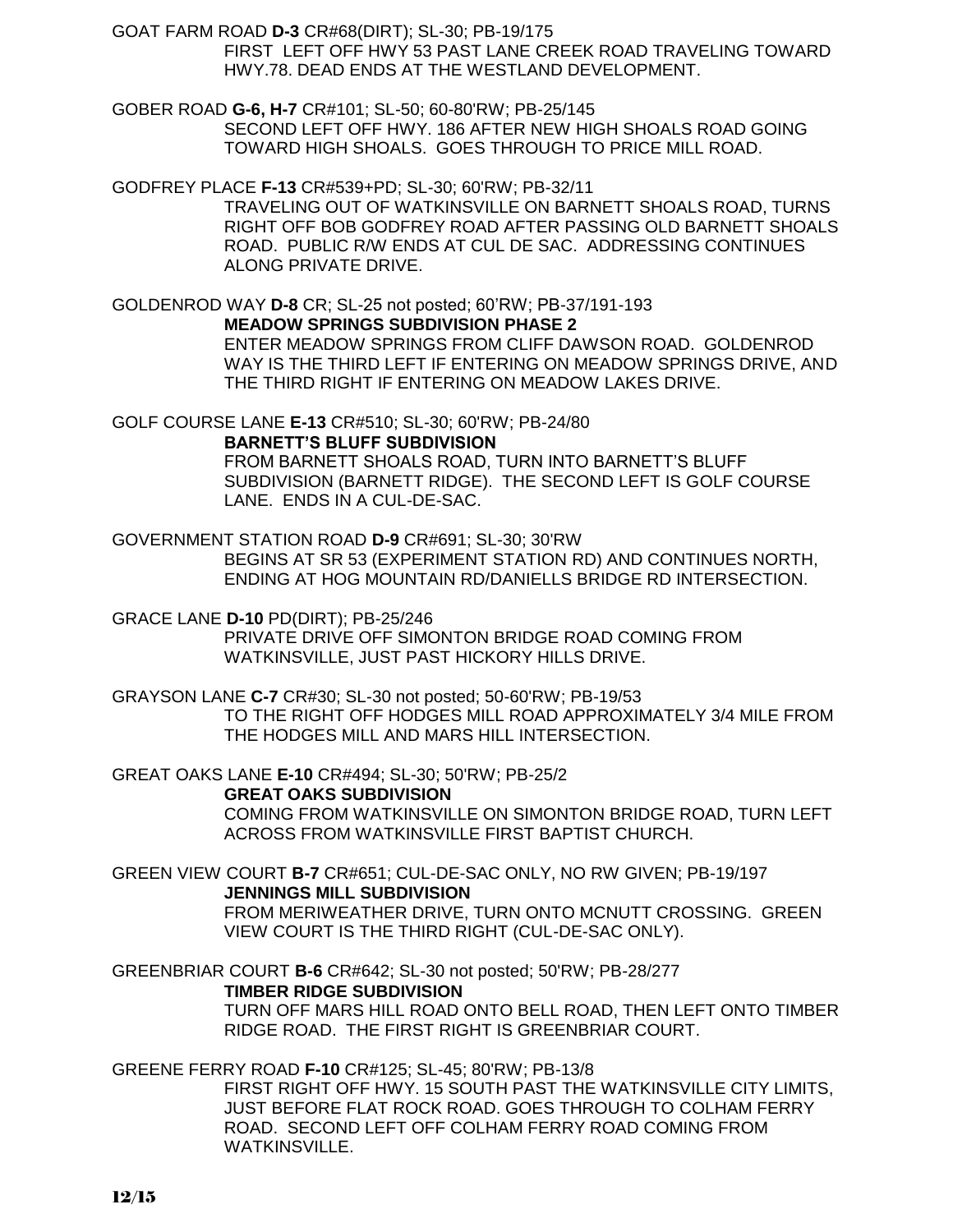GREENFIELD LANE **F-10** CR#522; SL-30 not posted; 60'RW; PB-30/29 **GREENFIELD SUBDIVISION** FROM WATKINSVILLE, GO SOUTH ON HWY. 15. TURN RIGHT ONTO GREENE FERRY ROAD. THE SECOND RIGHT IS GREENFIELD LANE.

GREENLEFFE DRIVE **B-3** PS 55'; PB-36/436-440 **OCONEE SPRINGS (GA CLUB)** ENTER ON OCONEE SPRINGS BLVD. GREENLEFFE DRIVE IS THE FIRST RIGHT AND LEFT.

GREENSBORO HWY **F10, H12, J13** SR 15; SL-25,35,45,55; 80-100'RW; PB-24/169 HIGHWAY 15 FROM WATKINSVILLE TO THE GREENE COUNTY LINE.

GREENSTONE STREET **B-4** CR#620; SL-25 not posted; 60'RW; PB-35/236-238 **BELFAIR SUBDIVISION** TURN ONTO PEARL WAY FROM JADE STREET. GREENSTONE STREET IS THE FIRST RIGHT. CONNECTS TO SAPPHIRE TRAIL.

GREENWOOD DRIVE **1) E-7 2)A-5**

1. **NORTHWEST WOODS SUBDIVISION** TURN OFF HWY. 53 ONTO ROBINHOOD ROAD AT BRIARWOOD CHURCH. THE FIRST LEFT IS GREENWOOD DRIVE. CR#292; SL-30 not posted; 50'RW; PB-25/141

#### 2. **BOGART CITY**

THIRD ROAD TO THE LEFT OFF NORTH BURSON STREET IN BOGART.

GREY DRIVE **C-7** CR#357; SL-30 not posted; 50'RW; PB-25/224 **JENNINGS MILL SUBDIVISION** COMING FROM JIMMY DANIELL ROAD, SECOND RIGHT OFF MERIWEATHER DRIVE.

GREYSTONE LANE EAST **D-11** CR#377; SL-30 not posted; 50'RW; PB-19/16 WEST **D-11** CR#377; SL-30 not posted; 50'RW; PB-19/141 **BROADLANDS SUBDIVISION**

FROM SIMONTON BRIDGE ROAD, TURN ONTO BROADLANDS DRIVE. FOLLOW IT TO THE BACK OF THE SUBDIVISION; WHEN IT ENDS, EAST GREYSTONE LANE TURNS RIGHT AND WEST GREYSTONE LANE TURNS LEFT.

GROVEBROOK LANE **F-10** CR; SL-25, 50'RW; PB-37/197-200 **PEBBLE CREEK SUBDIVISION**

ENTRANCE TO SUBDIVISION; SOUTH OF FLAT ROCK RD,WEST SIDE OF SR 15

GUNTER CIRCLE **D-9** CR#500; SL-30 not posted; 50'RW; PB-25/55 **CHADDWYCK SUBDIVISION** FROM MACON HWY., TURN ONTO LAVISTA ROAD. THE FIRST RIGHT IS CHADDWYCK DRIVE.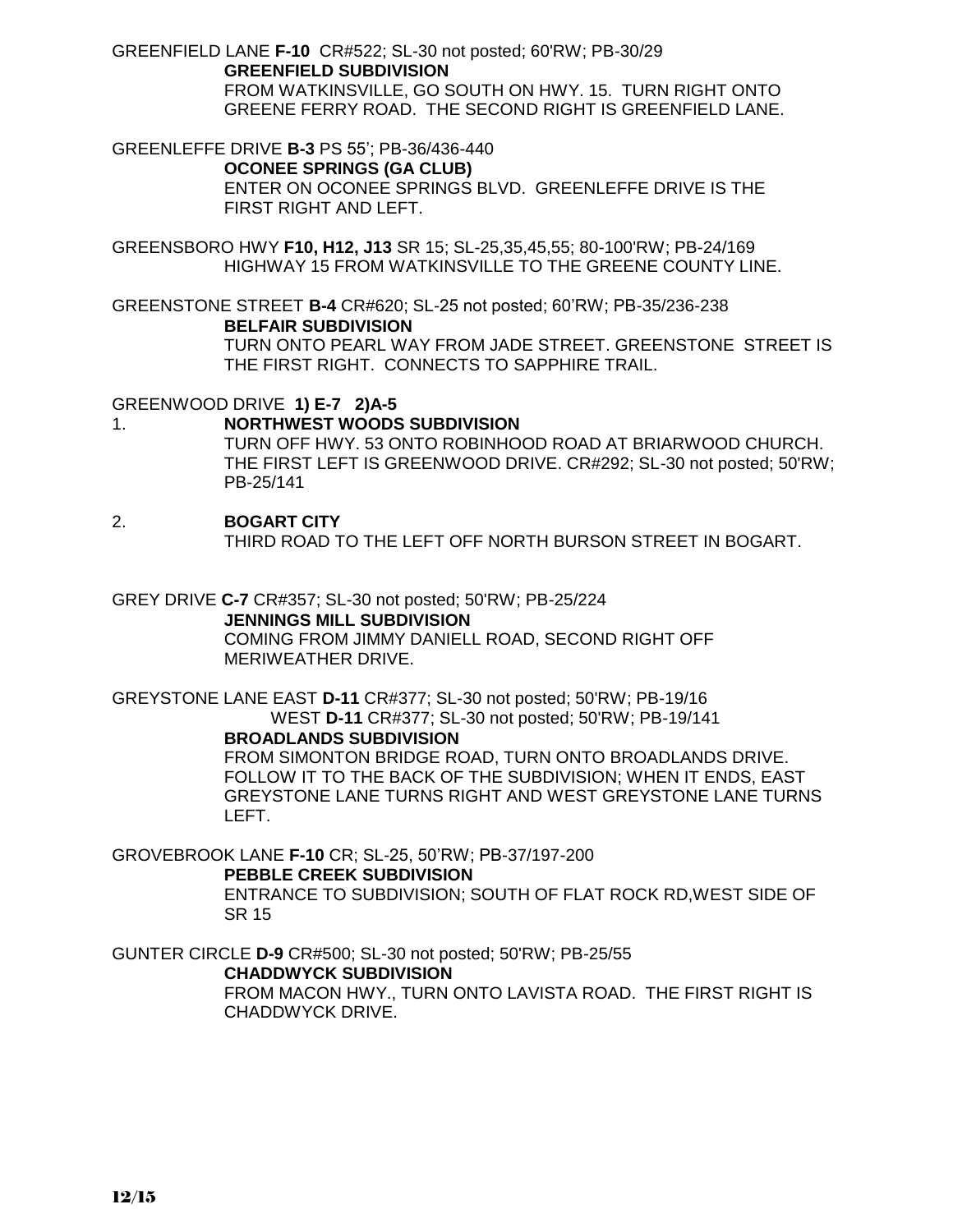HAGOOD LANE **D-9** CR#373; SL-30; 60'RW; PB-25/80 **ALLGOOD FARMS SUBDIVISION** FROM MACON HWY., TURN RIGHT ONTO LAVISTA ROAD. THE SECOND RIGHT IS HAGOOD LANE.

HAILEY DRIVE **D-5** CR#683; SL-30 not posted; 50'RW; PB-24/252 **GLORY LAND SUBDIVISION** TURN ONTO ROCKY BRANCH ROAD FROM HWY. 53. GO APPROXIMATELY 2000 FEET; HAILEY DRIVE TURNS RIGHT OFF OF ROCKY BRANCH ROAD.

HALE ROAD **K-10** CR#520; (DIRT & PAVED) SL-30; 30'RW; PB-9/217 THIRD RIGHT OFF COLHAM FERRY ROAD PAST ANTIOCH CHURCH ROAD GOING SOUTH. GOES THROUGH TO SALEM ROAD JUST SOUTH OF OLD SALEM ROAD.

HAMMOND CREEK TRAIL **C-6** CR#666; SL-30 not posted; 64'RW; PB-30/236 **OLD WAVERLY SUBDIVISION**

COMING FROM MARS HILL ROAD, TURN ONTO ROCKY BRANCH ROAD, THEN TAKE FIRST ENTRANCE TO OLD WAVERLY (OLD CREEK WAY). AT END, TURN RIGHT ONTO WAVERLY MEADOW LANE. IT WILL END AT HAMMOND CREEK TRAIL.

HAMPTON VALLEY PARKWAY (**NOT ON MAP)** PD **HAMPTON VALLEY BUSINESS PARK** TRAVELLING TOWARDS MONROE ON HWY. 78, FIRST LEFT PAST THE FIRST ENTRANCE OF RUTH JACKSON ROAD.

HANCOCK COURT **E-10** CR#390; SL-30; 60'RW; PB-17/169 **THE BRIARS SUBDIVISION** FIRST LEFT OFF NORTON ROAD COMING FROM SIMONTON BRIDGE ROAD.

HANNAY COURT **D-11** CR#378; SL-30 not posted; 50'RW; PB-18/40 **BROADLANDS SUBDIVISION** FROM SIMONTON BRIDGE ROAD, TURN ONTO BROADLANDS DRIVE. HANNAY COURT IS THE THIRD LEFT OFF BROADLANDS DRIVE.

HARDEN HILL ROAD **E-10** WATK. CITY; 30-40'RW; PB-25/131 BEGINS AT MAIN ST/SIMONTON BRIDGE RD INTERSECTION; ENDS AT US441 ACROSS FROM OLD BISHOP ROAD.

HARDIGREE BELL ROAD **F-9** CR#111; (PAVED & DIRT) SL-30; 60'RW; PB-20/63 FIRST LEFT OFF OLD BISHOP ROAD GOING TOWARD BISHOP. CONNECTS TO COLHAM FERRY ROAD SOUTH OF ROSE CREEK DRIVE.

HARDIGREE LANE **C-4** CR#187 FIRST LEFT OFF HWY 78 WEST PAST PLEASANT HILL ROAD.

HARDIGREE ROAD **J-12** PRIVATE (DIRT); SL-30; 30'RW; PB-20/165 FIRST RIGHT OFF JERUSALEM ROAD COMING FROM WATSON SPRINGS ROAD. APPEARS TO BE ABANDONDED DRIVEWAY.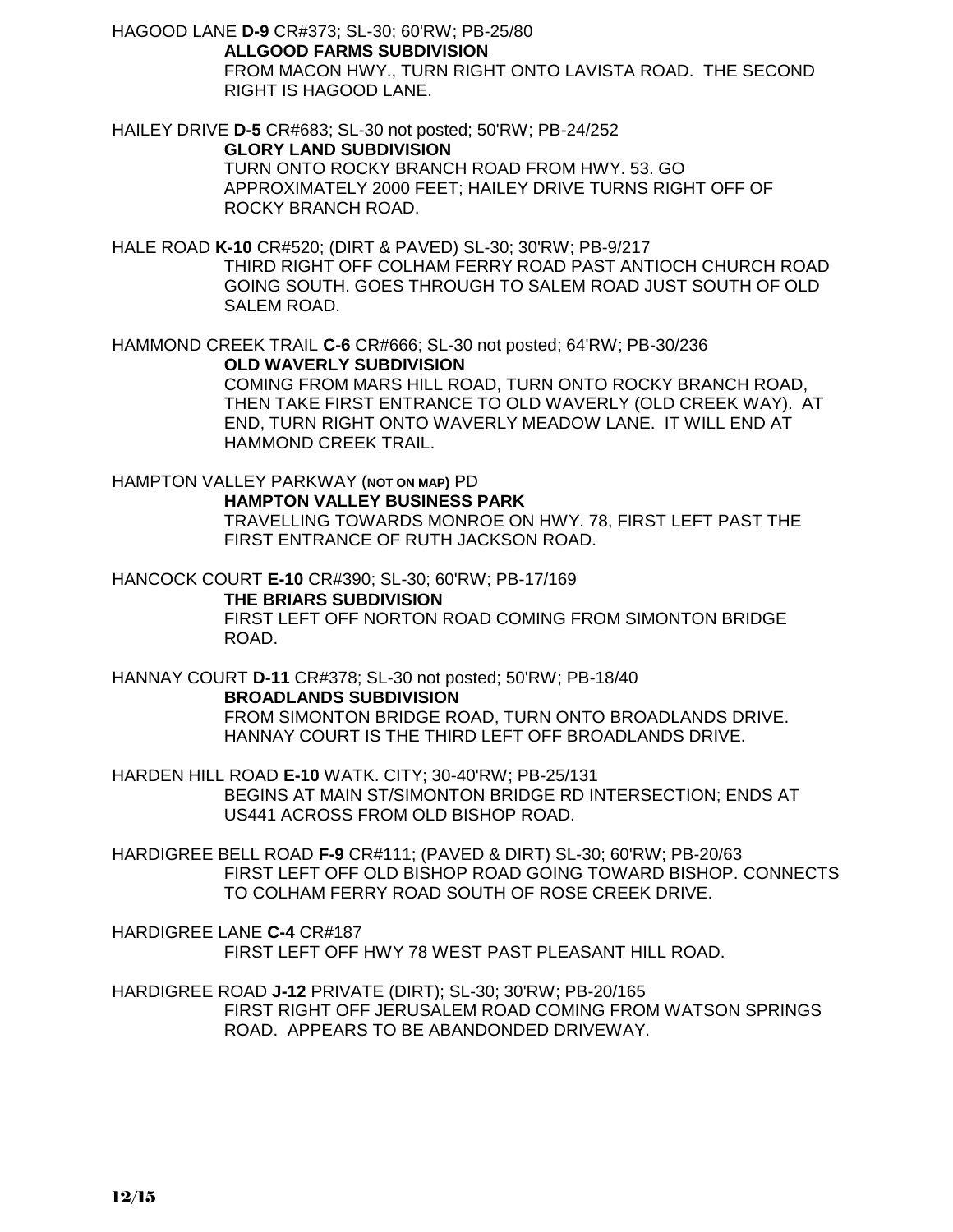HARDWOOD COURT **F-6** NORTH HIGH SHOALS CITY; SL-30; 50'RW; PB-28/124 **HICKORY RIDGE**

> COMING FROM HIGH SHOALS ROAD, TURN RIGHT ONTO ELDER ROAD AND TAKE THE FIRST ENTRANCE INTO HICKORY RIDGE SUB. (ARBORWOOD RIDGE). HARDWOOD COURT IS THE FIRST LEFT. ENDS IN A CUL-DE-SAC.

HARPERFIELD DRIVE SL-25 (**NOT ON MAP)** SL-25; 60' RW; PB 37/365 **HARPERFIELD SUBDIVISION** FROM LENRU RD, TURN ONTO HARPERFIELD DRIVE (SUBDIVISION ENTRANCE) NEAR MALCOM BRIDGE ROAD

HARPERFIELD TERRACE (**NOT ON MAP)** SL-25; 60' RW; PB 37/365 **HARPERFIELD SUBDIVISION**

FROM LENRU RD, TURN ONTO HARPERFIELD DRIVE (SUBDIVISION ENTRANCE) NEAR MALCOM BRIDGE ROAD; HARPERFIELD TERR. IS THE SECOND RIGHT; IT CONNECTS TO HARPERFIELD WAY.

HARPERFIELD WAY (**NOT ON MAP)** SL-25; 60' RW; PB 37/365

**HARPERFIELD SUBDIVISION**

FROM LENRU RD, TURN ONTO HARPERFIELD DRIVE (SUBDIVISION ENTRANCE) NEAR MALCOM BRIDGE ROAD; HARPERFIELD TERR. IS THE FIRST RIGHT; IT CONNECTS TO HARPERFIELD TERR.

HARRIS LANE **E-9** PD(DIRT); WATKINSVILLE CITY; PB-2/289 COMING FROM MAIN STREET, SECOND LEFT OFF OF THIRD STREET.

HARRIS SHOALS DRIVE **E-9** WATKINSVILLE CITY

ENTRANCE TO HARRIS SHOALS PARK – RUNS FROM EXPERIMENT STATION ROAD (ACROSS FROM JAIL) TO VFW DRIVE.

HARROWFORD DRIVE NORTH **C-3** CR#405; SL-30; 50'RW; PB-25/223

**HARROWFORD ESTATES SUBDIVISION** TURN ONTO GARRETT ROAD FROM HWY.53 JUST NORTH OF HWY.78. HARROWFORD DRIVE NORTH IS THE FIRST LEFT OFF GARRETT ROAD.

HARROWFORD DRIVE SOUTH **C-3** CR#402; SL-30; 50'RW; PB-19/283 **HARROWFORD ESTATES SUBDIVISION** TURN ONTO GARRETT ROAD FROM HWY.53 JUST NORTH OF HWY.78. HARROWFORD DRIVE SOUTH IS THE FIRST RIGHT OFF GARRETT ROAD.

HAWKS NEST LANE **F-6** PD; PB-28/159

GOING TOWARD HILLSBORO ROAD, TURN LEFT OFF OF RAYS CHURCH ROAD IN THE NORTH HIGH SHOALS CITY LIMITS.

HEARTHSTONE WAY **C-8** CR#695; SL-30 not posted; 60'RW; PB-34/164 **FOUNDERS GROVE SUBDIVISION**

> ENTER FOUNDERS GROVE FROM DANIELLS BRIDGE ROAD. TAKE THE FIRST LEFT (FOUNDERS LAKE DRIVE), THEN THE NEXT LEFT (SETTLERS RIDGE ROAD). THE FIRST LEFT AND RIGHT IS HEARTHSTONE WAY.

HEATHER LANE **C-5** CR#595; SL-25; 60'RW; PB-36/118-121

**SOMERSET SUBDIVISION**

TURN ONTO CLOTFELTER ROAD FROM HWY.78. HEATHER LANE IS THE FIRST RIGHT PAST WADE DRIVE. ENDS IN A CUL-DE-SAC.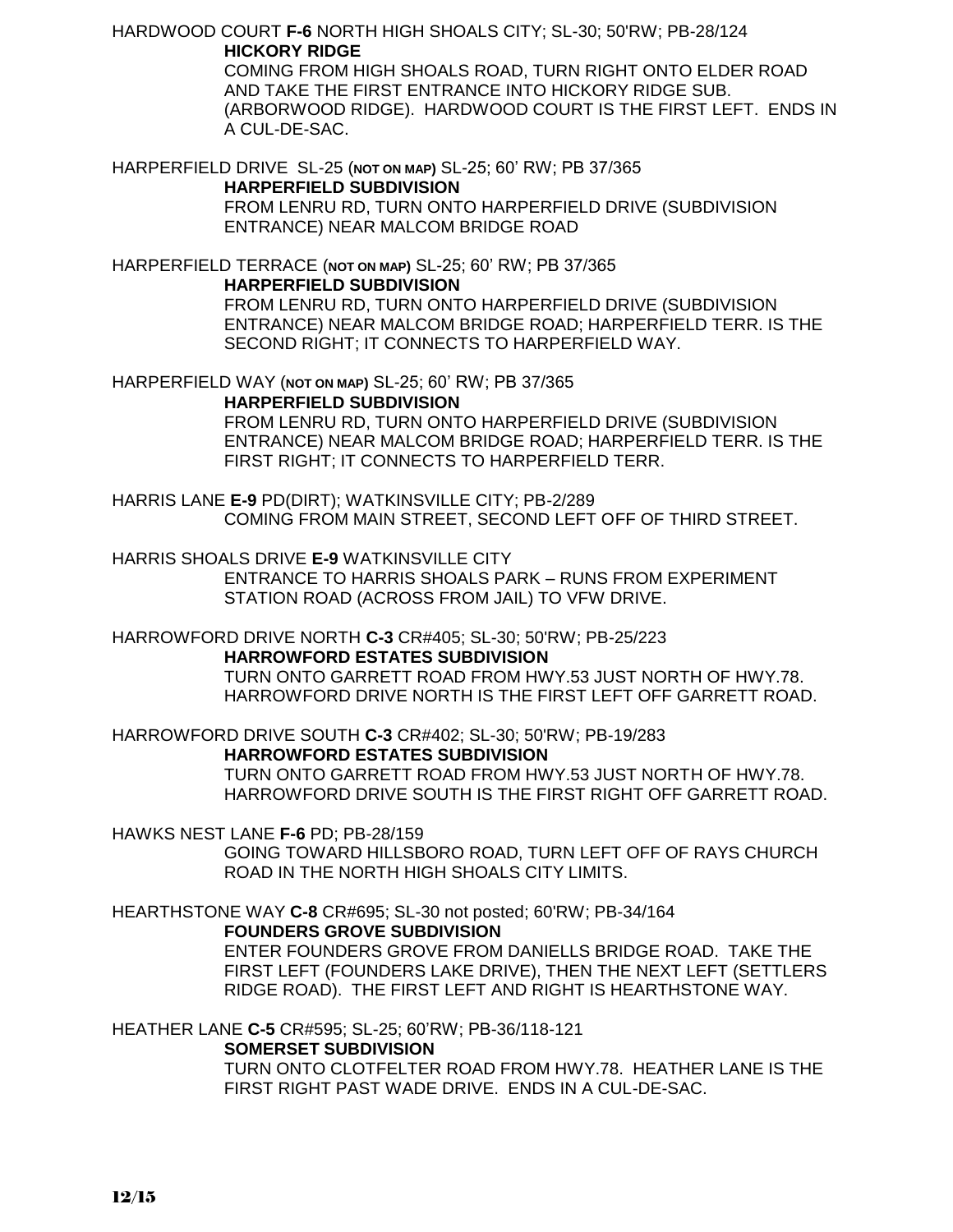HEATHERS GLEN **D-10** CR#204; SL-30; 50'RW; PB-19/251 **HICKORY HILLS SUBDIVISION**

HEADED OUT OF WATKINSVILLE ON SIMONTON BRIDGE ROAD, TURN LEFT ONTO HICKORY HILL DRIVE, THE THIRD ENTRANCE TO HICKORY HILLS. HEATHERS GLEN IS THE FIRST LEFT.

HEBRON CHURCH ROAD **C-1, C-2** CR#75; SL-55; 80'RW; PB-25/76

HEADED NORTH ON HWY.53, CROSS HWY.78. HEBRON CHURCH ROAD IS THE FIRST LEFT PAST ASHLAND SUBDIVISION; GOES THROUGH TO WALTON COUNTY.

HECTOR DRIVE (**NOT ON MAP)** WATKINSVILLE CITY FROM HWY.441 BUSINESS AT THE NORTHERN CITY LIMITS, TURN ONTO FULLER ROAD. HECTOR DRIVE IS THE FIRST RIGHT.

HEDGEROW LANE **D-8** CR; SL-25; 60'RW; PB-37/191-193 **MEADOW SPRINGS SUBDIVISION PHASE 2** FROM CLIFF DAWSON ROAD, ENTER MEADOW SPRINGS. HEDGEROW LANE IS THE FIRST RIGHT IF ENTERING ON MEADOW LAKES DRIVE, AND THE FIRST LEFT IF ENTERING ON MEADOW SPRINGS DRIVE.

HICKORY HILLS DRIVE **D-10** CR#151; SL-30; 64-100'RW; PB-25/118&288 **HICKORY HILLS SUBDIVISION** FROM SIMONTON BRIDGE ROAD, MAIN ENTRANCE TO HICKORY HILLS

SUBDIVISION. THIRD ENTRANCE ON THE LEFT COMING FROM WATKINSVILLE.

HICKORY LANE **D-10** CR#725; SL-30 not posted; 50'RW; PB-24/10 **HICKORY HILLS SUBDIVISION**

> FIRST RIGHT OFF HICKORY HILL DRIVE WHICH IS THE THIRD ENTRANCE TO HICKORY HILLS SUB.

HIGH SHOALS ROAD **G-7** SR#186; SL-45,55; 100'RW; PB-25/107 SAME AS HIGHWAY 186. TO THE RIGHT OFF HWY. 441 SOUTH JUST BEFORE ENTERING BISHOP. GOES THROUGH HIGH SHOALS AND INTO WALTON COUNTY. (CALLED HOPPING ROAD INSIDE CITY LIMITS).

HIGHLAND HILLS BLVD **B-7** CR TO H.H.WAY, THEN PD; 50'RW **HIGHLAND HILLS RETIREMENT VILLAGE**  EAST SIDE OF JENNINGS MILL ROAD BETWEEN PLAZA PKWY AND CLARKE COUNTY LINE.

HIGHLAND HILLS CIRCLE **B-7** PD; 50'EASEMENT; PB-25/139 **HIGHLAND HILLS RETIREMENT VILLAGE** FIRST LEFT OFF HIGHLAND HILLS BLVD.

HIGHLAND HILLS WAY **B-7** PD; 50'RW **HIGHLAND HILLS RETIREMENT VILLAGE** FIRST RIGHT OFF HIGHLAND HILLS BLVD.

HIGHLAND PARK WAY (not on map) CR#?; SL – 30; 60' R/W; PB – 38/65 **HIGHLAND PARK SUBDIVISION** OFF SR 53 NEAR BARROW COUNTY LINE, ACROSS FROM BAXTER CT (SIMS CROSSING S/D)

HIGHPOINT LANE **D-5** CR#?; SL-25; 60'RW; PB-37/599 **OLDFIELD SUBDIVISION** FROM CLOTFELTER RD, ENTER SUBDIVISION ON OLDFIELD DR. TURN RIGHT ONTO FIELD LANE. FIELD LANE ENDS AT HIGHPOINT LANE.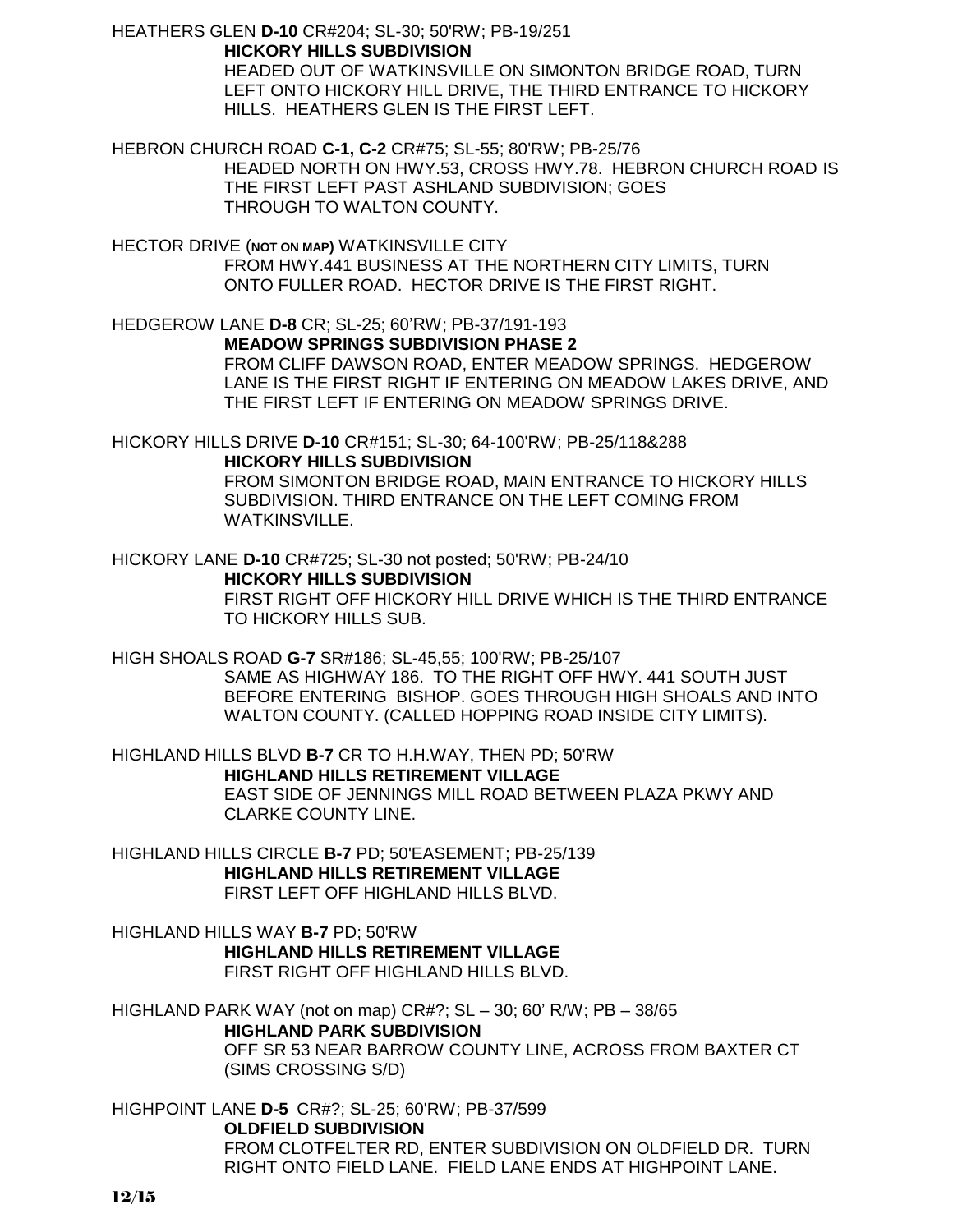HIGHT COURT **E-9** WATK. CITY; 50'RW

**CEDAR HILLS SUBDIVISION**

TURN ONTO HIGHT DRIVE, THE FIRST RIGHT OFF HARDEN HILL ROAD COMING OUT OF WATKINSVILLE. HIGHT CT. VEERS RIGHT AT THE END OF HIGHT DRIVE.

HIGHT DRIVE **E-9** WATK.CITY; 50'RW; PB-25/346 **CEDAR HILLS SUBDIVISION** FIRST RIGHT OFF HARDEN HILL ROAD COMING OUT OF WATKINSVILLE.

HILL CIRCLE **C-4** CR#335; SL-30 not posted; 50'RW; PB-6/100 **PLEASANT HILL SUBDIVISION** TAKE THE FOURTH LEFT OFF HWY 78 WEST PAST MARS HILL ROAD, WHICH IS PLEASANT HILL ROAD. THE FIRST RIGHT IS HILL CIRCLE. ENDS IN A CUL-DE-SAC.

HILL CREEK COURT **D-8** CR#739; SL-25 not posted; 64'RW; PB-25/279 **WINDY CREEK SUBDIVISION** TURNS OFF OF MARS HILL ROAD DIRECTLY ACROSS FROM BURR HARRIS ROAD.

HILLCREST DRIVE **E-8** CR#183; SL-30; 64'RW; PB-25/331 **HILLCREST SUBDIVISION**

TO THE LEFT OFF HWY. 53 DIRECTLY ACROSS FROM OCONEE CHAPEL FUNERAL HOME.

HILLSBORO ROAD **G-6** N.HIGH SHOALS CITY; #101; CR#545; 40&100'RW; PB-25/213 BEGINS AT COLE SPRINGS ROAD AND CITY LIMITS; ENDS AT SR 186 ACROSS FROM GOBER ROAD.

HILLTOP ROAD **D-7** CR#228; SL-30; 64'RW; PB-4/140

**NORTHWEST WOODS SUBDIVISION**

FROM BUTLER'S CROSSING GOING DOWN MARS HILL ROAD, TAKE THE THIRD ENTRANCE TO NORTHWEST WOODS, WHICH IS COLLIERS CREEK ROAD. HILLTOP ROAD IS THE FIRST RIGHT.

HODGES MILL ROAD **D-6** CR#261; SL-45,55; 100'RW; PB-25/163 STARTS AT THE GOLDEN PANTRY ON MARS HILL ROAD AND GOES TO HWY 53 JUST NORTH OF RITE PRICE STORE.

HODGES PLACE **A-4** BOGART CITY

TURN RIGHT AT THE OLD FIRE STATION IN BOGART, GO ONE BLOCK AND TURN LEFT ONTO ELDER ST. THEN RIGHT ONTO HODGES PLACE.

HOG MOUNTAIN ROAD **C-3, D-5, D-9, E-7** CR# 274 from Hwy. 53 (Butler's Crossing) to US 441; SR#53 from Butler's Crossing to Barrow County line; SL-40,45,55; 60,80,90,100'RW; PB-25/253 HWY 53 FROM BARROW COUNTY LINE THROUGH BUTLERS CROSSING AND OUT TO HWY 441. FKA SR 207

HOLCOMB COURT **C-4** CR#603; SL-30; 50'RW; PB-30/119

## **POWER RIDGE SUBDIVISION**

TURN INTO POWER RIDGE SUB. FROM RUTH JACKSON ROAD. HOLCOMB COURT IS THE FIRST ROAD TO THE RIGHT AND LEFT.

HOLLOW CREEK LANE **C-7** CR#234; SL-30; 64'RW; PB-25/227 **OAK RIDGE SUBDIVISION** BOTH ENTRANCES TO OAK RIDGE SUB. OFF MARS HILL ROAD.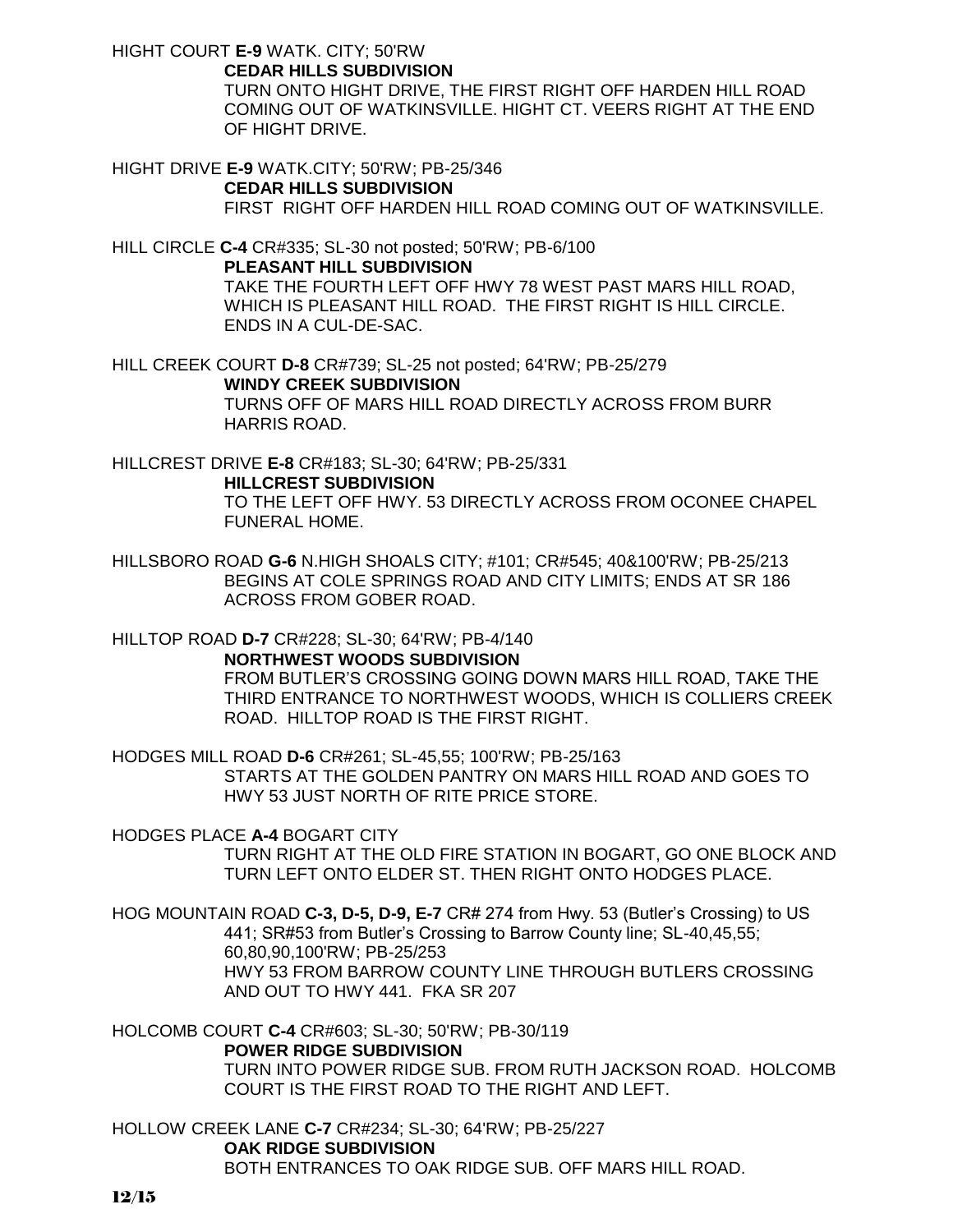HOLLOW CREEK WAY **C-7** CR#236; SL-30 not posted; 50'RW; PB-21/205

#### **OAK RIDGE SUBDIVISION**

FIRST RIGHT OFF HOLLOW CREEK LANE ENTERING THE ENTRANCE TO OAK RIDGE SUB. CLOSEST TO MARS HILL CHURCH.

HOLLY POINT WAY **D-10** CR#283; SL-30 not posted; 60'RW; PB-25/118

## **HICKORY HILLS SUBDIVISION**

FROM SIMONTON BRIDGE RD COMING FROM WATKINSVILLE, TAKE THE THIRD ENTRANCE TO HICKORY HILLS, WHICH IS HICKORY HILLS DRIVE. HOLLY POINT WAY IS THE FOURTH LEFT OFF HICKORY HILLS DRIVE.

# HOLLY TREE COURT **F-5** SL-25 CR; 50'RW; PB-37/145-146

## **LANE CREEK PLANTATION**

FOLLOW LANE CREEK DRIVE UNTIL IT ENDS; TAKE A RIGHT ON DEER TRAIL, THEN RIGHT ON RED FOX TRAIL. HOLLY TREE COURT IS THE FIRST LEFT. ENDS IN A CUL-DE-SAC.

HOLLY TREE TRACE **F-4** CR; SL-25 ; 50'RW; PB-37/145-146

## **LANE CREEK PLANTATION**

FOLLOW LANE CREEK DRIVE UNTIL IT ENDS; TAKE A RIGHT ON DEER TRAIL, THEN FIRST RIGHT ON RED FOX TRAIL. HOLLY TREE TRACE IS THE FIRST RIGHT. ENDS IN A CUL-DE-SAC.

## HOLLYBERRY LANE **C-9** CR#322; SL-30; 60'RW; PB-7/260

## **CRYSTAL HILLS SUBDIVISION**

FROM HWY. 441 NORTH, TURN ONTO CRYSTAL HILLS DRIVE. HOLLYBERRY LANE IS THE THIRD RIGHT OFF CRYSTAL HILLS DRIVE.

## HONEYSUCKLE DRIVE **H-13** CR#532; SL-30; 60'RW; PB-32/196

## **AZALEA RIDGE SUBDIVISION**

FROM HWY.15 GOING TOWARD GREENE COUNTY, TURN LEFT ONTO OLIVER BRIDGE ROAD; TAKE THE FIRST RIGHT ONTO WIRE BRIDGE ROAD. HONEYSUCKLE DRIVE IS THE SECOND LEFT. ENDS IN A CUL-DE-SAC, THEN BECOMES PRIVATE DRIVE AND EASEMENT.

HOPPING ROAD **G-6** N. HIGH SHOALS CITY HIGHWAY 186 INSIDE THE CITY LIMITS OF NORTH HIGH SHOALS.

HUNTER TRAIL **A-4** CR#741 & BOGART CITY; SL-30; 60'RW; PB-25/325 **BEAR CREEK FARMS SUBDIVISION**

TURNS OFF OF OSCEOLA AVENUE IN BOGART. ENTRANCE TO BEAR CREEK FARMS SUBDIVISION.

## HUNTING CREEK LANE **D-10** CR#205; SL-30; 50&64'RW; PB-19/38

## **HICKORY HILLS SUBDIVISION**

SECOND LEFT OFF HICKORY HILL DRIVE, WHICH IS THE THIRD ENTRANCE TO HICKORY HILLS SUB. OFF SIMONTON BRIDGE ROAD COMING FROM WATKINSVILLE.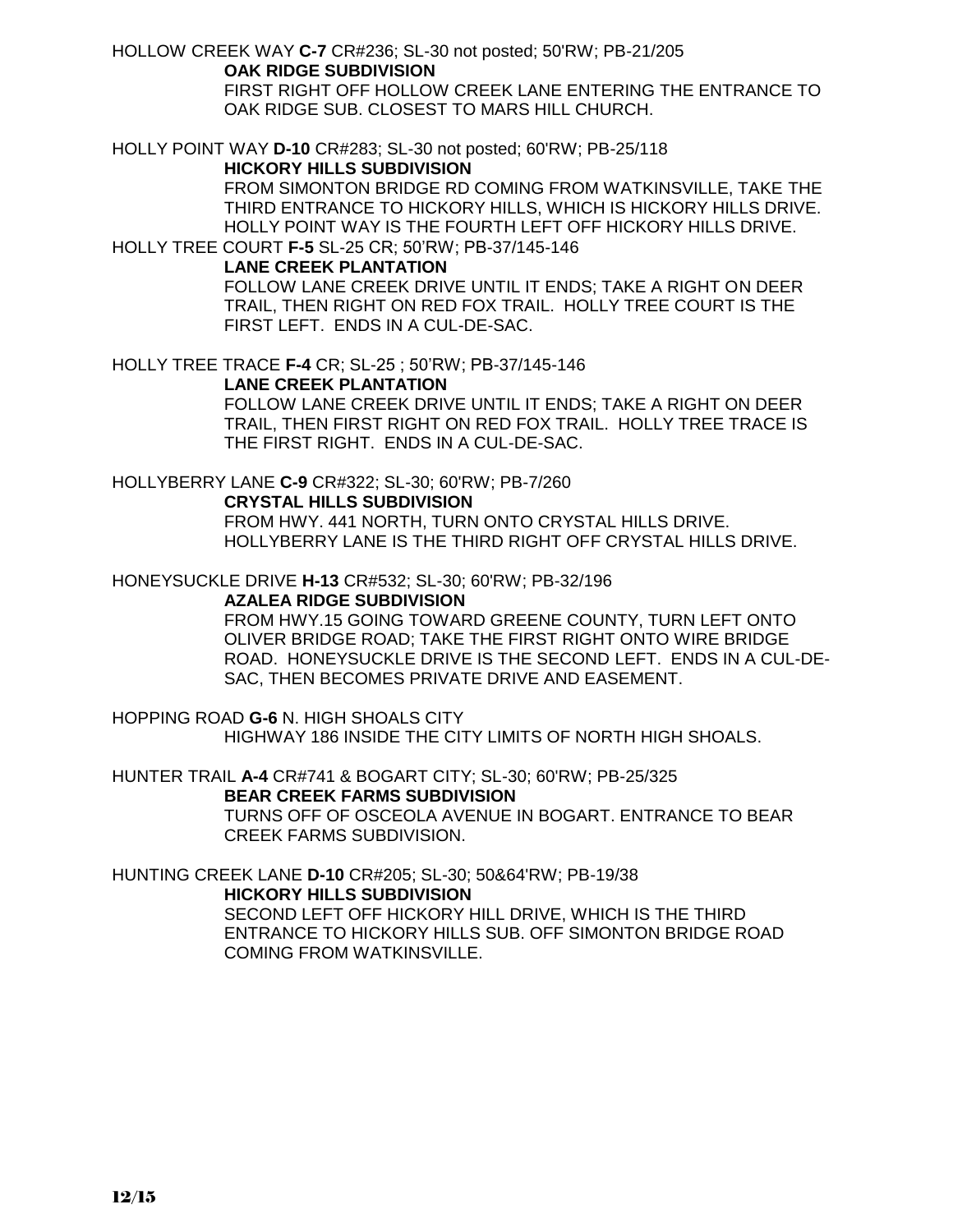INDUSTRIAL DRIVE **E-10** WATK. CITY; SL-30; 80'RW; PB-17/151 **OCONEE INDUSTRIAL PARK**

> FROM HWY.15 SOUTH OF WATKINSVILLE, TURN ONTO INDUSTRIAL BOULEVARD. INDUSTRIAL DRIVE TURNS TO THE RIGHT OFF INDUSTRIAL BOULEVARD.

INDUSTRIAL BOULEVARD **E-10** WATK. CITY; SL-30; 80'RW; PB-24/144 **OCONEE INDUSTRIAL PARK** FIRST LEFT OFF HWY. 15 SOUTH ACROSS THE RR TRACKS. GOES THROUGH TO BARNETT SHOALS ROAD.

IRONWOOD DRIVE **(NOT ON MAP)** CR#?; SL – 25 MPH; 60' R/W; PB-38/65 **AUTUMN GLEN SUBDIVISION**

LOCATED ON THE SOUTH SIDE OF ROCKY BRANCH RD ACROSS FROM OLD WAVERLY S/D; ENTER S/D ON AUTUMN GLEN WAY; TURN LEFT AT THE FIRST INTERSECTION (AUTUMN GLEN DRIVE); THE FIRST INTERSECTION IS IRONWOOD DRIVE.

IVYWOOD DRIVE **C-9** CR#6; SL-30; 30'RW; PB-25/140

**IVYWOOD SUBDIVISION**

BEGINS AT OLD MACON HWY SOUTH OF CHURCH OF THE NATIONS; ENDS AT ROCKINWOOD DR.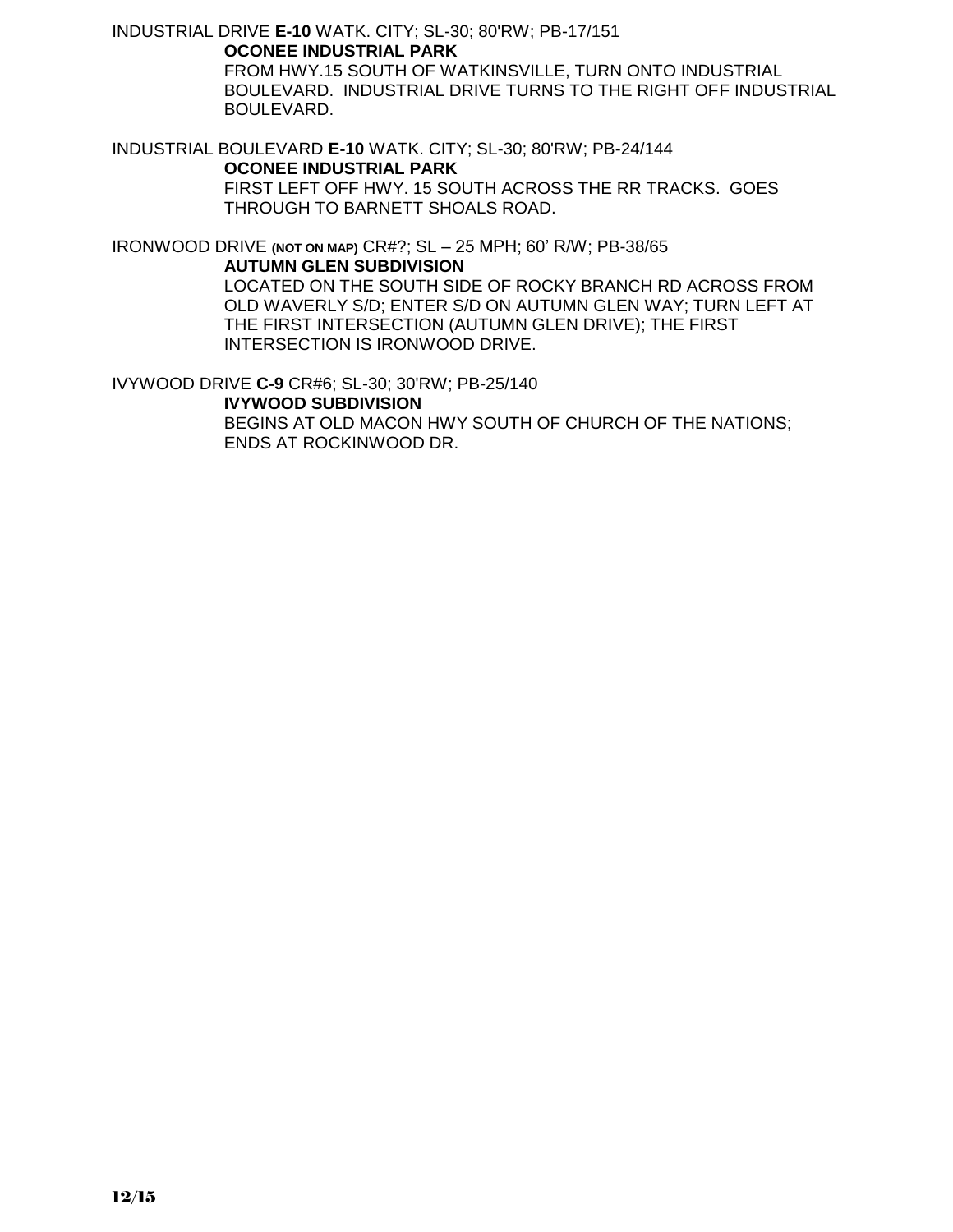J. T. ELDER ROAD **J-10** CR#145(DIRT & TST); SL-30; 30'RW; PB-10/328 FIRST RIGHT OFF COLHAM FERRY ROAD JUST BELOW ANTIOCH CHURCH ROAD. GOES THROUGH TO SALEM ROAD.

JACKSON STREET **E-9** WATK. CITY; 30'RW FROM HWY 441 IN WATKINSVILLE, TURN ONTO HARDEN HILL ROAD. JACKSON STREET IS THE FIRST PAVED ROAD TO THE LEFT.

JACOB DRIVE **E-9** WATKINSVILLE CITY; 50'RW; PB-34/114 **CHRISTIAN LAKE SUBDIVISION**

ENTER CHRISTIAN LAKE SUBDIVISION ON CHRISTIAN DRIVE. TAKE THE FIRST LEFT (CHRISTIAN COURT). JACOB DRIVE IS THE FIRST RIGHT. CROSSES FELTON DRIVE AND CONNECTS WITH CHRISTIAN TERRACE.

JADE STREET **B-4** CR#632; SL-25 not posted; 86'RW; PB-35/29-32

**BELFAIR SUBDIVISION**

ENTRANCE TO BELFAIR FROM DIALS MILL ROAD, ON THE RIGHT 1 MILE NORTH OF US 78.

JAMESTOWN BOULEVARD **E-8** CR; SL-30; 68'RW; PB-35/12

**COLONY SQUARE** 

TURNS OFF OF HOG MOUNTAIN ROAD ACROSS FROM BURR HARRIS ROAD (BETWEEN HILLCREST AND OCONEE CIVIC CENTER).

JEFFERSON AVE. **A-4** CR#53 & BOGART CITY; 80'RW IN BOGART,50' IN COUNTY IN BOGART; CALLED JEFFERSON STREET OUTSIDE THE CITY LIMITS.

JEFFERSON ROAD **G-5** N.HIGH SHOALS CITY; 40-50'RW; PB-24/22 IN NORTH HIGH SHOALS GOING FROM THE FIRE STATION TO COLE SPRINGS ROAD. FROM COLE SPRINGS ROAD IT IS THE FIRST RIGHT AFTER ENTERING THE CITY LIMITS.

JEFFERSON STREET **A-4** BOGART CITY & CR; SL-45; 80'RW IN BOGART TURN LEFT ONTO OSCEOLA AVE. OFF N BURSON STREET; THE SECOND RIGHT WILL BE JEFFERSON STREET. GOES BY THE FIRST BAPTIST CHURCH OF BOGART.

JENNINGS MILL EXTENSION **C-7** CR#? (formerly CR#512) SL- 35 FROM OCONEE CONN., TURN EAST ON VIRGIL LANGFORD RD; FIRST LEFT IS JENNINGS MILL EXT. ENDS IN A CUL-DE-SAC AT OCONEE CONN. FKA JENNINGS MILL RD; RENAMED AFTER COMPLETION OF ROAD PROJECT.

JENNINGS MILL PARKWAY **C-8** CR#512 SL- 35 NO LONGER EXISTS; HAS BEEN RENAMED OCONEE CONNECTOR.

JENNINGS MILL ROAD **B**&**C-7** CR#26; SL-45; RW VARIES 80' to 100'; PB-13/63 FROM OCONEE CONN., TURN WEST (TOWARDS SR316) ONTO VIRGIL LANGFORD RD; JENNINGS MILL RD IS THE FIRST RIGHT. CONNECTS TO ATLANTA HWY IN CLARKE COUNTY.

JEREMY DRIVE **E-9** WATK. CITY; 50'RW; PB-25/86

**MORGAN MANOR SUBDIVISION**

COMING FROM WATKINSVILLE, TURN OFF OF SIMONTON BRIDGE ROAD ONTO THIRD STREET; TURN LEFT ON WILSON ROAD. JEREMY DRIVE IS THE FIRST LEFT.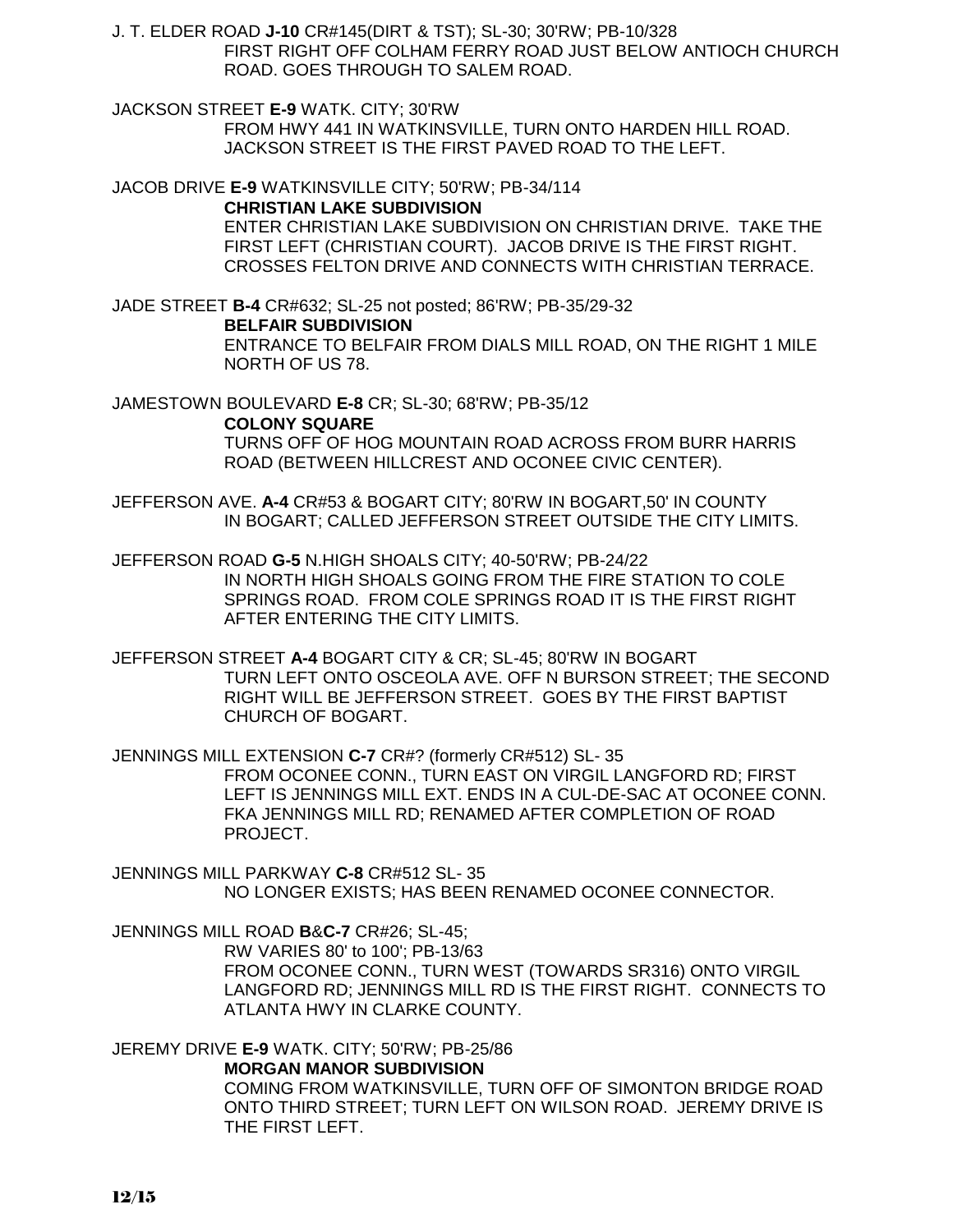JERRY SMITH DRIVE **F-10** WATK. CITY; 60'RW; PB-35/202 **WATKINSVILLE BUSINESS PARK** TRAVELING OUT OF WATKINSVILLE ON HWY. 15, JERRY SMITH DRIVE IS THE FIRST RIGHT PAST MORRISON STREET. ENDS IN A CUL-DE-SAC.

JERUSALEM ROAD **J-10** CR#122; (ST) SL-45; 80'RW; PB-25/281 TO THE LEFT OFF COLHAM FERRY ROAD JUST PAST ANTIOCH CHURCH ROAD. ACROSS FROM CARSON GRAVES ROAD; GOES THROUGH TO WATSON SPRINGS ROAD.

JESSICA WAY **A-4** CR#742 & BOGART CITY SL-30 not posted; 60'RW; PB-24/103 **BEAR CREEK FARMS SUBDIVISION** TURNS OFF OF HUNTER TRAIL, WHICH IS OFF OSCEOLA AVENUE.

JESTER PLACE **D-10** CR#279; SL-30 not posted; 50'RW; PB-7/90 **SHERWOOD FOREST SUBDIVISION** FROM SIMONTON BRIDGE ROAD, TURN INTO SHERWOOD FOREST SUB. (CASTLE DRIVE). THE FIRST RIGHT IS JESTER PLACE.

JIMMY DANIELL ROAD **B-6** CR#55; SL-45; 80'RW; PB-25/10 BEGINS AT VIRGIL LANGFORD RD NEAR MARS HILL/ROCKY BRANCH RD INTERSECTION; CONTINUES ACROSS SR 316 TO CLARKE COUNTY. ENDS AT ATLANTA HWY AT SAM'S.

JOHNSON ROAD CR#203; SL-30; 60'RW; PB-24/31 **(NOT OFFICIAL NAME - SEE SWEETIE JOHNSON ROAD)**

JOIE DRIVE **C-6** CR#663; SL-25; 60'RW; PB-32/84 **BAKERS ACRES SUBDIVISION** OFF ROCKY BRANCH ROAD BETWEEN STERLING MILLS AND OLD WAVERLY SUBDIVISION.

JONES DRIVE **D-9, F-9** CR#218; SL-30; 30'RW; PB-2/153 TURNS RIGHT OFF HWY. 441 N NEXT TO FULLER ROAD ACROSS FROM MORELAND HEIGHTS.

JONES ROAD **C-6** CR#22; SL-30; 60'RW; PB-25/225 BEGINS AT MARS HILL RD NEAR OAKLAKE S/D; ENDS AT JIMMY DANIELL ROAD ABOUT ¼ MILE FROM VIRGIL LANGFORD ROAD.

JORDAN DRIVE **B-8** CR#738 SL-30

TRAVELING TOWARD ATHENS ON EPPS BRIDGE PARKWAY, JORDAN DRIVE IS TO THE LEFT JUST PAST WALMART SUPERCENTER (TURN AT WENDY'S OR U-TURN AT IHOP).

JULIAN COURT **B-6** CR#454; SL-30 not posted; 50'RW; PB-25/99 **DEERBROOK SUBDIVISION** FROM 316, TURN NORTH ONTO JULIAN DRIVE; TURN ONTO JULIAN CROSSING; JULIAN CT IS ON SOUTH SIDE OF ROAD.

JULIAN CROSSING **B-6** CR#453; SL-30 not posted; 50'RW; PB-25/99 **DEERBROOK SUBDIVISION** FROM SR 316, TAKE JULIAN DR TO THE NORTH; JULIAN CROSSING IS THE SECOND LEFT.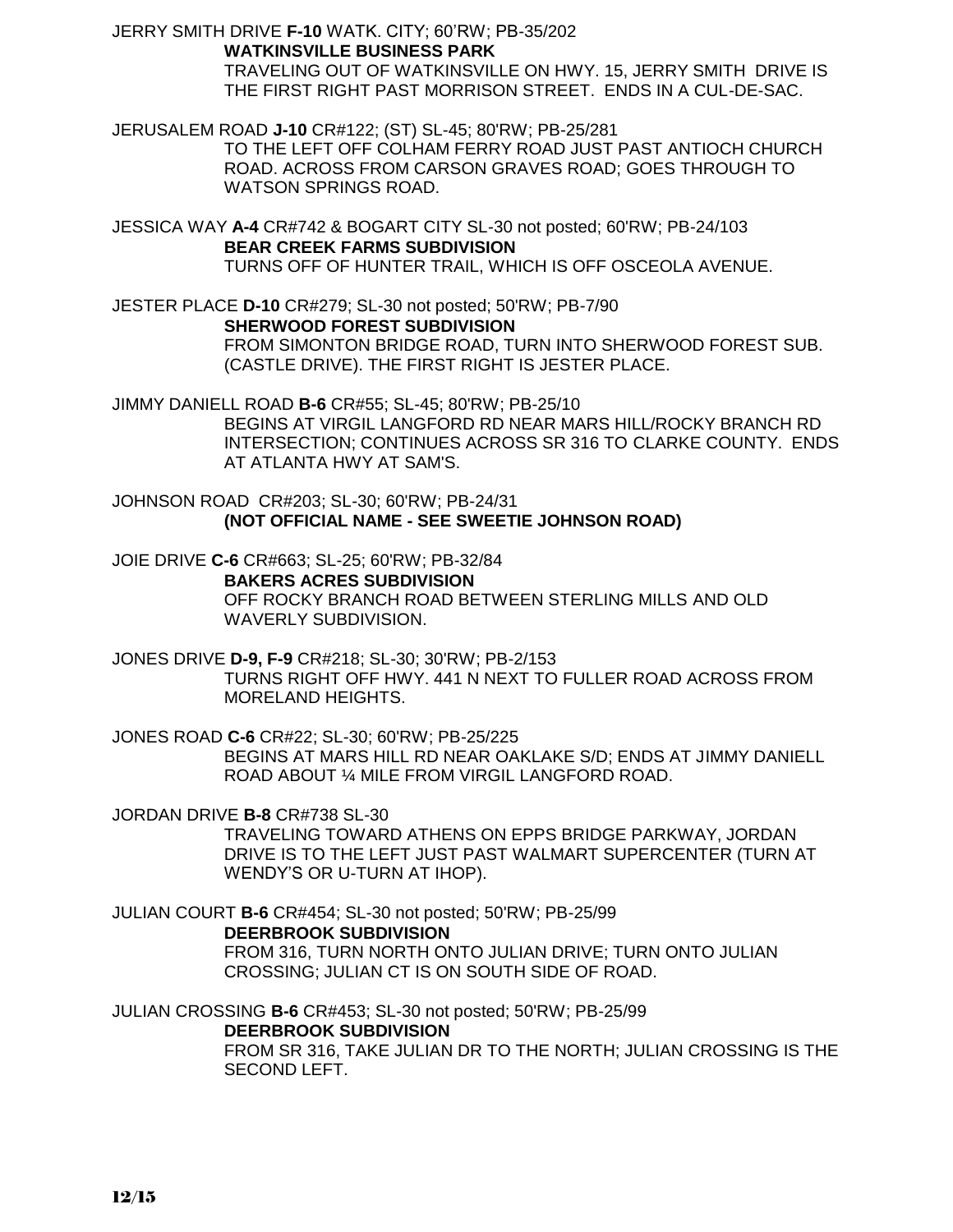## JULIAN DRIVE **B-6** CR#20; SL-30; 50'RW; PB-7/212 **DEERBROOK SUBDIVISION** BEGINS AT MARS HILL RD, CROSSES SR 316 AND THEN BECOMES THE MAIN ENTRANCE TO DEERBROOK SUB. NORTH OF 316.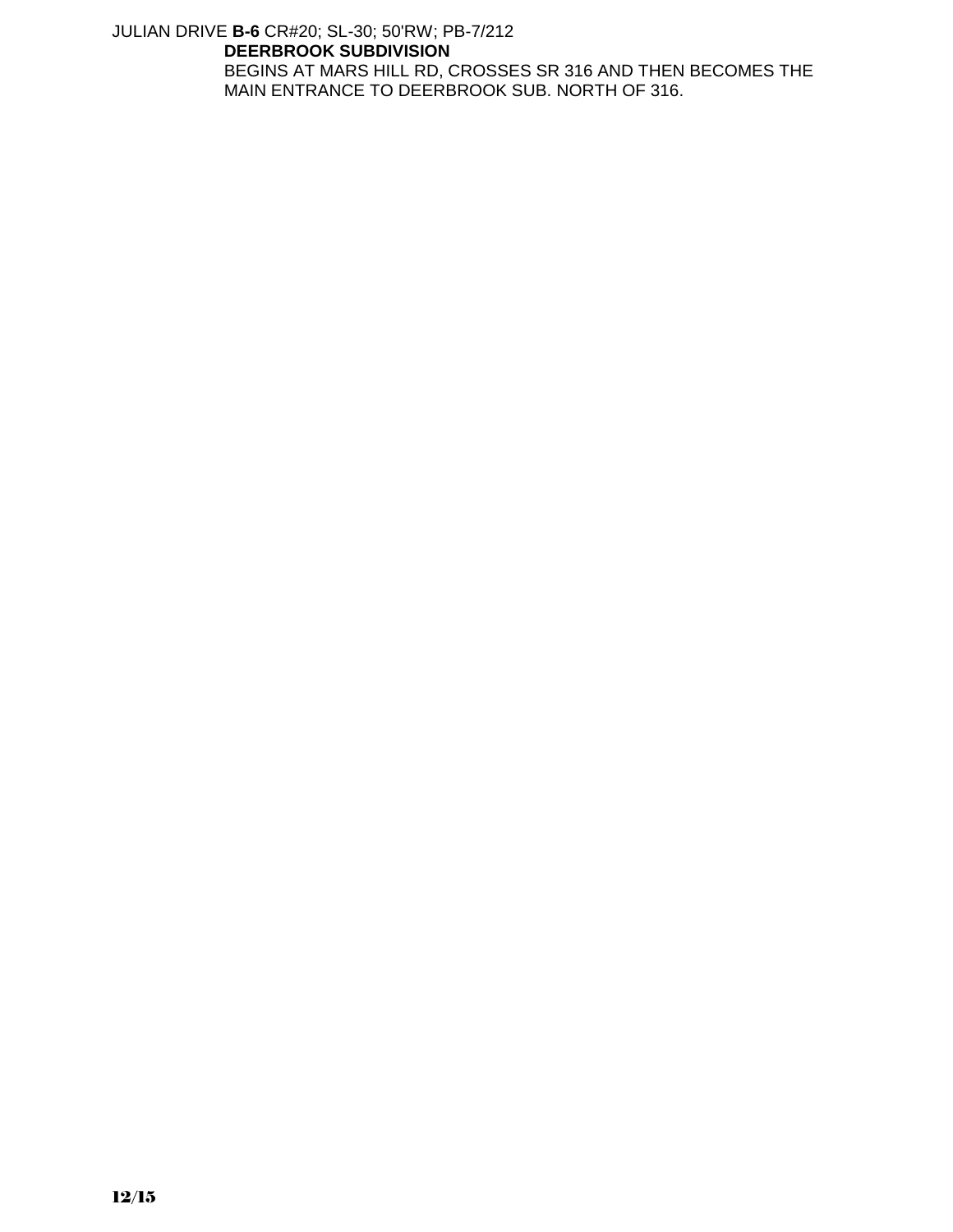KAPLAN COURT **B-6** CR#648; SL-30 not posted; PB-30/64

## **SILVER LEAF SUBDIVISION**

FROM SR 316 TAKE JIMMY DANIEL ROAD TOWARDS ATHENS; TURN LEFT ONTO SILVER LEAF ROAD, THEN LEFT ONTO ARIZONA BEND. THE FIRST RIGHT IS KAPLAN COURT. ENDS IN A CUL-DE-SAC.

KATE'S WAY **E-7** CR; SL-25; 80'RW; PB-36/249-253 **CAROLINA'S PLACE SUBDIVISION**

TRAVELLING AWAY FROM WATKINSVILLE ON HWY.53, TURNS TO THE LEFT BEFORE HERMAN C. MICHAEL PARK. ENTRANCE TO CAROLINA'S PLACE SUBDIVISION.

KATIE LANE **E-10** WATK. CITY; 50'&70'RW; PB-25/165 **MORGAN MANOR SUBDIVISION** COMING FROM WATKINSVILLE ON SIMONTON BRIDGE ROAD, THIRD RIGHT AFTER PASSING THIRD STREET.

KEENELAND COURT **B-4** CR#447; SL-30 not posted; 50'RW; PB-24/201 **KEENELAND SUBDIVISION** TURN OFF OF HWY. 78 ONTO KEENELAND DRIVE, WHICH IS THE MAIN

ENTRANCE TO KEENELAND SUB. KEENELAND COURT TURNS LEFT OFF OF KEENELAND DRIVE.

KEENELAND DRIVE **B-4** CR#446; SL-30 not posted; 50'RW; PB-24/201 **KEENELAND SUBDIVISION** TRAVELING AWAY FROM ATHENS ON HWY. 78, TURN RIGHT JUST PAST FERNWOOD SUB. MAIN ENTRANCE TO KEENELAND SUBDIVISION.

KELLY LANE **I-8** CR#133(DIRT); SL-30; 30'RW; PB-15/56 DIRT ROAD TO THE LEFT OFF HWY. 441 SOUTH OF FARMINGTON JUST PAST THE FIRST PEACH STAND ON THE LEFT. GOES THROUGH TO OLD FARMINGTON ROAD.

KENNEDY ROAD **F-13** CR#168; SL-30; 60'RW; PB-24/14 BEGINS AT BELMONT ROAD IN OGLETHORPE COUNTY, ¾ MILE SOUTH OF INTERSECTION OF BELMONT AND BOB GODFREY ROAD.

KENWAY DRIVE **B-6** CR#255; SL-30; 60'RW; PB-19/5 OFF JIMMY DANIELL ROAD; TO THE RIGHT 1/3 MILE FROM SR316; PAST THE ENTRANCE TO JENNINGS MILL SUB.

KING FISHER CT **C-6** CR# ; SL-25; 60'RW; PB-37/536 **MERIDIAN SUBDIVISION, PHASE II** ENTER S/D VIA SHENANDOAH DR; TAKE THE FIRST RIGHT ONTO CUMBERLAND TRAIL. KING FISHER CT IS THE FIRST LEFT.

KINGS COURT **E-7** CR#245; SL-30 not posted; 50'RW; PB-19/164 **NORTHWEST WOODS SUBDIVISION** AT THE END OF KINGS ROAD TO THE RIGHT AND LEFT.

KINGS MILL RUN **C-9** CR#325; SL-30 not posted; 50'RW; PB-7/4 **HIGHLAND OAKS SUBDIVISION** FROM HWY. 441 NORTH, TURN LEFT ONTO WHITE OAK DRIVE. KINGS MILL RUN IS THE FIRST AND SECOND RIGHT OFF WHITE OAK DRIVE (MAKES A LOOP).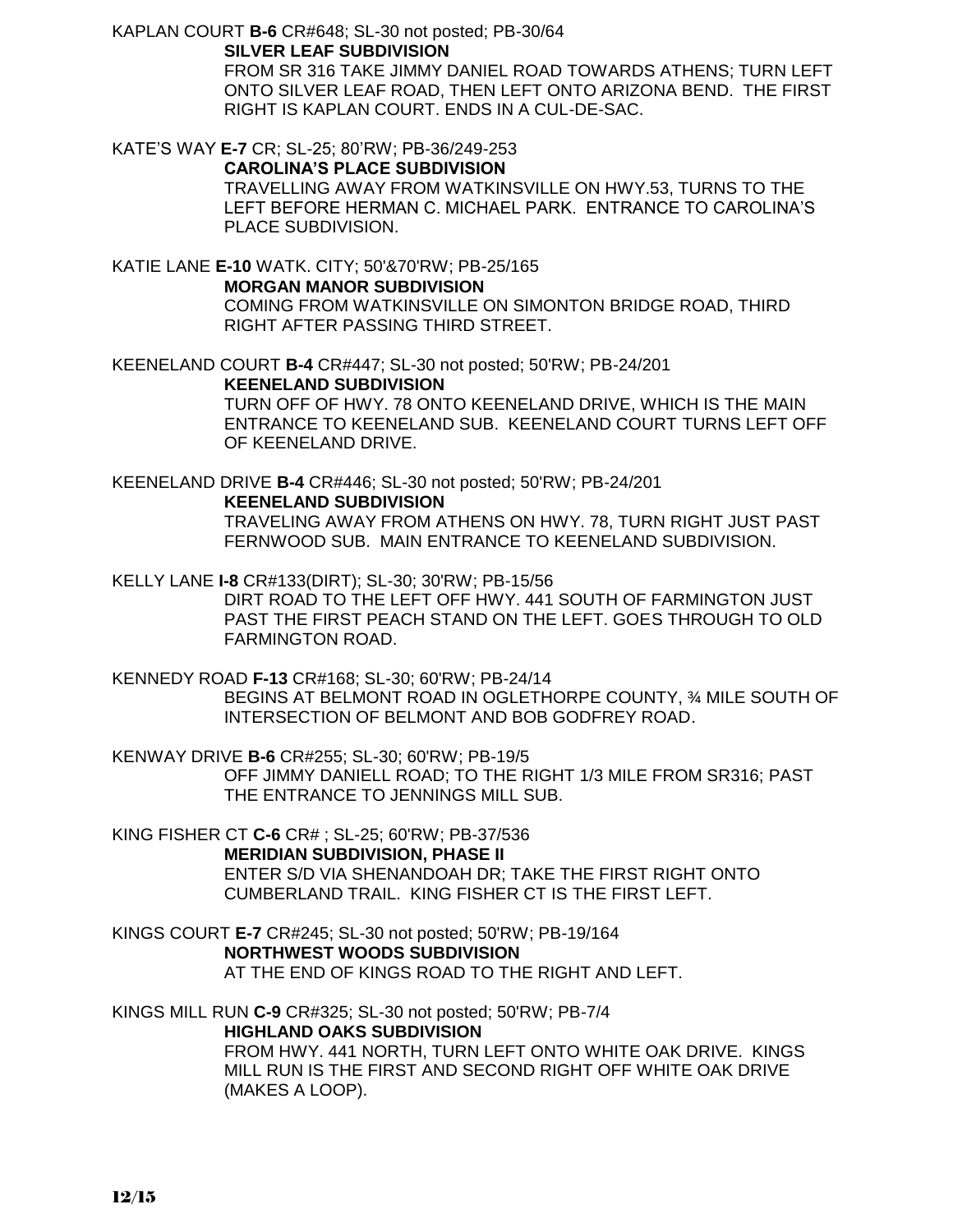KINGS ROAD **D-8, E-7** CR#242; SL-30 not posted; 50'RW; PB-25/48 **NORTHWEST WOODS SUBDIVISION** SECOND LEFT OFF ROBINHOOD ROAD COMING FROM BURR HARRIS ROAD.

KINGSLAND WAY **F-5** CR#580; SL-25; 50'RW; PB-36/172-175 **THE ESTATES AT COLE SPRINGS** FIRST LEFT OFF OF COLE SPRINGS DRIVE. ENDS IN A CUL-DE-SAC.

KIRKLAND ROAD **G-11** CR#129; SL-40; 80'RW; PB-25/150 SECOND LEFT PAST FLAT ROCK ROAD GOING SOUTH ON HWY. 15.

KNIGHTS PLACE **C-6** 50' PRIVATE ACCESS; PB-35/248-249

#### **THE COURTYARD AT ROWAN OAK**

FROM ROCKY BRANCH ROAD, TURN ONTO CAMBRIDGE SQUARE, THEN RIGHT ONTO BUCKINGHAM COURT. KNIGHTS PLACE IS THE SECOND RIGHT.

KNOB CREEK DRIVE **D-9** CR#714; SL-30; 60'RW; PB-30/86

**IVYWOOD SOUTH SUBDIVISION**

TURN OFF OF HWY. 441 N ONTO SPARTAN LANE. THE SECOND RIGHT IS KNOB CREEK DRIVE. GOES THROUGH TO LAVISTA ROAD.

KNOX RIDGE **D-9** CR#718; SL-30; 60'RW; PB-30/86

## **IVYWOOD SOUTH SUBDIVISION**

TURN OFF OF HWY. 441 N ONTO SPARTAN LANE AND TAKE THE SECOND RIGHT(KNOB CREEK DRIVE). THE THIRD RIGHT IS KNOX RIDGE. ENDS IN A CUL-DE-SAC.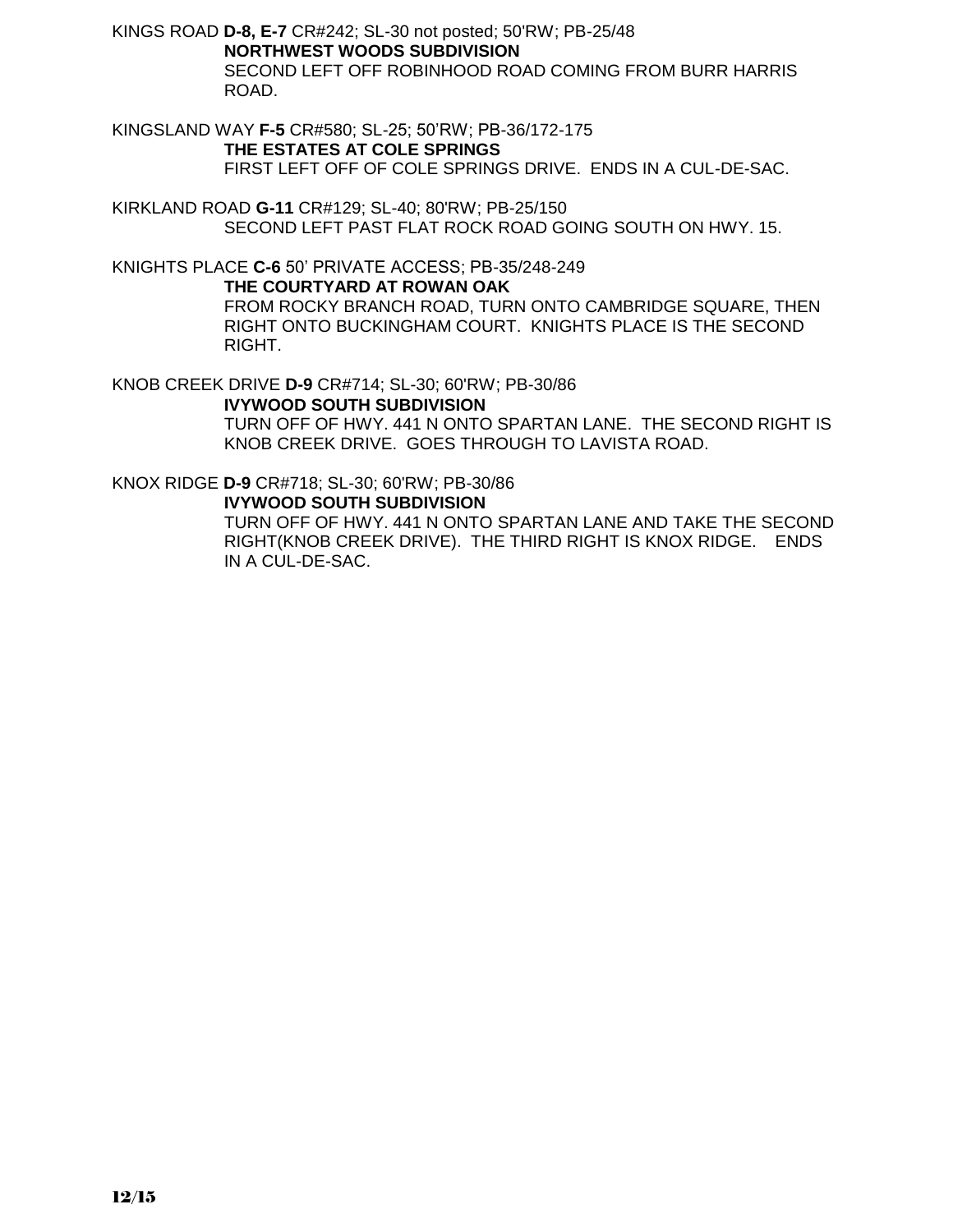LAKE OCONEE ROAD **E-3** CR#89(DIRT); SL-30; 30'EASEMENT; PB-20/148 DIRT ROAD TO THE RIGHT OFF MOORES' FORD ROAD APPROXIMATELY 1 1/2 MILES FROM LANE CREEK ROAD. FIRST LEFT FROM MOORES FORD STORE.

LAKE POINTE DRIVE **C-7** CR#346; SL-30 not posted; 50'RW; PB-28/25 **JENNINGS MILL SUBDIVISION** TURN INTO JENNINGS MILL SUB. FROM JENNINGS MILL ROAD. THE FIRST LEFT OFF OF MERIWEATHER DRIVE IS LAKE POINTE DRIVE.

LAKE WELBROOK DRIVE **C-8** CR#467; SL-30 not posted; 60-80'RW; PB-24/165 **LAKE WELBROOK SUBDIVISION** TURN OFF DANIELLS BRIDGE ROAD INTO THE ENTRANCE TO

 LAKE WELBROOK SUB.(MAGNOLIA DRIVE). TURN LEFT ONTO SCARLET OAK CIRCLE, AND GO STRAIGHT. IT WILL END AT LAKE WELBROOK DRIVE.

LAKESIDE COURT **F-6** CR#570; SL-30; 50'RW; PB-28/110

## **HICKORY LAKE SUBDIVISION**

TURN ONTO ELDER ROAD FROM NEW HIGH SHOALS ROAD. LAKESIDE DRIVE IS THE FIRST RIGHT OFF ELDER ROAD. LAKESIDE COURT IS THE FIRST RIGHT OFF LAKESIDE DRIVE.

LAKESIDE DRIVE **F-6** CR#569; SL-30; 50'RW; PB-28/110 **HICKORY LAKE SUBDIVISION** TURN ONTO ELDER ROAD FROM NEW HIGH SHOALS ROAD. LAKESIDE DRIVE IS THE FIRST RIGHT OFF ELDER ROAD.

LAKEVIEW DRIVE **E-9** WATK. CITY; 40'RW; PB-25/32 TURN ONTO SPRING CIRCLE FROM WHITEHALL ROAD. LAKEVIEW DRIVE IS AT THE BACK OF SPRING CIRCLE.

LAKEWOOD COURT **D-9** CR#706; SL-25 not posted 60'RW; PB-36/162-166 **LAKEWOOD MANOR SUBDIVISION** SECOND RIGHT OFF LAKEWOOD MANOR DRIVE. ENDS IN A CUL-DE-SAC.

LAKEWOOD MANOR DRIVE **D-8** SL-25 CR#705; 60'RW; PB-36/162-166 **LAKEWOOD MANOR SUBDIVISION** TURNS OFF OF DANIELLS BRIDGE ROAD DIRECTLY ACROSS FROM LOIS LANE.

LAMPKIN BRANCH DRIVE **D-9** CR#723; SL-25; 60'RW; PB-35/205 **LAMPKIN BRANCH BUSINESS PARK** COMING FROM ATHENS, TURNS TO THE RIGHT OFF OF THE WATKINSVILLE BYPASS, 0.35 MILE SOUTH OF SR 15 INTERSECTION

LANCASTER COURT **C-7** 50; PRIVATE ACCESS; PB-35/265-267

## **ROWAN OAK**

FROM ROCKY BRANCH ROAD, TURN ONTO ROWAN OAK CIRCLE, THEN RIGHT ONTO OXFORD WAY. WHEN IT ENDS, TURN LEFT ONTO WESTMINSTER TERRACE. LANCASTER COURT IS THE SECOND RIGHT. ENDS IN A CUL-DE-SAC.

LANDRUM DRIVE **A-5** BOGART CITY

TO THE RIGHT OFF HWY. 29 IN BOGART JUST BEFORE THE CLARKE CO. LINE AT THE METHODIST CHURCH.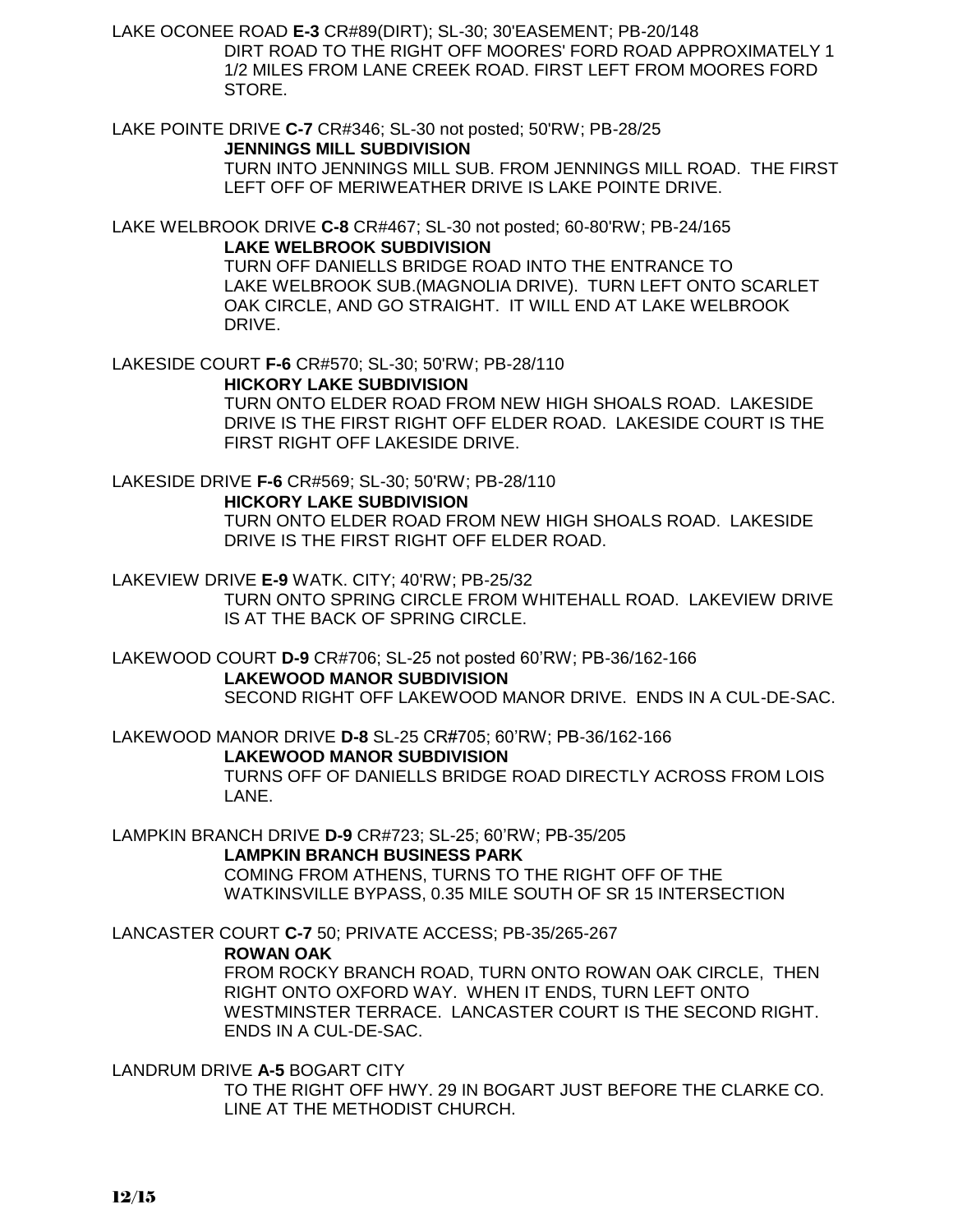LANE CREEK CIRCLE **F-4** CR#586; SL-30 not posted; 50'RW; PB-32/231 **LANE CREEK PLANTATION SUBDIVISION** SECOND RIGHT OFF LANE CREEK DRIVE, WHICH IS THE ENTRANCE TO LANE CREEK PLANTATION. ENDS IN A CUL-DE-SAC.

LANE CREEK COURT **F-5** CR#590; SL-30; 50'RW; PB-3/276 **LANE CREEK PLANTATION SUBDIVISION** SECOND LEFT OFF OF LANE CREEK DRIVE, WHICH IS THE ENTRANCE TO LANE CREEK PLANTATION. ENDS IN A CUL-DE-SAC.

LANE CREEK DRIVE **F-5** CR#581; SL-25; 60'RW; PB-30/276 **LANE CREEK PLANTATION SUBDIVISION** GOING TOWARDS HIGH SHOALS ON COLE SPRINGS ROAD, TURN RIGHT JUST PAST LANE CREEK GOLF COURSE.

LANE CREEK ROAD **E-4** CR#91; SL-55; 80'RW; PB-25/101 BEGINS AT SR 53(HOG MOUNTAIN RD) 0.34 MILE NORTH OF MOORES FORD ROAD; CROSSES SNOWS MILL ROAD; ENDS AT COLE SPRINGS RD.

LANE CREEK TERRACE **F-5** CR#591; SL-30 not posted; 50'RW; PB-30/276 **LANE CREEK PLANTATION SUBDIVISION** FIRST LEFT OFF OF LANE CREEK DRIVE, WHICH IS THE ENTRANCE TO LANE CREEK PLANTATION. ENDS IN A CUL-DE-SAC.

LANE CREEK WAY **F-5** CR#588; SL-35 not posted; 50'RW; PB-32/232 **LANE CREEK PLANTATION SUBDIVISION** FOURTH LEFT OFF OF LANE CREEK DRIVE, WHICH IS THE ENTRANCE TO LANE CREEK PLANTATION. ENDS IN A CUL-DE-SAC.

LANGFORD DRIVE **C-7** PART 64'RW; PART PS; PB-37/159-161 **LANGFORD BUSINESS PARK** TURN ONTO VIRGIL LANGFORD ROAD FROM HWY. 316. LANGFORD DRIVE IS THE FIRST LEFT.

LANGFORD ESTATES LANE **C-7** PS; PB-37/234-239 **THE FAIRWAYS** FIRST RIGHT OFF OF LANGFORD DRIVE.

LANGFORD ESTATES PLACE **C-7** PS; PB-37/234-239 **THE FAIRWAYS** FIRST LEFT OFF OF LANGFORD DRIVE.

LANGFORD ESTATES WAY **C-7** PS; PB-37/234-239 **THE FAIRWAYS** FIRST LEFT OFF OF LANGFORD ESTATES PLACE.

LATHAM COURT **D-8** CR#477; SL-30 not posted; 50'RW; PB-19/93 **DANIELL PLANTATION SUBDIVISION** FIRST LEFT OFF LATHAM DRIVE COMING FROM THE EXPERIMENT STATION ROAD END OF STONEBRIDGE PARKWAY.

LATHAM DRIVE **D-8** CR#476; SL-30; 50'RW; PB-25/38 **DANIELL PLANTATION SUBDIVISION**

SECOND RIGHT OFF STONEBRIDGE PKY. COMING FROM HWY 53. IN STONEBRIDGE SUB.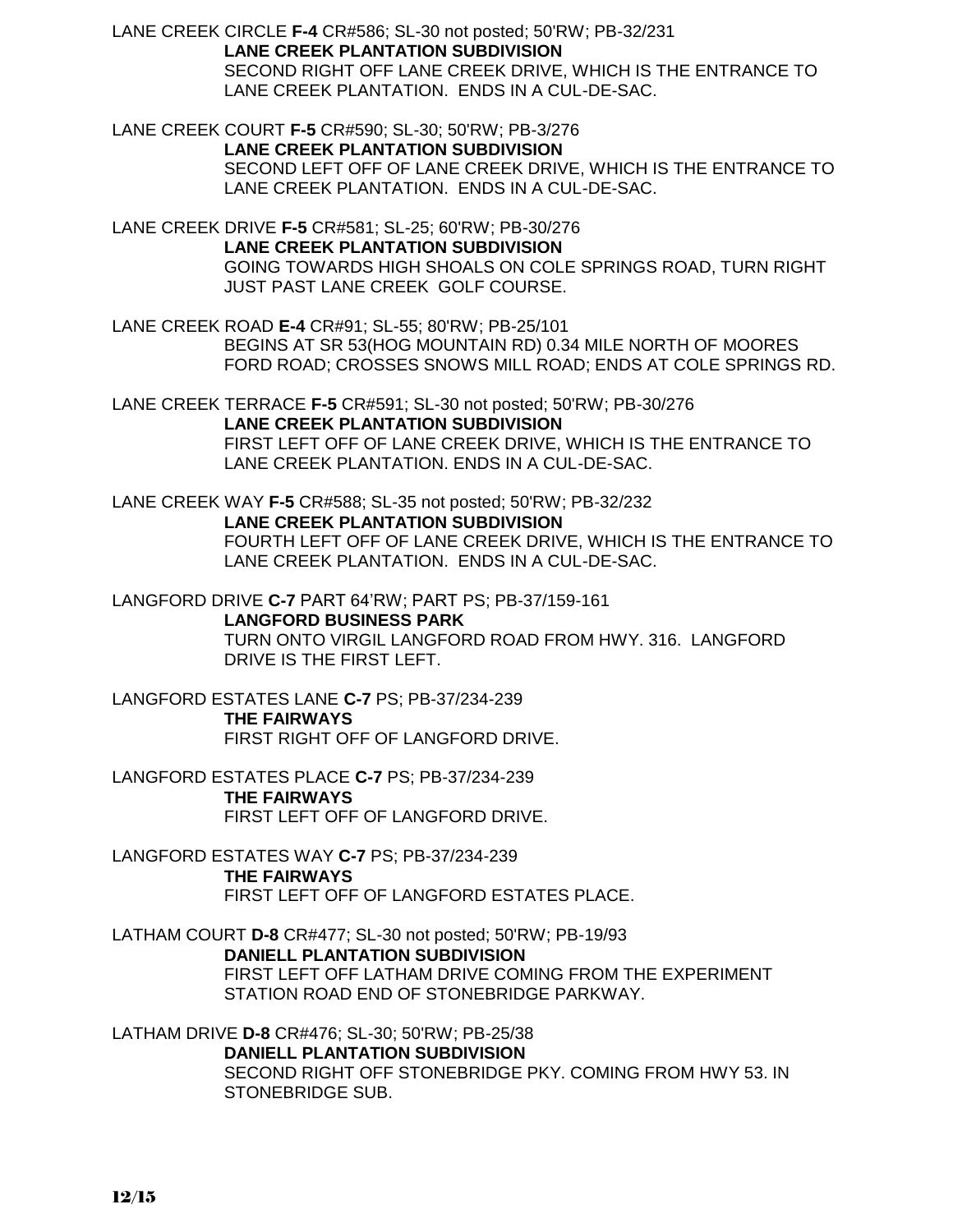LAUREL CHASE RUN **F-6** CR#432; SL-30 not posted; 50'RW; PB-7/16 **LAUREL CHASE SUBDIVISION** FOURTH LEFT OFF ELDER ROAD COMING FROM HWY 53.

LAUREL PLACE **B-8** CR#367; SL-30 not posted; 50'RW; PB-21/105 **TANGLEBROOK SUBDIVISION** ENTER S/D ON TANGLEBROOK DRIVE; LAUREL PL IS APPROX. 0.6 MILES ON THE LEFT.

LAUREL POINTE **D-7** CR#458; SL-25; 50'RW; PB-25/292 **LAUREL SHOALS SUBDIVISION**

THIRD RIGHT OFF HODGES MILL ROAD COMING FROM MARS HILL ROAD. MAIN ENTRANCE TO LAUREL SHOALS SUB.

LAUREL SPRINGS COURT **D-7** CR#460; SL-25 not posted; 50'RW; PB-25/347 **LAUREL SHOALS SUBDIVISION** FIRST RIGHT OR LEFT OFF LAUREL POINTE IN LAUREL SHOALS SUB. ALSO FIRST RIGHT OFF BENT CREEK ROAD, WHICH IS THE SECOND ENTRANCE TO LAUREL SHOALS FROM HODGES MILL ROAD.

LAVISTA ROAD **D-9** CR#8; SL-30; 60'RW; PB-25/252 FIRST RIGHT OFF HWY.441 NORTH OF HOG MOUNTAIN RD.

LAWANNA DRIVE **E-9** WATK. CITY

TURN ONTO BARNETT SHOALS ROAD AT THE LIGHT IN WATKINSVILLE. LAWANNA DRIVE IS THE FOURTH LEFT.

LAYLE LANE **E-9** WATK. CITY; 50'RW **CEDAR HILLS SUBDIVISION** FIRST RIGHT OFF HIGHT DR. COMING FROM HARDEN HILL ROAD.

LAZY RIVER DRIVE **E-3** PS; PB-37/167-172

**RIVER'S EDGE**

ENTER FROM MOORE'S FORD ROAD ON RIVER'S EDGE DRIVE. TURN LEFT ON EDGE WATER DRIVE. IT WILL END INTO LAZY RIVER DRIVE. ENDS IN A CUL-DE-SAC ON BOTH ENDS.

LEA HAVEN WAY **D-8** CR; SL-25; 50'RW; PB-37/8

**LEA HAVEN**

SECOND RIGHT OFF DANIELLS BRIDGE ROAD, COMING FROM HOG MOUNTAIN ROAD.

LEACHMAN ROAD **J-8** CR#167(DIRT); SL-30; 30'RW; PB-15/152 APPROXIMATELY 1 1/2 MILES ON THE RIGHT OFF HWY.441 SOUTH BELOW FARMINGTON.

LEE CIRCLE **B-4** CR#216; SL-30; 50'&64'RW; PB-7/197 & 17/24 FIRST LEFT OFF EAGLEWOOD DRIVE WHICH IS OFF DIALS MILL ROAD.

LEE STREET **E-9** WATK.CITY; 30'RW FIRST LEFT OFF HARDEN HILL ROAD PAST JACKSON STREET COMING FROM WATKINSVILLE.

LEGENDS DRIVE **D-11** PS; PB-37/240

**THE LEGENDS AT OCONEE RIVER**

FROM SIMONTON BRIDGE ROAD, TURN ONTO BROADLANDS DRIVE, THEN RIGHT ONTO ROSSITER COURT. IT WILL CHANGE INTO LEGENDS DRIVE.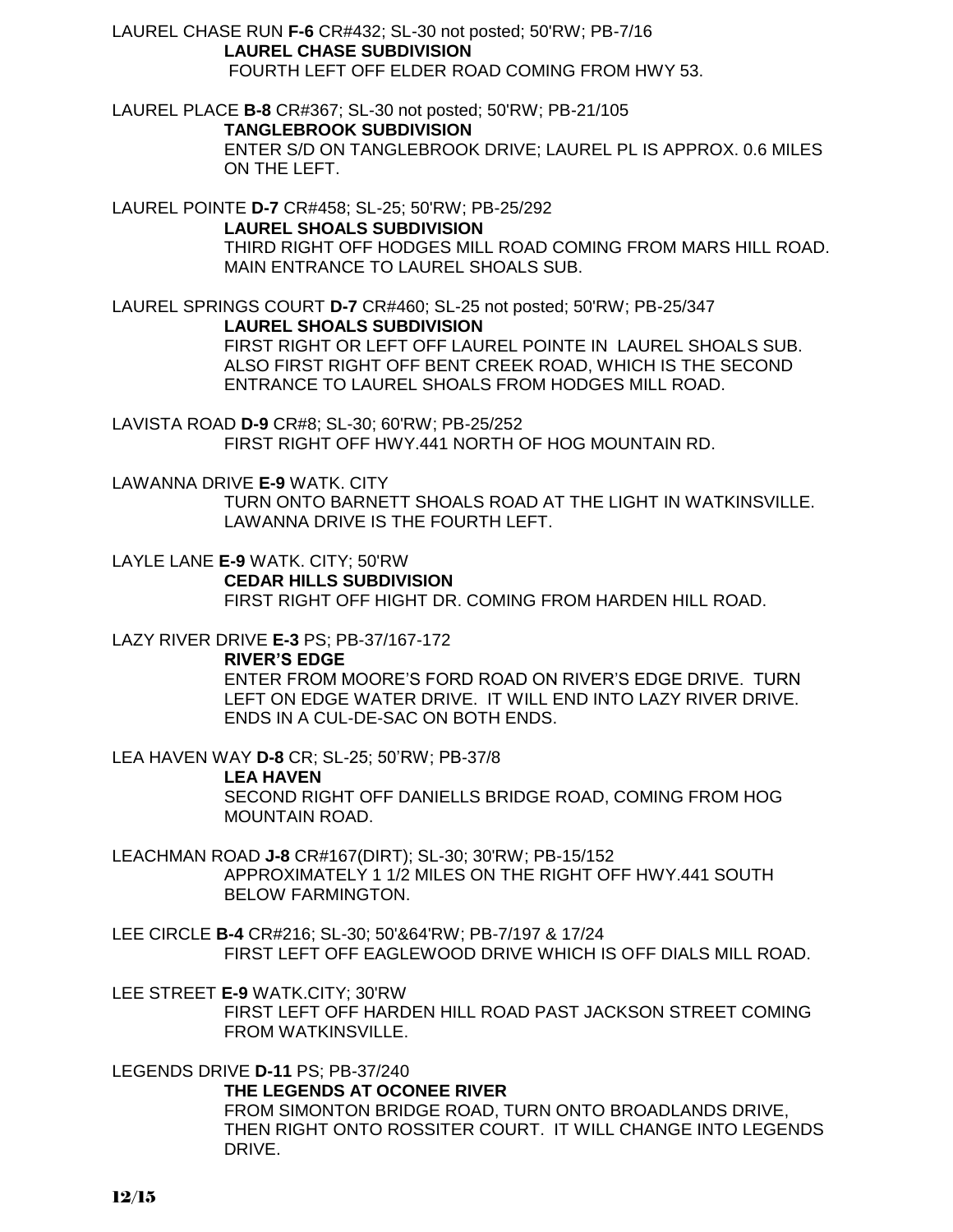LENRU ROAD **C-5** CR#18; SL-30; 60'RW; PB-1/239

CUL-DE-SAC.

FIRST LEFT OFF HWY.78 PAST THE MARS HILL INTERSECTION GOING TO MALCOM BRIDGE ROAD.

LEXINGTON COURT **F-6** CR#577; SL-25; 60'RW; PB-32/172 **STEEPLE CHASE SUBDIVISION** FROM ELDER ROAD, TAKE THE ENTRANCE TO STEEPLE CHASE (PIMLICO LANE). LEXINGTON COURT TURNS LEFT OFF PIMLICO LANE. ENDS IN A

LIBERTY LANE **C-4** CR#602; SL-25; 50'RW; PB-30/119 **POWER RIDGE SUBDIVISION**

> TURN INTO POWER RIDGE SUB. FROM RUTH JACKSON ROAD. TAKE THE FIRST LEFT; THIS WILL END INTO LIBERTY LANE.

LIBERTY WAY **C-6** CR# ; SL-25; 60'RW; PB-37/536 **MERIDIAN SUBDIVISION, PHASE II** ENTER S/D VIA SHENANDOAH DR; TAKE THE FIRST RIGHT ONTO CUMBERLAND TRAIL. LIBERTY WAY IS THE FIRST RIGHT.

LIGHTHOUSE COURT **D-5** CR#684; SL-30 not posted; 50'RW; PB-17/181 **LIGHTHOUSE ESTATES SUBDIVISION** FIRST RIGHT OFF ROCKY BRANCH ROAD COMING FROM HWY 53.

LIMERICK DRIVE **E-8** CR#238; SL-30; 50'RW; PB-25/75

## **KILARNEY WEST SUBDIVISION**

FROM EXPERIMENT STATION RD, TURN ONTO EASTERN END OF LOCH LOMOND CIRCLE. LIMERICK DR. BEARS TO THE LEFT AT THE CURVE.

## LINCOLN DRIVE **C-5** PRIVATE STREET; PB-36/3-14 & 23-28

**FRANKLIN GROVE SUBDIVISION**

HEADING TOWARDS MONROE ON HWY.78, TURNS TO THE LEFT. JUST BEFORE FRANKLIN GROVE PARKWAY.

LINDEN TREE TRAIL **(NOT ON MAP)** CR#?; SL-25; 60'RW; PB-38/65

## **AUTUMN GLEN SUBDIVISION**

LOCATED ON THE SOUTH SIDE OF ROCKY BRANCH RD ACROSS FROM OLD WAVERLY S/D; ENTER S/D ON AUTUMN GLEN WAY; TURN RIGHT AT THE FIRST INTERSECTION (AUTUMN GLEN DRIVE); TURN LEFT AT SHAGBARK WAY; THE SECOND LEFT IS LINDEN TREE TRAIL.

LINDY CIRCLE **D-8** CR#320; SL-30; 50'RW; PB-4/3; 12/262

## **LAKE FOREST SUBDIVISION**

COMING FROM THE MIDDLE SCHOOL ON HOG MTN RD, TURN INTO LAKE FOREST S/D ONTO SECOND BOULDERCREST CIRCLE; LINDY CIRCLE IS THE SECOND LEFT.

LITTLE JOHN COURT **E-7** CR#294; SL-30; 50'RW; PB-25/241

## **NORTHWEST WOODS SUBDIVISION**

TURN ONTO ROBINHOOD ROAD AT BRIARWOOD CHURCH OFF HWY.53. LITTLE JOHN COURT IS THE FOURTH RIGHT OFF ROBINHOOD ROAD.

LIVINGSTON TRAIL **C-5** PS; PB-37/88

## **TRIPLE CREEK AT MALCOLM BRIDGE**

FROM MALCOLM BRIDGE ROAD, TURN ONTO LENRU ROAD. LIVINGSTON TRAIL IS THE FIRST LEFT PAST ARLINGTON PLACE.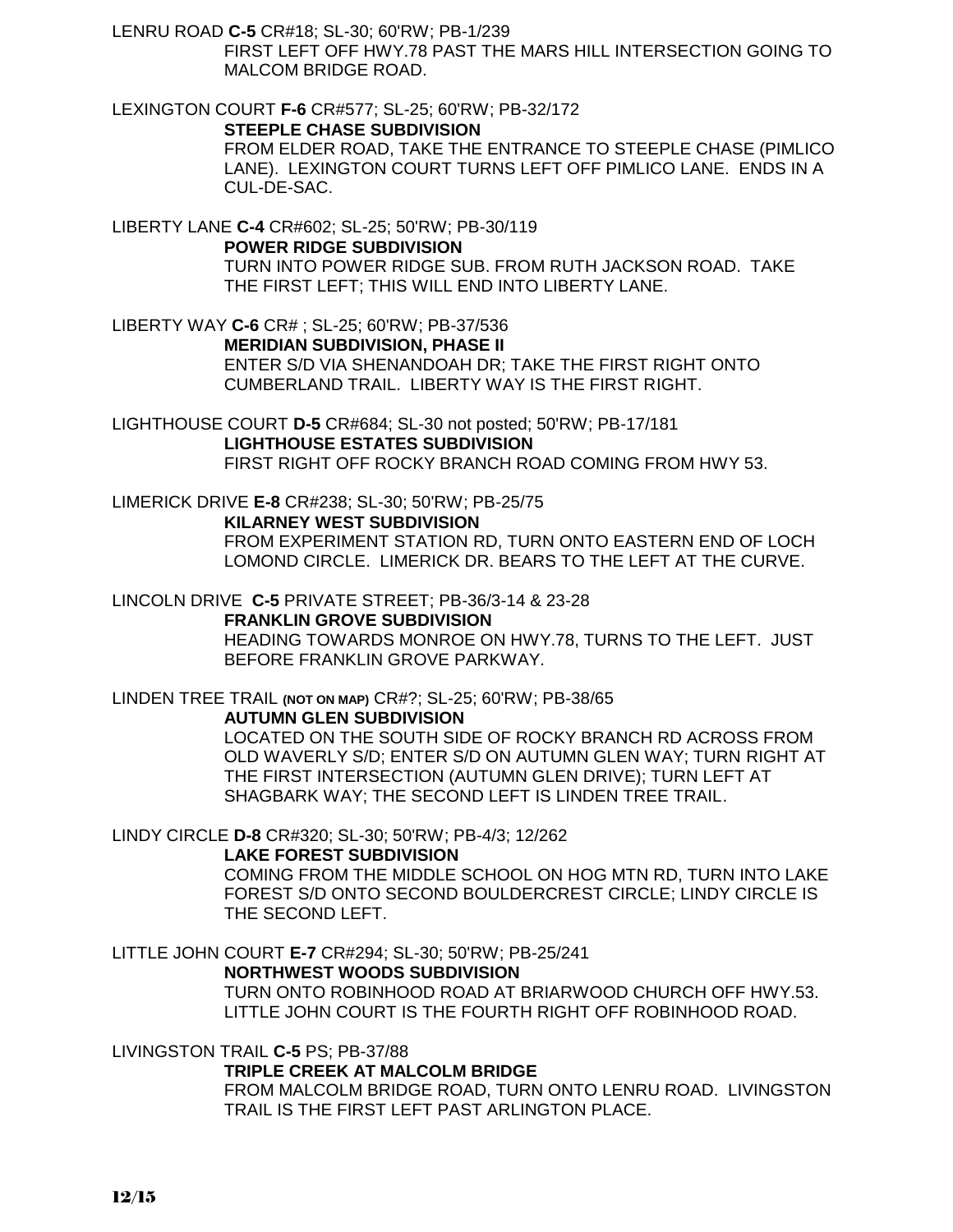LOCH LOMOND CIRCLE **E-8** CR#237; SL-30; 50'RW; PB-25/8 **KILARNEY WEST SUBDIVISION** BOTH ENTRANCES TO KILARNEY WEST SUB. FIRST AND SECOND ROADS TO THE RIGHT OFF EXPERIMENT STATION ROAD COMING FROM BUTLER'S CROSSING.

LOIS LANE **D-8** CR#312; SL-30; 50'RW; PB-9/163; 25/322

#### **DAWSON WOODS SUBDIVISION**

FIRST LEFT OFF DANIELLS BRIDGE ROAD COMING FROM HOG MOUNTAIN ROAD.

LONG CREEK DRIVE **C-6** CR#668; SL-30; 64'RW; PB-30/236

**OLD WAVERLY SUBDIVISION**

COMING FROM MARS HILL ROAD ON ROCKY BRANCH ROAD, TAKE THE FIRST ENTRANCE TO OLD WAVERLY SUB.(OLD CREEK WAY). WHEN IT ENDS, TAKE A LEFT ONTO WAVERLY MEADOW LANE. IT WILL END INTO LONG CREEK DRIVE.

LONG ROAD **C-6** CR#21; SL-30; 30'RW; PB-5/180

FIRST RIGHT OFF MARS HILL ROAD PAST JONES ROAD GOING TOWARD HWY.78 FROM MARS HILL CHURCH. LONG ROAD DEAD ENDS AT 316; THE LAST HOUSE NUMBER IS **1191**; THE REST OF THE HOUSES ARE ON TALL OAKS ROAD WHICH CAN BE REACHED BY TAKING JULIAN DRIVE ACROSS 316 AND TURNING RIGHT.

LONGBRANCH RUN **E-10** CR#385; SL-30 not posted; 50'RW; PB-17/8

**VICTORIA STATION**

TURN INTO VICTORIA STATION FROM BROADLANDS DRIVE, (STATION DRIVE). LONGBRANCH RUN IS THE SECOND RIGHT OFF STATION DRIVE. ENDS IN A CUL-DE-SAC.

LONGLEAF COURT **E-7** PS; PB-36/444-454

**WILLOW CREEK**

TAKE THE FIRST RIGHT OFF WILLOW CREEK DRIVE, WHICH IS SYCAMORE CIRCLE. LONGLEAF COURT IS THE FIRST RIGHT. ENDS IN A CUL-DE-SAC.

LONGWOOD PARK **B-3** PS; PB-36/436-440

**OCONEE SPRINGS (GA CLUB)**

ENTER ON OCONEE SPRINGS BLVD.; CONTINUE STRAIGHT ON OCONEE SPRINGS DRIVE. LONGWOOD PARK IS THE LOOP AT THE END OF OCONEE SPRINGS DRIVE.

LUKE CIRCLE (GEAR ROAD) **A-4** CR#54 & BOGART CITY; SL-30, 45; 50'RW; PB-22/192 FROM ATLANTA HWY, TURN ONTO OSCEOLA AVE; GEAR RD IS THE SECOND LEFT; CROSSES INTO BARROW COUNTY.

LUKE ROAD (**NOT ON MAP)** CR#420 & BOGART CITY; SL- 60'RW; PB-19/221 (IN CLARKE CO.) FORMERLY PEACH ORCHARD ROAD IN OCONEE COUNTY; NOW KNOWN AS OAKWOOD LANE IN BOGART; SEE CITY MINUTES ADOPTING "LANE."

LUMPKIN LANE (**NOT ON MAP)** WATKINSVILLE CITY OFF OF MORRISON STREET, IN THE SHARP CURVE.

LYNN DRIVE **C-8** CR#182(DIRT); SL-30; 50'RW; PB-5/336 OFF DANIELLS BRIDGE ROAD IN THE CURVE BETWEEN FOUNDERS BLVD AND WILL USHER RD. 0.9 MILE FROM OCONEE CONNECTOR.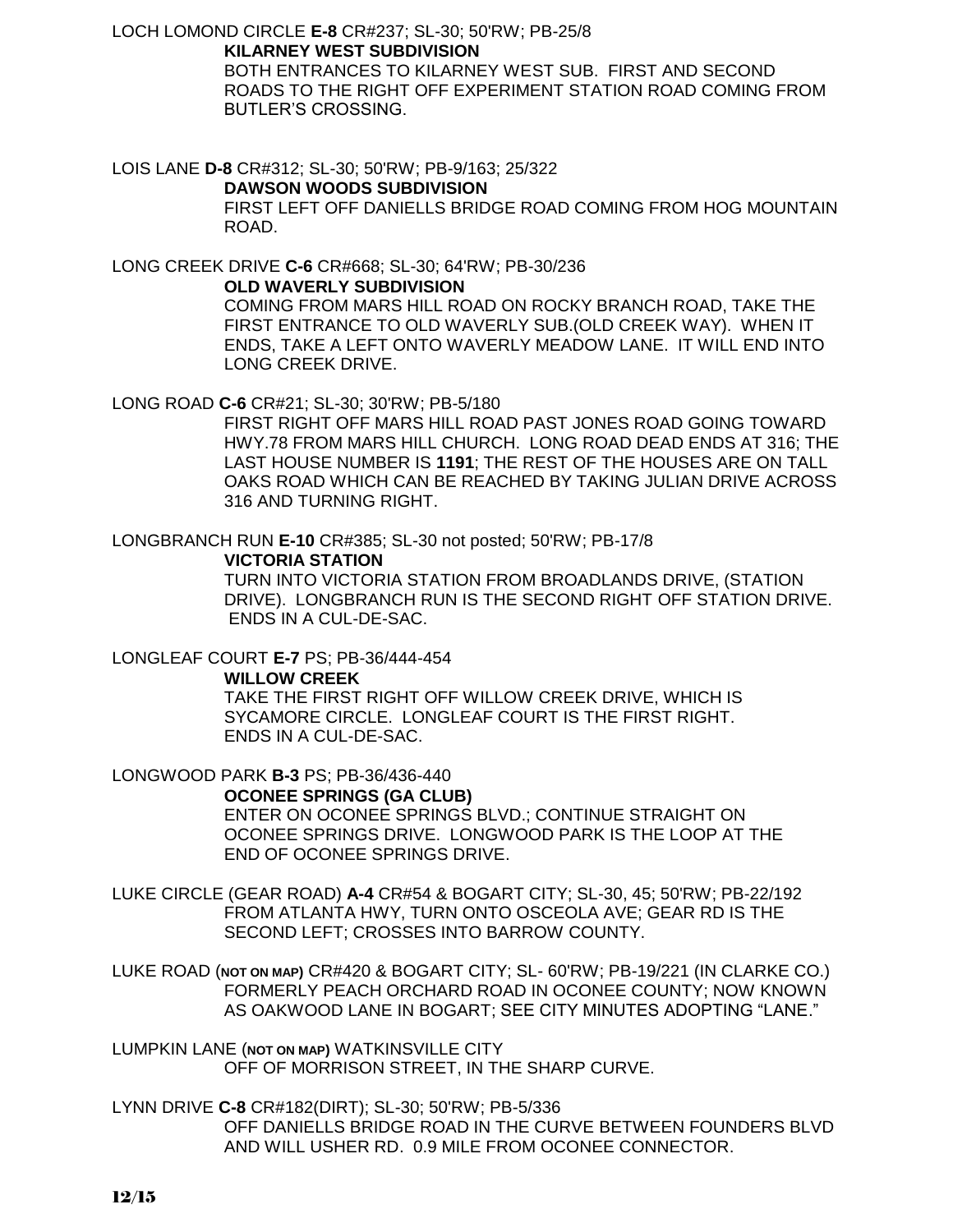MACKENZIE LANE (**NOT ON MAP)** PS; WATKINSVILLE CITY

FROM HWY.15 SOUTH OF WATKINSVILLE, TURN ONTO INDUSTRIAL BOULEVARD. MACKENZIE LANE (SECOND LEFT) IS 1/3 MILE ON THE LEFT. ACCESSES SOUTHERN SCHOOL SERVICES BUILDING.

MACON HIGHWAY **C10, E9, F9, G8** US#441; SL-35,45,55; 60,80,100'RW; PB-25/104 HWY.441 FROM THE CLARKE CO. LINE TO THE MORGAN CO. LINE.

MADDISON AVENUE **F-10** CR; SL-25; 50'RW PB-36/467

**LEE RIDGE**

TURN LEFT OFF OF HWY. 15 ONTO FLAT ROCK ROAD. MADDISON AVENUE IS THE FIRST LEFT. ENDS IN A CUL-DE-SAC.

MADISON COURT **C-5** PRIVATE STREET; PB-36/3-13 & 23-28 **FRANKLIN GROVE SUBDIVISION** FIRST RIGHT OFF OF FRANKLIN GROVE PARKWAY.

MAGNOLIA DRIVE **D-8** CR#470; SL-30; 100'RW; PB-24/164 **LAKE WELBROOK SUBDIVISION** MAIN ENTRANCE TO LAKE WELBROOK SUBDIVISION OFF OF DANIELLS BRIDGE ROAD.

MAGNOLIA TERRACE LANE **E-8** PS **COLDWATER CREEK** FROM UNION CHURCH ROAD, TURN ONTO WHIPPOORWILL ROAD. MAGNOLIA TERRACE LANE IS THE FIRST LEFT.

MAIN STREET BOGART **A-5, A14** BOGART CITY

ONE BLOCK NORTH OF ATLANTA HWY; STARTS AT N. BURSON AVE, CROSSES ELDER ST AND ENDS AT OSCEOLA AVE. (JUST PAST THE OLD FIRE STATION)

MALCOM BRIDGE ROAD **C-6, D-6** CR#516; SL-45; 80'RW; PB-25/132 SECOND LEFT OFF HODGES MILL ROAD COMING FROM HWY 53. GOES THROUGH TO MARS HILL ROAD NEAR HWY 78.

MALLARD CIRCLE **D-6** CR#674; SL-30 not posted; 60'RW; PB-28/232 **MALLARD LAKES SUBDIVISION** TURNS RIGHT OFF OF MALLARD LAKE DRIVE, WHICH IS THE MAIN ENTRANCE TO MALLARD LAKES SUB. OFF ROCKY BRANCH ROAD.

MALLARD LAKE DRIVE **D-5** CR#673; SL-30 not posted; 60'RW; PB-28/232 **MALLARD LAKES SUBDIVISION**

MAIN ENTRANCE TO MALLARD LAKES SUB. TURN RIGHT ONTO MALCOM BRIDGE ROAD IN EASTVILLE, THEN LEFT ONTO ROCKY BRANCH ROAD. MALLARD LAKES IS ON THE RIGHT.

MANOR RIDGE DRIVE **F-8** CR#567; SL-25; 50'RW; PB-35/4-10

**SOUTHWIND MANOR SUBDIVISION**

TRAVELLING AWAY FROM WATKINSVILLE ON NEW HIGH SHOALS ROAD, TURN LEFT ONTO UNION CHURCH ROAD. TAKE THE FIRST LEFT (SOUTHWIND DRIVE). THE FIRST RIGHT IS MANOR RIDGE DRIVE. TURNS LEFT, THEN ENDS IN A CUL-DE-SAC.

MAPLE CIRCLE **F-10** CR#202; SL-30 not posted; 40'RW; PB-19/139 FIRST LEFT OFF MAPLE LANE WHICH IS THE FIRST RIGHT FROM THE HWY 15 END OF GREENE FERRY ROAD.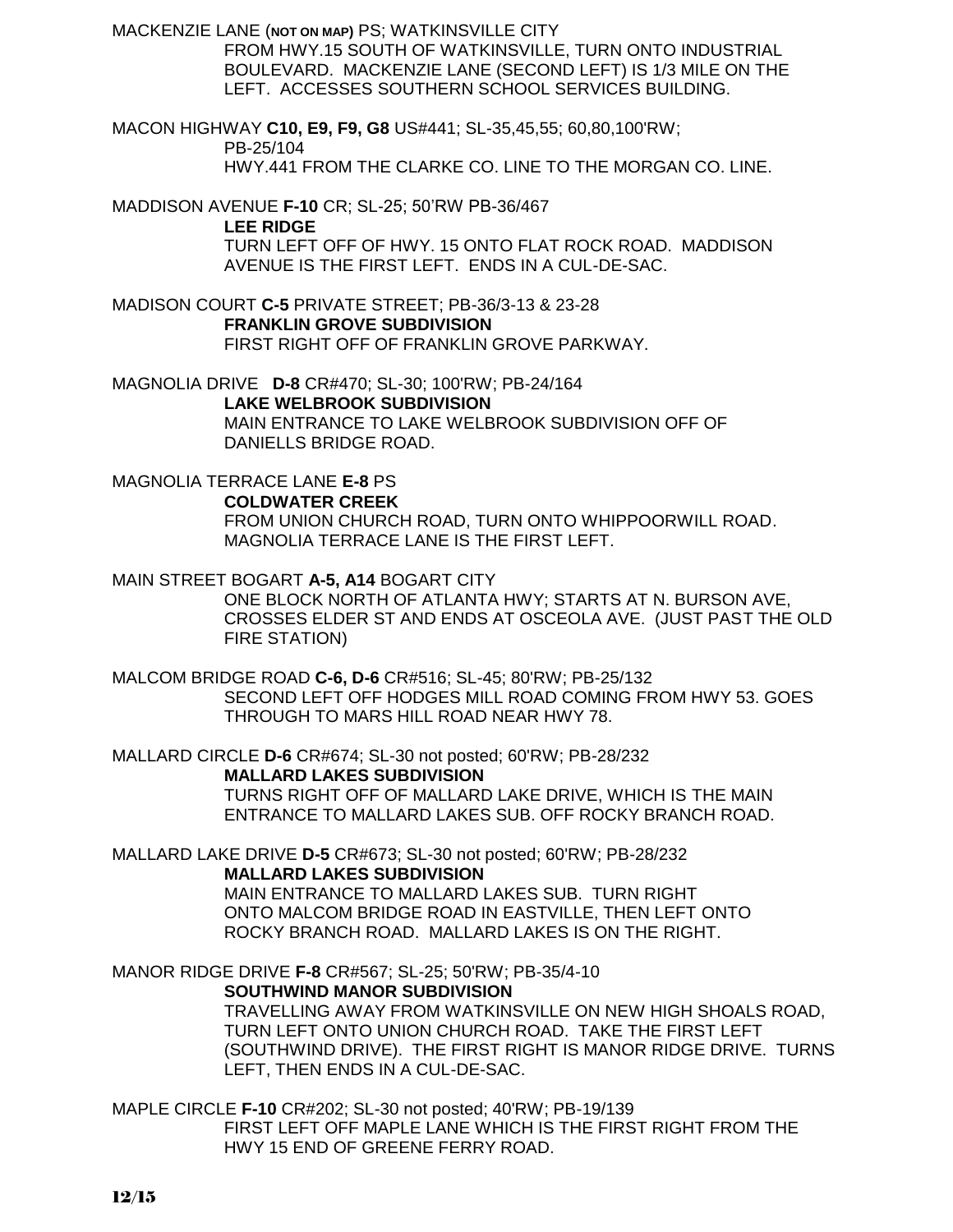MAPLE COURT **B-8** CR#368; SL-30 not posted; 50'RW; PB-13/179 **TANGLEBROOK SUBDIVISION** ENTER S/D ON TANGLEBROOK DRIVE; AFTER APPROX. 0.6 MILES, TURN LEFT ON LAUREL PLACE; MAPLE CT IS THE FIRST RIGHT.

MAPLE LANE **F-10** CR#185; SL-30; 40'RW; PB-14/307 FIRST RIGHT OFF GREENE FERRY ROAD ABOUT 1/4 MILE FROM HWY 15.

MARS HILL ROAD **B-5, C-6, C-7, D-8** CR#263; SL-35,45; 80'RW; PB-25/254 STARTS AT BUTLER'S CROSSING; TURNS LEFT AT LIGHT AT OCONEE CONNECTOR; GOES ACROSS HWY.78 AND HWY.316; BECOMES AIKEN RD AT INTERSECTION WITH BURSON AVE & MCNUTT CREEK.

MARSHALL CIRCLE **E-9** WATK. CITY; 50'RW; PB-25/17 FIRST LEFT OFF MARSHALL DRIVE WHICH IS OFF HARDEN HILL NEAR NEW HIGH SHOALS ROAD.

MARSHALL DRIVE **E-9** WATK. CITY; 50'RW; PB-25/17 FIRST LEFT OFF HARDEN HILL FROM NEW HIGH SHOALS ROAD.

MARSHALL STORE ROAD **I-10** CR#118; (PAVED & DIRT) SL-30; 30'RW; PB-13/5 SECOND RIGHT OFF MAYNE MILL ROAD OUT OF FARMINGTON; GOES THROUGH TO COLHAM FERRY ROAD. OFF COLHAM FERRY ROAD IT WILL BE THE FIRST RIGHT PAST MAYNE MILL ROAD GOING SOUTH.

MARSHALL-WILKES ROAD **H-13** CR#163(DIRT); SL-30; 30'RW; PB-17/81 FIRST DIRT ROAD TO THE LEFT OFF WIRE BRIDGE ROAD COMING FROM THE OLIVER BRIDGE ROAD END.

MARY'S COURT **C-3** CR#403; SL-30 not posted; 50'RW; PB-19/283

**HARROWFORD ESTATES SUBDIVISION**

TRAVELING NORTH ON HWY.53, CROSS HWY.78 AND TURN RIGHT ONTO GARRETT ROAD. TAKE THE FIRST RIGHT OFF GARRETT ROAD (HARROWFORD DRIVE SOUTH). THE FIRST RIGHT IS MARY'S COURT.

MASON MILL ROAD **D-9** CR#219; SL-30; 60'RW; PB-19/233; 4/182 **SPARTAN LANE SUBDIVISION** FROM HWY.441 NORTH, TURN ONTO LAVISTA ROAD. MASON MILL ROAD IS THE SECOND LEFT OFF LAVISTA ROAD.

MATT'S LANE **E-7** CR; SL-25; 60'RW; PB-36/249-253 **CAROLINA'S PLACE SUBDIVISION** FROM HWY. 53, TURN ONTO KATE'S WAY. IT DEAD-ENDS INTO MATT'S LANE.

MATTHEWS ROAD **E-6** CR#46; SL-30; 80'RW; PB-24/54 FIRST RIGHT OFF RAYS CHURCH ROAD COMING FROM HWY.53. CONNECTS TO AYCOCK ROAD.

MATTIES WALK **F-12** CR#537; SL-25; 60'RW; PB-35/198 **PEMBROOK ESTATES** TURN ONTO PEMBROOK DRIVE, ACROSS FROM OLD MILL DRIVE ON MCREE'S MILL ROAD. MATTIES WALK IS THE FIRST LEFT. ENDS IN A CUL-DE-SAC.

MAXEY ROAD **E-6** CR#44; SL-45; 80'RW; PB-25/50 FIRST RIGHT OFF ELDER ROAD COMING FROM HERMAN C. MICHAEL PARK; GOES THROUGH TO RAYS CHURCH ROAD.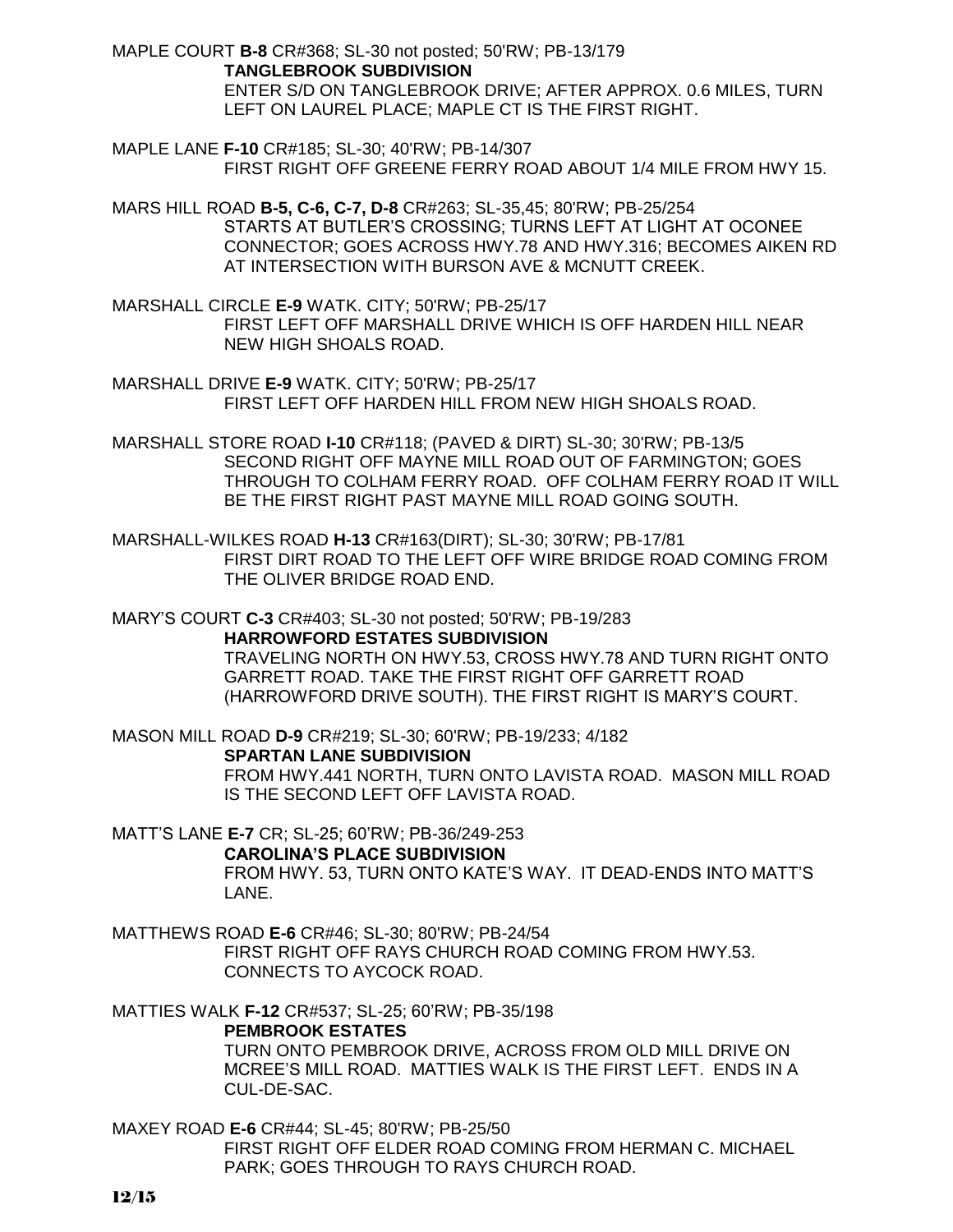MAYFAIR WAY **D-6** CR#688; SL-25 not posted; 50'RW; PB-36/269-272 **BROOKHAVEN SUBDIVISION** FROM BROOKHAVEN PLACE, TURN LEFT ONTO BROOKHAVEN DRIVE.

MAYFAIR WAY IS THE FIRST RIGHT. ENDS IN A CUL-DE-SAC.

MAYNE MILL ROAD **I-9, I10** CR#140; SL-45; 80'RW; PB-24/95

TO THE LEFT IN FARMINGTON ACROSS FROM CARSON'S STORE. GOES THROUGH TO COLHAM FERRY ROAD. THIRD RIGHT OFF COLHAM FERRY ROAD PAST SAXON ROAD COMING OUT OF WATKINSVILLE.

McCARTY ROAD **C-6** PD; SL-30; PB-8/235

TO THE RIGHT OFF MARS HILL COMING FROM WATKINSVILLE BETWEEN JULIAN DRIVE AND LONG ROAD.

McFALL COURT **C-6** CR#654; 60'RW; SL-25; PB-36/116 **MERIDIAN SUBDIVISION** TURN ONTO ALLEGHENY LANE FROM MARS HILL ROAD. IT ENDS AT McFALL COURT.

MCLEROY PLACE **A-5** BOGART CITY OFF HWY 29 IN BOGART. FIRST LEFT GOING TOWARD ATHENS FROM THE LIGHT.

MCNUTT CREEK ROAD **B-4** CR#64 & BOGART CITY; SL-35; 80'RW; PB-7/266 FROM HWY.78, TURN ONTO DIALS MILL ROAD. MCNUTT CREEK ROAD IS THE SECOND RIGHT.

MCNUTT CROSSING **B-7** CR#359; SL-30 not posted; 64'RW; PB-19/197

**JENNINGS MILL SUBDIVISION**

FIRST RIGHT OFF MERIWEATHER DRIVE COMING FROM JENNINGS MILL ROAD.

MCREE STREET **E-9** WATKINSVILLE CITY HEADING SOUTH, FIRST RIGHT OFF HWY. 15 AFTER THE TRAFFIC LIGHT. GOES THROUGH TO SOUTH MAIN STREET.

MCREES GIN ROAD **E-10** CR#156; SL-45; 80'RW; PB-13/25 FIRST RIGHT PAST NORTON ROAD ON BARNETT SHOALS ROAD COMING FROM WATKINSVILLE. GOES THROUGH TO FLAT ROCK ROAD.

MCREES MILL LANE **F-12** CR#411; SL-30 not posted; 50'RW; PB-25/133 FIRST LEFT OFF MCREES MILL ROAD COMING FROM FLAT ROCK ROAD OR THE FIRST RIGHT COMING FROM BARNETT SHOALS ROAD.

MCREES MILL ROAD **F-12** CR#158; SL-45; 80'RW; PB-24/15 TO THE RIGHT 1/2 MILE BEFORE THE RIVER BRIDGE ON BARNETT SHOALS ROAD. GOES THROUGH TO FLAT ROCK ROAD.

MEADOW LAKES DRIVE **D-8** CR; SL-25; 60'RW; PB-37/191-193 **MEADOW SPRINGS SUBDIVISION** FROM MARS HILL ROAD, TURN ONTO CLIFF DAWSON ROAD. THE FIRST LEFT WILL BE MEADOW LAKES DRIVE.

MEADOW SPRINGS DRIVE **D-8** CR; SL-25; 50'&60'RW; PB-36/275-279 **MEADOW SPRINGS SUBDIVISION** FROM MARS HILL ROAD, TURN ONTO CLIFF DAWSON ROAD. THE SECOND LEFT WILL BE MEADOW SPRINGS DRIVE.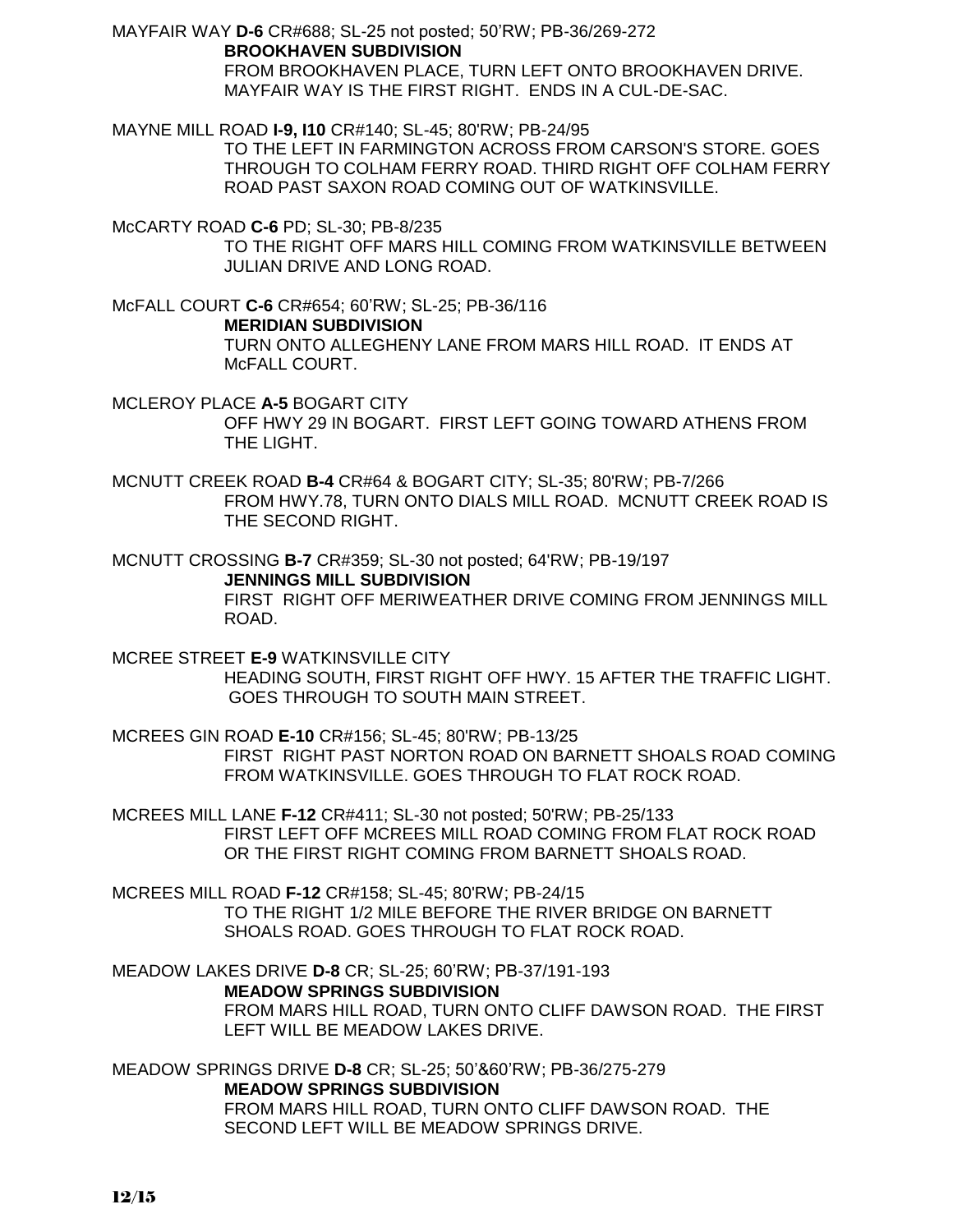MEADOWVIEW COURT **E-10** WATK. CITY

## **CROSSTIE SUBDIVISION**

TURN ONTO WILSON ROAD FROM THIRD STREET. TURN RIGHT ONTO WOODSIDE PLACE, THEN LEFT ONTO FARMVIEW DRIVE. MEADOWVIEW COURT IS ON THE RIGHT. ENDS IN A CUL-DE-SAC.

MELISSA DRIVE **F-8** CR#563; SL-30 not posted; 50'RW; PB-28/143

## **THORNTREE SUBDIVISION**

SECOND LEFT AFTER YOU CROSS THE WATKINSVILLE BYPASS ON NEW HIGH SHOALS ROAD.

MELROSE COURT **F-9** CR#492; SL-30 not posted; 50'RW; PB-24/68 **MELROSE FARM SUBDIVISION** FIRST LEFT OFF OF MELROSE DRIVE, WHICH IS OFF NEW HIGH SHOALS ROAD.

MELROSE DRIVE **F-8** CR#491; SL-30 not posted; 50'RW; PB-24/68 **MELROSE FARM SUBDIVISION** MAIN ENTRANCE TO MELROSE FARM SUBDIVISION, OFF NEW HIGH SHOALS ROAD.

MERIWEATHER DRIVE **B-7, C-7** CR#345 & PD; SL-35; 64'RW; PB-25/10 **JENNINGS MILL SUBDIVISION**

CONNECTS JIMMY DANIELL RD TO JENNINGS MILL ROAD.

- FROM JIMMY DANIELL RD: FIRST INTERSECTION JUST NORTH OF SR 316
- FROM OCONEE CONN.: TURN WEST (TOWARDS SR316) ONTO VIRGIL LANGFORD DR.; TURN RIGHT ONTO JENNINGS MILL RD; MERIWEATHER IS THE FIRST LEFT.

#### MICHELLE LANE **A-5** BOGART CITY; 50'RW; PB-34/45 **ELDER'S BLUFF SUBDIVISION**

IN THE CITY OF BOGART. HEADING NORTH ON BURSON AVENUE, MICHELLE LANE IS THE FIRST RIGHT. ENDS IN A CUL-DE-SAC.

MIDDLEBROOKS ROAD **K-10** CR#113(DIRT); SL-45; 30'RW; PB-15/83 FIRST LEFT OFF OLD SALEM ROAD COMING FROM THE SOUTH END OF SALEM ROAD.

MIDDLETON LANE **C-5** PS; PB-37/88

## **TRIPLE CREEK AT MALCOLM BRIDGE**

FROM LENRU ROAD, TURN ONTO LIVINGSTON TRAIL. MIDDLETON LANE IS THE SECOND RIGHT (DO NOT COUNT THE ALLEY).

MILL CHASE COURT **F-12** CR#410; SL-30 not posted; 60'RW; PB-24/61 **OLD MILL CHASE SUBDIVISION** FIRST LEFT OFF OF OLD MILL DRIVE IN OLD MILL CHASE SUBDIVISION; OFF MCREE MILL ROAD.

MILL POINTE **B-7** CR#464; SL-30 not posted; 50'RW; PB-25/264 **JENNINGS MILL SUBDIVISION**

FIRST RIGHT OFF MCNUTT CROSSING COMING FROM MERIWEATHER DRIVE. CLOSER TO JENNINGS MILL ROAD END.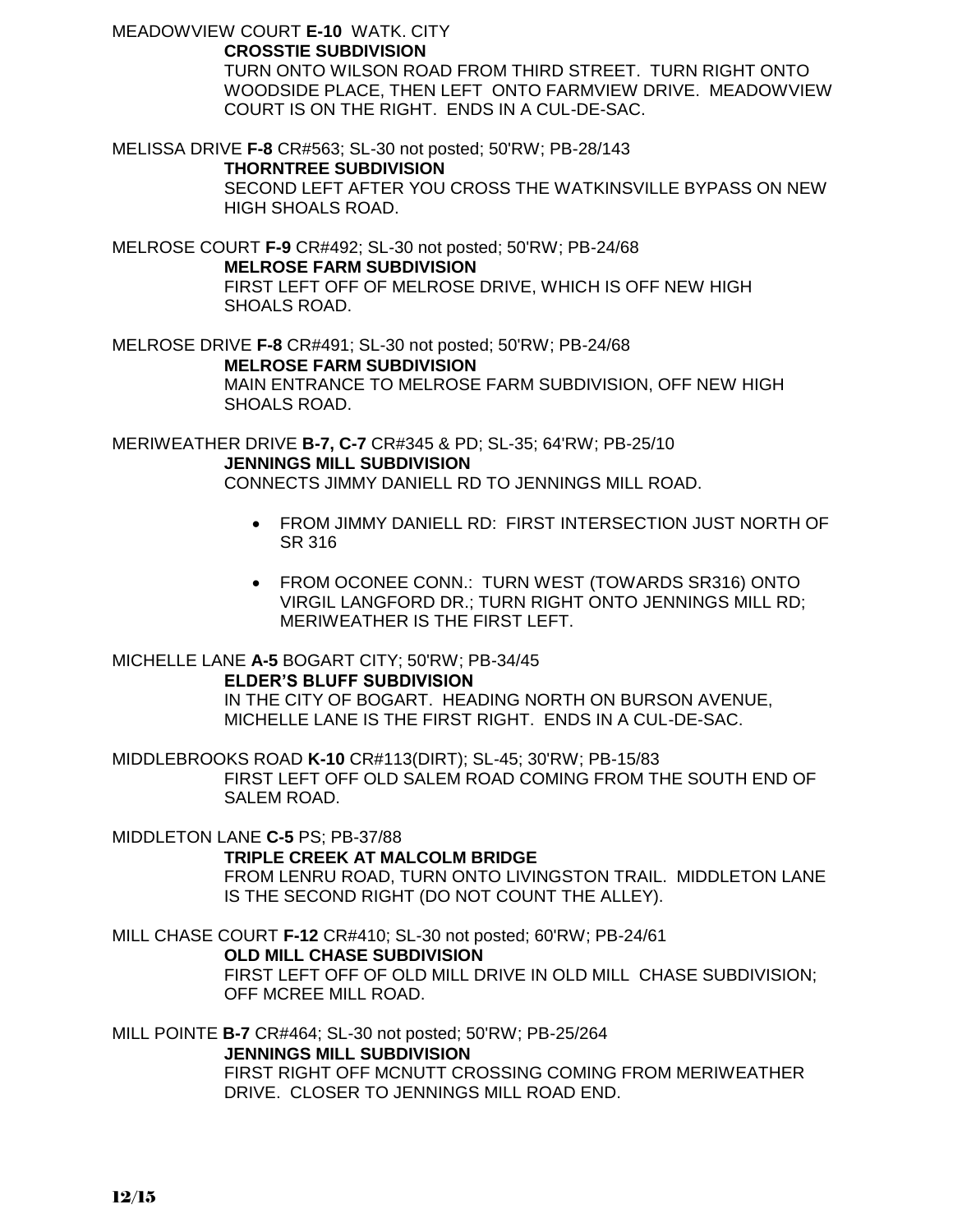MILL POND COURT **C-7** PD; SL-30; PB-13/61

**JENNINGS MILL SUBDIVISION**

COMING FROM THE JENNINGS MILL ROAD ENTRANCE TO JENNINGS MILL SUB., SECOND LEFT OFF MERIWEATHER DRIVE. ACCESSES JENNINGS MILL COUNTRY CLUB.

MILLERS LAKE DRIVE **C-7** CR#354; SL-30; 50'RW; PB-21/189 **JENNINGS MILL SUBDIVISION** FIRST RIGHT OFF MERIWEATHER DRIVE COMING FROM JIMMY DANIEL ROAD.

MILLERS POINT **C-7** CR#358; SL-30 not posted; 50'RW; PB-13/126 **JENNINGS MILL SUBDIVISION** THIRD LEFT OFF MERIWEATHER DRIVE COMING FROM JENNINGS MILL ROAD.

MILLSTONE POINT **B-7** CR#352; SL-30 not posted; 50'RW; PB-13/64 **JENNINGS MILL SUBDIVISION** ENTER JENNINGS MILL SUB. FROM JIMMY DANIEL ROAD. MILLSTONE RUN IS THE FIRST LEFT. MILLSTONE POINT IS THE FIRST RIGHT OFF MILLSTONE RUN.

MILLSTONE RUN **B-7** CR#346; SL-30 not posted; 50'RW; PB-25/177 **JENNINGS MILL SUBDIVISION** ENTER JENNINGS MILL SUB. FROM JIMMY DANIEL ROAD. MILLSTONE RUN IS THE FIRST LEFT OFF MERIWEATHER DRIVE.

MILLSTONE TERRACE **B-6** CR#353; SL-30 not posted; 50'RW; PB-19/194 **JENNINGS MILL SUBDIVISION** FIRST LEFT OFF MILLSTONE RUN COMING FROM MERIWEATHER DRIVE.

MIMOSA DRIVE **E-9** WATK.CITY SECOND LEFT OFF VFW DRIVE COMING FROM HWY 53.

MIRIAM PLACE **D-10** CR#375; SL-30 not posted; 50'RW; PB-25/312 **SHERWOOD FOREST SUBDIVISION** TRAVELING AWAY FROM WATKINSVILLE ON SIMONTON BRIDGE ROAD, TAKE THE SECOND ENTRANCE TO SHERWOOD FOREST (FRIAR ROAD). MIRIAM PLACE IS THE FIRST RIGHT. ENDS IN A CUL-DE-SAC.

MONROE HWY. **B-5, C-3** SR 10; SL VARIES; 220'-250'RW; PB-19/18 U.S. HWY 78.

MOORES FORD ROAD **D-4, E-3** CR#88; SL-45; 80'RW; PB-25/158 SECOND LEFT OFF HWY 53 PAST CLOTFELTER ROAD COMING FROM WATKINSVILLE OR THIRD RIGHT OFF HWY 53 COMING FROM HWY 78 TOWARDS WATKINSVILLE.

MORELAND DRIVE **D-9** CR#11; SL-30; 50'RW **MORELAND HEIGHTS SUBDIVISION** FROM HWY 441 NORTH TAKE THE FIRST LEFT PAST WATKINSVILLE CITY LIMITS (MORELAND HEIGHTS ROAD). THE FIRST LEFT IS MORELAND DRIVE.

MORELAND HEIGHTS ROAD **D-9** CR#10; SL-30; 40'RW **MORELAND HEIGHTS SUBDIVISION** FROM HWY 441 NORTH, THE FIRST LEFT PAST THE WATKINSVILLE CITY LIMITS.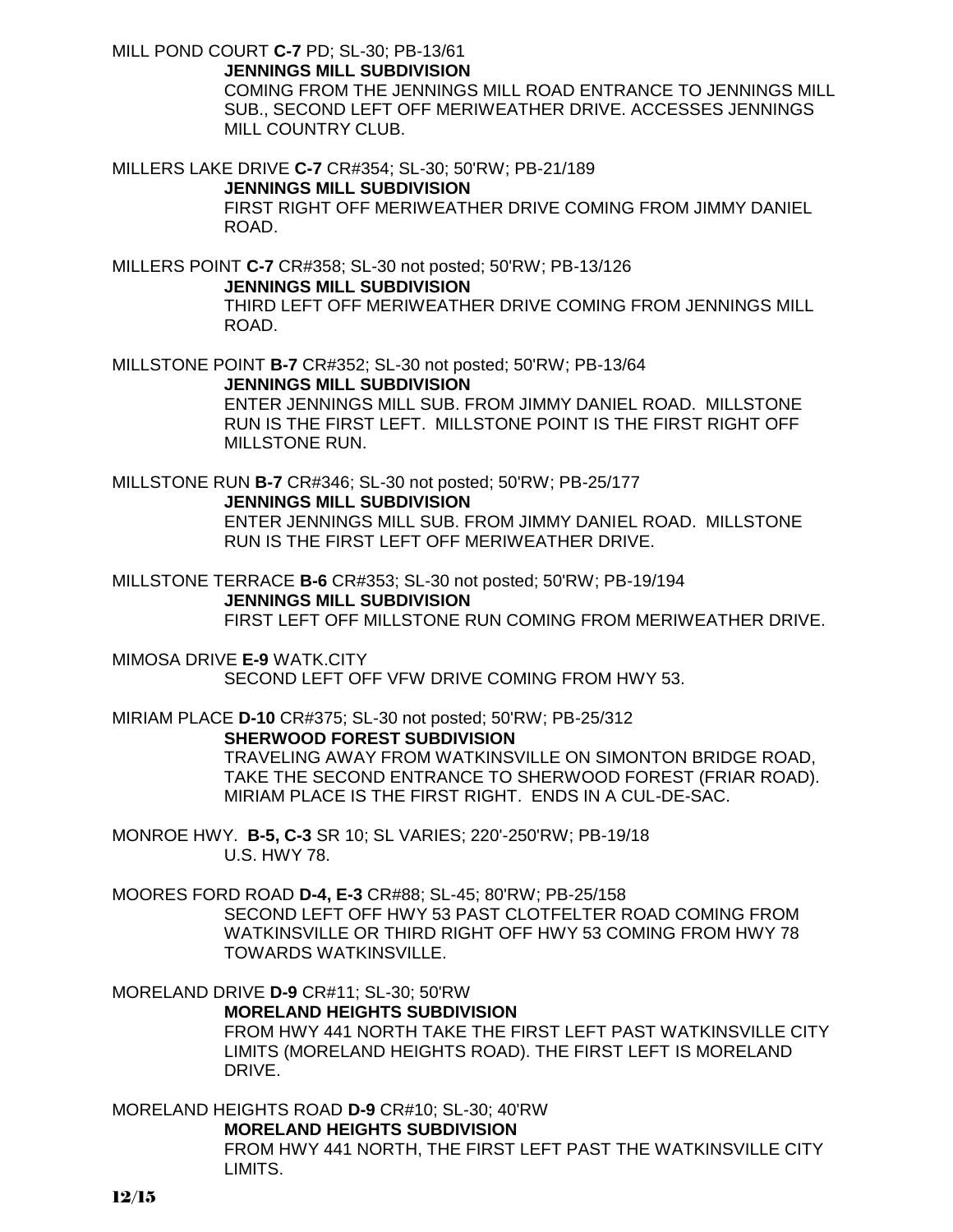MORELAND WAY **E-9** CR#217; SL-30 not posted; 30'RW **MORELAND HEIGHTS SUBDIVISION** AT THE END OF MORELAND DRIVE IN MORELAND HEIGHTS SUB.

MORNINGSIDE DRIVE **D-6** CR; SL-25; 50'RW; PB-37/21 **MORNINGSIDE SUBDIVISION** TURNS OFF OF THE EASTVILLE END OF HODGES MILL ROAD ACROSS FROM PARKER CREEK ROAD

MORNINGSIDE WAY **D-6** CR; SL-25; 50'RW; PB-37/21 **MORNINGSIDE SUBDIVISION** FIRST RIGHT OFF MORNINGSIDE DRIVE. ENDS IN A CUL-DE-SAC.

MORRISON STREET **E-9** WATK.CITY

FIRST RIGHT OFF HWY 15 SOUTH PAST THE RAILROAD TRACKS. GOES THROUGH TO COLHAM FERRY ROAD OPPOSITE COLHAM FERRY SCHOOL.

MOSS CREEK COURT **D-8** CR#722; 50'RW; SL-25 not posted; PB-35/208-211

**MOSS CREEK**

ENTER MOSS CREEK FROM CLIFF DAWSON ROAD. MOSS CREEK COURT IS THE FIRST RIGHT. ENDS IN A CUL-DE-SAC.

MOSS CREEK DRIVE **D-8** CR#720; 50'RW; SL-25; PB-35/208-211

**MOSS CREEK**

COMING FROM MARS HILL ROAD ON CLIFF DAWSON ROAD, MOSS CREEK DRIVE IS THE FIRST RIGHT.

MOSS CREEK TERRACE **D-8** CR#721; 50'RW; SL-25; PB-35/208-211

#### **MOSS CREEK**

ENTER MOSS CREEK FROM CLIFF DAWSON ROAD. MOSS CREEK DRIVE ENDS INTO MOSS CREEK TERRACE, WHICH ENDS IN A CUL-DE-SAC ON BOTH ENDS.

MOSSWOOD DRIVE **B-5** CR#400; SL-25; 60'RW; PB-13/145-6; 25/348 **FERNWOOD SUBDIVISION** THIRD LEFT OFF FERNWOOD DRIVE IN FERNWOOD SUBDIVISION.

MOUNTAIN LAUREL DRIVE **D-10** CR#206; SL-30; 64'RW; PB-25/169 **HICKORY HILLS SUBDIVISION** SECOND ENTRANCE TO HICKORY HILL SUBDIVISION OFF SIMONTON BRIDGE ROAD COMING FROM WATKINSVILLE.

MULBERRY STREET **E-9** WATK. CITY 30'PE DIRT ROAD OFF THIRD ST; FORMER ALIGNMENT OF OLD WHITEHALL RD

MUSCAT COURT **E-9** WATK.CITY; 50'RW; PB-25/283 **BISHOP'S VINEYARD SUBDIVISION**

TRAVELING AWAY FROM WATKINSVILLE ON NEW HIGH SHOALS ROAD, TAKE THE FIRST ENTRANCE TO BISHOP'S VINEYARD (CONCORD DRIVE). MUSCAT COURT IS THE FIRST RIGHT. ENDS IN A CUL-DE-SAC.

NANCY DRIVE **E-9** WATK. CITY

OFF WATER STREET BEHIND OCONEE STATE BANK IN WATKINSVILLE. TURN ON DURHAM STREET BEHIND THE BANK; NANCY DRIVE GOES OFF DURHAM STREET TO HWY 53.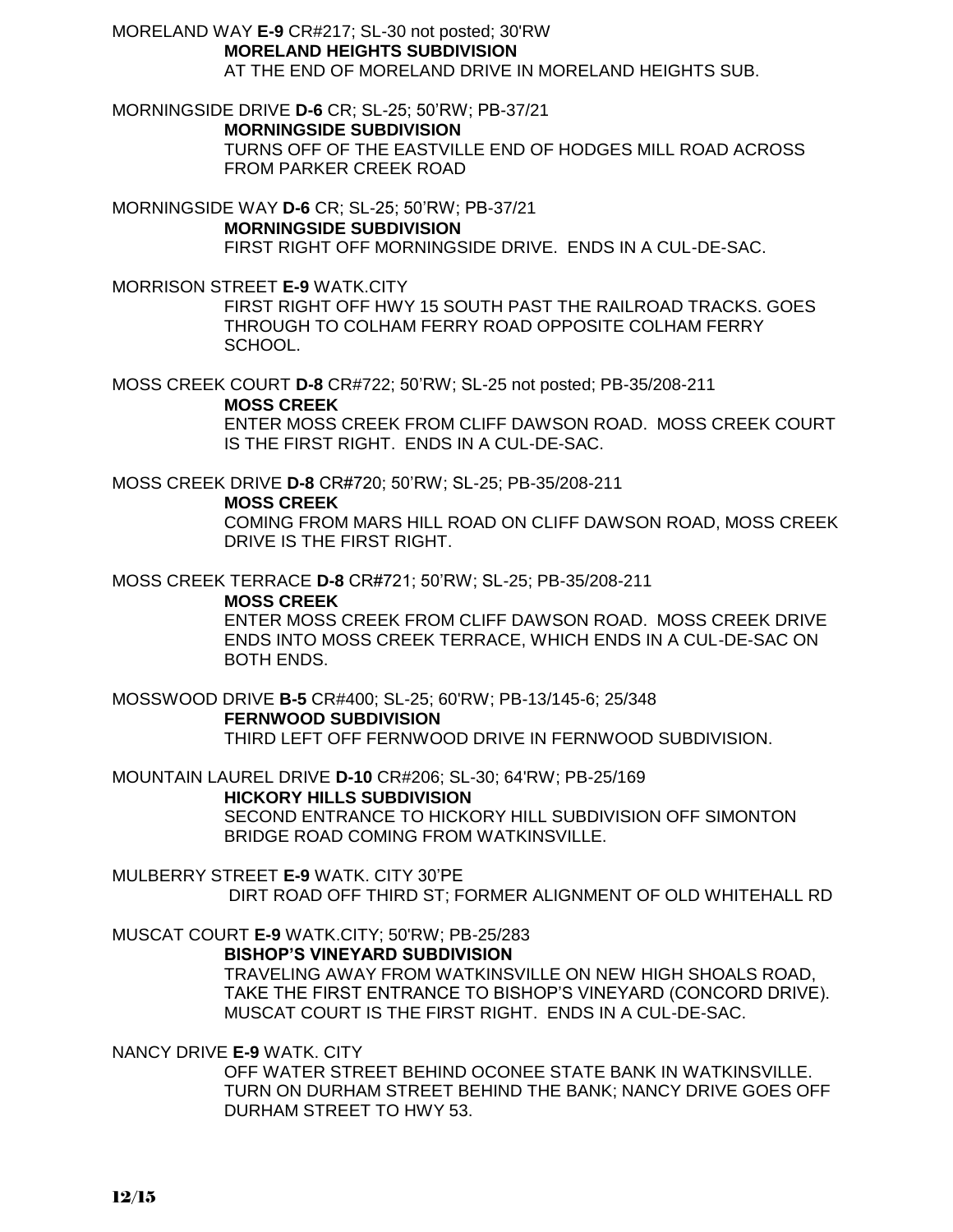NASH COURT **B-5** CR#451; SL-30; 50'RW; PB-28/36

**WELLINGTON PARK SUBDIVISION**

TURN ONTO WELLINGTON DRIVE FROM HWY.78 TAKE THE FIRST RIGHT OFF OF WELLINGTON DRIVE (CANTRELL LANE). THE SECOND LEFT IS NASH COURT.

NATALIE COURT **B-5** CR#711; SL-30; 50'RW; PB-7/4

**HIGHLAND OAKS SUBDIVISION**

FROM HWY.441 NORTH, TURN RIGHT ONTO WHITE OAK DRIVE. NATALIE COURT IS THE FIRST RIGHT (ACROSS FROM CHERRY HILLS COURT).

NATALIE DRIVE **C-8** CR#471; SL-30 not posted; 70'RW; PB-24/174 **WELBROOK FARMS SUBDIVISION** ENTRANCE TO WELBROOK FARMS SUB. FROM DANIELLS BRIDGE ROAD. THERE ARE NO ADDRESSES ON THIS STREET.

NELLIE GRAY COURT **D-8** PS; 60'EASEMENT; PB-36/185-189 **OLD FARM ESTATES SUBDIVISION** TURN ONTO DANIELLS BRIDGE ROAD FROM HOG MOUNTAIN ROAD. NELLIE GRAY COURT TURNS TO THE LEFT, JUST PAST THE SECOND LOIS LANE. ENDS IN A CUL-DE-SAC.

NEW HIGH SHOALS RD **F-7** CR#270; SL-30,50,55; 80'-100'RW; PB-25/82 TURNS TO THE RIGHT OFF HWY.441 SOUTH. GOES THROUGH TO HWY 186 AFTER CROSSING UNION CHURCH RD. FIRST LEFT OFF HWY 186 PAST GOBER RD COMING FROM NORTH HIGH SHOALS.

NIAGARA DRIVE **E-9** WATK. CITY; 50'RW; PB-25/83 **BISHOP'S VINEYARD SUBDIVISION**

TRAVELING AWAY FROM WATKINSVILLE ON NEW HIGH SHOALS ROAD, TAKE THE FIRST ENTRANCE TO BISHOP'S VINEYARD (CONCORD DRIVE). THE SECOND LEFT IS NIAGARA DRIVE.

NICOLE CIRCLE **F-5** CR#589; SL-30; 50'RW; PB-32/231 **LANE CREEK PLANTATION SUBDIVISION** THIRD LEFT OFF OF LANE CREEK DRIVE, WHICH IS THE ENTRANCE TO LANE CREEK PLANTATION. ENDS IN A CUL-DE-SAC.

NONA DRIVE **C-8** CR#473; SL-25; 50'RW; PB-24/174 **WELBROOK FARMS SUBDIVISION** TURN OFF OF DANIELLS BRIDGE ROAD INTO WELBROOK FARMS. NONA DRIVE GOES TO THE RIGHT AND LEFT.

NORRIS DRIVE **B-6** PD; SL-30; 30'RW; PB-7/3 GOING TOWARD ATHENS ON JIMMY DANIEL ROAD, FIRST LEFT PAST KENWAY DRIVE.

NORTHWOODS ROAD **D-7** CR#229; SL-30 not posted; 64'RW; PB-4/123; 25/286 **NORTHWEST WOODS SUBDIVISION** FIRST RIGHT OFF BURR HARRIS ROAD COMING FROM MARS HILL ROAD OR SECOND LEFT COMING FROM HWY 53.

NORTON ROAD **E-10** CR#170 & WATK. CITY; SL-45; 80'RW; PB-19/297 COMING FROM WATKINSVILLE ON SIMONTON BRIDGE ROAD, FIRST RIGHT PAST FIRST BAPTIST CHURCH. GOES THROUGH TO BARNETT SHOALS ROAD.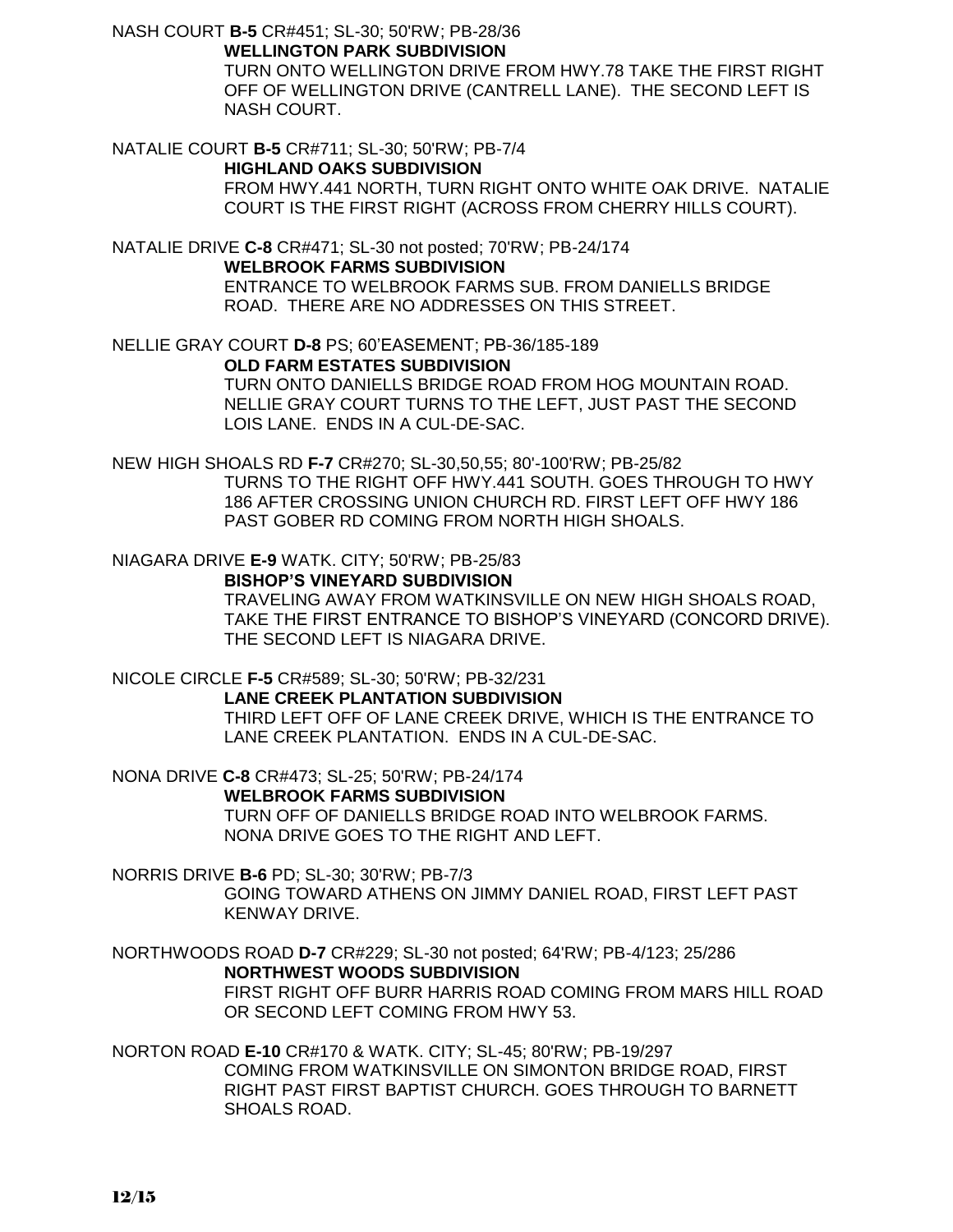OAK HILL COURT **C-6** CR#426; SL-30 not posted; 50'RW; PB-19/18 **FIELDSTONE SUBDIVISION** TAKE THE THIRD RIGHT OFF MARS HILL ROAD PAST ROCKY BRANCH ROAD (SAGEFIELD DRIVE). THE FIRST LEFT IS OAK HILL COURT.

OAK RIDGE COURT **F-7** CR#557; SL-25; 50'RW; PB-36/194-195 **BOULDER SPRINGS (Phase III)** FIRST LEFT OFF BRIDGE WATER CREEK. ENDS IN A CUL-DE-SAC.

OAK STREET **A-5** BOGART CITY IN BOGART, THE STREET ACROSS FROM DR. COBB'S OFFICE. RUNS PARALLEL TO HWY 29.

OAKLAKE CIRCLE **C-6** CR#658; SL-25; 50'RW; PB-34/97 **OAKLAKE SUBDIVISION** FIRST AND SECOND RIGHT OFF OF OAKLAKE TERRACE.

OAKLAKE TERRACE **C-6** CR#657; SL-25; 50'RW; PB-34/97

## **OAKLAKE SUBDIVISION**

TRAVELING AWAY FROM WATKINSVILLE ON MARS HILL ROAD, OAKLAKE TERRACE IS THE FIRST LEFT PAST BROCKTON COURT. ENDS IN A CUL-DE-SAC IN THE BACK OF THE SUBDIVISION.

OAKLAKE TRAIL **C-6** CR#659; SL-25; 50'RW; PB-34/96 **OAKLAKE SUBDIVISION** FIRST LEFT OFF OF OAKLAKE TERRACE. ENDS IN A CUL-DE-SAC.

OAKTON COURT **D-8** CR#480; SL-30 not posted; 50'RW; PB-19/147

## **DANIELL PLANTATION SUBDIVISION**

FROM HOG MOUNTAIN RD, TAKE STONEBRIDGE PKWY TO LATHAM DRIVE (FIRST LEFT); OAKTON CT IS THE FIRST LEFT.

## OAKWOOD DRIVE

**G-12**; SL-30; 50'RW; PB-25/138 FROM FLAT ROCK ROAD, SECOND RIGHT OFF OLIVER BRIDGE ROAD. FROM HWY.15, FIRST LEFT OFF OLIVER BRIDGE ROAD.

## OAKWOOD LANE

**A-5** BEGINS IN BOGART CITY LIMITS; CR 420 FROM OSCEOLA AVENUE, TURN ONTO JEFFERSON AVENUE; OAKWOOD LANE IS APPROX. ½ MILE ON THE RIGHT (PAST BERNICE DR). SEE CITY MINUTES (1980'S) ADOPTING "OAKWOOD LANE."

## OCONEE CONNECTOR - **C-7** CR#929; SL-45; 160'-135' RW; PB-37/589A

BEGINS AT THE INTERSECTION OF MARS HILL ROAD AND DANIELLS BRIDGE ROAD, CROSSES SR 316 AND THE 10 LOOP, CONNECTS TO EPPS BRIDGE PKWY.

## OCONEE COURT **B-5** BOGART CITY

FIRST RIGHT OFF MARS HILL ROAD (S. BURSON ST) PAST THE INTERSECTION NEAR THE NORTH OCONEE FIRE STATION GOING TOWARDS BOGART.

OCONEE CROSSING CIRCLE **C-3** CR#445; SL-25; 50'RW; PB-19/305

**OCONEE CROSSING SUBDIVISION**

COMING FROM WATKINSVILLE ON HWY.53, TURN RIGHT JUST BEFORE HWY. 78 (OCONEE CROSSING PARKWAY). IT DEAD-ENDS INTO OCONEE CROSSING CIRCLE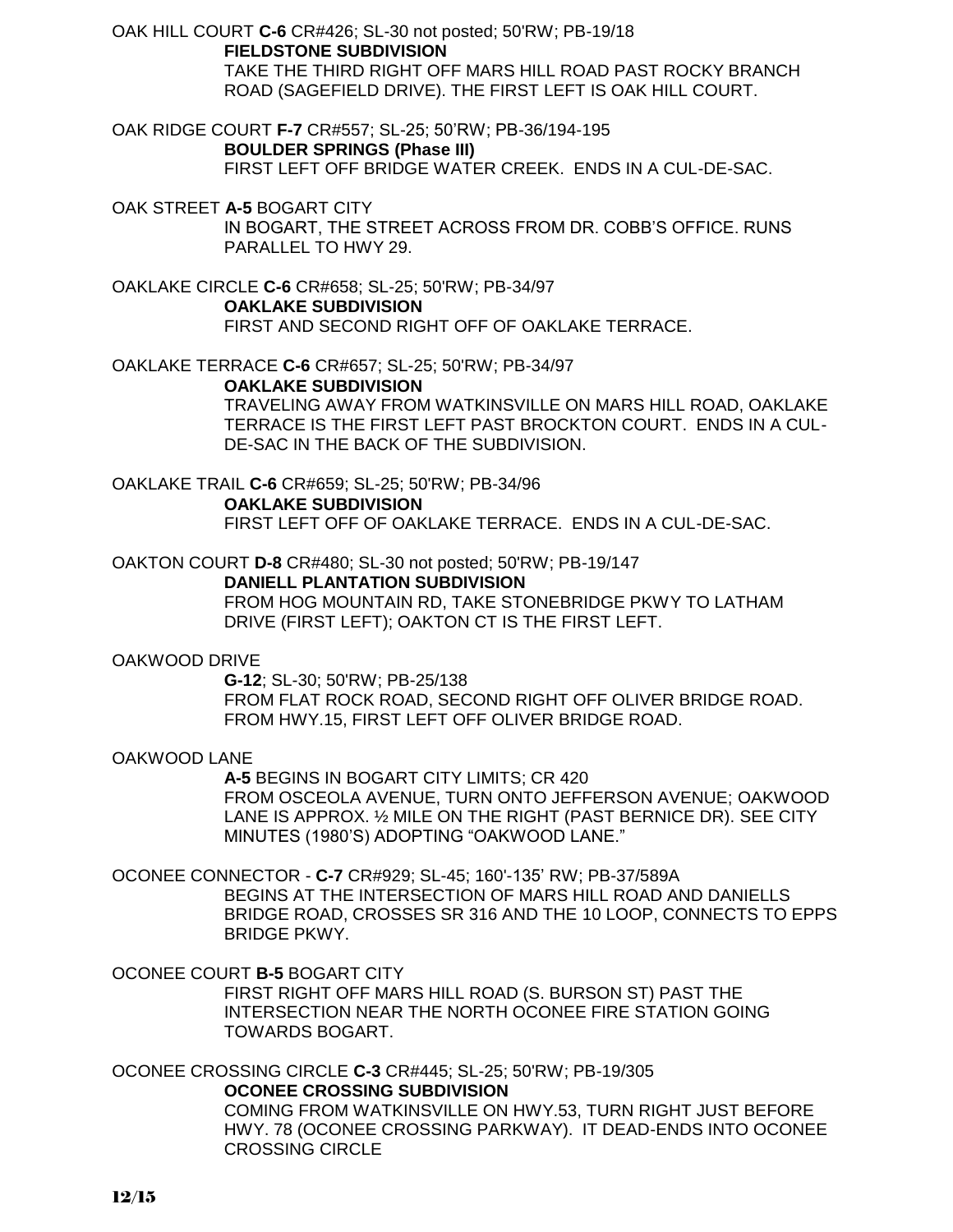OCONEE CROSSING COURT **C-4** CR#445; SL-25; 50'RW; PB-28/204 **OCONEE CROSSING SUBDIVISION**

> TURN INTO OCONEE CROSSING SUB. FROM HWY. 53. TURN LEFT ONTO OCONEE CROSSING CIRCLE. GO STRAIGHT - OCONEE CROSSING COURT IS THE CUL-DE-SAC AREA AT THE END OF OCONEE CROSSING CIRCLE.

OCONEE CROSSING PARKWAY **C-3** CR#444; SL-25 not posted; RW VARIES; PB-19/305 **OCONEE CROSSING SUBDIVISION**

MAIN ENTRANCE TO OCONEE CROSSING SUB. TURNS RIGHT OFF HWY. 53 JUST BEFORE HWY. 78 COMING FROM WATKINSVILLE.

OCONEE FOREST DRIVE **F-8** CR#488; SL-30; 50'RW; PB-25/226 **OCONEE FOREST SUBDIVISION** GOING TOWARD WATKINSVILLE ON NEW HIGH SHOALS ROAD, THE FIRST RIGHT PAST THE UNION CHURCH ROAD INTERSECTION.

OCONEE FOREST LANE **F-8** CR#489; SL-30 not posted; 50'RW; PB-25/249 **OCONEE FOREST SUBDIVISION** ENTER OCONEE FOREST SUB. ON OCONEE FOREST DRIVE. AFTER IT

TURNS TO THE LEFT, OCONEE FOREST LANE IS THE SECOND LEFT.

OCONEE SPRINGS BOULEVARD **B-3** PS 54'; PB-36/436-440 **OCONEE SPRINGS (GA CLUB)**

ENTRANCE TO OCONEE SPRINGS (THE GEORGIA CLUB) OFF BARBER CREEK ROAD JUST INSIDE BARROW COUNTY.

OCONEE SPRINGS DRIVE **B-3** PS 55'; PB-36/436-440

**OCONEE SPRINGS (GA CLUB)**

ENTER ON OCONEE SPRINGS BLVD. AT GREENLEFFE DR, OCONEE SPRINGS BLVD BECOMES OCONEE SPRINGS DRIVE

OLD BARNETT SHOALS ROAD **F-13** CR#154; SL-35; 80'RW; PB-13/90 TST R/W Deeds: 125/346,157/25, 160/77, 126/579 TO THE RIGHT OFF BARNETT SHOALS ROAD JUST PAST WHERE BARNETT SHOALS RD TURNS NORTH INTO CLARKE COUNTY.

OLD BISHOP ROAD **F-9, G-8** CR#265; SL-45;50 IN BISHOP; 80-100'RW; PB-25/28 LEAVING WATKINSVILLE ON HWY.441 SOUTH, FIRST LEFT PAST COLHAM FERRY ROAD. GOES THROUGH TO HWY.441 IN BISHOP ACROSS FROM PRICE MILL ROAD.

OLD CORD MILL ROAD **B-9** CR#181(DIRT); SL-30; 30'RW; PB-13/106 LAST ROAD TO THE LEFT BEFORE THE END OF OLD EPPS BRIDGE ROAD.

OLD CREEK WAY **C-6** CR#664; SL-25; 100'RW; PB-32/244-5 **OLD WAVERLY SUBDIVISION**

TRAVELING FROM MARS HILL ROAD ON ROCKY BRANCH ROAD, OLD CREEK WAY IS THE FIRST ENTRANCE TO OLD WAVERLY, JUST PAST BAKERS ACRES.

OLD EPPS BRIDGE ROAD **C-8** CR#33; SL-35, 45; 80'RW; PB-24/127 FROM EPPS BRIDGE PARKWAY, TURN ONTO JENNINGS MILL PARKWAY ON THE HOME DEPOT SIDE; OLD EPPS BRIDGE ROAD IS THE FIRST PAVED ROAD TO THE LEFT PAST HOME DEPOT.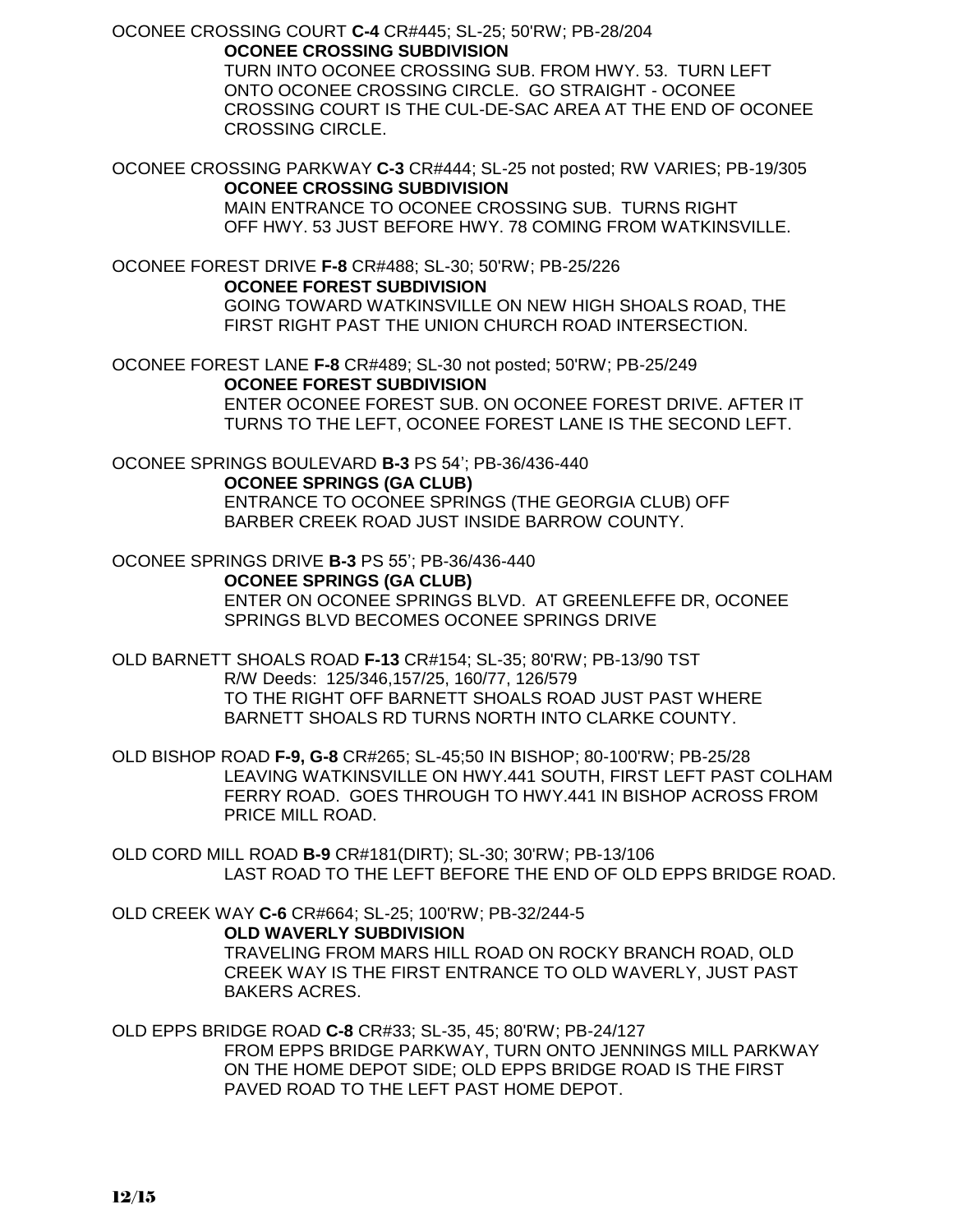OLD FARM COURT **D-7** CR#308; SL-30; 50'RW; PB-12/135 **BROOKWOOD SUBDIVISION**

COMING FROM WATKINSVILLE, TURN LEFT ONTO THE FIRST ENTRANCE OF BROOKWOOD SUB THEN LEFT ONTO OLD FARM ROAD. OLD FARM COURT IS THE FIRST LEFT.

OLD FARM ROAD **D-7** CR#307; SL-30 not posted; 50'RW; PB-25/88 **BROOKWOOD SUBDIVISION** COMING FROM WATKINSVILLE ON MARS HILL ROAD, TURN LEFT INTO THE FIRST ENTRANCE OF BROOKWOOD SUB. THE SECOND LEFT IS OLD FARM ROAD.

OLD FARMINGTON ROAD **H-9, I-8** CR#134;(TST/DIRT) SL-30;40-60-80'RW;PB-24/1 COMING OUT OF WATKINSVILLE ON COLHAM FERRY ROAD, SECOND RIGHT PAST GREENE FERRY ROAD. GOES THROUGH TO HWY.441 SOUTH OF FARMINGTON. SECOND LEFT OFF HWY.441 SOUTH OF FARMINGTON.

OLD GREENSBORO ROAD **F-10** CR#523(TST); SL-30; 30'RW; PB-17/129 ROAD TO THE LEFT ACROSS FROM GREENE FERRY ROAD OFF HWY 15 COMING FROM WATKINSVILLE.

OLD HODGES MILL ROAD **C-7** CR#31; SL-30 not posted; 30'RW; PB-10/352 FIRST RIGHT OFF HODGES MILL ROAD COMING FROM MARS HILL ROAD.

OLD JENNINGS MILL ROAD **C-7** CR#518; SL-30

FROM OCONEE CONN., TURN EAST ONTO VIRGIL LANGFORD DR; TURN LEFT AT JENNINGS MILL ROAD; OJM WILL BE ON THE RIGHT; ACCESSES BARBER CREEK VET CLINIC.

OLD MACON HWY

BEGINS AT MACON HWY AND WHITE OAK DR INTERSECTION; ENDS AT ROCKINWOOD DR

OLD MADISON HIGHWAY **K-9** CR#117(TST/DIRT); SL-30; PB-22/136,19/248 TURN LEFT OFF HWY.441 SOUTH ONTO THE SECOND ROAD BEYOND BRANCH ROAD; TAKE THE FIRST RIGHT AFTER CROSSING THE RAILROAD TRACKS.

OLD MILL DRIVE **F-12** CR#408; SL-30; 60'RW; PB-25/230 **OLD MILL CHASE SUBDIVISION** FROM BARNETT SHOALS ROAD, TURN ONTO MCREES MILL ROAD. OLD MILL DRIVE IS ABOUT 1½ MILES DOWN ON THE LEFT.

OLD ROCKY BRANCH ROAD **D-5** CR#49(DIRT); SL-45; 30'RW; PB-6/174 THIRD RIGHT OFF ROCKY BRANCH ROAD COMING FROM HWY 53, OR THE FIRST LEFT OFF HODGES MILL ROAD COMING FROM HWY 53.

OLD SALEM ROAD **K-9, K-10** CR#115; SL-55; 80'RW,VARIES; PB-24/23 TST TO THE RIGHT OFF SALEM ROAD SOUTH OF FARMINGTON JUST BEYOND THE OLD SALEM CHURCH. ENDS ON SALEM ROAD ABOVE THE CHURCH.

OLD SNOWS MILL ROAD **F-4** CR#94(DIRT); SL-30; 30'RW; PB-10/307 DIRT ROAD TO THE RIGHT OFF SNOWS MILL ROAD JUST BEFORE THE BRIDGE AT THE WALTON CO. LINE. CLOSED AND ABANDONED JUST PAST THE FIRST DRIVEWAY.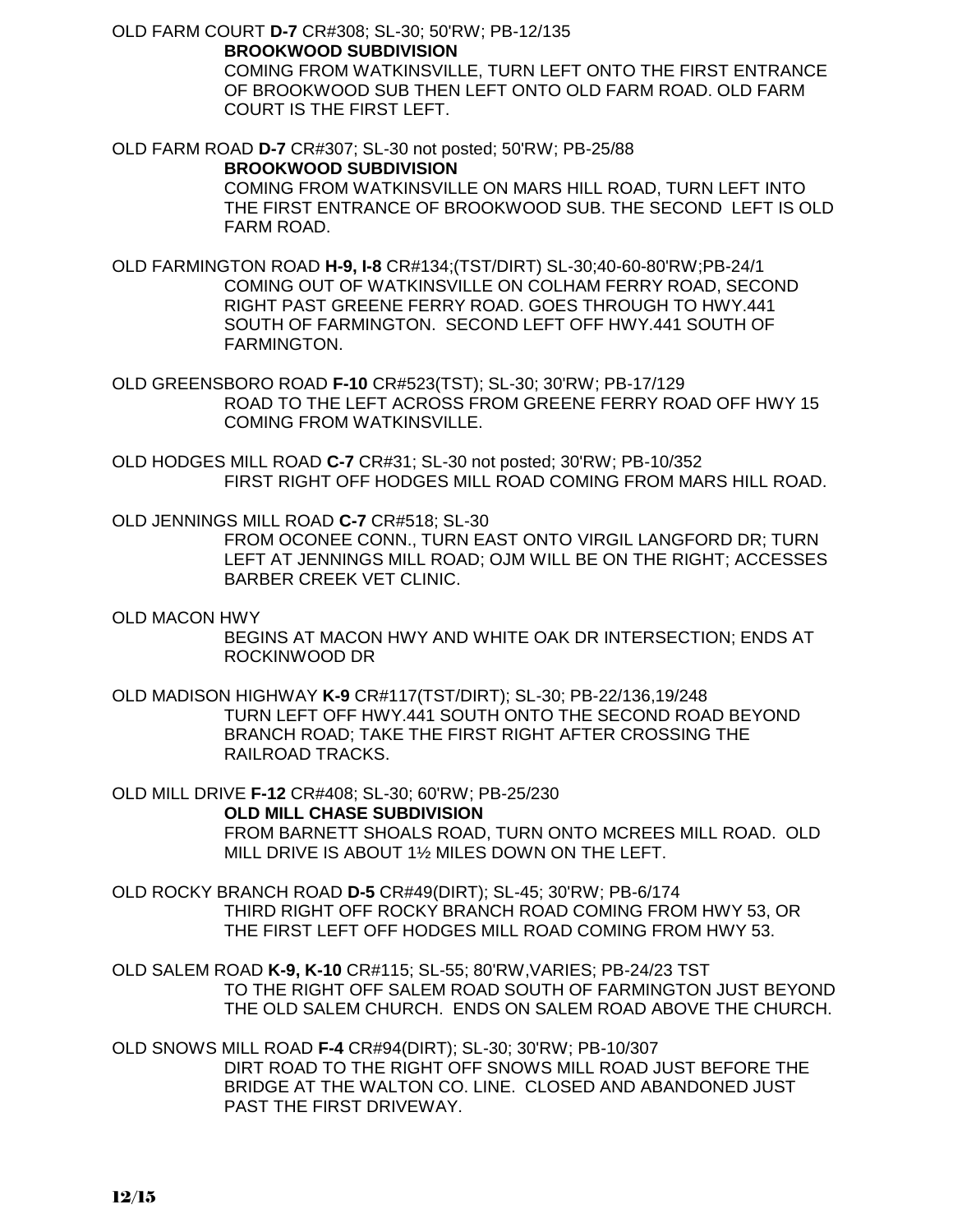OLD WATSON SPRINGS RD **J-12** CR#124(DIRT); SL-45; 30'RW; PB-8/191 FIRST RIGHT OFF WATSON SPRINGS ROAD COMING FROM HALES STORE ON COLHAM FERRY ROAD.

OLD WAVERLY WAY **C-6** CR#671; SL-25; 64'RW; PB-30/236 **OLD WAVERLY SUBDIVISION**  TRAVELING FROM MARS HILL ROAD ON ROCKY BRANCH ROAD, OLD WAVERLY WAY IS THE SECOND ENTRANCE TO OLD WAVERLY SUBDIVISION.

OLD WHITEHEAD ROAD **C-7** CR#233; SL-30; 40'RW; PB-19/191 TO THE LEFT OFF OF MARS HILL ROAD JUST NORTH OF HODGES MILL ROAD AT THE BRIDGE.

OLDFIELD DRIVE **D-5** CR#?; SL-25; 60'RW; PB-37/599 **OLDFIELD SUBDIVISION** FROM SR 53, TURN ONTO CLOTFELTER RD. OLDFIELD DR IS APPROX. 1.10 MILE ON RIGHT.

OLIVER BRIDGE ROAD **G-12** CR#161; SL-45; 60-100'RW; PB-24/104,25/7 OFF FLAT ROCK ROAD. TURN RIGHT AT THE INTERSECTION OF MCREE MILL ROAD OR TURN LEFT OFF HWY. 15 SOUTH JUST NORTH OF EAST OCONEE FIRE STATION.

ORCHARD CIRCLE **B-6** PS 50'; PB-36/32-35 **CREEKSIDE SUBDIVISION** FROM ORCHARD WALK, TURN RIGHT ON BLACKSTONE WAY. IT ENDS AT ORCHARD CIRCLE.

ORCHARD COURT **B-7** PS 50'; PB-36/32-35

#### **CREEKSIDE SUBDIVISION**

AFTER ENTERING CREEKSIDE, CONTINUE STRAIGHT ON ORCHARD WALK. ORCHARD COURT IS THE SECOND AND THIRD RIGHT (MAKES A LOOP).

ORCHARD DRIVE **D-8** CR#?; SL-25; 60'RW; PB-37/631

**MEADOW SPRINGS SUBDIVISION**

FROM CLIFF DAWSON ROAD, ENTER SUBDIVISION VIA MEADOW SPRINGS DRIVE. TURN RIGHT AT MEADOW LAKES DR. THE NEXT RIGHT IS ORCHARD DR. ALTERNATIVELY, STAY ON MEADOW SPRINGS DR. ORCHARD DR BEGINS JUST PAST 4982 & 5071 MEADOW SPRINGS DR. AT THE BACK OF THE S/D

## ORCHARD WALK **B-7** PS 50'; PB-36/32-35

#### **CREEKSIDE SUBDIVISION**

ENTRANCE TO CREEKSIDE S/D OFF JIMMY DANIELL RD; ACROSS FROM SILVER LEAF ROAD.

ORCHARD WAY **B-7** PS 50'; PB-36/32-35

## **CREEKSIDE SUBDIVISION**

ENTER CREEKSIDE ON ORCHARD WALK, TURN RIGHT ON BLACKSTONE WAY, THEN LEFT ON ORCHARD CIRCLE. TAKE THE FIRST LEFT (STILL ORCHARD CIRCLE) AND ORCHARD WAY IS THE FIRST LEFT.

## OSBORNE ROAD **C-2** CR#81; SL-45; 80'RW; PB-10/38

FROM HWY.78, TURN ONTO HWY.53 GOING TOWARD BARROW COUNTY. OSBORNE ROAD IS THE FOURTH LEFT. GOES THROUGH TO HEBRON CHURCH ROAD.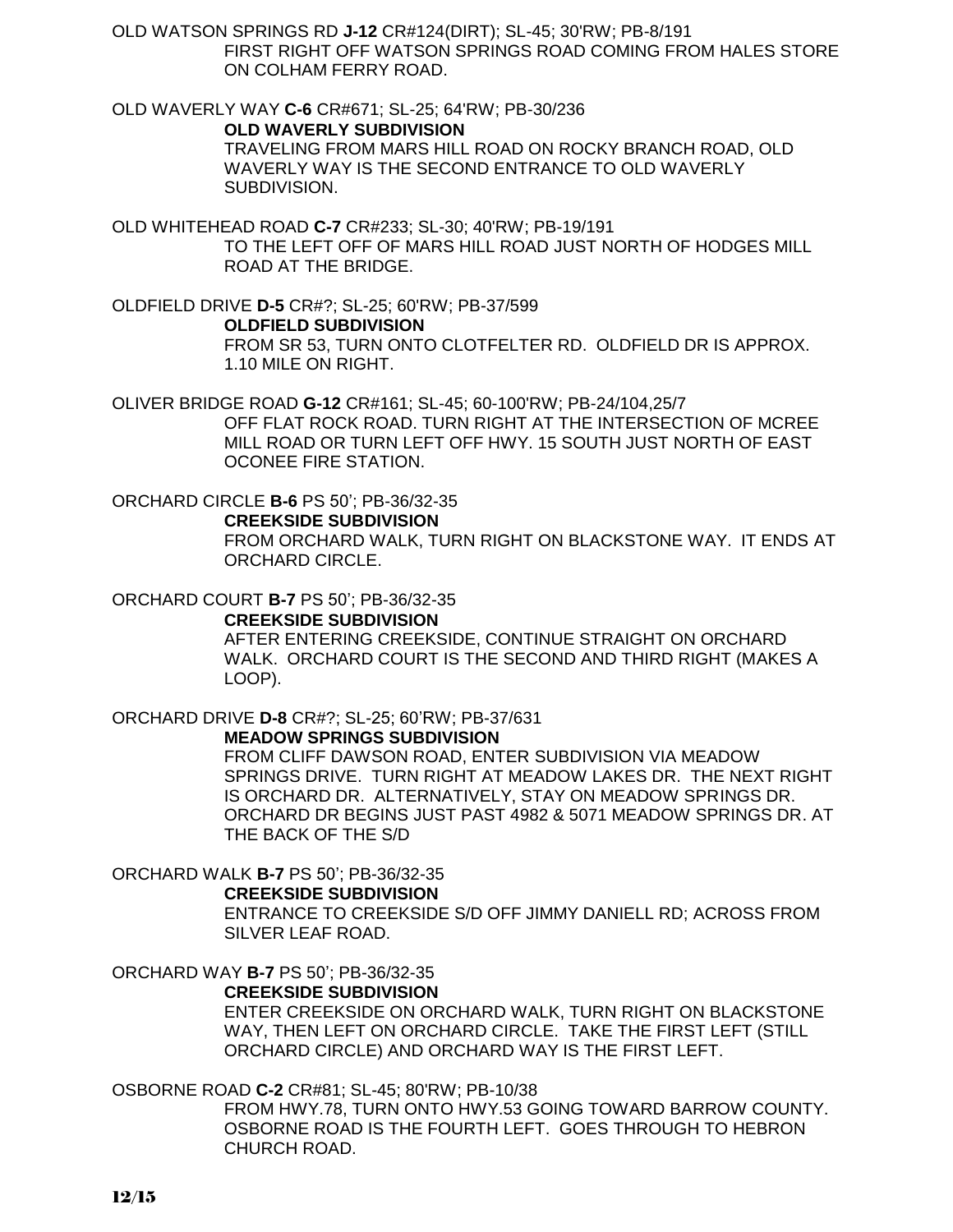OSCEOLA AVENUE **A-4** BOGART CITY

OFF HWY 29 IN BOGART. CROSS THE TRACKS AT THE STOP LIGHT, GO TO THE FIRST INTERSECTION AND TAKE THE EASY LEFT.

OSCEOLA COURT **B-5** BOGART CITY; 50'RW; PB-25/41

TURNS RIGHT OFF MARS HILL ROAD JUST SOUTH OF THE INTERSECTION WITH BURSON ST. AND AIKEN ROAD.

OVERLOOK DRIVE **B-7** CR#349; SL-30 not posted; 50'RW; PB-20/184 **JENNINGS MILL SUBDIVISION**

FROM JIMMY DANIEL ROAD, TURN ONTO MERIWEATHER DRIVE AND TAKE THE FIRST LEFT (MILLSTONE RUN). WHEN IT ENDS, TURN LEFT ONTO RAMSER DRIVE. OVERLOOK DRIVE IS THE FIRST LEFT.

OVERLOOK RIDGE ROAD **E-5** CR#343; SL-30; 64'RW; PB-24/79 **COLE SPRINGS ESTATES** FIRST LEFT OFF COLE SPRINGS ROAD COMING FROM SNOWS MILL ROAD.

OVERTON WAY **D-10** CR#281; SL-30; 50'RW; PB-19/51 **HICKORY HILLS SUBDIVISION** SECOND RIGHT OFF OF HICKORY HILL DRIVE.

OXFORD WAY **C-6** 50' PRIVATE ACCESS; PB-35/265-267

**ROWAN OAK**

FROM ROCKY BRANCH ROAD, TURN ONTO ROWAN OAK CIRCLE. OXFORD WAY IS THE FIRST RIGHT.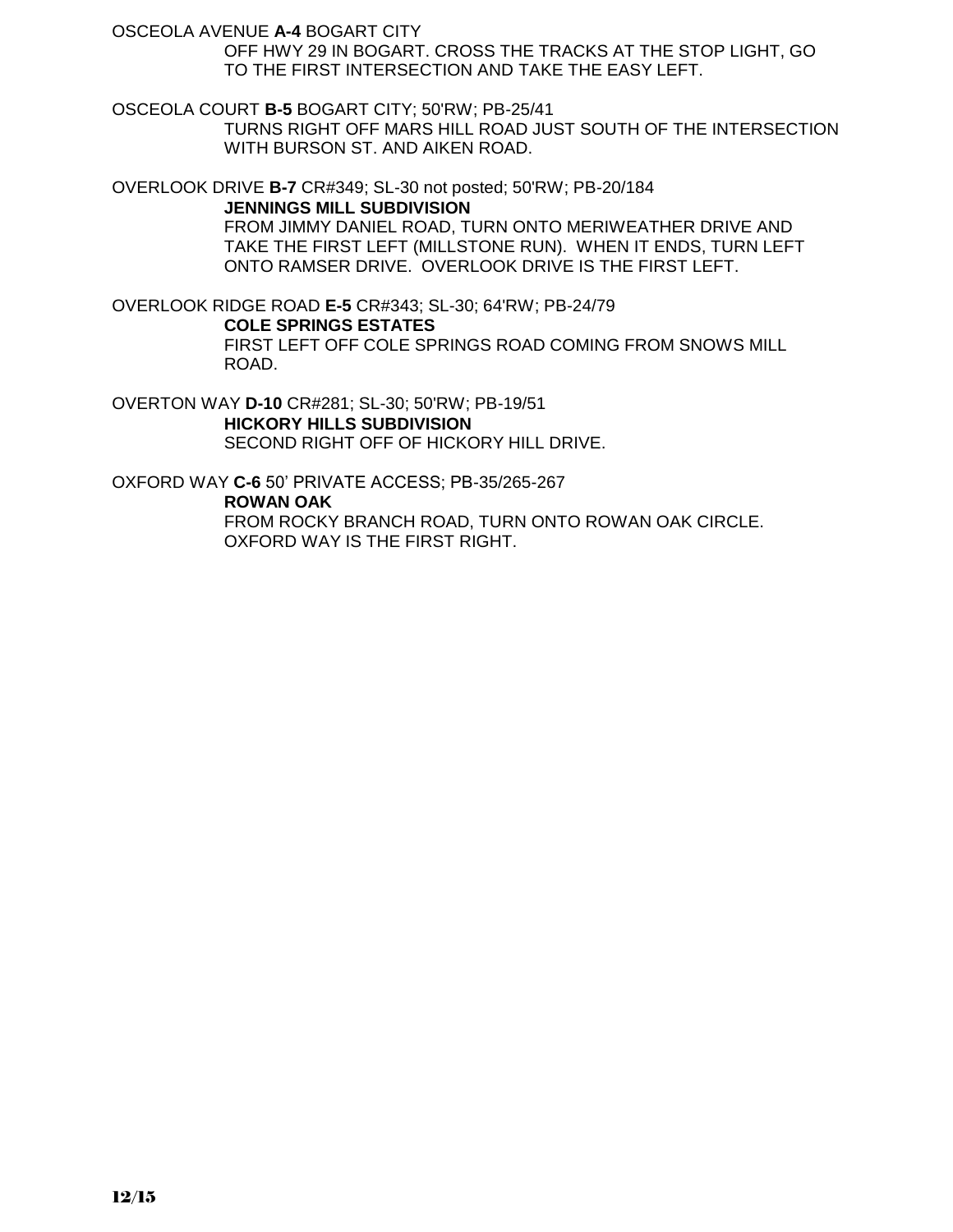PALOMINO PASS **D-7** CR#232; SL-30; 60'RW; PB-25/1 THIRD PAVED ROAD TO THE LEFT OFF HODGES MILL ROAD COMING FROM MARS HILL ROAD.

PARK DRIVE **E-8** CR#484; SL-30 not posted; 50'RW; PB-24/65 BEGINS AT EXP. STATION RD ACROSS FROM LOCH LOMMOND CIR; ENDS AT STONEBRIDGE PARKWAY.

PARKER CREEK ROAD **E-6** CR#29; SL-35; 60'RW; PB-19/63 FIRST RIGHT OFF HWY 53 PAST ELDER ROAD COMING FROM WATKINSVILLE. GOES THROUGH TO HODGES MILL ROAD. ALSO THE FIRST RIGHT OFF HODGES MILL ROAD COMING FROM MALCOM BRIDGE ROAD.

PARKSIDE PLACE **C-6** 50' PRIVATE ACCESS; PB-35/265-267 **ROWAN OAK** FROM ROCKY BRANCH ROAD, TURN ONTO ROWAN OAK CIRCLE. PARKSIDE PLACE IS THE SECOND LEFT.

PARKWAY BOULEVARD **B-8** CR; SL-35; 64'RW; PB-35/191 **PARKWAY SHOPS AT EPPS BRIDGE** OFF EPPS BRIDGE PARKWAY; TURNS TO THE LEFT AT TANGLEBROOK DR.

PARKWAY PLACE (**NOT ON MAP)** PRIVATE ACCESS; SL-35; PB-35/191 **PARKWAY SHOPS AT EPPS BRIDGE** CONNECTS PARKWAY BLVD TO JORDAN DRIVE.

PARRISH DRIVE **D-4** PD(DIRT); PB-25/253 FIRST LEFT PAST CLOTFELTER ROAD ON HWY. 53 COMING FROM WATKINSVILLE.

PATRICK PLACE **E-8** CR#239; SL-30; 50'RW; PB-4/313 **KILARNEY WEST SUBDIVISION** FIRST RIGHT OFF LIMERICK DRIVE.

PAUL BROUN PARKWAY **C-8** ATHENS PERIMETER OR "ATHENS BYPASS". ACCESSED FROM UNIVERSITY PARKWAY/EPPS BRIDGE PARKWAY.

PAUL RIDGE **C-7** CR#396; SL-30 not posted; 50'RW; PB-19/85 **CANYON CREEK SUBDIVISION** FIRST LEFT OFF MARS HILL ROAD PAST ROCKY BRANCH ROAD.

PAULA PLACE **I-10** PD(DIRT) PRIVATE DRIVE OFF COLHAM FERRY ROAD DIRECTLY ACROSS FROM MAYNE MILL ROAD.

PAYNE ROAD **G-8** CR#105; 40'RW; SL-30 not posted; PB-17/88 CONNECTS CEMETERY ROAD AND HIGH SHOALS ROAD. FIRST LEFT OFF OF HIGH SHOALS ROAD COMING FROM HWY. 441 IN BISHOP.

PEACOCK DRIVE **F-5** CR#186; SL-30; 60'RW; PB-25/27 **APPALACHEE ESTATES SUBDIVISION** FIRST RIGHT PAST LANE CREEK ROAD OFF COLE SPRINGS ROAD. MAIN ENTRANCE TO APPALACHEE ESTATES.

PEACOCK LANE **F-5** CR#186(DIRT); SL-30; 50'RW; PB-25/27 FIRST RIGHT OFF PEACOCK DRIVE.

12/15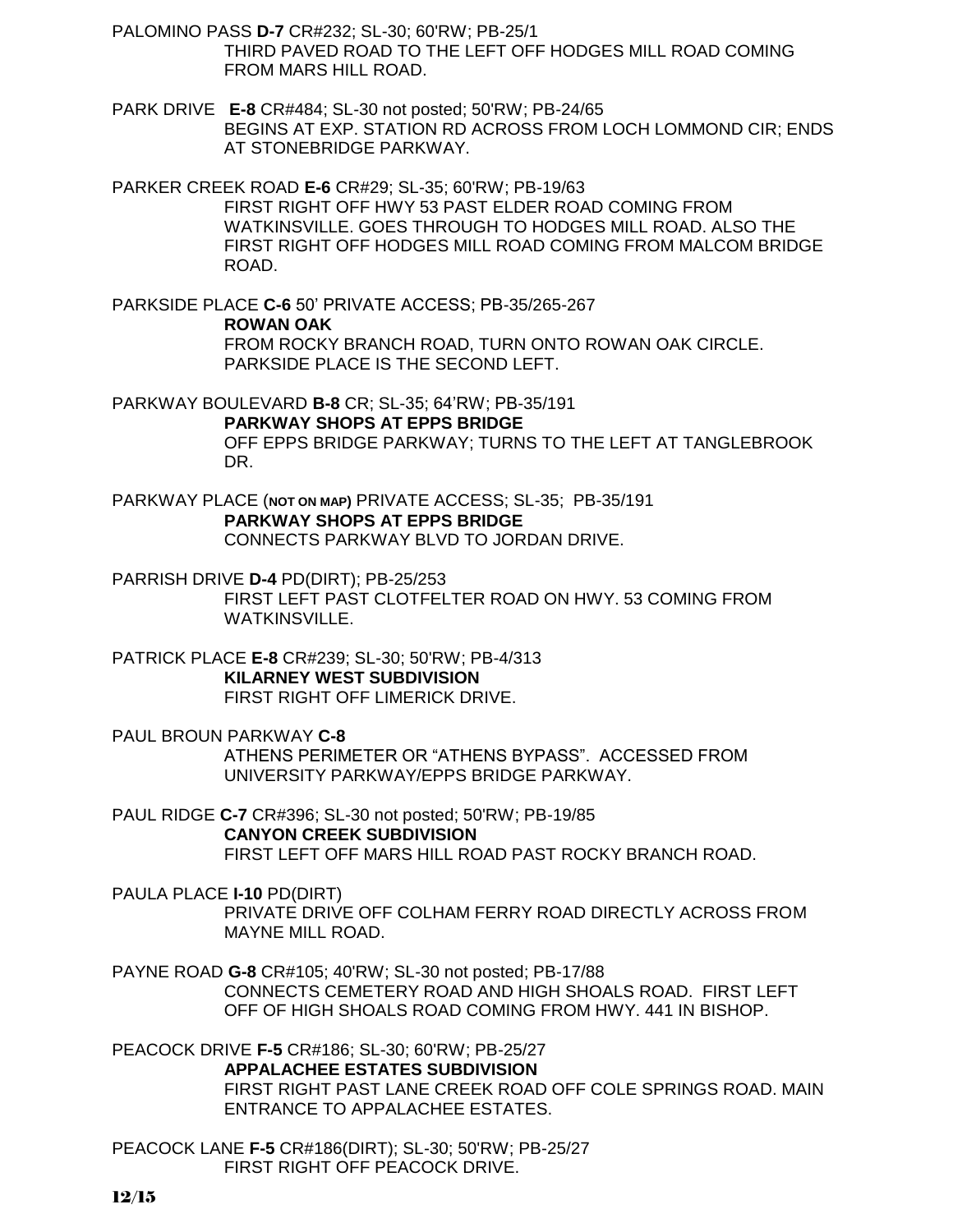PEARL WAY **B-4** CR#619; SL-25 not posted; 60'RW; PB-35/29-32 **BELFAIR SUBDIVISION** ENTER BELFAIR SUBDIVISION ON JADE STREET (FROM DIALS MILL

ROAD). PEARL WAY IS THE FIRST LEFT. ENDS IN A CUL-DE-SAC.

PEBBLE CREEK WAY **F-10** CR; SL-25 not posted; 50'RW; PB-37/197-200

## **PEBBLE CREEK SUBDIVISION**

FROM SR 15, ENTER SUB ON GROVEBROOK LANE. PEBBLE CREEK WAY INTERSECTS WITH GROVEBROOK LANE. ENDS IN A CUL-DE-SAC.

PEBBLESTONE DRIVE **D-7** CR#461; SL-30 not posted; 50'RW; PB-24/142 **PEBBLESTONE SUBDIVISION**

> TURNS OFF OF MARS HILL ROAD ACROSS FROM THE FIRST ENTRANCE TO BROOKWOOD SUB.

PECAN BLUFF DRIVE **E-9** WATKINSVILLE CITY; PB-35/161

## **PECAN BLUFF CONDOMINIUMS**

FROM MAIN STREET, TURN ONTO THIRD STREET NEXT TO THE EAGLE TAVERN; TAKE THE THIRD LEFT ONTO THRASHER DRIVE. PECAN BLUFF DRIVE IS THE FIRST LEFT.

PECK CIRCLE **J-9** CR#144(DIRT); SL-30; 30'RW; PB-10/75 FIRST RIGHT PAST PHILLIPS ROAD OFF SALEM ROAD.

PEMBROOK COURT **F-12** CR#536; 60'RW; SL-30; PB-35/198

## **PEMBROOK ESTATES**

TURN ONTO PEMBROOK DRIVE, ACROSS FROM OLD MILL DRIVE ON MCREE'S MILL ROAD. WHEN IT ENDS, TURN RIGHT ONTO PEMBROOK LANE. PEMBROOK COURT IS THE FIRST RIGHT. ENDS IN A CUL-DE-SAC.

PEMBROOK DRIVE **F-12** CR#534; 60'RW; SL-30; PB-35/198 **PEMBROOK ESTATES** TURNS OFF OF MCREE'S MILL ROAD ACROSS FROM OLD MILL DRIVE.

PEMBROOK LANE **F-12** CR#535; 60'RW; SL- 30; PB-35/198 **PEMBROOK ESTATES**

TURN ONTO PEMBROOK DRIVE, ACROSS FROM OLD MILL DRIVE ON MCREE'S MILL ROAD. WHEN IT ENDS, PEMBROOK LANE TURNS TO THE RIGHT. ENDS IN A CUL-DE-SAC.

PERSIMMON CREEK DRIVE **F-7** CR#553; SL-25; 50'RW; PB-35/155-158

## **BOULDER SPRINGS (Phase II)**

FROM WATKINSVILLE, HEADING TOWARDS HIGH SHOALS ON NEW HIGH SHOALS ROAD, 2ND ENTRANCE TO BOULDER SPRINGS ON LEFT. ENDS IN A CUL-DE-SAC.

PETE DICKENS ROAD **A-4, B-4** CR#631; SL-30,45; 60'&80'RW; PB-19/19 ON HWY.78, DIRECTLY ACROSS FROM THE WESTERN ENTRANCE OF

RUTH JACKSON ROAD. FROM BOGART, OFF OF HWY.29 ACROSS FROM OSCEOLA AVENUE.

PHILLIPS ROAD **J-9** CR#143(DIRT); SL-30; PB-19/149

FROM HWY. 441 SOUTH, TURN LEFT ONTO SALEM ROAD. PHILLIPS ROAD IS A DIRT ROAD TO THE RIGHT ABOUT 1 ½ MILES DOWN SALEM ROAD.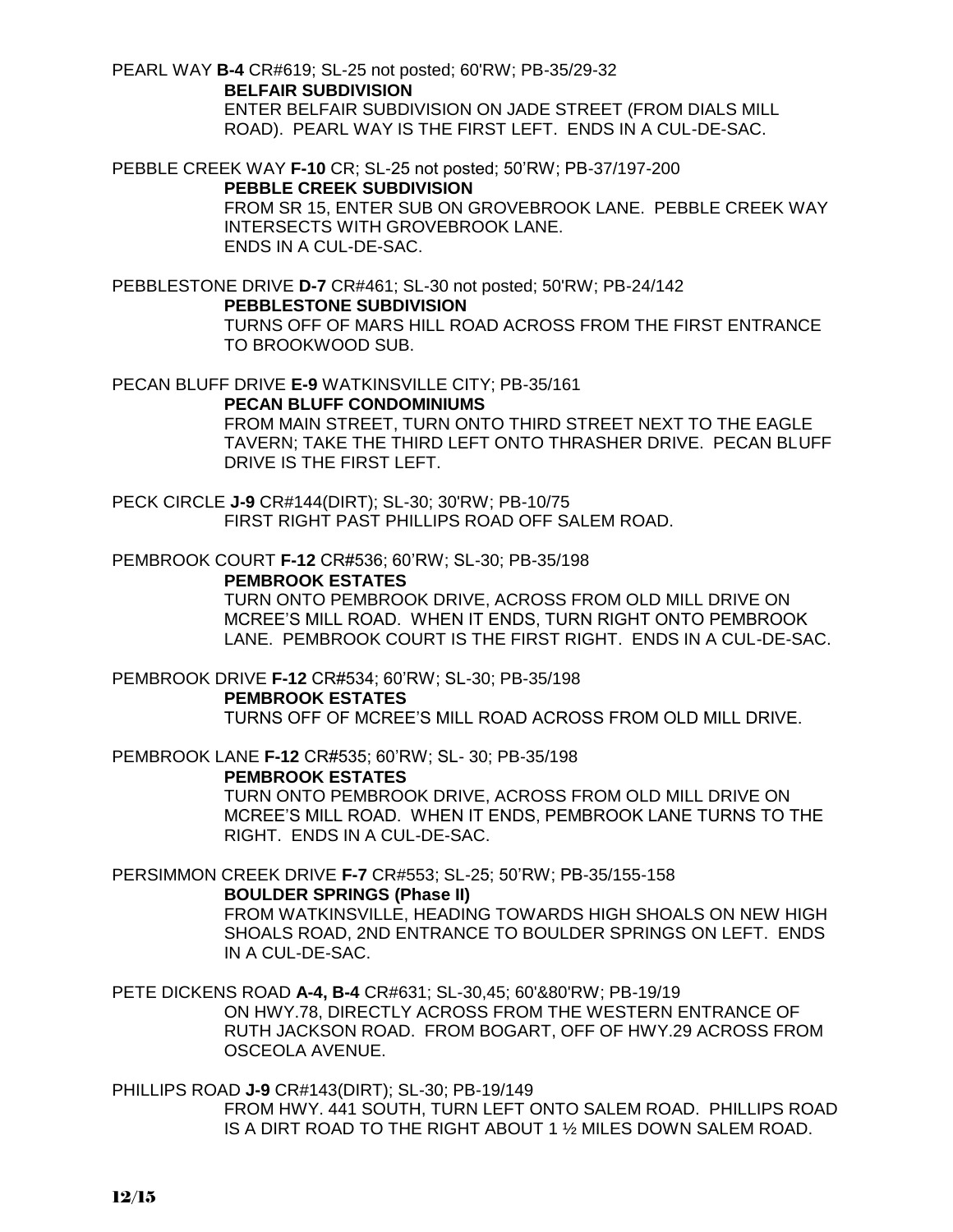PHIMARGA LANE **C-9** CR#220; SL-30 not posted; 50'RW; PB-19/165 **CRYSTAL HILLS SUBDIVISION** SECOND RIGHT OFF CRYSTAL HILLS DRIVE WHICH IS THE MAIN ENTRANCE TO CRYSTAL HILLS SUB.

PHINIZY COURT **D-8** CR#704; 60'RW; SL-30 not posted; PB-34/95 **PHINIZY MEADOWS SUBDIVISION** TURN ONTO WELBROOK ROAD FROM HOG MOUNTAIN ROAD. PHINIZY COURT IS THE FIRST LEFT. ENDS IN A CUL-DE-SAC.

PIEDMONT GLEN DRIVE **D-5** CR#593; SL-25; 50'RW; PB-36/494 **PIEDMONT GLEN SUBDIVISION** TURN ONTO CLOTFELTER ROAD FROM HOG MOUNTAIN ROAD. PIEDMONT GLEN DRIVE IS THE FIRST RIGHT.

PIMLICO LANE **F-6** CR#576; SL-25; 60'RW; PB-32/171 **STEEPLE CHASE SUBDIVISION** TURN ONTO ELDER ROAD FROM HWY. 53. PIMLICO LANE IS THE ENTRANCE TO STEEPLE CHASE, ON THE RIGHT JUST PAST BURNING OAK DRIVE. ENDS IN A CUL-DE-SAC.

PIN OAK COURT **F-7** CR#555; SL-25 not posted; 50'RW; PB-35/155-158

**BOULDER SPRINGS (Phase II)**

FROM NEW HIGH SHOALS RD, ENTER BOULDER SPRINGS ON PERSIMMON CREEK DRIVE. PIN OAK COURT IS THE FIRST LEFT. ENDS IN A CUL-DE-SAC.

PINE HILL CIRCLE **F-12** CR#191; SL-30; 50'RW; PB-25/269 **PINE HILLS SUBDIVISION** TURN ONTO TRAVIS DRIVE FROM FLAT ROCK ROAD AND TAKE THE

PINE HILL ROAD **D-7** CR#231; SL-30 not posted; 50'RW; PB-23/217

**NORTHWEST WOODS SUBDIVISION**

TURN IN ON COLLIERS CREEK ROAD, THE THIRD ENTRANCE FROM THE MIDDLE SCHOOL, AND GO TO THE FIRST RIGHT (HILLTOP ROAD). PINE HILL ROAD IS THE FIRST RIGHT OFF HILLTOP ROAD.

PINE RIDGE COURT **B-8** PD; SL-30 not posted; 50'RW PB-7/252 GOING TOWARD ATHENS ON EPPS BRIDGE PARKWAY, FIRST PAVED ROAD TO THE RIGHT PAST DOWDY ROAD.

FIRST LEFT. LOOPS BACK AROUND TO TRAVIS DRIVE.

PINERIDGE ROAD **A-4** BOGART CITY FIRST RIGHT OFF AIKEN ROAD COMING FROM MARS HILL ROAD NEAR THE NORTH OCONEE FIRE STATION.

PINE VALLEY ROAD **B-5** BOGART CITY COMING FROM THE TRAFFIC LIGHT IN BOGART, THE FIRST LEFT OFF SOUTH BURSON AVENUE IS THOMPSON STREET. PINEVALLEY ROAD IS AT THE END OF THOMPSON STREET.

PINEY WOODS LANE **I-12** PD(DIRT); SL-30; PB-19/2 FIRST DIRT ROAD ON THE RIGHT PAST OLIVER BRIDGE ROAD OFF HWY 15 SOUTH.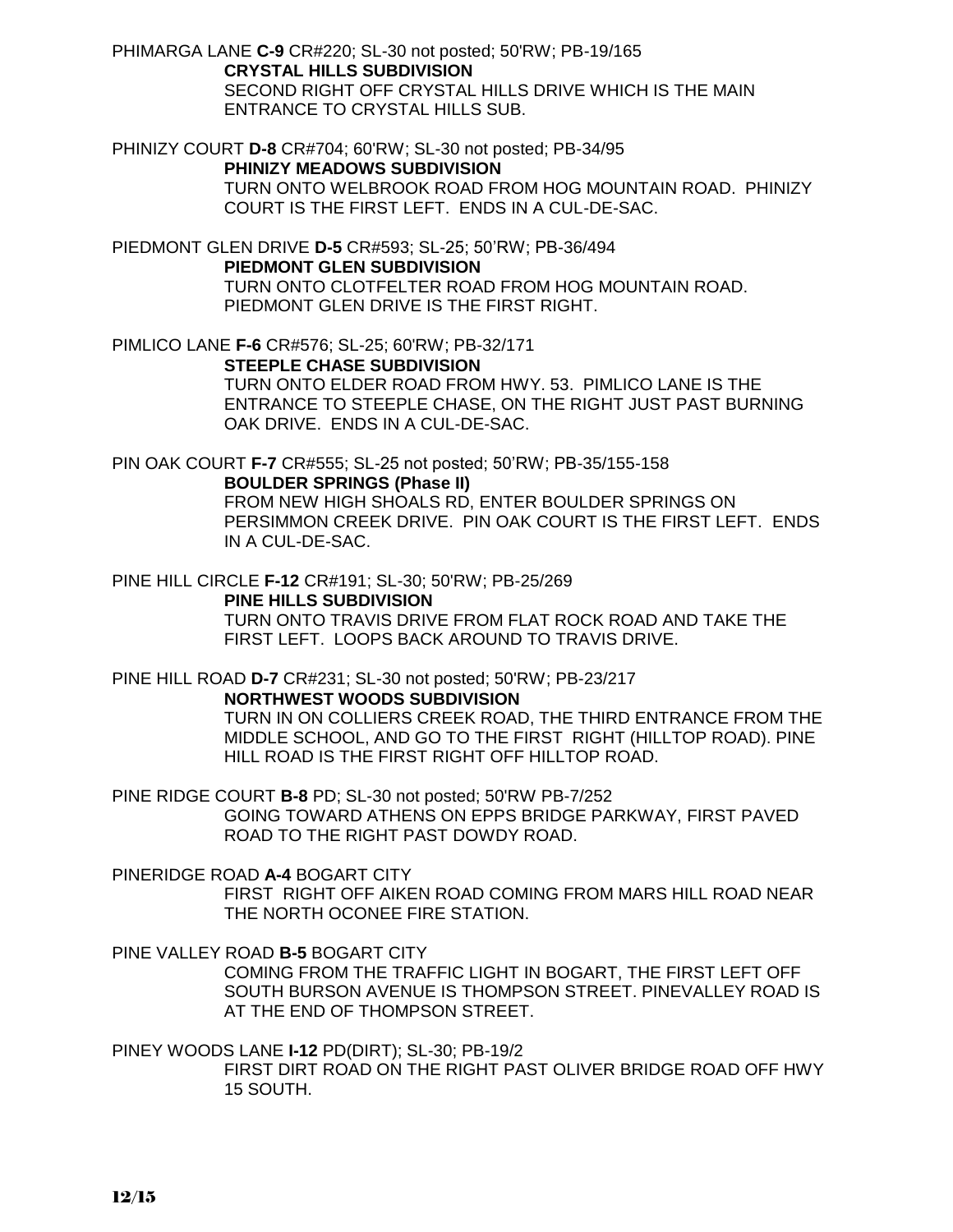PIONEER CIRCLE **F-12** CR#192; SL-30; 50'RW; PB-8/26 **PIONEER WOODS SUBDIVISION** FIRST RIGHT OFF MCREE MILL ROAD COMING FROM FLAT ROCK ROAD. THIRD LEFT OFF MCREE MILL ROAD COMING FROM BARNETT SHOALS ROAD.

- PLANTATION DRIVE **D-5** CR#334(DIRT); SL-30; 50'RW; PB-24/19 FIRST LEFT OFF ROCKY BRANCH ROAD COMING FROM HWY 53.
- PLANTATION ROAD **G-6** N.HIGH SHOALS CITY; CR#212 CONNECTS HILLSBORO RD AND JEFFERSON RD IN THE CITY LIMITS OF NORTH HIGH SHOALS.

PLANTERS COURT **B-4** CR#634; SL-25 not posted; 50'RW; PB-32/226 **PLANTERS RIDGE SUBDIVISION** FIRST RIGHT OFF PLANTERS RIDGE DRIVE, WHICH IS THE MAIN ENTRANCE TO PLANTERS RIDGE. CUL-DE-SAC ONLY.

PLANTERS RIDGE DRIVE **B-4** CR#632; SL-25; 50'RW; PB-32/226 **PLANTERS RIDGE SUBDIVISION** MAIN ENTRANCE TO PLANTERS RIDGE. FROM HWY.78, TAKE PETE DICKENS ROAD. PLANTERS RIDGE DRIVE IS THE FIRST RIGHT. ENDS IN A CUL-DE-SAC.

PLANTERS TRAIL **B-4** CR#633; SL-25; 50'RW; PB-32/226 **PLANTERS RIDGE SUBDIVISION** FIRST LEFT OFF OF PLANTERS RIDGE DRIVE.

PLAZA PARKWAY **B,C-7** CR#?; SL-35; 70'RW (VARIES); PB-? CONNECTS JENNINGS MILL ROAD (at Zoom Bait driveway) TO OCONEE CONNECTOR, ACROSS FROM EPPS BRIDGE CENTRE.

PLEASANT COURT **C-4** CR#254; SL-30 not posted; 50'RW; PB-3/328 **PLEASANT HILLS SUBDIVISION** SECOND RIGHT OFF PLEASANT HILL ROAD.

PLEASANT HILL ROAD **C-5** CR#188; SL-30; 60'RW; PB-25/84 **PLEASANT HILLS SUBDIVISION** MAIN ENTRANCE TO PLEASANT HILLS SUBDIVISION OFF HWY 78 BETWEEN MARS HILL ROAD AND PETE DICKENS ROAD.

POP'S WAY **C-4** CR#608; SL-25 not posted; 50'RW; PB-30/222

**OCONEE CROSSING SUBDIVISION**

ENTER OCONEE CROSSING FROM HWY.53 AND TURN RIGHT ON OCONEE CROSSING CIRCLE. GO STRAIGHT ON CARRIE LEE'S PLACE, THEN RIGHT ON POP'S WAY. ENDS IN A CUL-DE-SAC.

PORTER CREEK DRIVE **E-11** CR#733; SL-30; 60'RW; PB-32/6

## **PORTER CREEK SUBDIVISION**

GOING OUT OF WATKINSVILLE ON BARNETT SHOALS ROAD, THE FIRST RIGHT AFTER MCREE GIN ROAD. ENTRANCE TO PORTER CREEK SUB.

POTTER ROAD **D-2** CR#70(DIRT); SL-30; 30'RW; PB-6/255 FIRST LEFT OFF CHOYCE JOHNSON ROAD COMING FROM HWY 78. GOES THROUGH TO TREADWELL BRIDGE ROAD.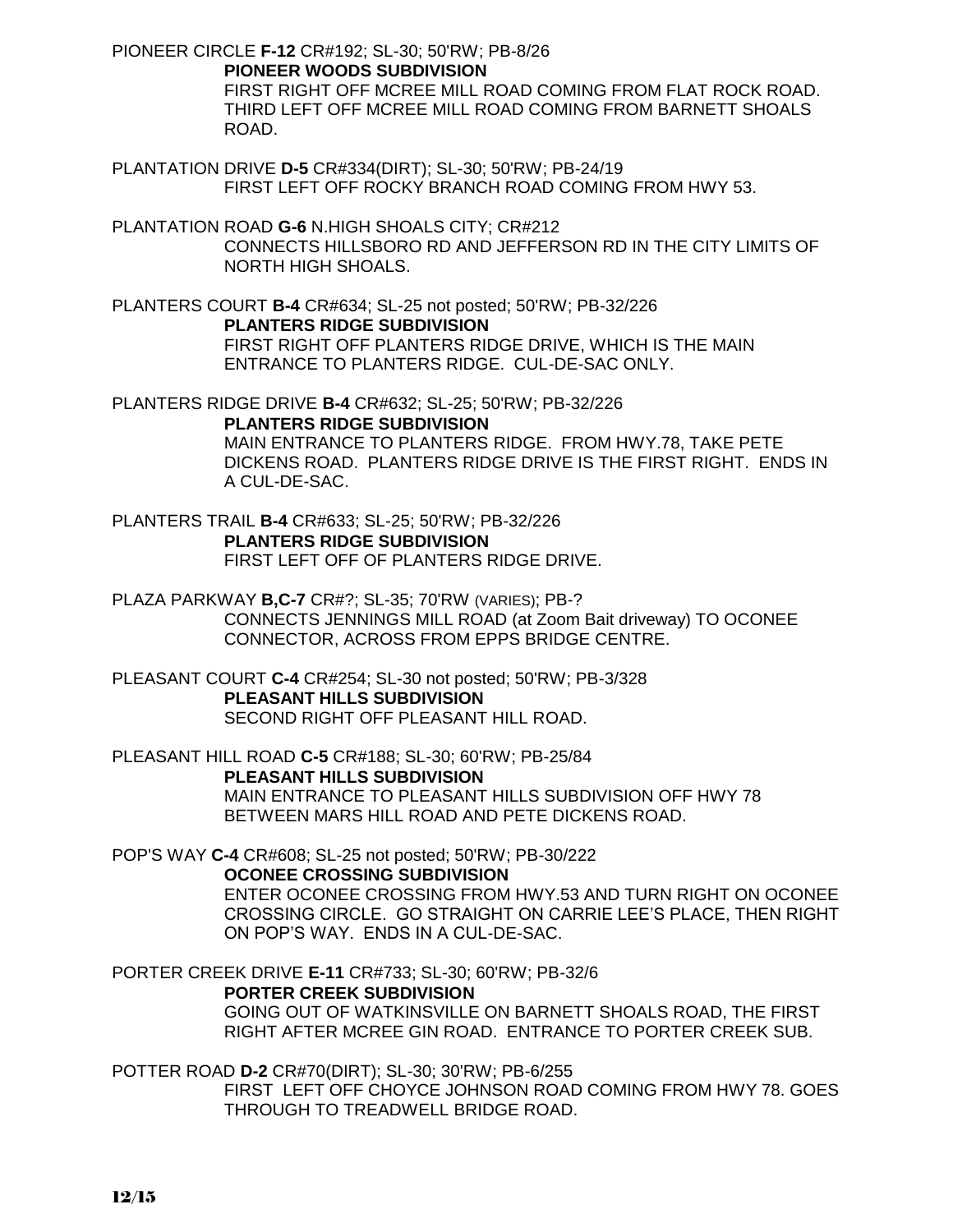POWELL COURT **D-9** CR#717; SL-30 not posted; 60'RW; PB-30/86 **IVYWOOD SOUTH SUBDIVISION** TURN OFF OF HWY. 441 ONTO SPARTAN LANE AND TAKE THE SECOND RIGHT (KNOB CREEK DRIVE). THE SECOND RIGHT IS POWELL COURT.

POWER RIDGE PLACE **C-4** CR#600; SL-30; 50'RW; PB-30/119 **POWER RIDGE SUBDIVISION** ENTRANCE TO POWER RIDGE SUB. FROM RUTH JACKSON ROAD.

PRICE MILL ROAD **G-8, H-7** CR#540; SL-55 COUNTY, 50 CITY; 80'RW; PB-6/231 BEGINS IN CITY OF BISHOP AT 441 ACROSS FROM OLD BISHOP RD; CROSSES INTO MORGAN COUNTY.

PRICKEL LANE **E-10** CR#389; SL-30; 50'RW; PB-25/232 **THE BRIARS SUBDIVISION** FROM SIMONTON BRIDGE ROAD, TAKE THE SECOND LEFT OFF NORTON ROAD (HANCOCK COURT). PRICKEL LANE IS THE FIRST RIGHT.

PRINCE PLACE **C-6** 50' PRIVATE ACCESS; PB-35/248-249

**THE COURTYARD AT ROWAN OAK** FROM ROCKY BRANCH ROAD, TURN ONTO CAMBRIDGE SQUARE.

PRINCE PLACE IS THE THIRD RIGHT. ENDS IN A CUL-DE-SAC.

PRINCETON LANE **E-8** CR#562; SL-25; 60'RW; PB-35/251-254 **THORNWOOD SUBDIVISION**

FROM NEW HIGH SHOALS ROAD, TURN ONTO BISHOP FARMS PARKWAY SOUTH. PRINCETON LANE IS THE FIRST LEFT. ENDS IN A CUL-DE-SAC.

PURITAN ROAD **C-9** CR #341; SL-30 not posted

OFF US 441 N AT THE COUNTY LINE; LAST LEFT JUST BEFORE BRIDGE.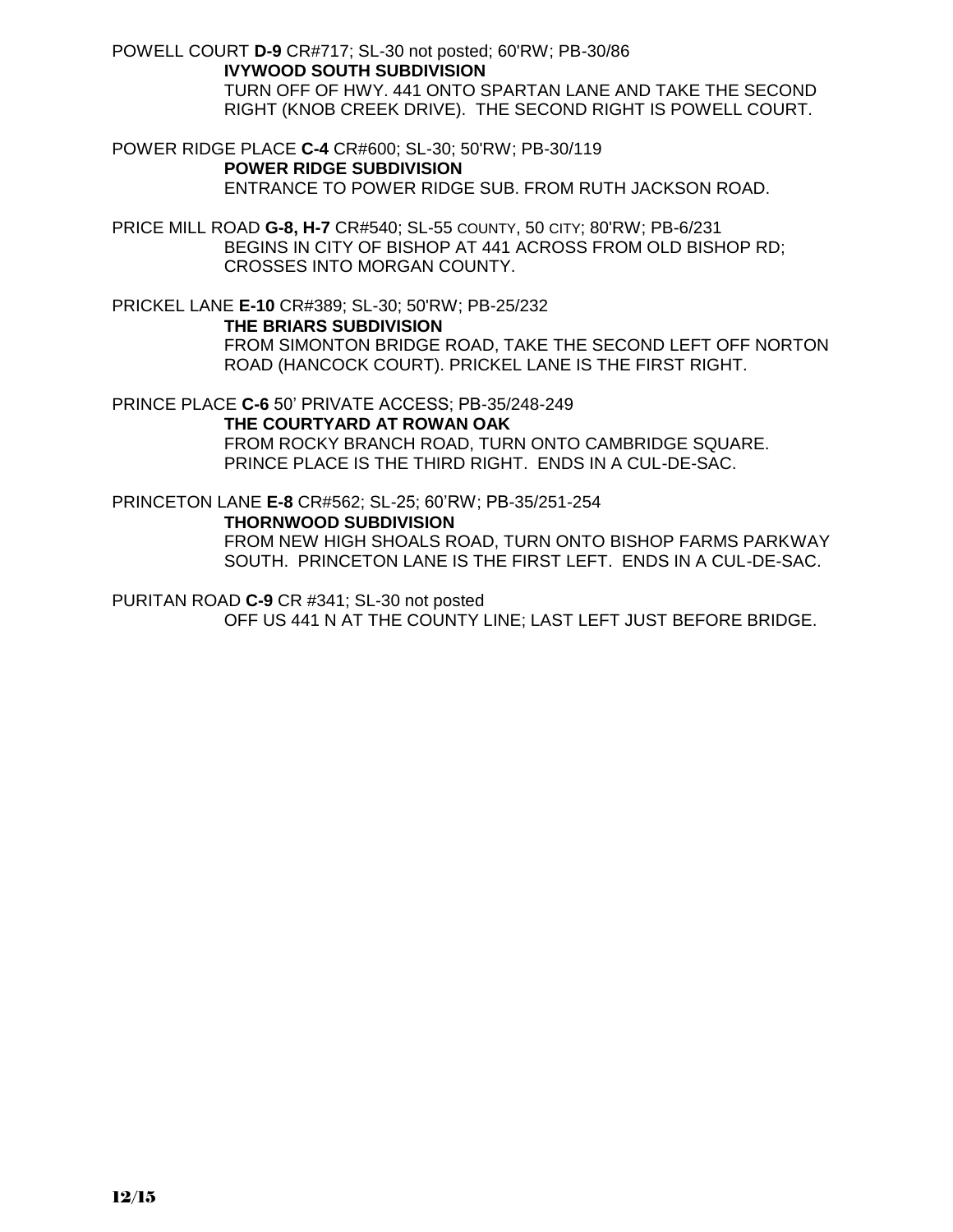QUAIL RIDGE WAY **B-4** CR#635; SL-25 not posted; 50'RW; PB-32/226 **PLANTERS RIDGE SUBDIVISION**

ENTER PLANTERS RIDGE FROM PETE DICKENS ROAD. TAKE THE FIRST LEFT (PLANTERS TRAIL); THE FIRST LEFT OFF PLANTERS TRAIL IS QUAIL RIDGE WAY. ENDS IN A CUL-DE-SAC.

QUEEN ANNE COURT **D-8** CR#479; SL-30 not posted; 50'RW; PB-25/38 **STONEBRIDGE SUBDIVISION**

> SECOND LEFT OFF LATHAM DRIVE COMING FROM THE EXPERIMENT STATION ROAD END OF STONEBRIDGE PARKWAY.

QUEENS ROW **D-6** 50' PRIVATE ACCESS; PB-35/248-249 **THE COURTYARD AT ROWAN OAK** FROM ROCKY BRANCH ROAD, TURN ONTO CAMBRIDGE SQUARE. QUEENS ROW IS THE FIRST LEFT. ENDS IN A CUL-DE-SAC.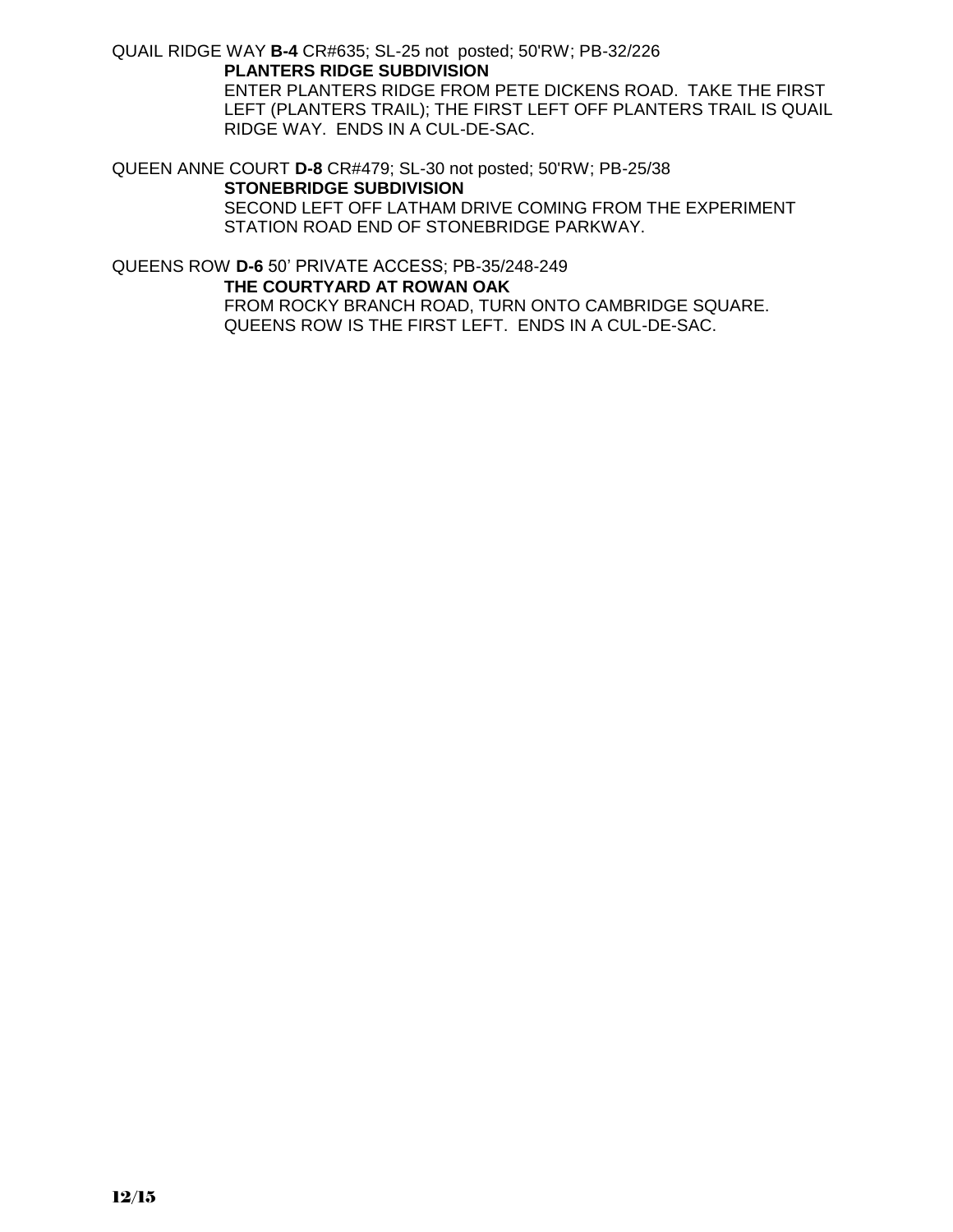R D MACK ROAD **B-3** CR(DIRT); BARROW CO. #310; PB-13/152 BEGINS IN BARROW COUNTY AND DEAD-ENDS IN OCONEE.

RAILROAD STREET **G-8** BISHOP CITY; 30'RW FIRST RIGHT OFF OLD BISHOP ROAD COMING FROM BISHOP. DEAD-ENDS INTO ASTONDALE ROAD.

RAMBLEWOOD PLACE **D-10** CR#209; SL-30 not posted; 50'-64'RW; PB-25/169 **HICKORY HILLS SUBDIVISION** FIRST LEFT OFF OF BROOKFIELD DRIVE.

RAMBLING RILL CIRCLE **B-3** CR; SL-25; 60'RW; PB-36/126-129 **RAMBLING RILL SUBDIVISION** FIRST AND SECOND RIGHT OFF RAMBLING RILL DRIVE.

RAMBLING RILL DRIVE **B-3** CR; SL-25; 60'RW; PB-36/126-129 **RAMBLING RILL SUBDIVISION** TRAVELING FROM HWY.78 ON SIKES ROAD, TURNS TO THE RIGHT. ENDS IN A CUL-DE-SAC.

RAMSER DRIVE **B-7** CR#348; SL-30; 50'RW; PB-25/177

**JENNINGS MILL SUBDIVISION**

FROM JENNINGS MILL ROAD, TURN ONTO MERIWEATHER DRIVE; TAKE THE FIRST RIGHT ONTO MCNUTT CROSSING; THE NEXT LEFT IS FORREST HILLS DRIVE; THE FIRST RIGHT OFF FORREST HILLS IS RAMSER DRIVE.

RANKIN ROAD **E-8** CR#16; SL-30; 30'RW; PB-9/129 COMING FROM BUTLERS CROSSING ON MARS HILL ROAD, TURN RIGHT JUST PAST THE CHURCH IN FRONT OF THE MIDDLE SCHOOL.

RAYS CHURCH ROAD **E-6, F-6** CR#99; SL-55 COUNTY, 50 CITY; 80'-100'RW; PB-25/50 RUNS NORTH-SOUTH FROM HWY 53 AT MALCOM BRIDGE RD TO HILLSBORO RD IN NORTH HIGH SHOALS.

REBEKAH DRIVE **D-4** CR#611; 50'RW; SL-25; PB-34/92 **BELMONT PLACE SUBDIVISION** TURN OFF OF HWY. 53 ONTO VANESSA AVENUE. REBEKAH DRIVE IS THE FIRST RIGHT. ENDS IN A CUL-DE-SAC.

RED FOX TRAIL **F-4** CR#583; SL-25 not posted; 50'RW; PB-36/106A, 37/145-146 **LANE CREEK SUBDIVISION** FOLLOW LANE CREEK DRIVE UNTIL IT ENDS, THEN TURN RIGHT ON DEER TRAIL. RED FOX TRAIL IS THE FIRST RIGHT AND LEFT.

RED OAK COURT **F-12** CR#409; SL-30; 60'RW; PB-25/102 **OLD MILL CHASE SUBDIVISION** FIRST RIGHT OFF OLD MILL DRIVE IN OLD MILL CHASE SUB.

REDFERN LANE (not on map) CR#?; SL-25; 60'RW; PB-38/65 **AUTUMN GLEN SUBDIVISION** LOCATED ON THE SOUTH SIDE OF ROCKY BRANCH RD ACROSS FROM OLD WAVERLY S/D; ENTER S/D ON AUTUMN GLEN WAY; TURN RIGHT AT THE FIRST INTERSECTION (AUTUMN GLEN DRIVE); TURN LEFT AT SHAGBARK WAY; THE FIRST LEFT IS LINDEN TREE TRAIL.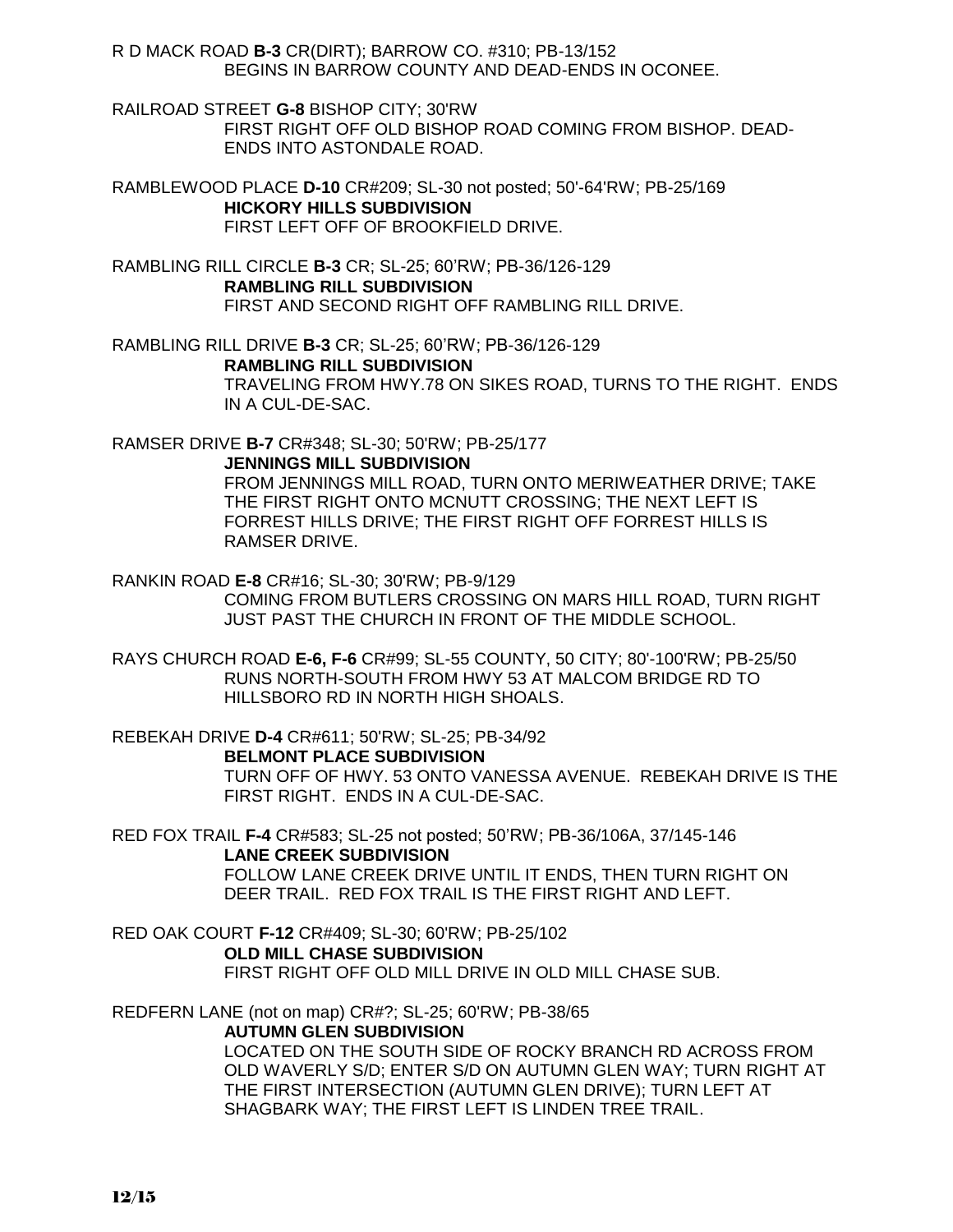REGENCY WALK **D-6** CR#686; 50'RW; SL-25; PB-36/269-272

**BROOKHAVEN SUBDIVISION** FROM BROOKHAVEN PLACE, TURN RIGHT ONTO BROOKHAVEN DRIVE WHICH ENDS AT REGENCY WALK; CUL-DE-SAC AT BOTH ENDS.

RESURGENCE DRIVE (not on map) CR#?; 60'RW; SL-25; PB-38/12-17

## **RESURGENCE PARK**

FROM SR 316, TURN NORTH ONTO OCONEE CONN. TAKE THE FIRST RIGHT ONTO VIRGIL LANGFORD DR. RESURGENCE DRIVE IS A LOOP ROAD ON THE RIGHT.

REYNOLDS DRIVE **F-12** CR#533 (DIRT); SL-30; 50'EASEMENT; PB-21/196 **PINE HILLS SUBDIVISION**

FROM FLAT ROCK ROAD, TURN INTO S/D ON TRAVIS DR; TAKE FIRST LEFT AT PINE HILLS CIR; REYNOLDS DRIVE IS AFTER 3<sup>RD</sup> HOUSE ON LEFT.

RICHARDS COURT **C-3** CR#406; SL-30 not posted; 50'RW; PB-19/282

**HARROWFORD ESTATES SUBDIVISION** TRAVELING NORTH ON HWY.53, CROSS HWY. 78 AND TURN RIGHT ONTO GARRETT ROAD; TAKE THE FIRST LEFT (NORTH HARROWFORD DRIVE). RICHARDS COURT IS THE FIRST RIGHT.

RICHWOOD TRAIL **D-6** CR#457; SL-30; 50'RW; PB-24/298

**EASTVILLE VILLAGE SUBDIVISION**

FROM HWY. 53, TURN ONTO MALCOM BRIDGE ROAD. RICHWOOD TRAIL IS THE FIRST LEFT AFTER YOU CROSS HODGES MILL ROAD.

RIDGE POINTE DRIVE **C-8** CR#430; SL-30 not posted; 50'RW; PB-19/132 **SHOALS WEST SUBDIVISION** JUST PAST CHESTNUT LANE ON CHESTNUT HILL ROAD.

RIDGEFIELD DRIVE **F-6** CR#571; SL-25; 50'RW; PB-28/110

## **HICKORY LAKE SUBDIVISION**

TURN ONTO ELDER ROAD FROM NEW HIGH SHOALS ROAD. RIDGEFIELD DRIVE IS THE SECOND RIGHT OFF ELDER ROAD.

RIDGEFIELD WAY **F-7** CR#572; SL-25; 50'RW; PB-28/110

## **HICKORY LAKE SUBDIVISION**

TURN ONTO ELDER ROAD FROM NEW HIGH SHOALS ROAD. TAKE THE FIRST RIGHT ONTO LAKESIDE DRIVE. IT WILL END INTO RIDGEFIELD WAY. (RIDGEFIELD WAY ALSO TURNS OFF OF RIDGEFIELD DRIVE).

RIDGEVIEW LANE **F-7** CR#552; SL-25 not posted; 50'RW; PB-34/35

## **BOULDER SPRINGS (Phase I)**

FROM NEW HIGH SHOALS ROAD, ENTER BOULDER SPRINGS SUBDIVISION (SPRING CREEK DRIVE). RIDGEVIEW LANE IS THE FIRST RIGHT. ENDS IN A CUL-DE-SAC.

RIDGEWAY DRIVE **D-5** PD (DIRT); PB-24/216

DIRT ROAD OFF PLANTATION DRIVE WHICH IS THE FIRST LEFT OFF ROCKY BRANCH ROAD COMING FROM HWY 53.

RIDGEWAY ROAD **E-4** CR#90; SL-45; 80'RW; PB-24/90

FIRST LEFT OFF LANE CREEK ROAD COMING FROM SNOWS MILL ROAD OR SECOND RIGHT OFF LANE CREEK ROAD COMING FROM HWY 53.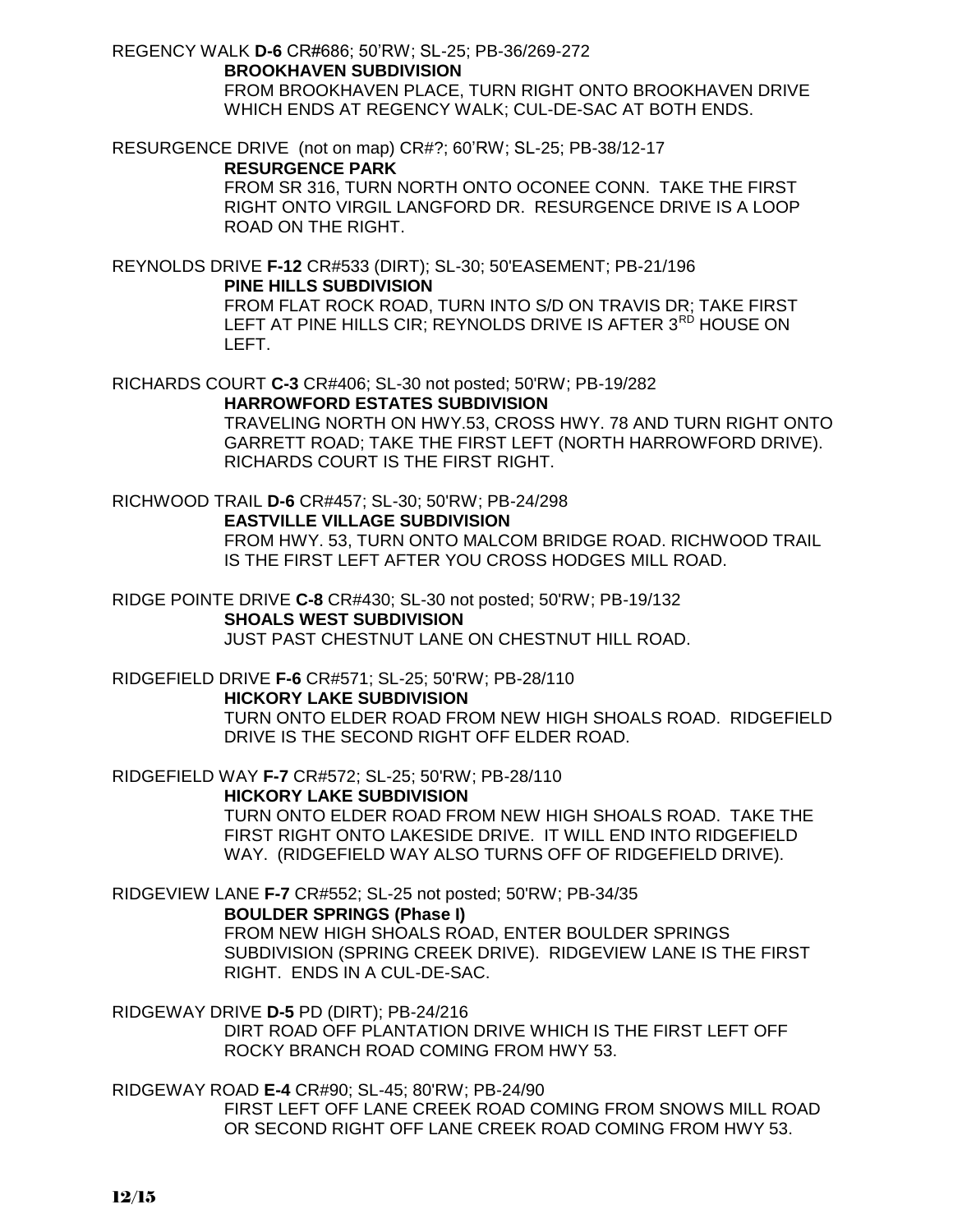RIVER BANK LANE **E-11** PS; PB-37/240

#### **THE LEGENDS AT OCONEE RIVER**

ENTER BROADLANDS, THEN TURN RIGHT ONTO ROSSITER COURT. IT WILL CHANGE INTO LEGENDS DRIVE. LEGENDS DRIVE DEAD-ENDS INTO RIVER BANK LANE. ENDS IN A CUL-DE-SAC AT EACH END

RIVER HAVEN LANE **C-7** CR#428; SL-35; 60'RW; PB-17/210 **RIVER HAVEN ESTATES SUBDIVISION** GOING OUT OF WATKINSVILLE ON MARS HILL ROAD, TURN RIGHT ACROSS FROM THE GOLDEN PANTRY.

RIVER PLACE **C-7** CR#429; SL-35; 60'RW; PB-14/219 **RIVER HAVEN ESTATES SUBDIVISION** FIRST RIGHT OFF RIVER HAVEN LANE.

RIVER RUN **H-7** CR#511; SL-30 not posted; 60'RW; PB-24/150 **APALACHEE POINTE SUBDIVISION** FIRST LEFT OFF OF GOBER ROAD COMING FROM PRICE MILL ROAD.

RIVER'S EDGE DRIVE **E-3** PS; PB-37/167-172 **RIVER'S EDGE** TRAVELLING FROM HWY. 53 ON MOORE'S FORD ROAD, TURNS TO THE RIGHT PAST LAKE OCONEE ROAD. ENTRANCE TO RIVER'S EDGE SUB.

RIVERHILL COURT **F-4** CR#585; SL-25; 50'RW; PB-36/106A **LANE CREEK SUBDIVISION** FIRST LEFT OFF RIVERHILL DRIVE. ENDS IN A CUL-DE-SAC.

RIVERHILL DRIVE **F-4** CR#584; SL-25 not posted; 50'RW; PB-36/106A, 37/145-146 **LANE CREEK SUBDIVISION** SIXTH LEFT OFF LANE CREEK DRIVE. LOOPS AROUND TO CONNECT WITH RED FOX TRAIL.

RIVERSIDE DRIVE **D-11** CR#379; SL-30 not posted; 50'RW; PB-18/83

### **BROADLANDS SUBDIVISION**

HEADED OUT OF WATKINSVILLE ON SIMONTON BRIDGE ROAD, TURN RIGHT ONTO BROADLANDS DRIVE. RIVERSIDE DRIVE IS THE FOURTH RIGHT OFF BROADLANDS DRIVE.

ROBERTA COURT **G-7** CR#544; SL-30 not posted; 50'RW; PB-34/241

### **ROLLING GLEN SUBDIVISION**

TURN ONTO ROLLING GLEN DRIVE FROM HIGH SHOALS ROAD. ROBERTA COURT IS THE FIRST LEFT. ENDS IN A CUL-DE-SAC.

ROBERTA DRIVE **F-7** CR#542; SL-30; 50'RW; PB-34/241

### **ROLLING GLEN SUBDIVISION**

FROM MARS HILL ROAD.

TURN ONTO ROLLING GLEN DRIVE FROM HIGH SHOALS ROAD. ROBERTA DRIVE IS THE FIRST RIGHT. ENDS IN A CUL-DE-SAC.

ROBINHOOD COURT **E-7** CR#241; SL-30 not posted; 50'RW; PB-4/200 **NORTHWEST WOODS SUBDIVISION** FIRST LEFT OFF ROBINHOOD ROAD COMING FROM BURR HARRIS RD.

ROBINHOOD ROAD **D-7, E-7** CR#240; SL-30; 60'-64'RW; PB-25/23 **NORTHWEST WOODS SUBDIVISION** SECOND RIGHT OFF HWY 53 COMING FROM BUTLERS CROSS ROADS TOWARD HWY 78 OR SECOND RIGHT OFF BURR HARRIS ROAD COMING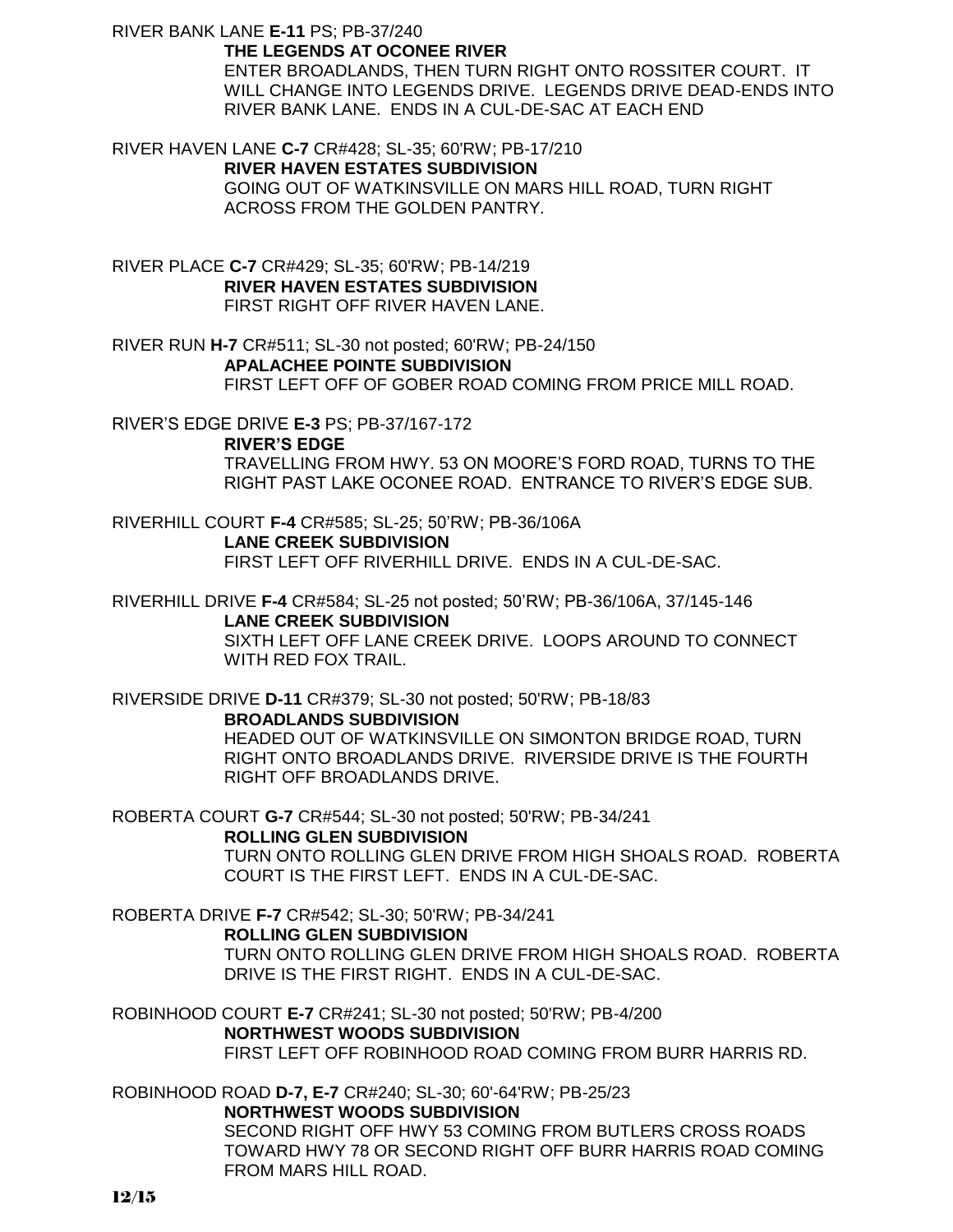ROBINSON COURT **C-9** CR#713; 50'RW; SL-30; PB-34/215 **IVYWOOD SOUTH SUBDIVISION** COMING FROM HWY. 441, FIRST RIGHT OFF OF SPARTAN LANE.

ROCKINWOOD DRIVE **C-9** CR#4; SL-30; 50'RW; PB-23/147 **IVYWOOD SUBDIVISION** TRAVELING NORTH ON HWY.441, TURNS RIGHT ACROSS FROM FRIENDSHIP CHURCH.

ROCKY BRANCH FARMS DRIVE **D-6** CR#678; SL-30 not posted; 50'RW; PB-32/41 **ROCKY BRANCH FARMS SUBDIVISION** IN EASTVILLE, TURN OFF HOG MOUNTAIN RD. ONTO MALCOM BRIDGE RD. ROCKY BRANCH FARMS DRIVE IS THE SECOND LEFT AFTER CROSSING HODGES MILL ROAD.

ROCKY BRANCH LANE **D-6** CR#676; SL-30 not posted; 50'RW; PB-32/55-56 **ROCKY BRANCH FARMS SUBDIVISION** TURN OFF HWY 53 ONTO MALCOM BRIDGE RD. ROCKY BRANCH LANE IS THE THIRD LEFT AFTER CROSSING HODGES MILL ROAD.

ROCKY BRANCH ROAD **C-6, D-5** CR#37 & 516; SL-35, 50; 80'RW; PB-24/125 NORTHERN END BEGINS AT MARS HILL RD ACROSS FROM VIRGIL LANGFORD RD; ENDS AT MALCOM BRIDGE RD JUST NORTH OF BARBER CREEK; BEGINS AGAIN JUST SOUTH OF BARBER CREEK AND CONTINUES TO HWY 53; SOUTHERN END TERMINATES AT HWY 53 AND SNOWS MILL ROAD.

ROCKY BRANCH TRAIL **D-6** CR#679; SL-30; 50'RW; PB-32/41 **ROCKY BRANCH FARMS SUBDIVISION** SECOND RIGHT OFF OF ROCKY BRANCH FARMS DRIVE.

ROGERS ROAD **F-4** CR#93(DIRT); SL-30; 30'RW; PB-22/135 DIRT ROAD TO THE RIGHT APPROXIMATELY 3/4 OF A MILE FROM THE WALTON COUNTY LINE OFF SNOWS MILL ROAD. GOES THROUGH TO LANE CREEK ROAD AT THE TREE FARM.

ROLLING GLEN DRIVE **G-8** CR#541; SL-30; 50'RW; PB-34/241 **ROLLING GLEN SUBDIVISION** AFTER TURNING ONTO HIGH SHOALS ROAD FROM MACON HWY., ROLLING GLEN DRIVE IS THE SECOND RIGHT.

ROLLINGWOOD DRIVE **G-8** PD(DIRT); 25'EASEMENT; PB-12/66 FIRST LEFT OFF CEMETERY ROAD COMING FROM HWY.441 IN BISHOP.

ROSE CREEK DRIVE **G-10** CR#126; (part paved, part DIRT) SL-30; 30'RW; PB-24/89 FIRST LEFT OFF COLHAM FERRY ROAD PAST GREENE FERRY ROAD COMING FROM WATKINSVILLE.

ROSE DRIVE **D-10** CR#431; SL-30; 30'-40'RW; PB-19/21 FIRST RIGHT PAST SHERWOOD FOREST OFF SIMONTON BRIDGE ROAD COMING FROM WATKINSVILLE.

ROSEWOOD TRAIL **C-7** CR#395; SL-30 not posted; 50'RW; PB-19/261 **CANYON CREEK SUBDIVISION** FIRST RIGHT OFF PAUL RIDGE.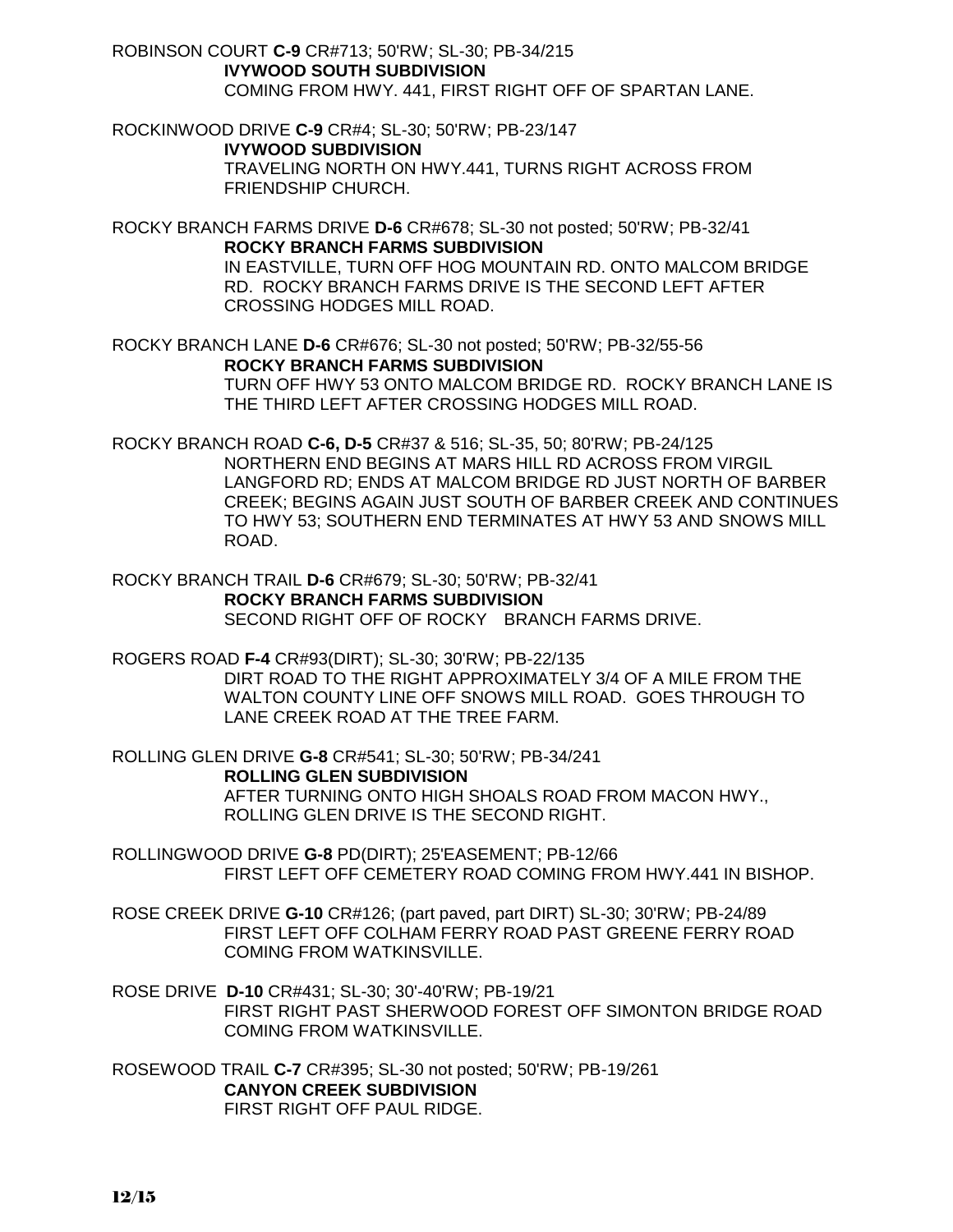ROSSITER COURT **D-11** CR#381; SL-30 not posted; 50'RW; PB-18/31 **BROADLANDS SUBDIVISION** SECOND RIGHT OFF BROADLANDS DRIVE.

ROSSITER TERRACE NORTH **E-11** CR#382; SL-30 not posted; 50'RW; PB-17/65 **BROADLANDS SUBDIVISION** FIRST LEFT OFF ROSSITER COURT.

ROWAN OAK CIRCLE **C-7** 50' PRIVATE DRIVE; PB-35/265-267 **ROWAN OAK** COMING FROM MARS HILL ON ROCKY BRANCH ROAD, ROWAN OAK CIRCLE IS THE SECOND LEFT.

ROWAN OAK ESTATES WAY **C,D-6** PS; PB-37/34-37 **ROWAN OAK** AFTER ENTERING ROWAN OAK, TURN RIGHT ON FITZGERALD LANE. ROWAN OAK ESTATES WAY IS THE FIRST LEFT.

ROWDEN ROAD **B-4, C-5** PD FIRST RIGHT OFF HWY 78 WEST PAST FERNWOOD SUB.

ROYAL ROW **D-6** 50' PRIVATE ACCESS; PB-35/248-249

ENDS IN A CUL-DE-SAC.

**THE COURTYARD AT ROWAN OAK** FROM ROCKY BRANCH ROAD, TURN ONTO CAMBRIDGE SQUARE, THEN RIGHT ONTO BUCKINGHAM COURT. ROYAL ROW IS THE FIRST RIGHT.

RUBY WAY **B-4** CR#624; SL-25 not posted; 60'RW; PB-35/29-32

**BELFAIR SUBDIVISION** ENTER BELFAIR SUBDIVISION ON SUNSTONE DRIVE. WHEN THE ROAD ENDS, RUBY WAY TURNS TO THE RIGHT AND LEFT.

RUTH JACKSON LANE **C-4** CR#84(DIRT); SL-30; 30'RW; PB-17/255 GOING TOWARDS WALTON COUNTY ON HWY.78, TURN LEFT ONTO THE SECOND ENTRANCE TO RUTH JACKSON ROAD. AT THE SHARP CURVE,

THE PORTION OF ROAD STRAIGHT AHEAD IS RUTH JACKSON LANE.

RUTH JACKSON ROAD **C-5** CR#52; SL-45; 80'RW; PB-24/133 FROM HWY.78 GOING TOWARDS WALTON COUNTY, RUTH JACKSON ROAD IS THE FIRST LEFT PAST CLOTFELTER ROAD.

RYLAND HILLS DRIVE **E-12** CR; SL-25; 60'RW; PB-36/455-457 **RYLAND HILLS** FIRST LEFT OFF MCREE MILL ROAD, COMING FROM BARNETT SHOALS ROAD.

RYLAND HILLS LANE **E-12** CR; SL-25; 60'RW; PB-36/455-457 **RYLAND HILLS** FIRST LEFT OFF RYLAND HILLS DRIVE. ENDS IN A CUL-DE-SAC.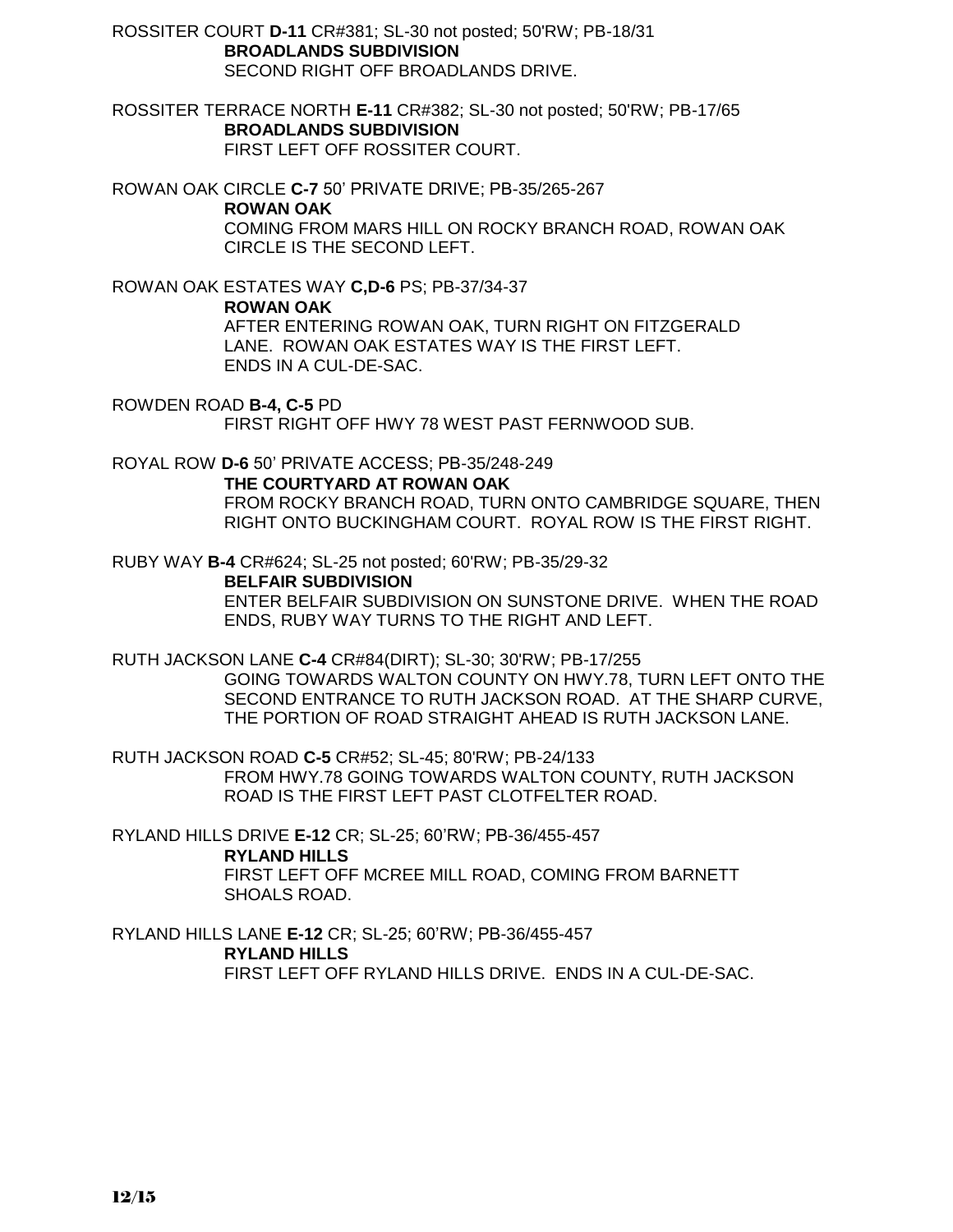SAGEFIELD DRIVE **C-6** CR#423; SL-30 not posted; 50'RW; PB-25/225 **FIELDSTONE SUBDIVISION** THIRD RIGHT OFF MARS HILL ROAD PAST ROCKY BRANCH ROAD GOING TOWARD HWY 78.

SALEM ROAD **I-9, K-10** CR#267; SL-55, 45; 50-80-100'RW; PB-25/152 SECOND LEFT OFF OLD FARMINGTON ROAD COMING FROM FARMINGTON JUST PAST MAYNE MILL ROAD.

SAM COOPER ROAD **H-10** CR#136; 25'EASEMENT; SL-30; PB-7/203 FIRST LEFT OFF COLHAM FERRY ROAD PAST ASTONDALE ROAD.

SAPPHIRE TRAIL **B-4** CR#625; SL-25 not posted; 60'RW; PB-35/29-32

### **BELFAIR SUBDIVISION**

ENTER BELFAIR SUBDIVISION ON SUNSTONE DRIVE. TURN LEFT ONTO RUBY WAY, THEN RIGHT ONTO DIAMOND WAY. SAPPHIRE TRAIL IS THE SECOND RIGHT.

SAXON ROAD **H-10** CR#526; SL-45; 80'RW; PB-24/40 SECOND LEFT OFF COLHAM FERRY ROAD PAST ASTONDALE ROAD.

SCARLET OAK CIRCLE **D-8** CR#467; SL-30; 60-80'RW; PB-24/164 **LAKE WELBROOK SUBDIVISION**

TURN OFF DANIELLS BRIDGE ROAD INTO THE ENTRANCE OF LAKE WELBROOK SUB. (MAGNOLIA DRIVE). IT WILL DEAD-END INTO SCARLET OAK CIRCLE.

SCARLET OAK ISLAND **C-8** CR#468; SL-30; 60'RW; PB-24/164

# **LAKE WELBROOK SUBDIVISION**

TURN OFF OF DANIELLS BRIDGE ROAD INTO THE ENTRANCE OF LAKE WELBROOK SUB., (MAGNOLIA DRIVE). TAKE A RIGHT AT SCARLET OAK CIRCLE. THE FIRST RIGHT IS SCARLET OAK ISLAND.

SCHOOL STREET **E-9** WATK.CITY

TRAVELING SOUTH ON HWY.441 IN WATKINSVILLE, SCHOOL STREET IS THE THIRD LEFT PAST THE TRAFFIC LIGHT AT THE EXPERIMENT STATION ROAD INTERSECTION.

SCOTLAND BEND **D-11** CR#732; SL-30; 50'RW; PB-28/229

# **BROADLANDS SUBDIVISION**

THE FIRST LEFT OFF OF BROADLANDS DRIVE IS SCOTLAND BEND, WHICH MAKES A LOOP.

# SCOTLAND BEND COURT **D-11** PD; PB-28/229

PRIVATE ACCESS DRIVE WHICH TURNS OFF OF SCOTLAND BEND IN BROADLANDS SUBDIVISION.

SCOTT TERRACE **C-8** CR#472; SL-30 not posted; 50'RW; PB-24/174

# **WELBROOK FARMS SUBDIVISION**

TURN OFF OF DANIELLS BRIDGE ROAD INTO WELBROOK FARMS;TURN LEFT ONTO NONA DRIVE. THE FIRST RIGHT WILL BE SCOTT TERRACE.

SECOND STREET **E-9** WATK. CITY; 30'RW

SECOND RIGHT OR LEFT OFF OF SIMONTON BRIDGE ROAD GOING OUT OF WATKINSVILLE.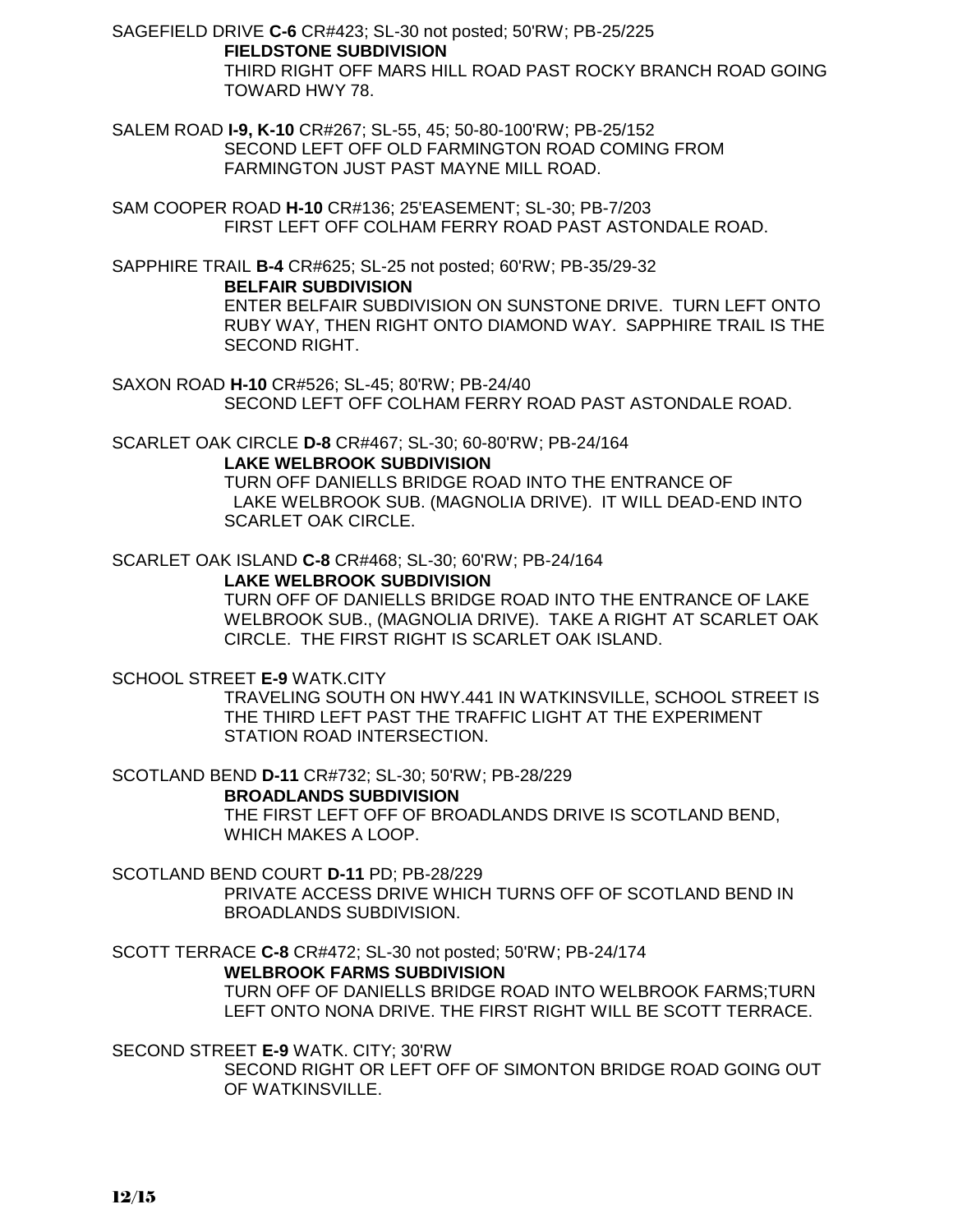SERENBE COURT **C-6** PS; PB-37/34-37

# **ROWAN OAK**

AFTER ENTERING ROWAN OAK, TURN RIGHT ON FITZGERALD LANE, THEN LEFT ON ROWAN OAK ESTATES WAY. SERENBE COURT IS THE FIRST RIGHT. ENDS IN A CUL-DE-SAC.

SERENITY SPRINGS LANE (**NOT ON MAP)** PD

TAKE COLHAM FERRY ROAD TO ESSEX ROAD. SERENITY SPRINGS LANE IS A PRIVATE DRIVE AT THE END OF ESSEX ROAD.

SETTLERS PASS **C-8** CR#696; 60'RW; SL-30; PB-34/164

# **FOUNDERS GROVE SUBDIVISION**

ENTER FOUNDERS GROVE FROM DANIELLS BRIDGE ROAD. TAKE THE FIRST LEFT (FOUNDERS LAKE DRIVE), THEN THE NEXT LEFT (SETTLERS RIDGE ROAD). SETTLERS PASS IS THE SECOND RIGHT OFF SETTLERS RIDGE ROAD. ENDS IN A CUL-DE-SAC.

SETTLERS RIDGE ROAD **C-8** CR#694; SL-30 not posted 60'RW; PB-34/164 **FOUNDERS GROVE SUBDIVISION**

> ENTER FOUNDERS GROVE FROM DANIELLS BRIDGE ROAD. TAKE THE FIRST LEFT (FOUNDERS LAKE DRIVE). THE NEXT LEFT IS SETTLERS RIDGE ROAD. ENDS IN A CUL-DE-SAC.

#### SHADY CREEK COURT **C-6** CR#672; SL-30 not posted; PB-30/236 **OLD WAVERLY SUBDIVISION**

COMING FROM MARS HILL ROAD ON ROCKY BRANCH ROAD, TAKE THE SECOND ENTRANCE TO OLD WAVERLY (OLD WAVERLY WAY). SHADY CREEK COURT IS THE FIRST LEFT. ENDS IN A CUL-DE-SAC.

# SHADYFIELD LANE **G-6** N. HIGH SHOALS CITY; #184; 50'RW SECOND RIGHT OFF GOBER ROAD COMING FROM HWY 186 IN HIGH SHOALS.

# SHAGBARK WAY (not on map) CR#?; SL-25; 60'RW; PB-38/65

### **AUTUMN GLEN SUBDIVISION**

LOCATED ON THE SOUTH SIDE OF ROCKY BRANCH RD ACROSS FROM OLD WAVERLY S/D; ENTER S/D ON AUTUMN GLEN WAY; TURN RIGHT AT THE FIRST INTERSECTION (AUTUMN GLEN DRIVE); THE FIRST LEFT (AT CUL DE SAC) IS SHAGBARK WAY.

# SHARON PLACE **F-8** CR#490; SL-30; 50'RW; PB-25/151

### **OCONEE FOREST SUBDIVISION**

SECOND RIGHT OFF NEW HIGH SHOALS ROAD COMING FROM UNION CHURCH ROAD.

# SHELNUTT DRIVE **F-7** CR#547; SL-25; 60'RW; PB-34/208

# **JEFFREY'S WALK SUBDIVISION**

TRAVELING TOWARD HIGH SHOALS ON NEW HIGH SHOALS ROAD, SHELNUTT DRIVE IS ON THE RIGHT AFTER CROSSING UNION CHURCH ROAD. ENDS IN A CUL-DE-SAC.

### SHENANDOAH DRIVE **C-6** CR#655; SL-25; 60'RW; PB-36/116

# **MERIDIAN SUBDIVISION**

TRAVELING TOWARDS HWY.78 ON MARS HILL ROAD, SECOND ENTRANCE TO MERIDIAN. TURNS LEFT ACROSS FROM LONG ROAD. ALSO SECOND RIGHT OFF ALLEGHENY LANE.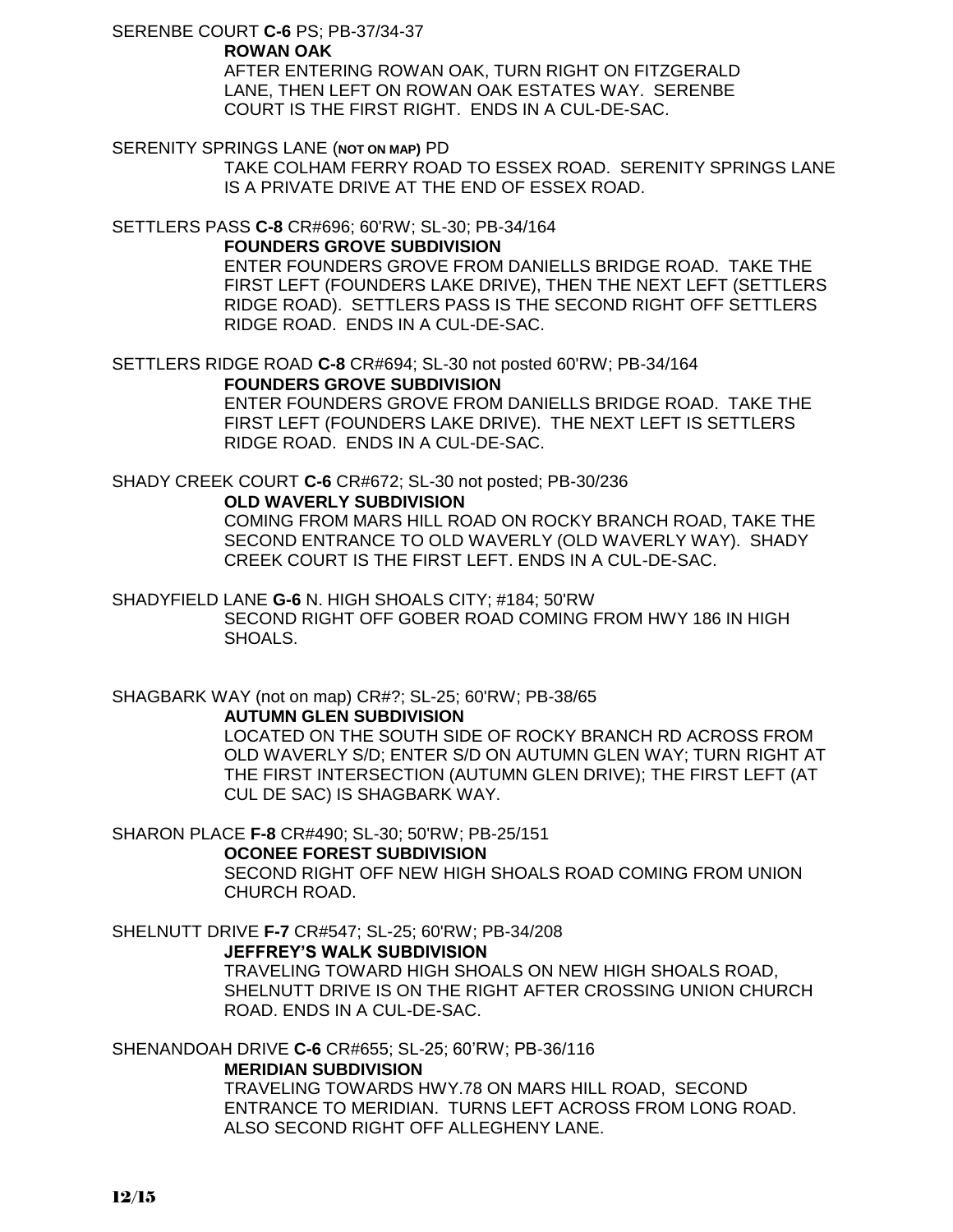SHERWOOD COURT **D-7** CR#231; SL-30 not posted; 50'RW; PB-4/254 **NORTHWEST WOODS SUBDIVISION**

> TURN ONTO ROBINHOOD ROAD FROM BURR HARRIS. SHERWOOD DRIVE IS THE SECOND RIGHT. SHERWOOD COURT IS THE FIRST RIGHT OFF SHERWOOD DRIVE. ENDS IN A CUL-DE-SAC.

SHERWOOD DRIVE **D-7** CR#228; SL-30 not posted; 50'RW; PB-7/90 **NORTHWEST WOODS SUBDIVISION** TURN ONTO ROBINHOOD ROAD FROM BURR HARRIS. SHERWOOD DRIVE IS THE SECOND RIGHT.

SHOAL CREEK WAY **F-7** CR; 50'RW; SL-25; PB-37/111-114 **BOULDER SPRINGS (Phase IV)** FROM NEW HIGH SHOALS ROAD, TURN ONTO BOULDER SPRINGS DRIVE. SHOAL CREEK WAY IS THE SECOND LEFT. LOOPS BACK TO BOULDER RIDGE LANE.

SHOALS DRIVE **C-9** CR#709; SL-30 not posted; 50'RW; PB-24/60 **THE SHOALS SUBDIVISION** TAKE CRYSTAL HILLS DRIVE TO WILD AZALEA LANE. SHOALS DRIVE IS THE FIRST RIGHT.

SHOALS POINTE **C-9** CR#710; SL-30 not posted; 50'RW; PB-25/313 **THE SHOALS SUBDIVISION** TAKE CRYSTAL HILLS DRIVE TO WILD AZALEA LANE. TURN ONTO SHOALS DRIVE. SHOALS POINTE TURNS RIGHT OFF SHOALS DRIVE.

SIKES ROAD **C-3** CR#613; SL-45; 60'RW; PB-6/394 FROM HWY.78, TURN ONTO HWY.53 GOING TOWARDS BARROW COUNTY. SIKES ROAD IS THE THIRD RIGHT; DIRECTLY ACROSS FROM HEBRON CHURCH ROAD.

SILVER LEAF ROAD **B-6** CR#647; SL-30; 50'RW; PB-30/64 **SILVER LEAF SUBDIVISION** GOING TOWARDS ATHENS ON JIMMY DANIEL ROAD, THE SECOND LEFT AFTER CROSSING HWY. 316.

SIMONTON BRIDGE ROAD **D10, E10** CR#266; SL-45; 80'-100'RW; PB-25/134 OFF HWY. 441 IN WATKINSVILLE ACROSS FROM ASHFORD MEMORIAL CHURCH. EXTENDS INTO CLARKE COUNTY. ALSO KNOWN AS WHITEHALL ROAD.

SIMONTON DRIVE **E-10** WATK. CITY; SL-30; 50'RW; PB-24/170 **SIMONTON PLACE SUBDIVISION** GOING OUT OF WATKINSVILLE ON SIMONTON BRIDGE ROAD, TURN LEFT JUST INSIDE THE CITY LIMITS.

SIMONTON WAY **E-10** WATK. CITY; SL-30; 50'RW; PB-24/170 **SIMONTON PLACE SUBDIVISION** TURN OFF OF SIMONTON BRIDGE ROAD ONTO SIMONTON DRIVE. THE FIRST LEFT IS SIMONTON WAY.

SIMS CEMETERY ROAD - SEE DILLARD ROAD.

SIMS DRIVE **C-8** CR#171; SL-30 not posted 30'RW; PB-10/200 SECOND RIGHT OFF OLD EPPS BRIDGE ROAD COMING FROM DOWDY ROAD GOING TOWARD ATHENS.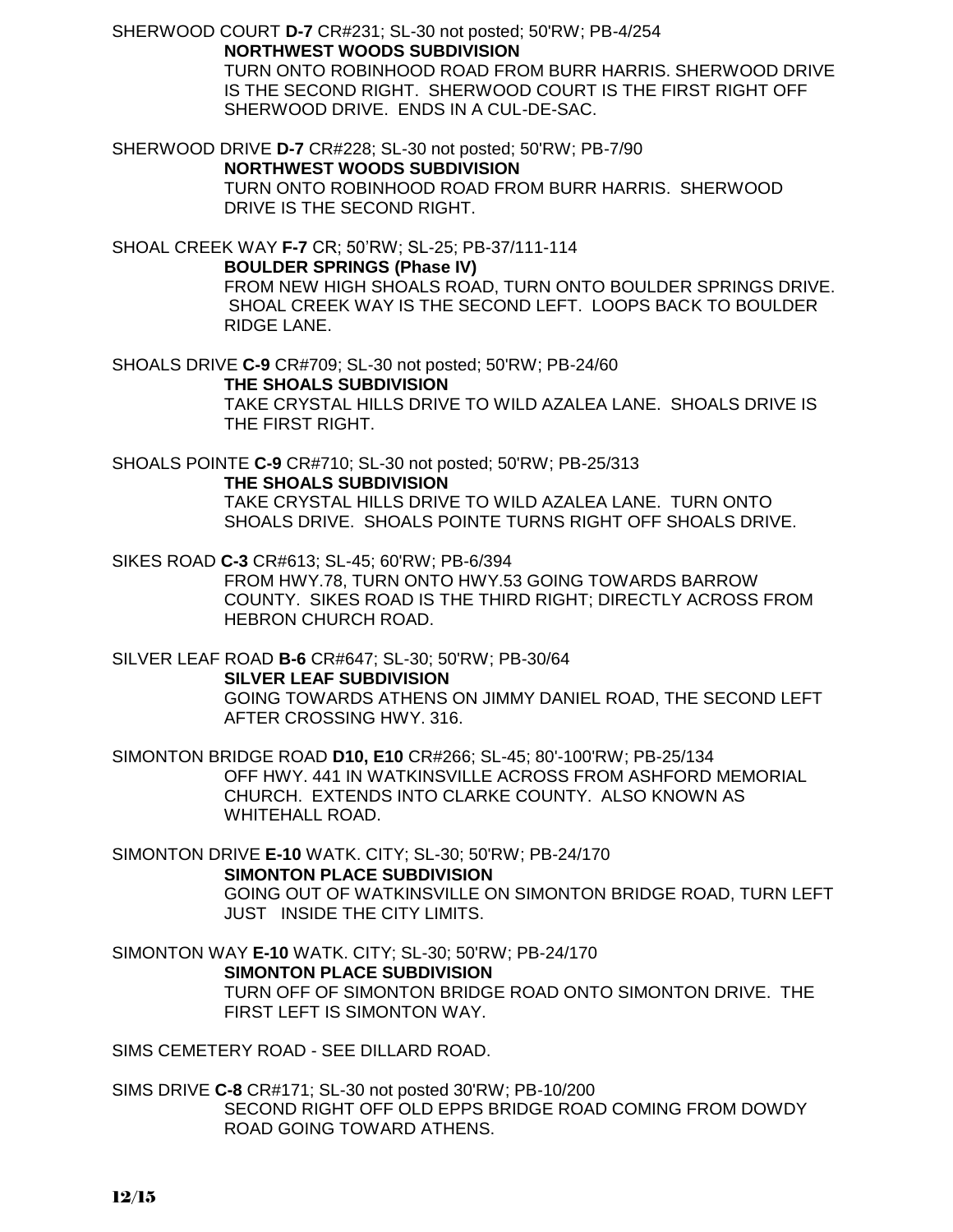SIMS ROAD **C-1** CR#78; SL-30; 80'RW; PB-6/169

GOING TOWARDS WALTON COUNTY ON HEBRON CHURCH ROAD, SIMS ROAD IS THE SECOND RIGHT PAST OSBORNE ROAD. GOES INTO BARROW COUNTY.

SKIPSTONE COURT **E-12** CR#418; SL-30; 50'RW; PB-25/18 **SKIPSTONE SUBDIVISION** FIRST LEFT OFF SKIPSTONE DRIVE.

SKIPSTONE DRIVE **E-12** CR#417; SL-30; 50'-60'RW; PB-24/7; 28/17 **SKIPSTONE SUBDIVISION** TRAVELING OUT OF WATKINSVILLE ON BARNETT SHOALS ROAD, THE FIRST LEFT PAST MCREE MILL RD.

SKIPSTONE POINT **E-12** CR#509; SL-30; 60'RW; PB-24/7 **SKIPSTONE SUBDIVISION** SECOND LEFT OFF OF SKIPSTONE DRIVE.

SNOWS MILL ROAD **E-4** CR#260; SL-55; 100'RW; PB-25/113 FIRST LEFT PAST RITE PRICE STORE ON HWY 53 COMING FROM WATKINSVILLE OR SIXTH RIGHT OFF HWY 53 COMING FROM HWY 78. DIRECTLY ACROSS FROM ROCKY BRANCH ROAD.

SOLITAIRE COURT **B-4** CR#628; SL-25 not posted; 60'RW; PB-35/29-32 **BELFAIR SUBDIVISION** FIRST RIGHT OFF OF SUNSTONE DRIVE. ENDS IN A CUL-DE-SAC.

SOURWOOD COURT **C-9** CR#328; SL-30 not posted; 50'RW; PB-25/105 **HIGHLAND OAKS SUBDIVISION** FROM HWY. 441 NORTH, TURN LEFT ONTO WHITE OAK DRIVE. TAKE THE FIRST RIGHT (KINGS MILL RUN).THE THIRD RIGHT IS SOURWOOD COURT. ENDS IN A CUL-DE-SAC.

SOUTHLAND DRIVE **E-9** WATK. CITY; SL-30; 50'RW; PB-25/58 **BISHOP'S VINEYARD SUBDIVISION** COMING FROM WATKINSVILLE, TURN INTO THE FIRST ENTRANCE TO BISHOP'S VINEYARD (CONCORD DRIVE);TAKE THE FIRST LEFT.

SOUTHWIND DRIVE **F-8** CR#566; SL-30; 50' RW; PB-35/4-10

**SOUTHWIND MANOR SUBDIVISION**

TRAVELING AWAY FROM WATKINSVILLE ON NEW HIGH SHOALS ROAD, TURN LEFT ONTO UNION CHURCH ROAD. SOUTHWIND DRIVE IS THE FIRST LEFT.

SOUTHWOOD CIRCLE **B-3** PS; PB-36/436-440

**OCONEE SPRINGS (GA CLUB)**

ENTER S/D ON OCONEE SPRINGS BLVD.(IN BARROW COUNTY); CONTINUE STRAIGHT ON OCONEE SPRINGS DRIVE. TURN LEFT ON LONGWOOD PARK THEN RIGHT ON SOUTHWOOD CIRCLE.

SPARTAN LANE **D-10** CR#179; SL-30; 60'RW; PB-25/4 **SPARTAN LANE SUBDIVISION** SECOND RIGHT OFF HWY.441 NORTH PAST HOG MOUNTAIN ROAD. THIS IS THE MAIN ENTRANCE TO ATHENS ACADEMY.

SPEEDWAY ROAD **G-6** CITY OF NORTH HIGH SHOALS

IN NORTH HIGH SHOALS, TURN ONTO HILLSBORO ROAD FROM HWY. 186. SPEEDWAY ROAD IS THE FIRST LEFT. CONNECTS HILLSBORO ROAD AND PLANTATION ROAD.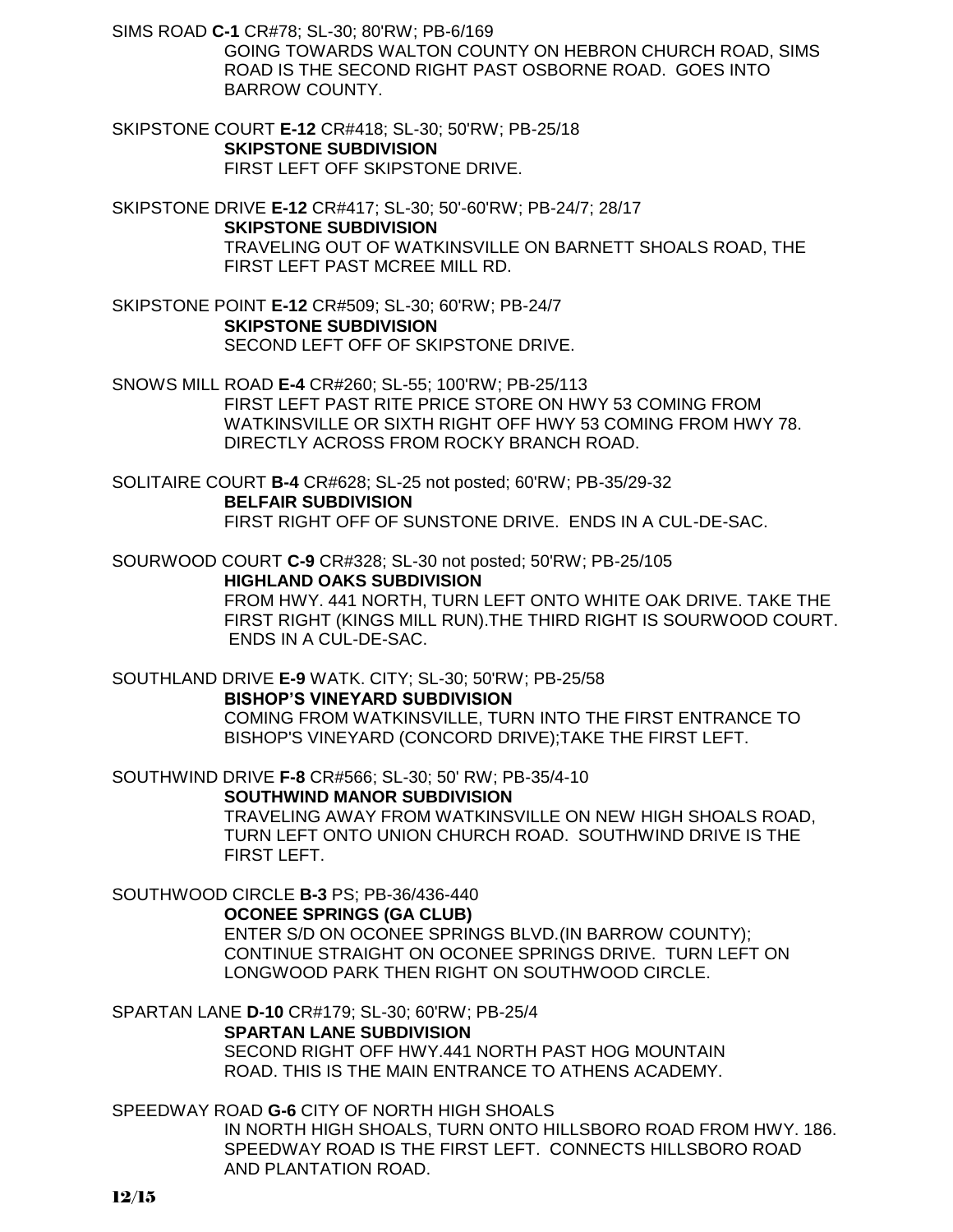SPRING CIRCLE **E-9** WATK. CITY; 40'RW

FIRST RIGHT PAST THIRD STREET OFF SIMONTON BRIDGE ROAD GOING OUT OF WATKINSVILLE.

SPRING CREEK DRIVE **F-7** CR#548; SL-25; 50'RW; PB-34/35&36

### **BOULDER SPRINGS (Phase I)**

TRAVELING AWAY FROM WATKINSVILLE ON NEW HIGH SHOALS ROAD, SPRING CREEK DRIVE IS THE SECOND LEFT AFTER YOU CROSS UNION CHURCH ROAD. ENTRANCE TO PHASE I BOULDER SPRINGS S/D.

SPRING HILL COURT **D-7** CR#230; SL-30; 50'RW; PB-4/123; 17/229 **NORTHWEST WOODS SUBDIVISION** THIRD LEFT OFF COLLIERS CREEK ROAD, WHICH IS THE THIRD ENTRANCE TO NORTHWEST WOODS COMING FROM THE MIDDLE SCHOOL. ENDS IN A CUL-DE-SAC.

SPRING HILL ROAD **D-7** CR#230; SL-30; 50'RW; PB-4/123 **NORTHWEST WOODS SUBDIVISION** SECOND RIGHT OFF COLLIERS CREEK ROAD, WHICH IS THE THIRD ENTRANCE TO NORTHWEST WOODS COMING FROM THE MIDDLE SCHOOL. ADDRESSES ARE ASSIGNED AS SPRING HILL COURT.

SPRING LAKE DRIVE **F-7** CR#550; SL-25; 50'RW; PB-34/37

#### **BOULDER SPRINGS (Phase I)**

FROM NEW HIGH SHOALS ROAD, ENTER BOULDER SPRINGS SUBDIVISION (SPRING CREEK DRIVE). TAKE THE SECOND RIGHT (SPRING VALLEY WAY). SPRING LAKE DRIVE IS THE FIRST LEFT. INTERSECTS WITH CREEKSTONE LANE; ENDS IN A CUL-DE-SAC.

SPRING VALLEY WAY **F-7** CR#549; 50'RW; SL-25; PB-34/35

### **BOULDER SPRINGS (Phase I)**

FROM NEW HIGH SHOALS ROAD, ENTER BOULDER SPRINGS SUBDIVISION (SPRING CREEK DRIVE). SPRING VALLEY WAY IS THE SECOND RIGHT. INTERSECTS WITH SPRING LAKE DR THEN ENDS IN A CUL-DE-SAC.

SPRINGVIEW COURT **C-8** CR#316; SL-30 not posted; 50'RW; PB-7/213; 17/158 **BIRCHMORE HILLS SUBDIVISION** THIRD LEFT PAST THE BRIDGE ON DANIELLS BRIDGE ROAD COMING FROM HOG MOUNTAIN RD.

ST ALBANS PATH **D-6** CR#682; SL-25; 60'RW; PB-34/293

#### **TIMARRON SUBDIVISION**

TURN ONTO HODGES MILL ROAD FROM HWY. 53. AFTER CROSSING MALCOLM BRIDGE ROAD, ST. ALBANS PATH IS THE SECOND LEFT.

ST ANDREWS COURT **C-7** CR#356; SL-30; 50'RW; PB-13/184

#### **JENNINGS MILL SUBDIVISION**

FROM JIMMY DANIEL ROAD, TURN ONTO MERIWEATHER DR. AND TAKE THE FIRST RIGHT (MILLERS LAKE DR.), THEN THE FIRST LEFT (ST. ANDREWS DRIVE). THE NEXT RIGHT AND LEFT WILL BE ST ANDREWS CT. ENDS IN A CUL-DE-SAC.

ST ANDREWS DRIVE **C-7** CR#355; SL-30; 50'RW; PB-25/273 **JENNINGS MILL SUBDIVISION**

FROM JIMMY DANIEL ROAD, TURN ONTO MERIWEATHER DRIVE. TAKE THE FIRST RIGHT (MILLERS LAKE DRIVE);THE FIRST LEFT AND RIGHT IS ST ANDREWS DRIVE.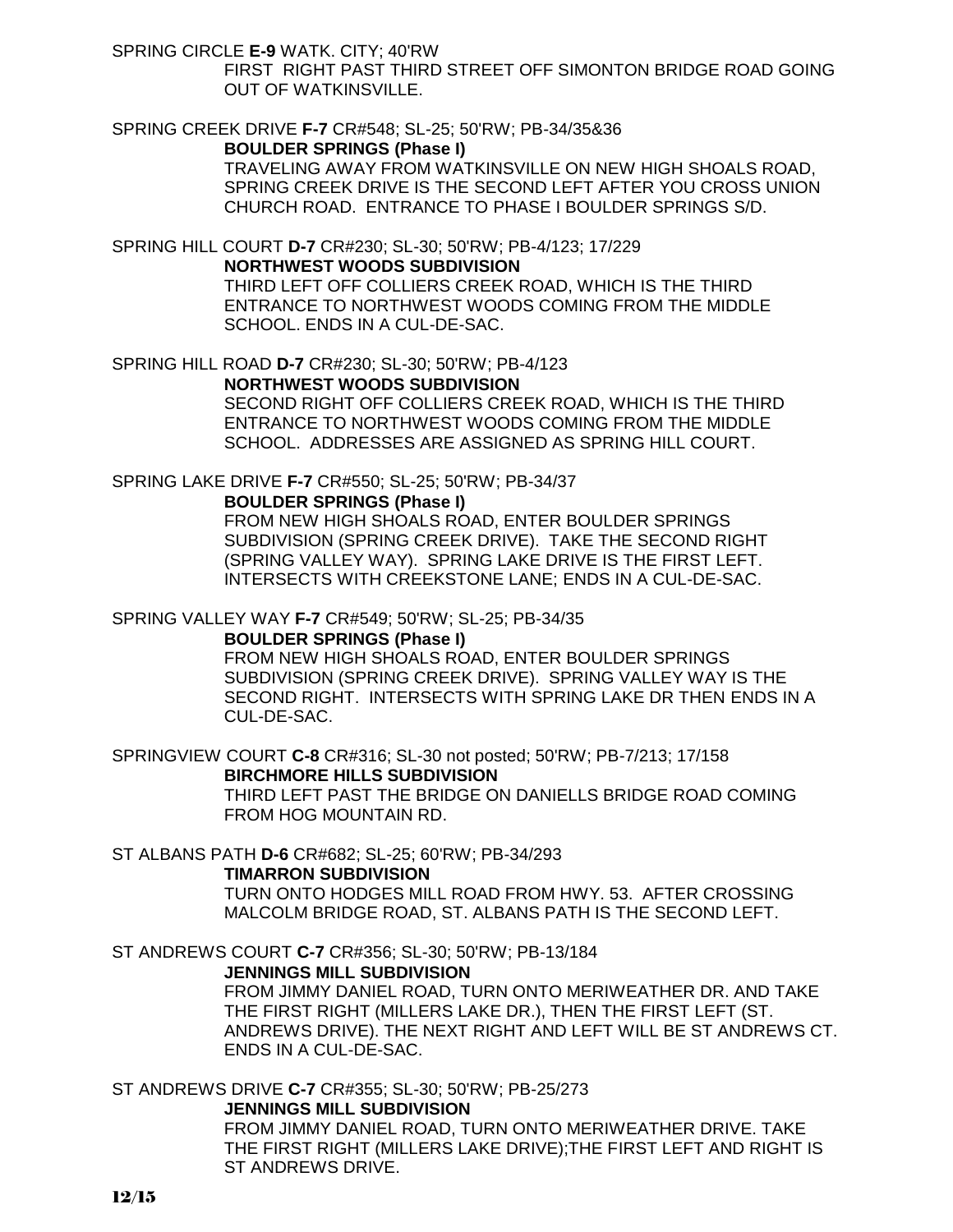ST JAMES PLACE **E-10** CR#730; SL-30 not posted; 50'RW; PB-32/86 **VICTORIA STATION SUBDIVISION** FROM NORTON RD, TURN ONTO VICTORIA RD; ST JAMES PLACE IS THE SECOND LEFT.

STANLEY AVENUE **D-5** CR#598; SL-25; 60'RW; PB-36/118-121 **SOMERSET SUBDIVISION** FIRST LEFT OFF OF WADE DRIVE OR FIRST RIGHT OFF OF HEATHER LANE.

STATION DRIVE **E-10, E-11** CR#383; SL-30; 50'RW; PB-25/15 **VICTORIA STATION SUBDIVISION** FIRST RIGHT OFF BROADLANDS DRIVE WHICH IS THE MAIN ENTRANCE TO BROADLANDS SUB., OFF SIMONTON BR. RD.

STEEPLECHASE COURT **D-7** CR#304; SL-30 not posted; 50'RW; PB-7/191 **BROOKWOOD ESTATES SUBDIVISION**

TAKE THE SECOND ENTRANCE TO BROOKWOOD SUBDIVISION OFF HODGES MILL ROAD COMING FROM MARS HILL( BROOKWOOD DRIVE); THEN THE FIRST RIGHT. THE NEXT RIGHT IS STEEPLECHASE COURT.

STERLING MILLS DRIVE **C-7** PD

**STERLING MILLS RETIREMENT COMMUNITY**

TURN ONTO ROCKY BRANCH ROAD FROM MARS HILL ROAD. STERLING MILLS DRIVE IS THE FIRST AND SECOND RIGHT.

STILL ROAD **C-2** CR#73; SL-30; 40'RW; PB-4/314

FROM HWY.78, TURN ONTO HWY.53 GOING TOWARDS BARROW COUNTY. STILL ROAD IS THE THIRD LEFT.

STONE SHOALS COURT **E-10** WATK. CITY; SL-30; 50'RW; PB-32/265

**STONE SHOALS SUBDIVISION**

ENTER STONE SHOALS FROM BARNETT SHOALS ROAD. TURN LEFT ONTO STONE SHOALS TERRACE; STONE SHOALS COURT IS THE FIRST RIGHT. ENDS IN A CUL-DE-SAC.

STONE SHOALS LANE **E-10** WATK. CITY; SL-30; 50'RW; PB-32/265 **STONE SHOALS SUBDIVISION**

ENTER STONE SHOALS FROM BARNETT SHOALS ROAD. TURN LEFT ONTO STONE SHOALS TERRACE; STONE SHOALS LANE IS THE SECOND RIGHT. ENDS IN A CUL-DE-SAC.

STONE SHOALS TERRACE **E-10** WATK. CITY; SL-30; 50'RW; PB-32/265

# **STONE SHOALS SUBDIVISION**

ENTER STONE SHOALS FROM BARNETT SHOALS ROAD (STONE SHOALS WAY). THIS WILL END INTO STONE SHOALS TERRACE TO THE RIGHT AND LEFT. ENDS IN A CUL-DE-SAC AT BOTH ENDS.

STONE SHOALS WAY **E-10** WATK. CITY; SL-30; 60'RW; PB-32/265

# **STONE SHOALS SUBDIVISION**

MAIN ENTRANCE TO STONE SHOALS SUBDIVISION. OFF OF BARNETT SHOALS ROAD ACROSS FROM SOUTHWIRE.

STONEBRIDGE CIRCLE **E-8** CR#482; SL-30 not posted; 50'RW; PB-25/11 **DANIELL PLANTATION SUBDIVISION** FROM STONEBRIDGE PARKWAY, TURN ONTO STONEBRIDGE ROAD. IT WILL DEAD-END INTO STONEBRIDGE CIRCLE.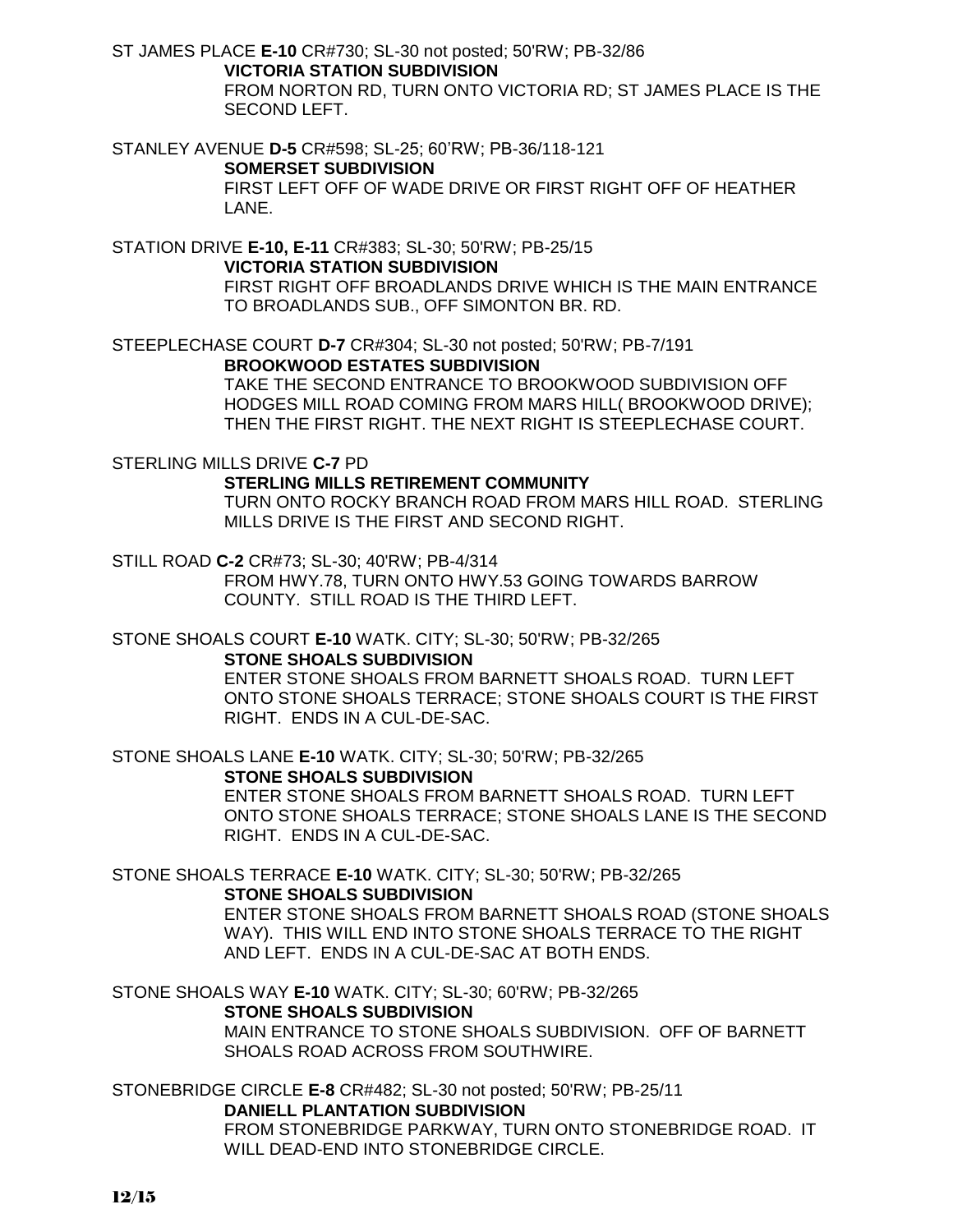STONEBRIDGE COURT **E-10** CR#483; SL-30; 50'RW; PB-17/66 **DANIELL PLANTATION SUBDIVISION** FROM STONEBRIDGE PARKWAY, TURN ONTO STONEBRIDGE ROAD. WHEN IT ENDS, TURN RIGHT ONTO STONEBRIDGE CIRCLE. STONEBRIDGE COURT IS THE FIRST RIGHT. ENDS IN A CUL-DE-SAC.

STONEBRIDGE PARKWAY **E-10** CR#475; SL-35; 80'RW; PB-25/337

**DANIELL PLANTATION SUBDIVISION** MAIN ENTRANCE TO DANIELL PLANTATION OFF HWY 53 BETWEEN WATKINSVILLE AND BUTLERS CROSSING.

STONEBRIDGE ROAD **E-10** CR#481; SL-30; 60'RW; PB-25/21 **DANIELL PLANTATION SUBDIVISION** FIRST RIGHT OFF STONEBRIDGE PARKWAY, WHICH IS THE ENTRANCE TO DANIELL PLANTATION FROM EXPERIMENT STATION ROAD.

STRATFORD DRIVE **E-10** CR; SL-25 not posted; 50'RW PB-24/160 **VICTORIA STATION SUBDIVISION** ENTER VICTORIA STATION (TURN ONTO STATION DRIVE) FROM

BROADLANDS DRIVE; TAKE THE FIRST RIGHT (VICTORIA ROAD). THE SECOND RIGHT IS STRATFORD DRIVE. ENDS IN A CUL-DE-SAC.

SUMMER COURT **E-10** CR#728; SL-25; 60'RW; PB-35/95 **MEADOW BROOKE SUBDIVISION** TURN ONTO VICTORIA ROAD FROM NORTON ROAD. SUMMER COURT IS THE FIRST LEFT. ENDS IN A CUL-DE-SAC.

SUMMIT CIRCLE **D-9** CR#502; SL-30; 50'RW; PB-19/27 **SUMMIT GROVE SUBDIVISION** FIRST LEFT OFF OF SUMMIT DRIVE.

SUMMIT DRIVE **D-9** CR#501; SL-30; 50'RW; PB-24/46 **SUMMIT GROVE SUBDIVISION** ENTRANCE TO SUMMIT GROVE SUB. COMING FROM WATKINSVILLE ON HWY. 441, TURN RIGHT JUST PAST JONES DRIVE ONTO SUMMIT GROVE DRIVE, THEN RIGHT ONTO SUMMIT DRIVE.

SUMMIT GROVE DRIVE **D-9** CR#443; SL-30

PORTION OF U.S. 441 THAT WAS CUT OFF BY THE WATKINSVILLE BYPASS. ACCESSES SUMMIT GROVE AND SUMMIT OAKS SUBDIVISIONS; DEAD-ENDS JUST BEYOND THE ENTRANCE.

SUMMIT OAKS DRIVE **D-9** CR#719; SL-30; 50'RW; PB-30/243 **SUMMIT OAKS SUBDIVISION**

TURNS OFF SUMMIT GROVE DRIVE JUST PAST SUMMIT DRIVE.

SUMNER COURT **E-9** WATKINSVILLE CITY; PB-35/161

**PECAN BLUFF CONDOMINIUMS**

FROM THRASHER DRIVE, TURN ONTO PECAN BLUFF DRIVE. SUMNER COURT IS THE FIRST LEFT.

SUNNYSIDE DRIVE **C-10** CR#7; SL-30; 50'RW; PB-23/299

**IVYWOOD SUBDIVISION**

TAKE THE FIRST RIGHT PAST SPARTAN LANE (ROCKINWOOD DRIVE) THEN THE FIRST LEFT.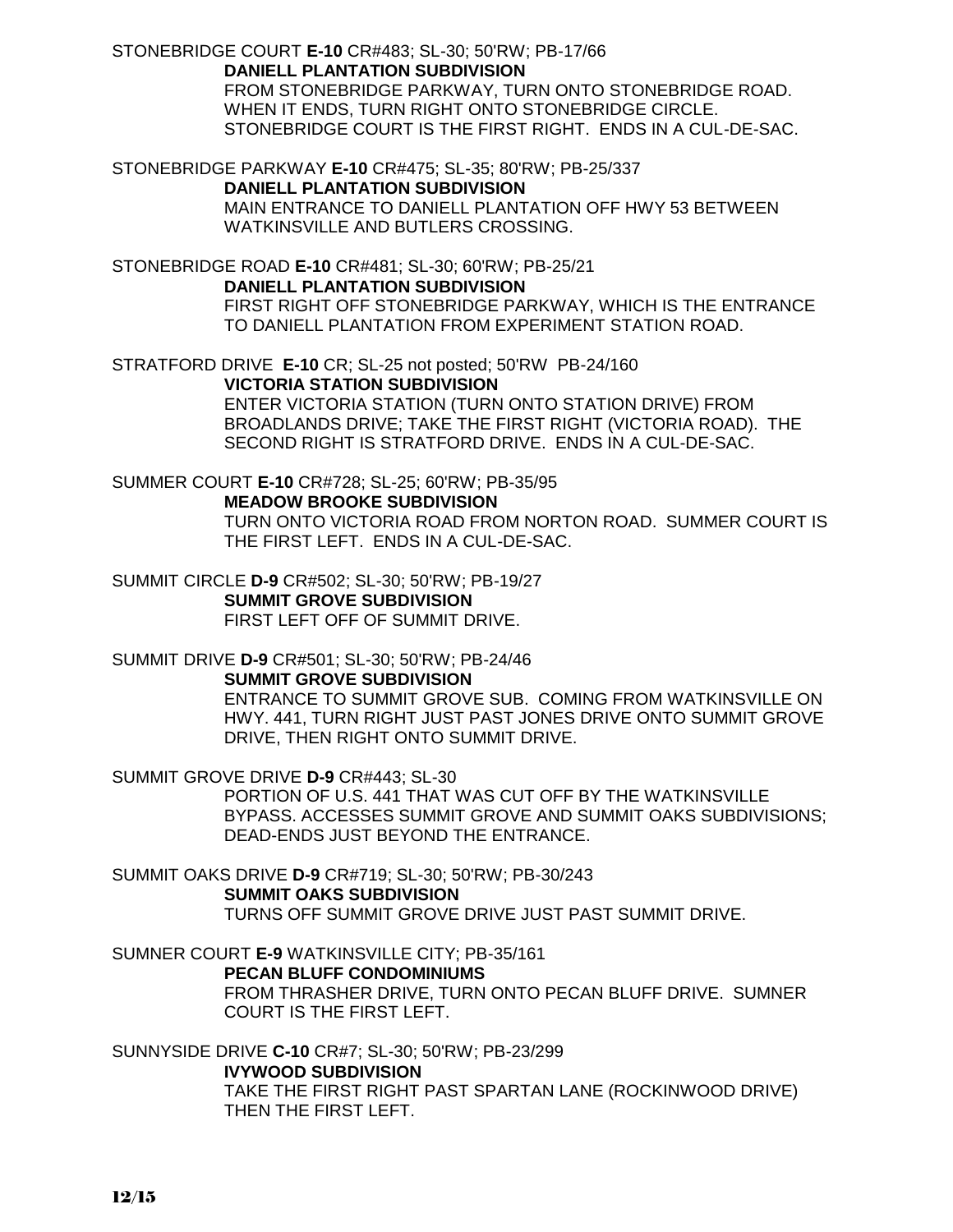SUNSET RIDGE **H-12** CR#531(DIRT); 60'RW; PB-24/8 TURNS OFF OF HWY 15 DIRECTLY ACROSS FROM OLIVER BRIDGE ROAD.

SUNSHADOW LANE **F-6** CR#290; SL-30; 30'RW; PB-10/88 FIRST RIGHT OFF MAXEY ROAD COMING FROM RAY'S CHURCH ROAD.

SUNSTONE DRIVE **C-4** CR#627; SL-25; 100'RW; PB-35/29-32

### **BELFAIR SUBDIVISION**

TURN ONTO PETE DICKENS ROAD FROM HWY. 78. SUNSTONE DRIVE IS THE SECOND LEFT.

SURREY COURT **C-7** 50' PRIVATE ACCESS; PB-35/265-267

**ROWAN OAK**

FROM ROCKY BRANCH ROAD, TURN ONTO ROWAN OAK CIRCLE. TURN RIGHT ONTO OXFORD WAY, THEN LEFT ONTO WESTMINSTER TERRACE. SURVEY COURT IS THE FIRST RIGHT. ENDS IN A CUL-DE-SAC.

SURRY RIDGE DRIVE **J-8** CR#530; 50'RW; SL- 25; PB-36/150-157

**WILLIAMS DOWN SUBDIVISION**

TRAVELLING SOUTH ON HWY.441, FIRST RIGHT PAST BRANCH ROAD (JUST BELOW FARMINGTON). ENDS IN A CUL-DE-SAC.

SWEET GUM WAY **D-7** CR#227; SL-30; 50'RW; PB-4/123; 25/77 **NORTHWEST WOODS SUBDIVISION** FIRST LEFT OFF COLLIER'S CREEK ROAD.

SWEETIE JOHNSON ROAD **G-7** CR#203; SL-30; 60'RW; PB-24/31 SECOND RIGHT OFF OF HIGH SHOALS ROAD COMING FROM HWY.441 IN BISHOP. SOMETIMES KNOWN AS JOHNSON ROAD.

SWEETWATER CIRCLE **C-9** CR#329; SL-30 not posted; 50'RW; PB-7/76 **HIGHLAND OAKS SUBDIVISION**

FROM HWY. 441 NORTH, TURN LEFT ONTO WHITE OAK DRIVE. SWEETWATER CIRCLE IS THE THIRD AND FOURTH RIGHT (MAKES A LOOP).

SYCAMORE CIRCLE **E-7** PS; SL-15; PB-36/444-454 **WILLOW CREEK** FIRST AND SECOND RIGHT OFF WILLOW CREEK DRIVE.

SYDNEY CIRCLE **E-10** CR#387; SL-30 not posted; 50'RW; PB-21/70 **VICTORIA STATION SUBDIVISION**

FROM SIMONTON BRIDGE ROAD, TURN ONTO BROADLANDS DRIVE. TURN RIGHT ONTO STATION DRIVE, THEN LEFT ONTO VICTORIA CROSSING. SYDNEY CIRCLE IS THE FIRST LEFT OFF VICTORIA CROSSING. CUL-DE-SAC.

SYDNEY'S PASS **C-6** CR#656; SL-25; 60'RW; PB-36/116

**MERIDIAN SUBDIVISION**

FIRST RIGHT OFF ALLEGHENY LANE OR FIRST LEFT OFF SHENANDOAH DRIVE.

SYLVIA COURT **C-8** CR#699; SL-30; 50'RW; PB-28/37

**WELBROOK FARMS SUBDIVISION** TURN INTO WELBROOK FARMS SUBDIVISION FROM DANIELLS BRIDGE ROAD. TURN LEFT ON NONA DRIVE. SYLVIA COURT IS THE SECOND RIGHT. ENDS IN A CUL-DE-SAC.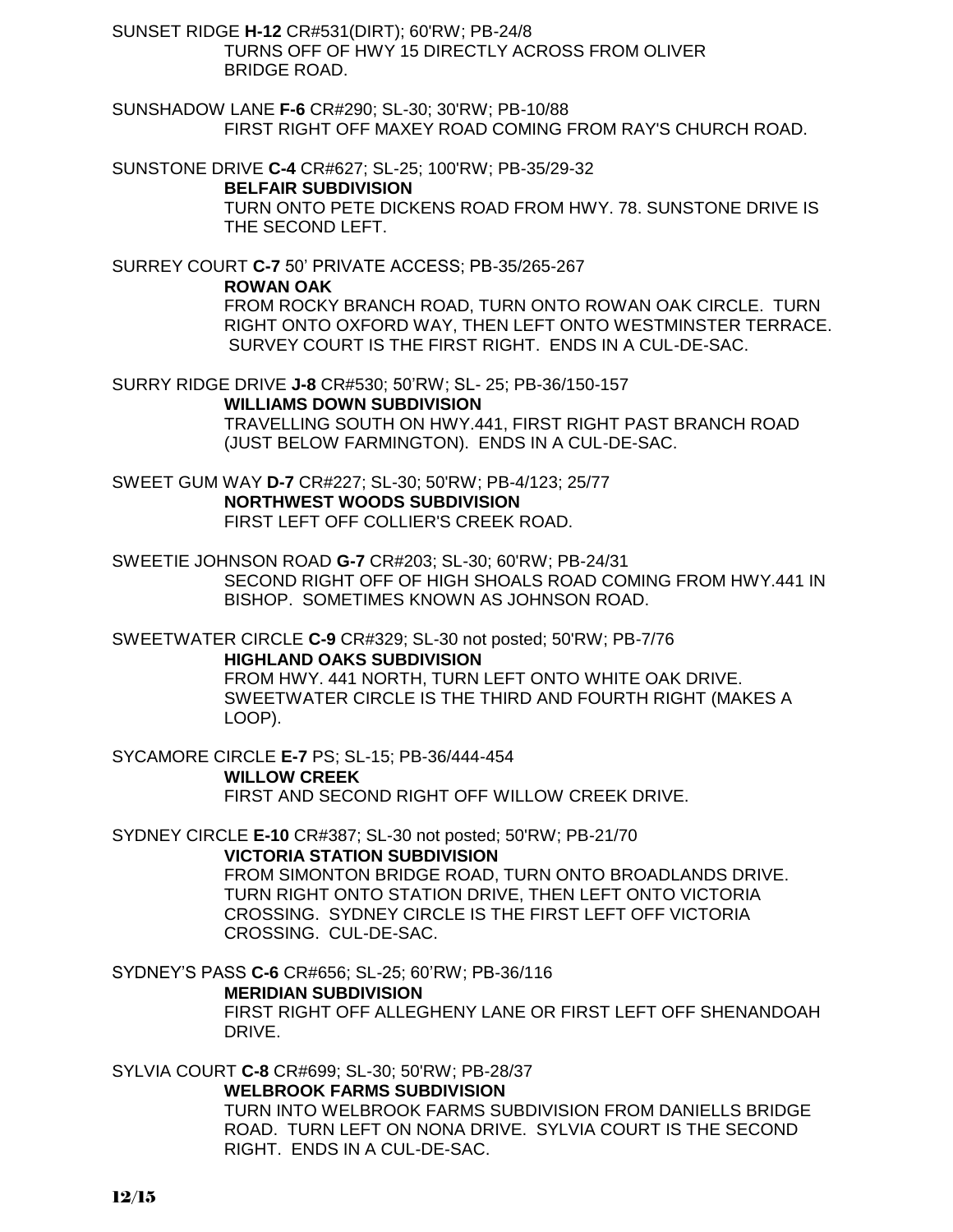TALL OAKS ROAD **B-6** CR#442; SL-30; PB-23/110-111

TO THE RIGHT AND LEFT OFF JULIAN DRIVE AFTER CROSSING HWY 316.

TALUS STREET **C-4** CR#629; SL-30; 60' & 64'RW; PB-35/29-32 & 35/65 **DICKENS CORNER BUSINESS PARK AND BELFAIR SUBDIVISION** TRAVELING TOWARDS MONROE ON HWY. 78, FIRST RIGHT PAST PETE DICKENS ROAD.

TANGLE COURT **B-8** CR#366; SL-30; 50'RW; PB-21/92 **TANGLEBROOK SUBDIVISION** ENTER S/D ON TANGLEBROOK DR; TANGLE CT IS APPROX. 1 MILE ON RIGHT

TANGLE DRIVE **B-8** CR#363; SL-30; 50'-64'RW; PB-25/51 **TANGLEBROOK SUBDIVISION** ENTER S/D ON TANGLEBROOK DRIVE; AFTER 1.2 MILES, BEAR TO THE RIGHT AT TANGLE DRIVE;

TANGLEBROOK DRIVE **B-8** CR#361; SL-30; 64'RW; PB-22/223 **TANGLEBROOK SUBDIVISION** OFF EPPS BRIDGE PKWY ACROSS FROM PARKWAY BLVD; ENTRANCE TO TANGLEBROOK S/D; ENDS AT TANGLE DRIVE

TANYARD TRAIL **E-9** WATK. CITY; 50'RW; PB-25/215

# **CEDAR HILLS SUBDIVISION**

TRAVELING OUT OF WATKINSVILLE ON HARDEN HILL ROAD, TURN RIGHT ONTO HIGHT DRIVE; TAKE THE SECOND RIGHT. ENDS IN A CUL-DE-SAC.

TAPPAN SPUR ROAD **K-9** CR#116; SL-30; 30'RW; PB-20/193

SECOND LEFT PAST BRANCH ROAD ON HWY 441 SOUTH. DEAD ENDS INTO OLD SALEM ROAD.

TARPLEY COURT **D-8** PD (DIRT); SL-30; 30'RW; PB-18/201 TAKE THE FIRST RIGHT OFF MARS HILL ROAD PAST WINDY CREEK SUBDIVISION (TARPLEY LANE). THE FIRST RIGHT IS TARPLEY COURT.

TARPLEY LANE **D-8** CR#176(DIRT); SL-30; 30'RW; PB-3/277 FIRST RIGHT OFF MARS HILL ROAD PAST WINDY CREEK SUB.

TAYLORS COURT **E-10** WATK. CITY; 50'RW; PB-28/157

### **TAYLORS LANDING SUBDIVISION**

TAKE THE FIRST RIGHT PAST MORGAN MANOR SUB. OFF SIMONTON BRIDGE RD. (TAYLORS DRIVE). TAYLORS DRIVE MAKES A LOOP; TAYLORS COURT IS THE ONLY TURN.

TAYLORS DRIVE **E-10** WATK. CITY; 50'RW; PB-28/157

# **TAYLORS LANDING SUBDIVISION**

TRAVELING AWAY FROM WATKINSVILLE ON SIMONTON BRIDGE ROAD, FIRST RIGHT PAST MORGAN MANOR SUBDIVISION.

TERRAPIN COURT **E-7** 60'PS; PB-36/265-268

# **PEBBLEBROOK AT COLDWATER CREEK**

TURN ONTO COLD CREEK DRIVE FROM WHIPPORWILL ROAD. TERRAPIN COURT IS THE FIRST LEFT AND SECOND RIGHT. ENDS IN A CUL-DE-SAC AT EACH END.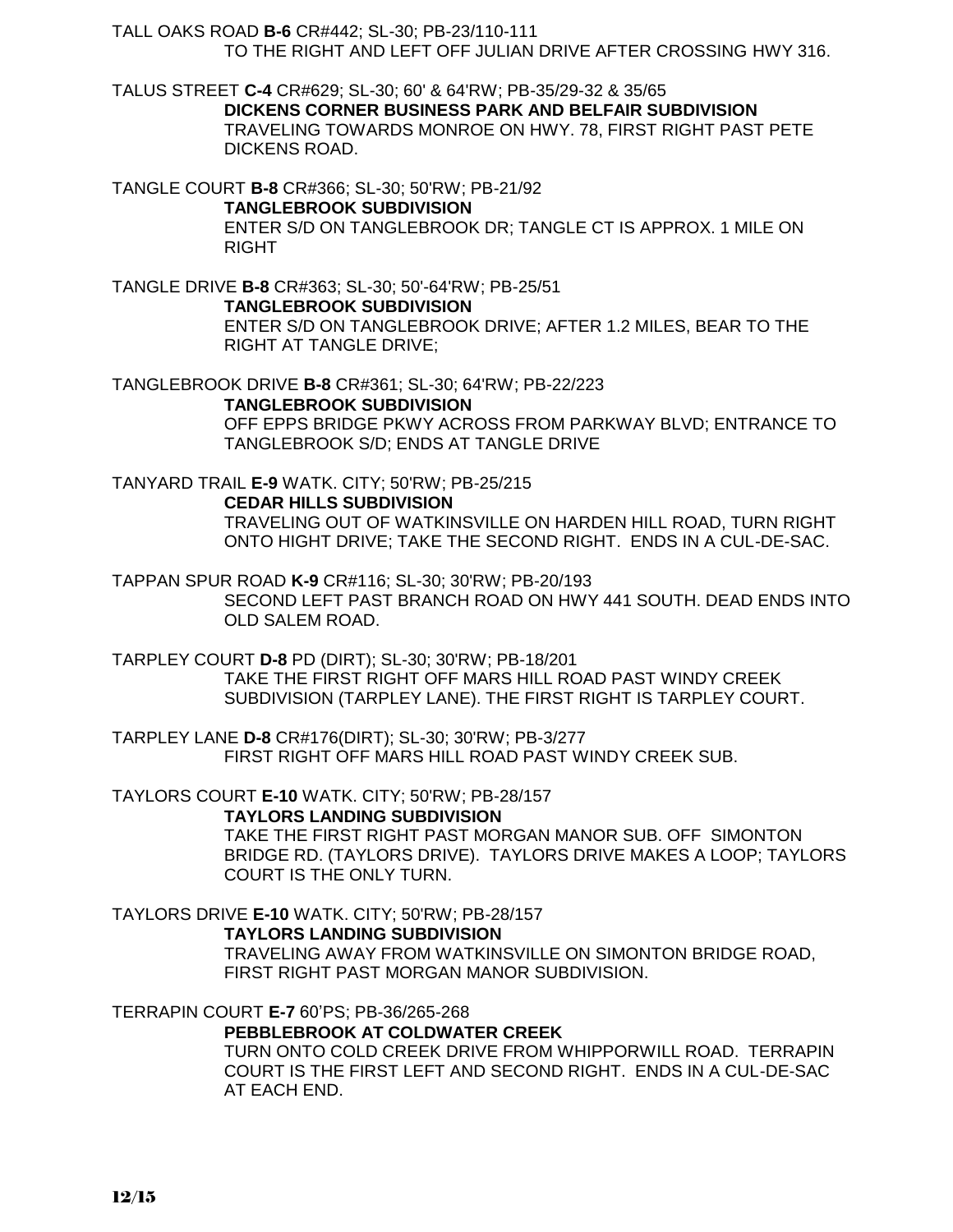THIRD STREET **E-9** WATK. CITY; 40'RW

TURN LEFT OFF MAIN STREET IN WATKINSVILLE BESIDE THE EAGLE TAVERN OR TAKE THE THIRD LEFT OFF BARNETT SHOALS ROAD COMING FROM HWY.441.

# THISEL DOWN DRIVE **B-3** PS; PB-36/436-440

**OCONEE SPRINGS (GA CLUB)**

ENTER S/D ON OCONEE SPRINGS BLVD (IN BARROW COUNTY); CONTINUE STRAIGHT ON OCONEE SPRINGS DR; TURN LEFT ON THISEL DOWN LANE; CONTINUE TO THISEL DOWN DRIVE.

THISEL DOWN LANE **B-3** PS 55'; PB-36/436-440 **OCONEE SPRINGS (GA CLUB)** ENTER S/D ON OCONEE SPRINGS BLVD; CONTINUE STRAIGHT ON OCONEE SPRINGS DR; THISEL DOWN LANE IS FIRST LEFT.

THOMAS AVENUE **D-9** CR#724; SL-25; 50'RW; PB-35/205 **LAMPKIN BRANCH BUSINESS PARK** ENTER LAMPKIN BRANCH BUSINESS PARK FROM HWY. 441. LAMPKIN BRANCH DRIVE ENDS INTO THOMAS AVENUE.

THOMPSON STREET **A-5** BOGART CITY; 40'RW FIRST RIGHT OR LEFT OFF SOUTH BURSON COMING FROM THE TRAFFIC LIGHT ON HWY 29 IN BOGART.

THORNTON DRIVE **C-4** CR#87(DIRT); SL-30; 30'RW; PB-2/212 FIRST LEFT OFF RUTH JACKSON ROAD COMING FROM THE MARS HILL END OFF HWY 78.

THORNWELL COURT **D-9** CR#504; SL-30 not posted; 60'RW; PB-24/155 **ALLGOOD FARMS SUBDIVISION**

TURN RIGHT ONTO ALLGOOD ROAD FROM SPARTAN LANE, THEN LEFT ONTO THORNWELL DRIVE. THE FIRST RIGHT IS THORNWELL COURT.

THORNWELL DRIVE **D-9** CR#503; SL-30; 60'RW; PB-24/155

**ALLGOOD FARMS SUBDIVISION**

TURN RIGHT ONTO ALLGOOD ROAD FROM SPARTAN LANE. THE FIRST LEFT IS THORNWELL DRIVE.

THORNWOOD DRIVE **E-8** CR#559; SL-25; 60'RW; PB-35/251-254

**THORNWOOD SUBDIVISION**

FROM NEW HIGH SHOALS ROAD, TURN ONTO BISHOP FARMS PARKWAY SOUTH. THORNWOOD DRIVE IS THE SECOND LEFT.

THRASHER DRIVE **E-9** WATK.CITY; 40'RW; PB-25/323

GOING NORTH ON HWY.441 IN WATKINSVILLE, THRASHER DRIVE IS THE FIFTH RIGHT PAST THE TRAFFIC LIGHT AT EXPERIMENT STATION ROAD.

TIMARRON TRAIL **D-6** CR#681; SL-30; 60'RW; PB-34/293

**TIMARRON SUBDIVISION**

TURN ONTO HODGES MILL ROAD FROM HWY. 53. AFTER CROSSING MALCOLM BRIDGE ROAD, TIMARRON TRAIL IS THE FIRST LEFT. ENDS IN A CUL-DE-SAC.

TIMBER MILL DRIVE **D-8** PD

**TIMBER MILL PLACE - FORMERLY OCONEE VILLAGE APARTMENTS** FROM MARS HILL ROAD, TURN ONTO RANKIN ROAD. TIMBER MILL DRIVE IS THE FIRST LEFT PAST RIDGE CREST APARTMENTS. ACCESSES TIMBER MILL PLACE APARTMENTS; ENDS IN A CUL-DE-SAC.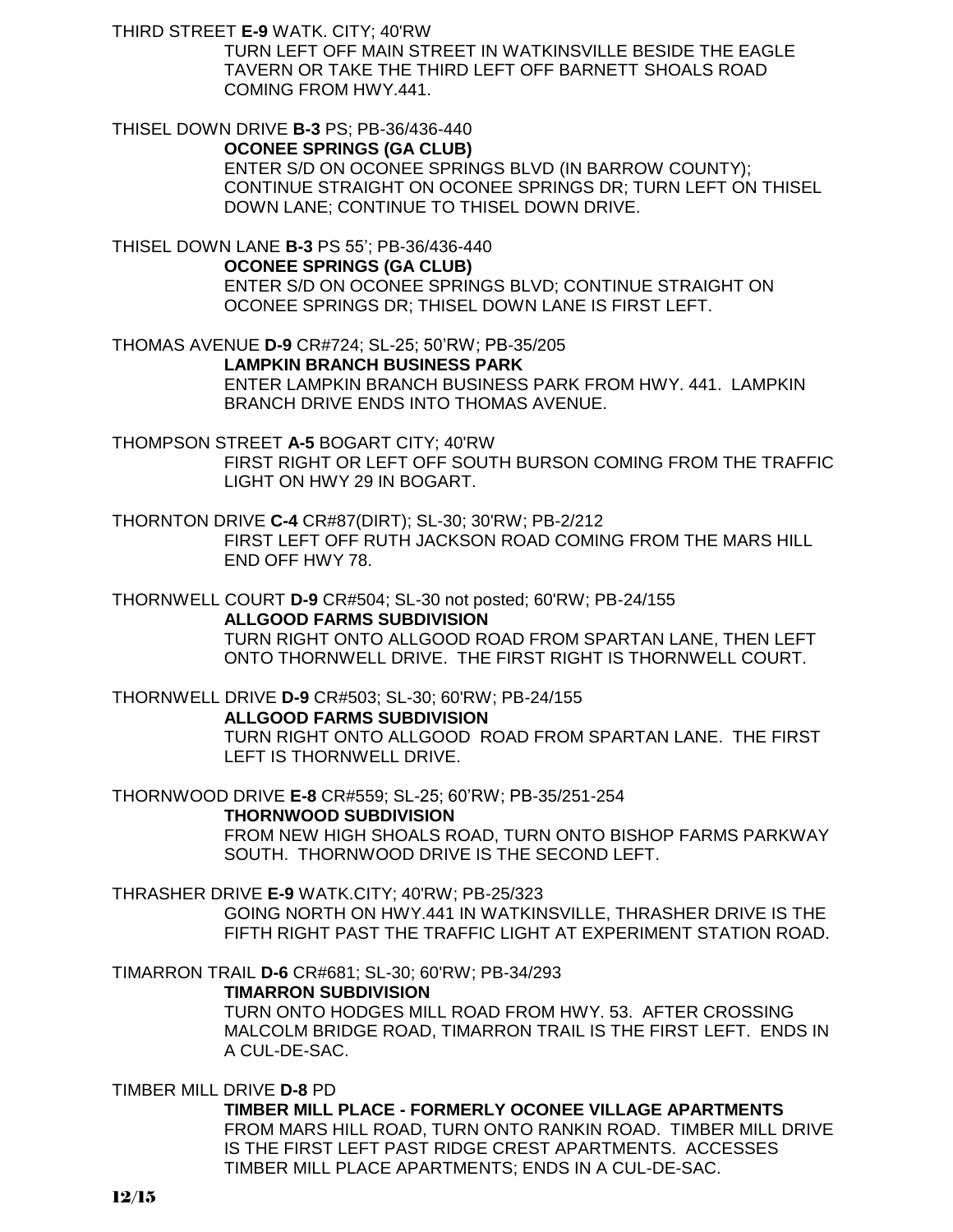### TIMBER MILL RUN **D-8** PD

**TIMBER MILL PLACE - FORMERLY OCONEE VILLAGE APARTMENTS** FROM MARS HILL ROAD, TURN ONTO RANKIN ROAD. TAKE THE FIRST LEFT PAST RIDGE CREST APARTMENTS(TIMBER MILL DRIVE). TIMBER MILL RUN IS THE FIRST RIGHT OFF TIMBER MILL DRIVE. ACCESSES TIMBER MILL PLACE APARTMENTS; ENDS IN A CUL-DE-SAC.

TIMBER RIDGE ROAD **B-6** CR#641; SL-30; 50'RW; PB-28/277

### **TIMBER RIDGE SUBDIVISION**

TURN OFF MARS HILL ROAD ONTO BELL ROAD. THE FIRST LEFT IS TIMBER RIDGE ROAD.

TOPAZ STREET **B-4** CR#626; SL-25 not posted; 60'RW; PB-35/236-238 **BELFAIR SUBDIVISION**

> FROM DIAMOND WAY, TURN ONTO GARNET TRAIL. TOPAZ STREET IS THE FIRST LEFT. CONNECTS TO SAPPHIRE TRAIL.

TOWER PLACE **C-7** PD

COMING FROM WATKINSVILLE, TURN RIGHT OFF OF JIMMY DANIEL ROAD JUST BEFORE HWY. 316. THIS IS VEND DRIVE; TOWER PLACE TURNS RIGHT AT THE END OF VEND DRIVE (IN PARKWAY CENTER).

TOWN HALL DRIVE **C-7** PD

### **STERLING MILLS RETIREMENT COMMUNITY**

TURN OFF OF MARS HILL ROAD ONTO ROCKY BRANCH ROAD AND TAKE THE FIRST RIGHT (STERLING MILLS DRIVE). GOING STRAIGHT, THIS WILL TURN INTO TOWN HALL DRIVE.

TOWNSIDE DRIVE **G-8** BISHOP CITY; 60'RW; PB- 36/111-112

### **TOWNSIDE SUBDIVISION**

OFF OF HWY. 441 IN BISHOP. COMING FROM WATKINSVILLE, TURNS TO THE RIGHT JUST BEFORE PRICE MILL ROAD.

TOWNSIDE LAKE COURT **G-8** BISHOP CITY; 60'RW; PB-36/111-112

#### **TOWNSIDE SUBDIVISION**

SECOND RIGHT AND THIRD LEFT OFF TOWNSIDE DRIVE. ENDS IN A CUL-DE-SAC AT EACH END.

TOWNSIDE PLACE **G-8** BISHOP CITY; 60'RW; PB-36/111-112 **TOWNSIDE SUBDIVISION** FIRST LEFT OFF TOWNSIDE DRIVE. ENDS IN A CUL-DE-SAC.

TOWNSIDE WAY **G-8** BISHOP CITY; 60'RW; PB-36/111-112

### **TOWNSIDE SUBDIVISION**

FIRST RIGHT AND SECOND LEFT OFF TOWNSIDE DRIVE. ENDS IN A CUL-DE-SAC TO THE RIGHT; CONNECTS WITH TOWNSIDE LAKE COURT TO THE LEFT.

TRAILWOOD DRIVE **E-8** CR#250; SL-30; 60'RW; PB-25/60 **WESTBURY SUBDIVISION**

FIRST LEFT OFF HILLCREST DRIVE COMING FROM HWY 53, ACROSS FROM OCONEE CHAPEL.

TRAVELLER RUN **D-8** PS; 60'EASEMENT; PB-36/185-189

#### **OLD FARM SUBDIVISION**

ENTER CLIFF DAWSON ROAD FROM HOG MOUNTAIN ROAD. TRAVELLER RUN IS THE FIRST RIGHT.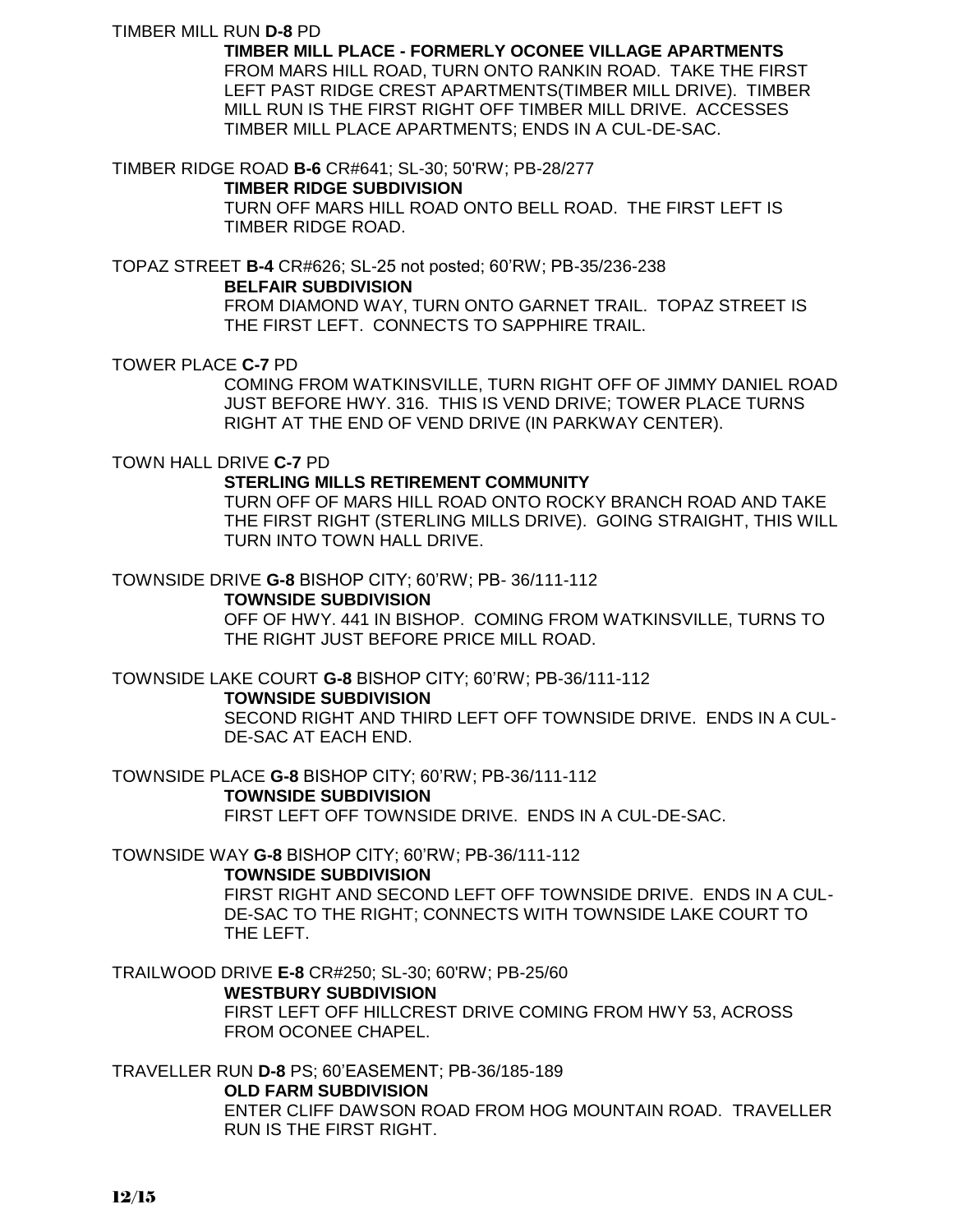TRAVIS DRIVE **F-12** CR#412; SL-30 not posted; 50'RW; PB-25/26 **PINE HILLS SUBDIVISION**

FIRST LEFT AFTER KIRKLAND ROAD OFF FLAT ROCK ROAD COMING FROM HWY 15.

TREADWELL BRIDGE ROAD **D-2** CR#71; SL-45; 80'RW; PB-14/114

FROM HWY.53 HEADING TOWARDS BARROW COUNTY, TURN LEFT ON TO HEBRON CHURCH ROAD. TREADWELL BRIDGE ROAD IS THE SECOND LEFT. DEAD-ENDS WITH A BARRICADE AT POTTER ROAD.

TRESTLE RUN **E-11** CR#384; SL-30; 50'RW; PB-21/307

**VICTORIA STATION SUBDIVISION**

ENTER VICTORIA STATION FROM BROADLANDS DRIVE (STATION DRIVE). THE SECOND LEFT IS TRESTLE RUN. ENDS IN A CUL-DE-SAC.

TROTTERS WALK **B-4** CR#636; SL-25; 50'RW; PB-32/247 **TROTTERS WALK SUBDIVISION** GOING TOWARD WALTON COUNTY ON HWY.78, TURNS RIGHT BETWEEN KEENELAND AND CIRCLE C MOBILE HOME PARK. MAIN ENTRANCE TO TROTTERS WALK.

TULIPWOOD LANE **D-9** CR#708; SL-30 not posted; 60'RW; PB-24/259 **CRYSTAL HILLS SUBDIVISION** FROM 441, ENTER S/D AT WILD AZALEA LANE. THE FIRST LEFT IS

TURKEY INDUSTRIAL ROAD **E-9** WATKINSVILLE CITY; 64'RW

**TURKEY INDUSTRIAL PARK**

TRAVELING SOUTH OUT OF WATKINSVILLE ON HWY.15, TURN LEFT ONTO INDUSTRIAL PARK BOULEVARD. TURKEY INDUSTRIAL ROAD IS THE FIRST LEFT. ENDS IN A CUL-DE-SAC.

TURTLE POND DRIVE **E-7** 60'PS; PB-36/265-268

TULIPWOOD LANE.

**PEBBLEBROOK AT COLDWATER CREEK** FROM WHIPPORWILL ROAD, TURN ONTO COLD CREEK DRIVE. IT WILL END AT TURTLE POND DRIVE, WHICH ENDS IN A CUL-DE-SAC AT EACH END.

TUXEDO LANE **D-8** CR#12; SL-30 not posted; 40'RW; PB-25/191 **LAKE FOREST SUBDIVISION** OFF HOG MTN ROAD, FIRST LEFT PAST CVS PHARMACY

TWELVE OAKS CIRCLE **D-8** CR#735; SL-30; 50'RW; PB-25/268 **TWELVE OAKS SUBDIVISION** TO THE RIGHT AND LEFT AT THE END OF TWELVE OAKS DRIVE.

TWELVE OAKS DRIVE **D-8** CR#486; SL-30; RW VARIES; PB-25/333 **TWELVE OAKS SUBDIVISION** SECOND LEFT PAST STONEBRIDGE PARKWAY OFF HOG MOUNTAIN ROAD GOING TOWARD HWY.441.

TWIN LAKES ROAD **C-8** CR#315; SL-30 not posted; 50'RW; PB-7/213, 245, 259 **BIRCHMORE HILLS SUBDIVISION** FIRST LEFT AND RIGHT OFF BOTH ENTRANCES TO BIRCHMORE HILLS SUB. OFF DANIELLS BRIDGE ROAD.

TWIN OAKS CIRCLE **A-4** BOGART CITY; 60'RW; PB-19/51 FROM OSCEOLA AVE. IN BOGART, TURN ONTO GEAR ROAD (LUKE CIRCLE). THE FIRST LEFT IS TWIN OAKS CIRCLE.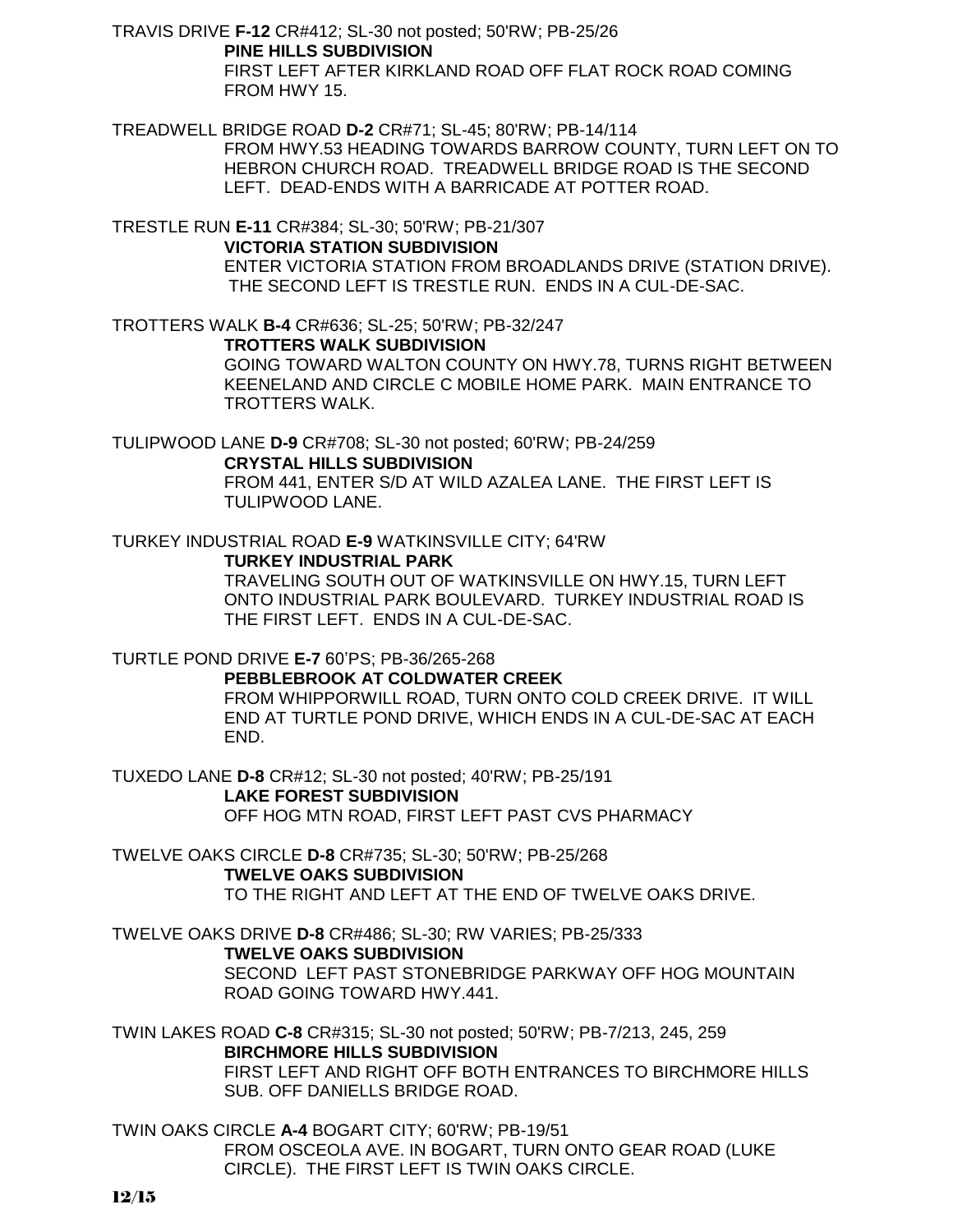TWIN OAKS TRAIL **E-12** CR#419; SL-35; 64'RW; PB-24/137 **RIVER FARMS SUBDIVISION**

> TRAVELING OUT OF WATKINSVILLE ON BARNETT SHOALS ROAD, FIRST LEFT PAST NORTON ROAD. NEAR MCREE MILL ROAD, ABOUT ONE MILE FROM THE RIVER.

TWO OAKS DRIVE **B-9** CR#364; SL-30 not posted; 50'RW; PB-25/123

### **TANGLEBROOK SUBDIVISION**

ENTER S/D ON TANGLEBROOK DRIVE; AFTER 1.16 MILES, BEAR TO THE RIGHT AT TANGLE DRIVE; THE FIRST LEFT IS TWO OAKS DR.

TYBEE TRACE **D-9** CR#716; SL-25 not posted; 60'RW; PB-30/86 **IVYWOOD SOUTH SUBDIVISION**

> TURN ONTO SPARTAN LANE FROM HWY. 441. AND TAKE THE SECOND RIGHT, (KNOB CREEK DRIVE). THE FIRST LEFT IS TYBEE TRACE.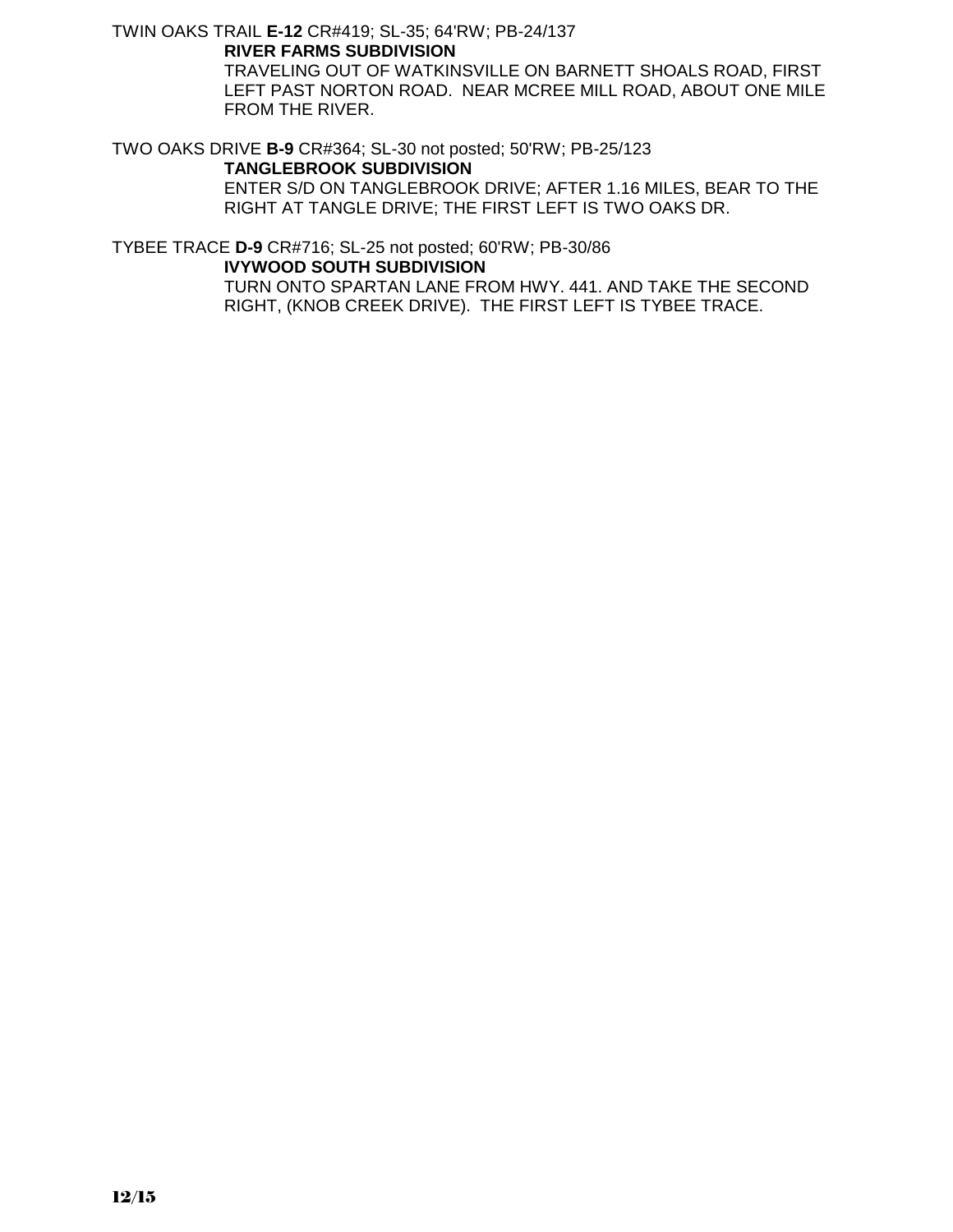UNION CHURCH ROAD **F-8** CR#269; SL-50, 40; 80'RW; PB-25/260 TST FOURTH LEFT OFF HWY 53 PAST OCONEE COUNTY ELEMENTARY SCHOOL. GOES THROUGH TO HWY 186 IN BISHOP. FIRST RIGHT OFF HWY 186 COMING FROM HWY 441 IN BISHOP.

UNIVERSITY PARKWAY **C-7** GA HWY; SL-55; 150-300'RW SR 316 FROM THE BARROW COUNTY LINE TO THE 10 LOOP; ROAD CHANGES NAME TO EPPS BRIDGE PARKWAY AT THE BYPASS.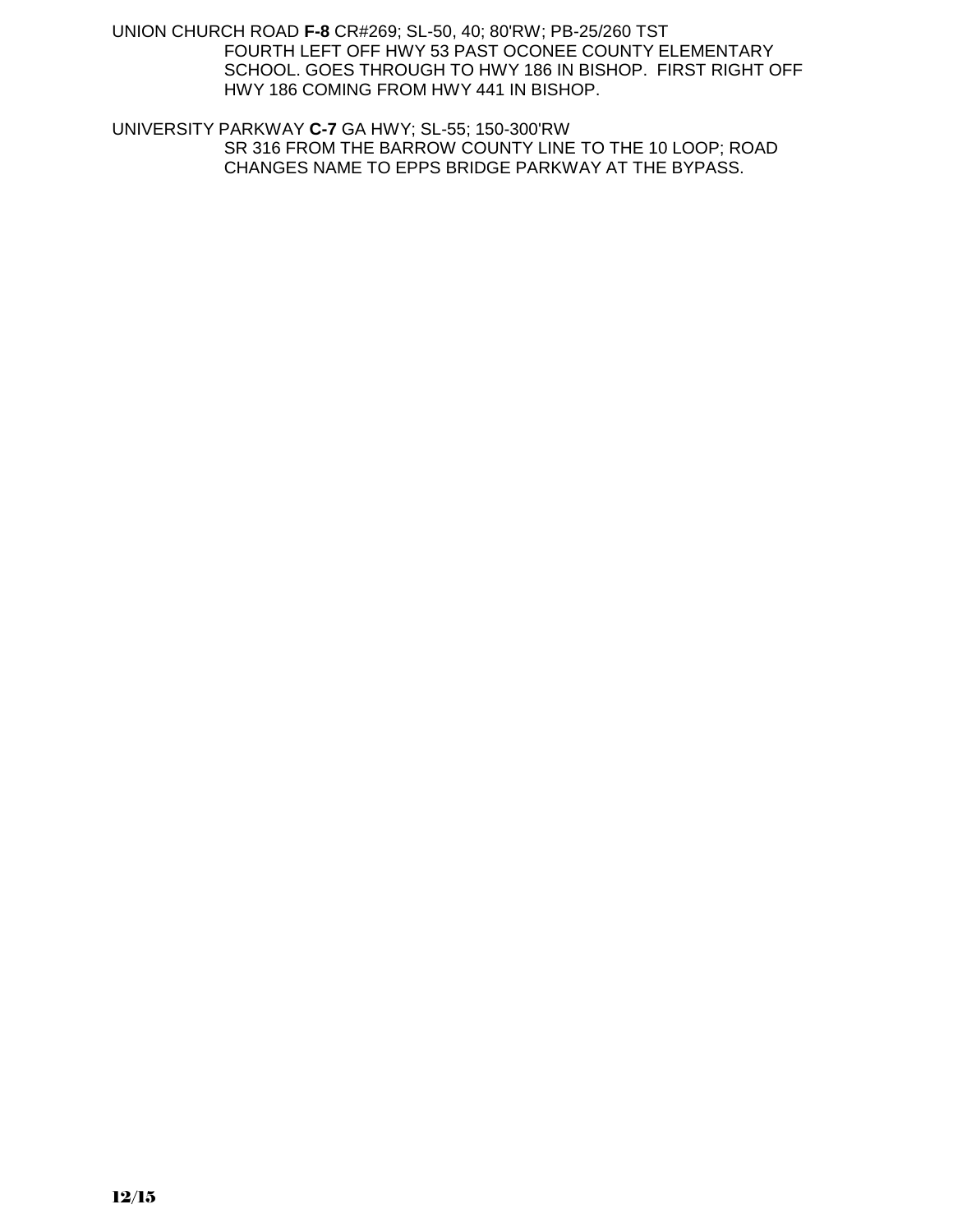VFW DRIVE **E-9** WATK. CITY; 40'-60'RW; PB-25/160

FIRST LEFT COMING OUT OF WATKINSVILLE PAST THE SHERIFF'S OFFICE ON EXPERIMENT STATION ROAD. GOES THROUGH TO HARDEN HILL ROAD.

V. M. OSBORN ROAD **C-2** CR#82(DIRT); SL-30; 30'RW; PB-3/286 FROM HWY.78, TURN ONTO HWY.53 GOING TOWARDS BARROW COUNTY. TAKE THE FOURTH LEFT (OSBORNE ROAD); V.M.OSBORNE ROAD IS THE FIRST RIGHT.

VALLEY SHOALS LANE **F-8** CR; SL-30; 50'RW; PB-36/318-333 **WHITLOW CREEK SUBDIVISION** TURN ONTO UNION CHURCH ROAD (TOWARDS BISHOP) FROM NEW HIGH SHOALS ROAD. VALLEY SHOALS LANE IS THE FIRST RIGHT. ENDS IN A CUL-DE-SAC.

VANESSA AVENUE **D-3** CR#609; SL-25; 50'RW; PB-34/92 **BELMONT PLACE SUBDIVISION**

> AT THE INTERSECTION OF HWY.78 AND HWY.53., TAKE HWY. 53 TOWARDS WATKINSVILLE. VANESSA AVENUE IS THE SECOND LEFT, JUST PAST OCONEE CROSSING SUBDIVISION.

### VEND DRIVE **C-7** PD; PB-28/190

OFF JIMMY DANIELL RD JUST SOUTH OF SR 316; GOES INTO PARKWAY CENTER.

VETERAN'S ST. (**NOT ON MAP)** BOGART FIFTH RIGHT PAST THE TRAFFIC LIGHT OFF ATLANTA HWY IN BOGART GOING TOWARD ATHENS.

VICTORIA CROSSING **E-11** CR#386; SL-30 not posted; 50'RW; PB-25/22 **VICTORIA STATION SUBDIVISION** COMING FROM WATKINSVILLE ON SIMONTON BRIDGE ROAD, TURN

RIGHT ONTO BROADLANDS DRIVE. TAKE THE FIRST RIGHT OFF BROADLANDS DRIVE; THEN THE FIRST LEFT.

VICTORIA ROAD **E-10** CR#505; SL-30 not posted; 50'RW; PB-17/209

**VICTORIA STATION SUBDIVISION** COMING FROM WATKINSVILLE ON SIMONTON BRIDGE ROAD, TURN ONTO BROADLANDS DRIVE. TAKE THE FIRST RIGHT THEN THE NEXT RIGHT.

VILLAGE CIRCLE **E-10** PD; WATK. CITY; PB-37/102

**THE VILLAGE AT WATKINSVILLE**

TRAVELLING OUT OF WATKINSVILLE ON SIMONTON BRIDGE ROAD, TURNS TO THE LEFT ACROSS FROM TAYLOR'S LANDING. LOOPS BACK ONTO SIMONTON BRIDGE ROAD.

VILLAGE DRIVE **E-8** CR#485; SL-30; 50'RW; PB-22/264 **STONEBRIDGE BUSINESS PARK**

> TURNS OFF OF EXPERIMENT STATION ROAD INTO STONEBRIDGE BUSINESS PARK. CROSSES PARK DRIVE.

VINTAGE CIRCLE **D-6** PS; PB-36/405-409 **VINTAGE FARMS** FIRST AND SECOND RIGHT OFF VINTAGE DRIVE.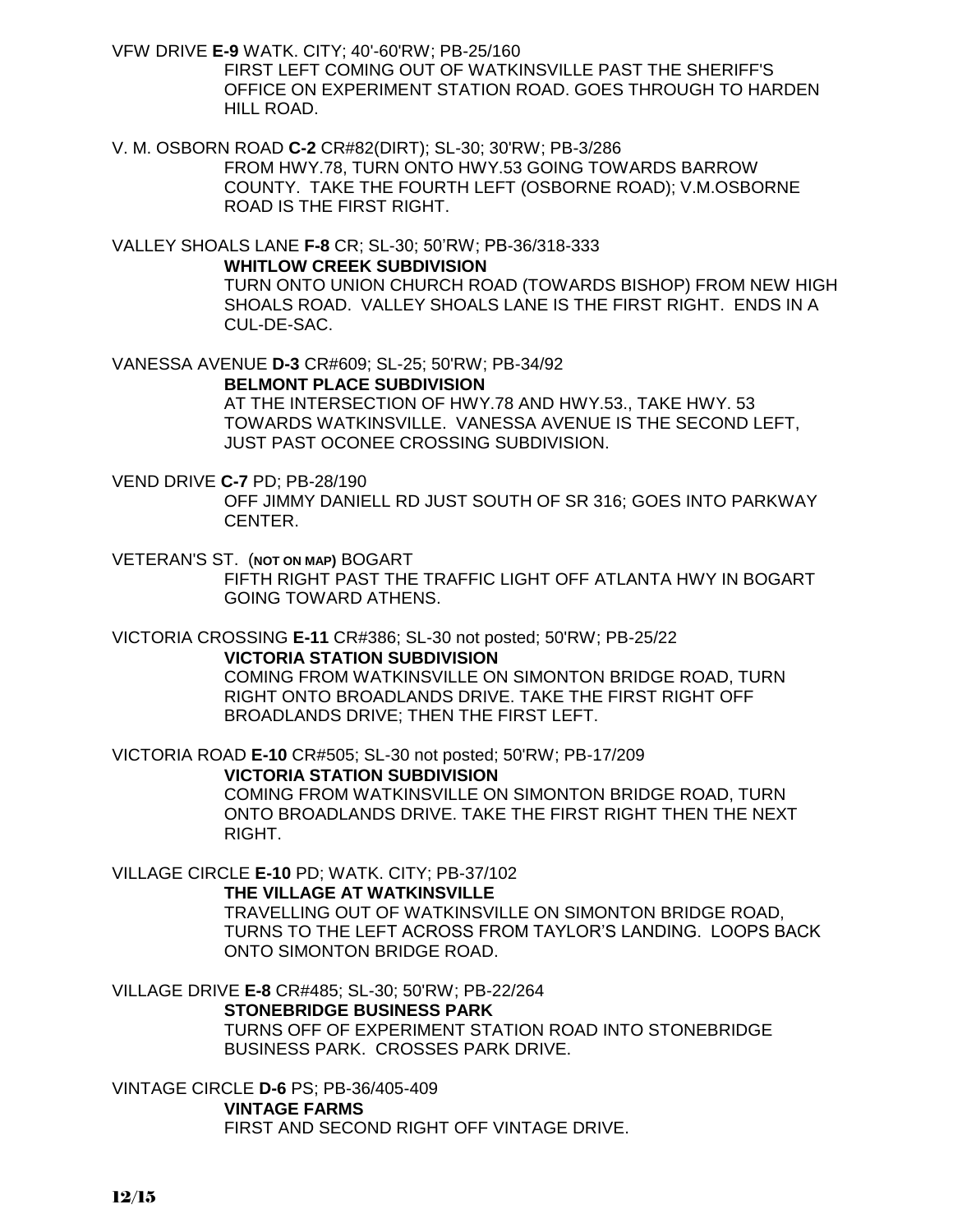VINTAGE DRIVE **D-6** PS; PB-36/405-409

### **VINTAGE FARMS**

NORTH SIDE OF HODGES MILL RD BETWEEN PALOMINO PASS AND LAUREL SHOALS S/D.

VINTAGE PLACE **D-6** PS; PB-36/405-409

# **VINTAGE FARMS**

FIRST LEFT OFF VINTAGE DRIVE. ENDS IN A CUL-DE-SAC.

VIRGIL LANGFORD ROAD **C-7** CR#440 &662; SL-30; 60'RW; PB-19/144

- 1. NORTH SIDE OF SR 316, JUST WEST OF OCONEE CONNECTOR; TURNS BACK TO THE EAST AND CROSSES OCONEE CONN. AND ENDS AT JENNINGS MILL RD.
- 2. SOUTH SIDE OF SR 316, BEGINS AT MARS HILL/ROCKY BRANCH RD INTERSECTION AND ENDS AT SR 316 EB ONLY; DOES NOT CROSS SR 316;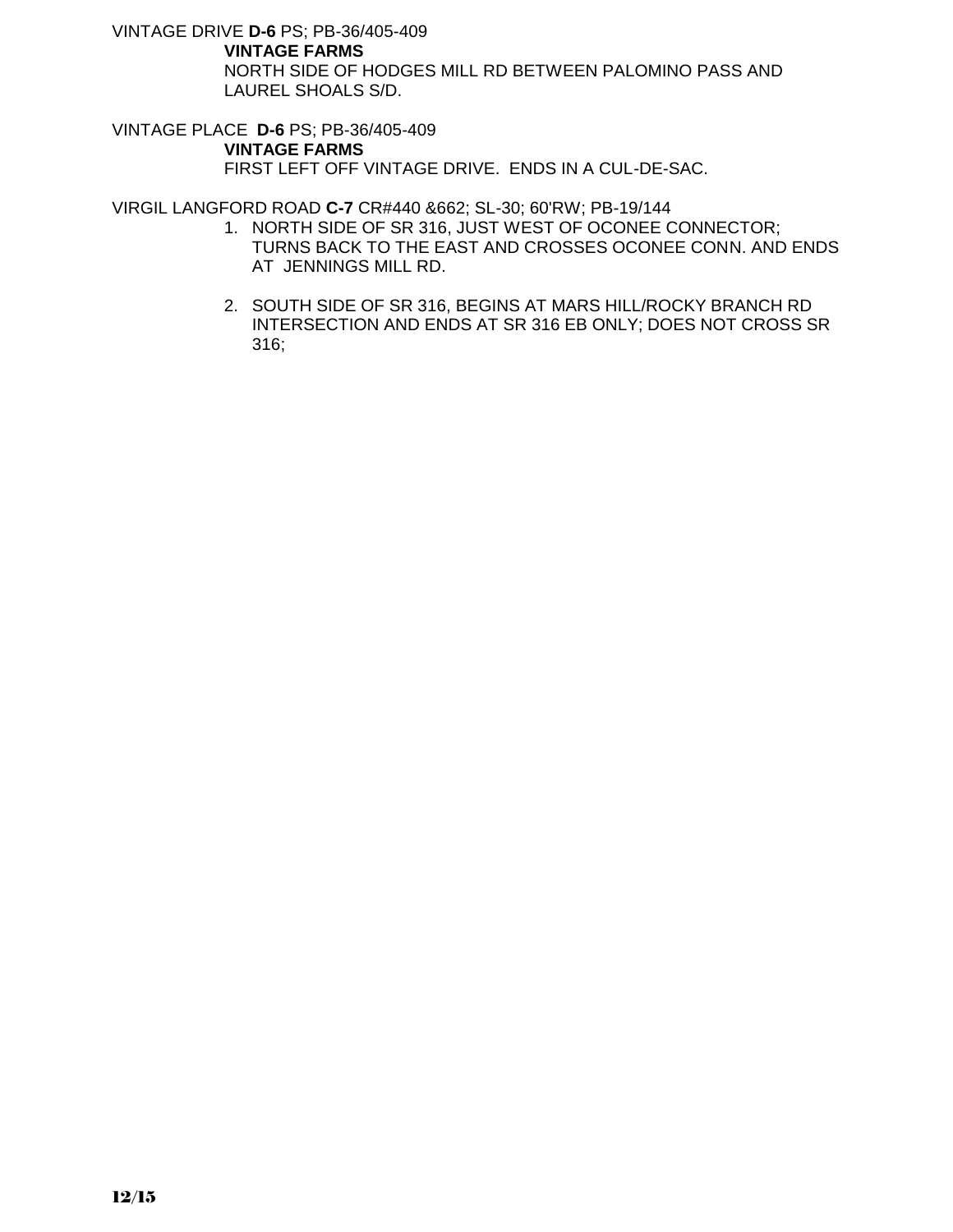WADE DRIVE **C-5** CR#599; SL-25; 60'R/W; PB-36/118-121

**SOMERSET SUBDIVISION**

TURN ONTO CLOTFELTER ROAD FROM HWY.78. WADE DRIVE TURNS TO THE RIGHT. ENDS IN A CUL-DE-SAC.

WALL STREET **B-6** PD

WHEN TRAVELING TOWARDS ATHENS ON JIMMY DANIEL ROAD, WALL STREET IS THE LAST RIGHT BEFORE CROSSING THE CREEK INTO CLARKE COUNTY. ENTRANCE TO GOLDEN PANTRY CORPORATE HEADQUARTERS.

WALNUT STREET **C-8** CR#513; SL-30; 30'RW; PB-10/200 TURN OFF OF OLD EPPS BRIDGE ROAD ONTO SIMS DRIVE. WALNUT STREET TURNS LEFT OFF OF SIMS DRIVE.

WAREVIEW COURT **D-6** PS; PB-37/34-37 **ROWAN OAK** AFTER ENTERING ROWAN OAK, TURN RIGHT ON FITZGERALD LANE, THEN LEFT ON ROWAN OAK ESTATES WAY. WAREVIEW COURT IS THE FIRST LEFT. ENDS IN A CUL-DE-SAC.

WASHINGTON WAY **C-5** PS; PB-36/3-14 & 23-28

# **FRANKLIN GROVE SUBDIVISION**

FIRST LEFT OFF FRANKLIN GROVE PARKWAY. ALSO AT END OF LINCOLN DRIVE.

WATER STREET **E-9** WATK. CITY STREET BEHIND THE COURTHOUSE IN WATKINSVILLE (CUT OFF BY COURTHOUSE PARKING LOT).

WATERFORD COURT **C-7** CR#353; SL-30; 50'RW; PB-28/25

### **JENNINGS MILL SUBDIVISION**

TURN INTO JENNINGS MILL SUB. FROM JENNINGS MILL ROAD. THE FIRST LEFT OFF MERIWEATHER DRIVE IS LAKE POINTE DRIVE. WATERFORD COURT IS THE FIRST LEFT OFF LAKE POINTE DRIVE.

WATSON SPRINGS ROAD **J-11, J-12** CR#121; SL-45; 80'RW; PB-25/59 SECOND LEFT OFF COLHAM FERRY ROAD PAST ANTIOCH CHURCH ROAD COMING FROM WATKINSVILLE. GOES ACROSS TO CONNECT WITH ANTIOCH CHURCH ROAD.

WAVERLY HOLLOW DRIVE **C-6** CR#670; SL-30 not posted; 64'RW; PB-30/236 **OLD WAVERLY SUBDIVISION**

COMING FROM MARS HILL ROAD ON ROCKY BRANCH ROAD, TAKE THE SECOND ENTRANCE TO OLD WAVERLY (OLD WAVERLY WAY). IT WILL DEAD-END INTO WAVERLY HOLLOW DRIVE.

WAVERLY MEADOW DRIVE **C-6** CR#669; SL-30 not posted; 64'RW; PB-32/244-5 **OLD WAVERLY SUBDIVISION**

COMING FROM MARS HILL ROAD ON ROCKY BRANCH ROAD, TAKE THE FIRST ENTRANCE TO OLD WAVERLY (OLD CREEK WAY), THEN LEFT ONTO WAVERLY MEADOW LANE. WHEN IT ENDS, TURN RIGHT ONTO LONG CREEK DRIVE. WAVERLY MEADOW DRIVE IS THE FIRST RIGHT.

WAVERLY MEADOW LANE **C-6** CR#665; SL-30 not posted; 64'RW; PB-32/244-5 **OLD WAVERLY SUBDIVISION**

COMING FROM MARS HILL ROAD ON ROCKY BRANCH ROAD, TAKE THE FIRST ENTRANCE TO OLD WAVERLY (OLD CREEK WAY). IT WILL DEAD-END INTO WAVERLY MEADOW LANE.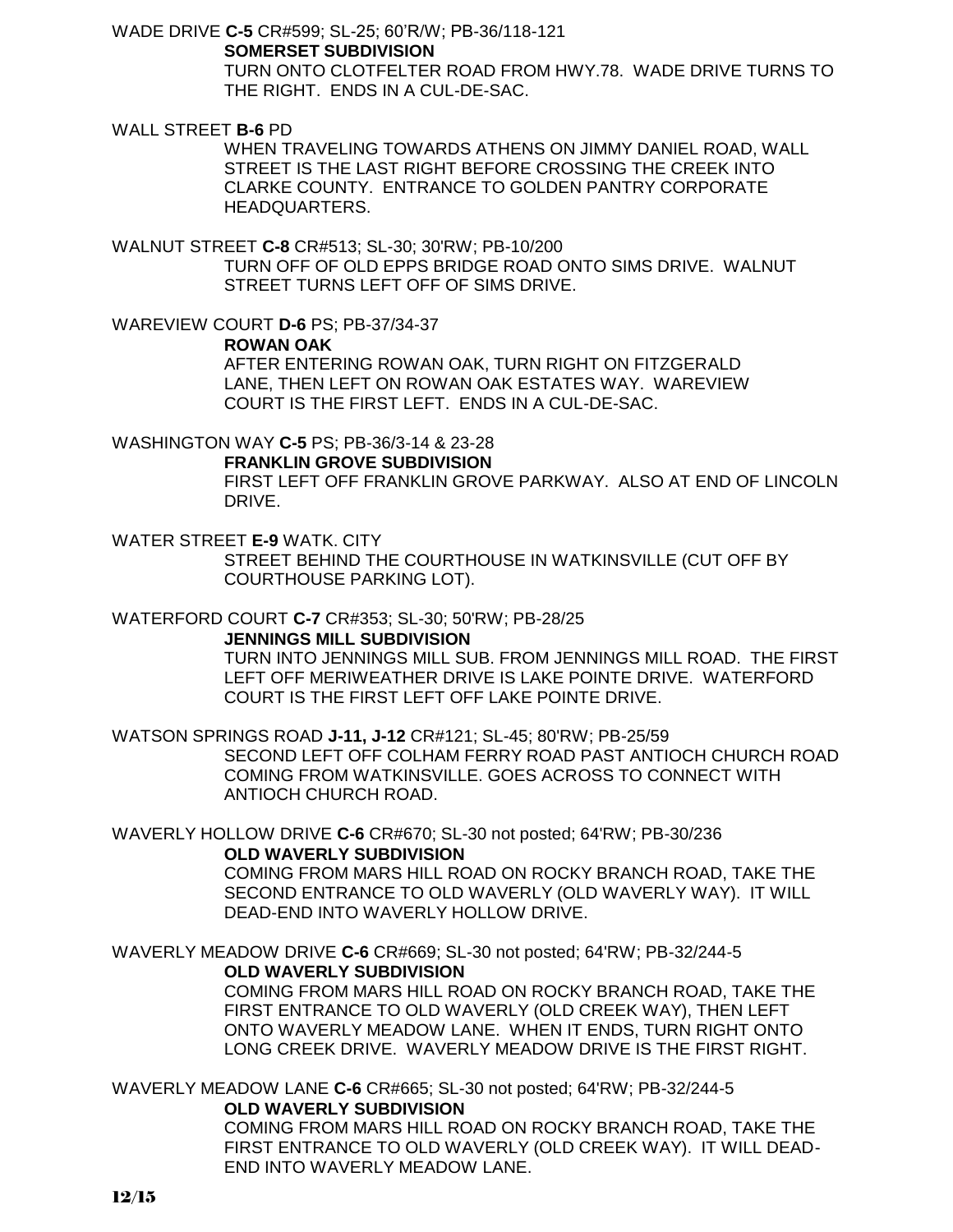WAVERLY RIDGE POINTE **C-6** CR#667; SL-30; 64'RW; PB-32/244-5 **OLD WAVERLY SUBDIVISION**

COMING FROM MARS HILL ROAD ON ROCKY BRANCH ROAD, TAKE THE FIRST ENTRANCE TO OLD WAVERLY (OLD CREEK WAY), THEN RIGHT ONTO WAVERLY MEADOW LANE. WHEN IT ENDS, TURN LEFT ONTO HAMMOND CREEK TRAIL. WAVERLY RIDGE POINTE IS THE FIRST RIGHT. ENDS IN A CUL-DE-SAC.

WELBROOK ROAD **D-9** CR#9; SL-30; 80'RW; PB-19/103 FIRST RIGHT OFF HOG MTN RD COMING FROM HWY 441 NEAR RAYS CORNER.

WELLINGTON COURT **B-5** CR#452; SL-30; 50'RW; PB-24/114 **WELLINGTON PARK SUBDIVISION** FIRST LEFT OFF OF WELLINGTON DRIVE. ENDS IN A CUL-DE-SAC.

WELLINGTON DRIVE **B-5** CR#449; SL-30; 50'RW; PB-24/114 **WELLINGTON PARK SUBDIVISION** TURNS OFF OF HWY. 78 NEXT TO FERNWOOD SUB.

WEST CANYON CREEK COURT **C-6** CR#422; SL-30 not posted; 50'RW; PB-25/46 **CANYON CREEK SUBDIVISION** TURN INTO CANYON CREEK SUB. FROM MARS HILL RD. WEST CANYON

CREEK CT. IS THE FIRST RIGHT OFF CANYON CREEK ROAD.

WESTCHESTER COURT **E-10** CR#507; SL-30 not posted; 50'RW; PB-24/100 **VICTORIA STATION SUBDIVISION**

> TAKE SIMONTON BRIDGE ROAD TO BROADLANDS DRIVE. TURN RIGHT ONTO STATION DRIVE, THEN RIGHT ONTO VICTORIA ROAD. WESTCHESTER COURT IS THE FIRST RIGHT. ENDS IN A CUL-DE-SAC.

WESTLAKE COURT **C-6** CR#332; SL-30; 50'RW; PB-7/52; 17/168

### **BRIAR LAKES SUBDIVISION**

TAKE THE THIRD LEFT OFF MARS HILL ROAD PAST ROCKY BRANCH ROAD (BRIAR LAKES ROAD). WESTLAKE COURT IS THE FIRST RIGHT.

WESTLAND COURT **D-6** CR; 50'RW; PB-36/394-398

**WESTLAND**

ENTER WESTLAND ON WESTLAND PARKWAY. AFTER THE CIRCLE, WESTLAND COURT CONTINUES STRAIGHT.

WESTLAND PARKWAY **D-6** CR; 100' & 80' RW; PB-36/394-398

### **WESTLAND**

TRAVELLING WEST ON HWY. 78, FIRST LEFT PAST BETHABARA CHURCH.

WESTMINSTER TERRACE **C-7** 50' PRIVATE ACCESS; PB-35/265-267

### **ROWAN OAK**

FROM ROCKY BRANCH ROAD, TURN ONTO ROWAN OAK CIRCLE. TAKE THE FIRST RIGHT (OXFORD WAY); WHEN IT ENDS, WESTMINSTER TERRACE TURNS TO THE LEFT.

WESTON TRAIL **C-5** PS; PB-37/88

### **TRIPLE CREEK AT MALCOLM BRIDGE**

FROM LENRU ROAD, TURN ONTO LIVINGSTON TRAIL. WHEN IT ENDS, TURN RIGHT ON EAST HAVEN TRAIL. WESTON TRAIL IS THE FIRST LEFT.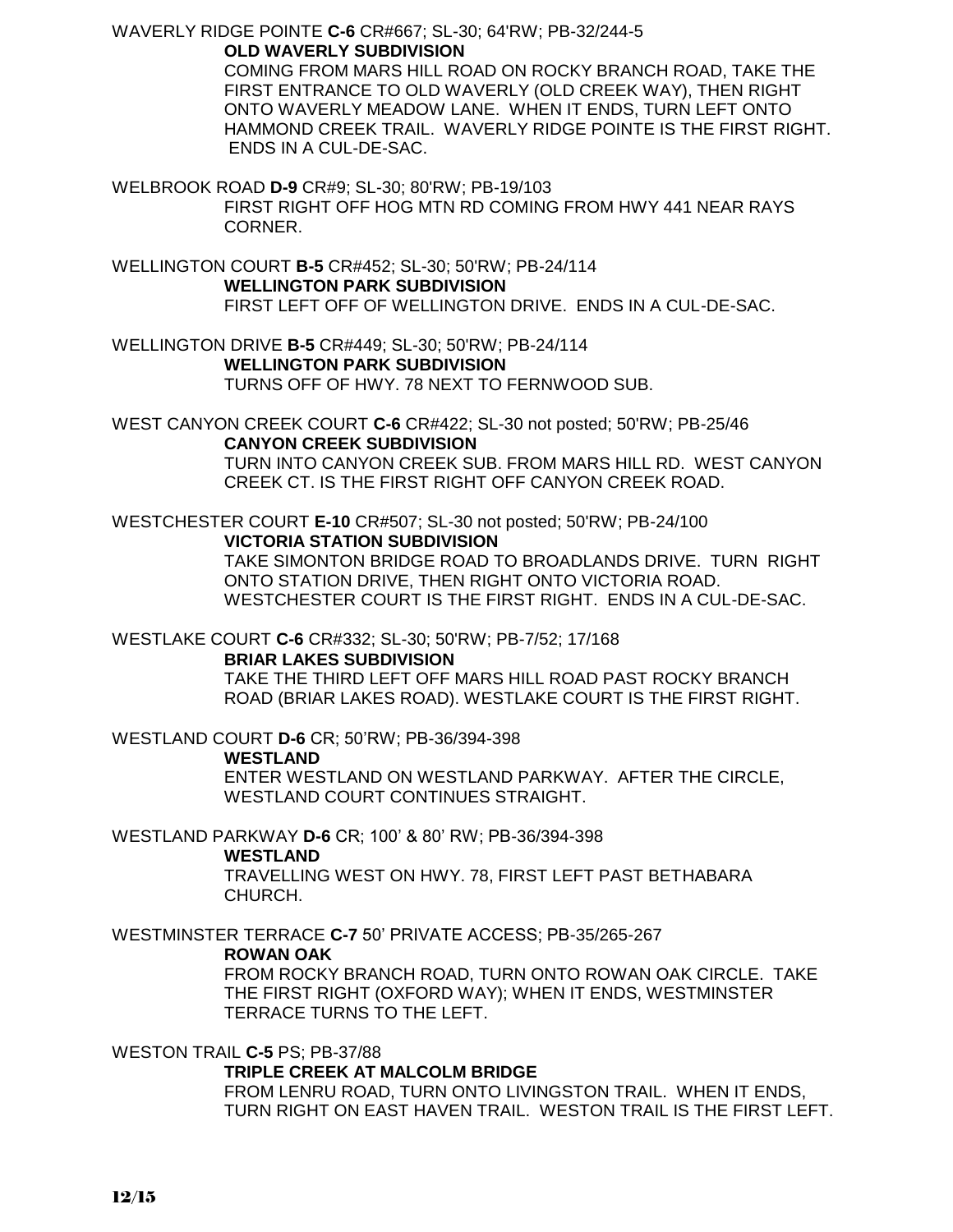WESTVIEW COURT **C-6** CR#425; SL-30 not posted; 50'RW; PB-25/307 **FIELDSTONE SUBDIVISION**

SECOND LEFT OFF SAGEFIELD DRIVE COMING FROM MARS HILL ROAD. ENDS IN A CUL-DE-SAC.

WESTWOOD AVENUE **A-5** BOGART CITY GOING TOWARD ATHENS ON HWY. 29, FOURTH RIGHT PAST THE TRAFFIC LIGHT IN BOGART.

WETHERBURN WAY **D-10** CR#208; SL-30 not posted; 50'RW; PB-25/85 **HICKORY HILLS SUBDIVISION**

COMING FROM WATKINSVILLE ON SIMONTON BRIDGE ROAD, TURN LEFT ONTO THE SECOND ENTRANCE TO HICKORY HILLS SUB. WEATHERBURN WAY IS THE FIRST RIGHT.

WEXFORD TRACE **E-10** CR#506; SL-25; 50'RW PB-24/160 **VICTORIA STATION SUBDIVISION** ENTER VICTORIA STATION (ON STATION DRIVE) FROM BROADLANDS DRIVE. TAKE THE FIRST RIGHT (VICTORIA ROAD). WEXFORD TRACE IS THE FIRST CUL-DE-SAC ON THE LEFT.

WHIPPOORWILL ROAD **F-7** CR#43; SL-40, 50; 60-80'RW; PB-19/15,24/11 FIRST RIGHT OFF UNION CHURCH ROAD COMING FROM HWY 53, ACROSS FROM THE HIGH SCHOOL. GOES THROUGH TO ELDER ROAD.

WHITE LANE **E-9** WATK. CITY THIRD RIGHT PAST THE FORMER PATRICK'S RESTAURANT IN WATKINSVILLE GOING TOWARD ATHENS.

WHITE OAK DRIVE **C-9** CR#324; SL-30; 64'RW; PB-7/4

**HIGHLAND OAKS SUBDIVISION**

COMING FROM WATKINSVILLE ON HWY. 441 NORTH, AFTER PASSING FRIENDSHIP CHURCH, WHITE OAK DRIVE TURNS RIGHT AND LEFT AT THE TRAFFIC LIGHT. TO THE RIGHT, WHITE OAK ENDS AT THE CURVE AND ROAD NAME CHANGES TO MACON HWY.

WHITE STREET **E-9** WATK. CITY

GOING NORTH ON HWY.441 IN WATKINSVILLE, WHITE STREET IS THE SIXTH RIGHT FROM THE EXPERIMENT STATION ROAD TRAFFIC LIGHT.

WHITE STREET EXTENSION **E-9** WATK. CITY

 GOING NORTH ON HWY 441, TURN RIGHT ONTO WHITE STREET, WHITE STREET EXTENSION IS THE PORTION THAT CONTINUES STRAIGHT AFTER WHITE STREET TURNS RIGHT.

WHITEHEAD DRIVE **E-9** WATK. CITY FIRST RIGHT OFF NEW HIGH SHOALS ROAD COMING FROM HWY 441 SOUTH OF WATKINSVILLE.

WHITEHEAD ROAD **A-4** BOGART CITY; 60'RW; PB-17/147 SOUTH SIDE OF HWY 29 JUST EAST OF OSCEOLA AVE.

WHITLOW CREEK COURT **F-8** CR; PB-36/318-333 **WHITLOW CREEK SUBDIVISION** CUL-DE-SAC OFF OF WHITLOW CREEK DRIVE.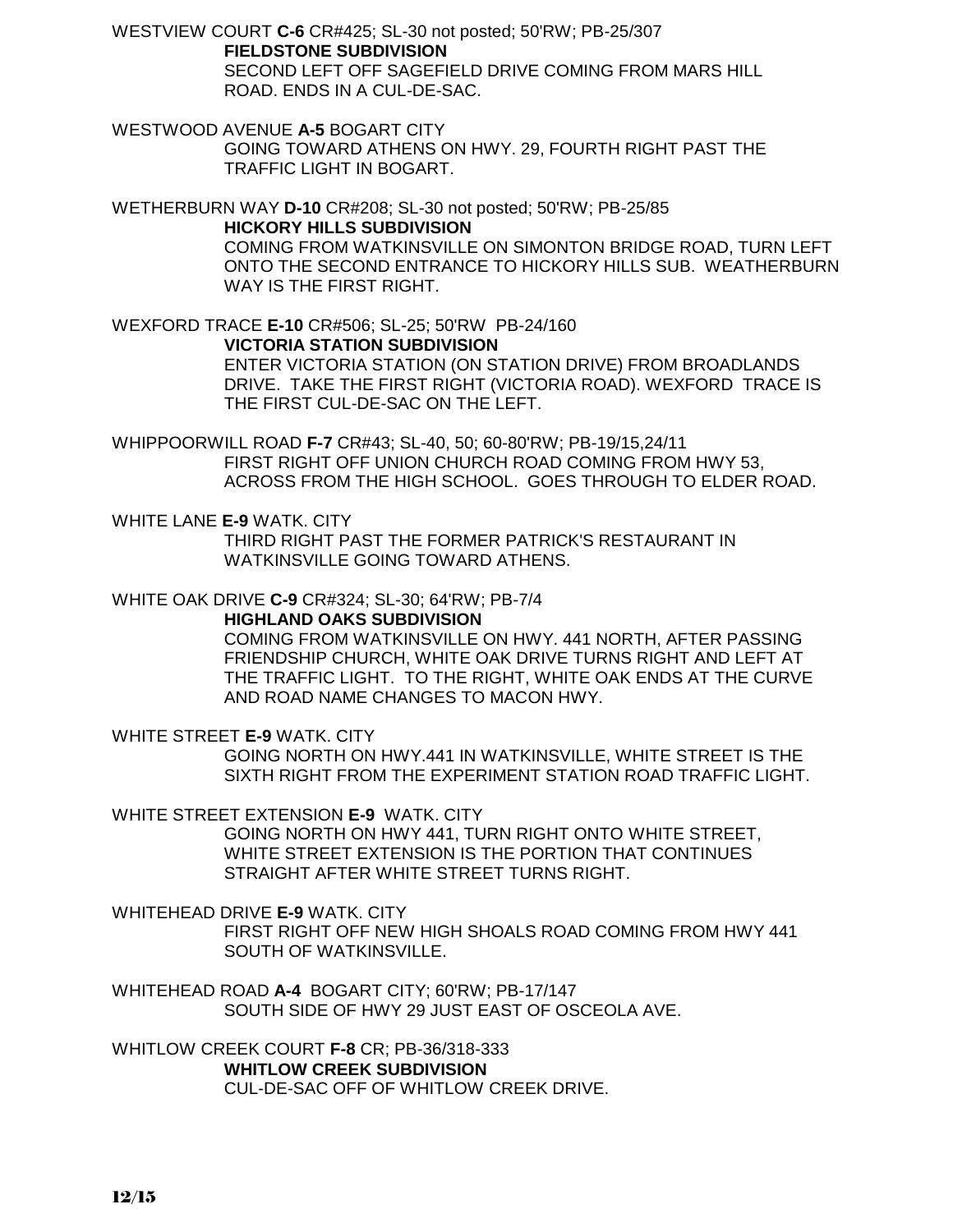### WHITLOW CREEK DRIVE **F-8, G-8** CR; SL-30; 50'RW; PB-36/318-333 **WHITLOW CREEK SUBDIVISION**

FROM UNION CHURCH ROAD, TURN ONTO WHITLOW VIEW DRIVE, THEN RIGHT ONTO WHITLOW RIDGE DRIVE. WHITLOW CREEK DRIVE IS THE FIRST LEFT. OR, TURN ONTO WHITLOW WAY FROM HWY. 186. IT WILL END INTO WHITLOW CREEK DRIVE.

#### WHITLOW CROSSING **G-8** CR; 50'RW; PB-36/318-333 **WHITLOW CREEK SUBDIVISION**

FROM HWY. 186, TURN ONTO WHITLOW WAY, THEN LEFT ONTO WHITLOW CREEK DRIVE. WHITLOW CROSSING IS THE FIRST RIGHT.

WHITLOW RIDGE DRIVE **F-8** CR; SL-30; 50'RW; PB-36/318-333

**WHITLOW CREEK SUBDIVISION**

FROM UNION CHURCH ROAD, TURN ONTO WHITLOW VIEW DRIVE. WHITLOW RIDGE DRIVE IS THE FIRST RIGHT AND LEFT. TURNS AT EACH END AND ENDS IN A CUL-DE-SAC.

WHITLOW VIEW DRIVE **F-8** CR; SL-30; 50'RW; PB-36/318-333

### **WHITLOW CREEK SUBDIVISION**

TURN ONTO UNION CHURCH ROAD FROM HWY 186. WHITLOW VIEW DRIVE IS THE FIRST LEFT.

WHITLOW WAY **G-8** CR; SL-30 not posted; 50'RW; PB-36/318-333

### **WHITLOW CREEK SUBDIVISION**

TRAVELLING AWAY FROM BISHOP ON HWY. 186, WHITLOW WAY IS THE FIRST RIGHTAFTER PASSING UNION CHURCH ROAD.

WILD AZALEA COURT **C-8** CR#323; SL-30; 60'RW; PB-24/91 **CRYSTAL HILLS SUBDIVISION** OFF WILD AZALEA LANE.

WILD AZALEA LANE **C-9** CR#370; SL-30; 60'RW; PB-25/332 **CRYSTAL HILLS SUBDIVISION** FOURTH RIGHT OFF CRYSTAL HILLS DRIVE, WHICH IS THE MAIN ENTRANCE TO CRYSTAL HILLS SUB. OFF HWY 441 NORTH.

WILDCAT RIDGE **G-12** PD (DIRT); PB-17/193 FIRST RIGHT OFF OLIVER BRIDGE ROAD COMING FROM FLAT ROCK ROAD OFF HWY 15 SOUTH.

WILDWOOD DRIVE **E-8** CR (shown on DOT map as part of Hillcrest); SL-30; 64'RW; PB-4/251 **LAKE WILDWOOD SUBDIVISION**

AT THE END OF HILLCREST DRIVE. GOES BY THE LAKE IN LAKE WILDWOOD SUB. (ADDRESSES WERE GIVEN AS HILLCREST DRIVE ALL THE WAY THROUGH).

WILDWOOD PLACE **E-8** CR#249; SL-25; 50'RW; PB-12/180 **LAKE WILDWOOD SUBDIVISION** FIRST LEFT OFF HILLCREST DRIVE OFF HWY 53 AT OCONEE CHAPEL.

WILKES FARM COURT **F-10** CR; SL-25; 50'RW; PB-37/197-200

# **PEBBLE CREEK SUBDIVISION**

ENTER PEBBLE CREEK SUB. ON GROVEBROOK LANE. TURN LEFT ONTO PEBBLE CREEK WAY. WILKES FARM COURT IS THE FIRST RIGHT. ENDS IN A CUL-DE-SAC.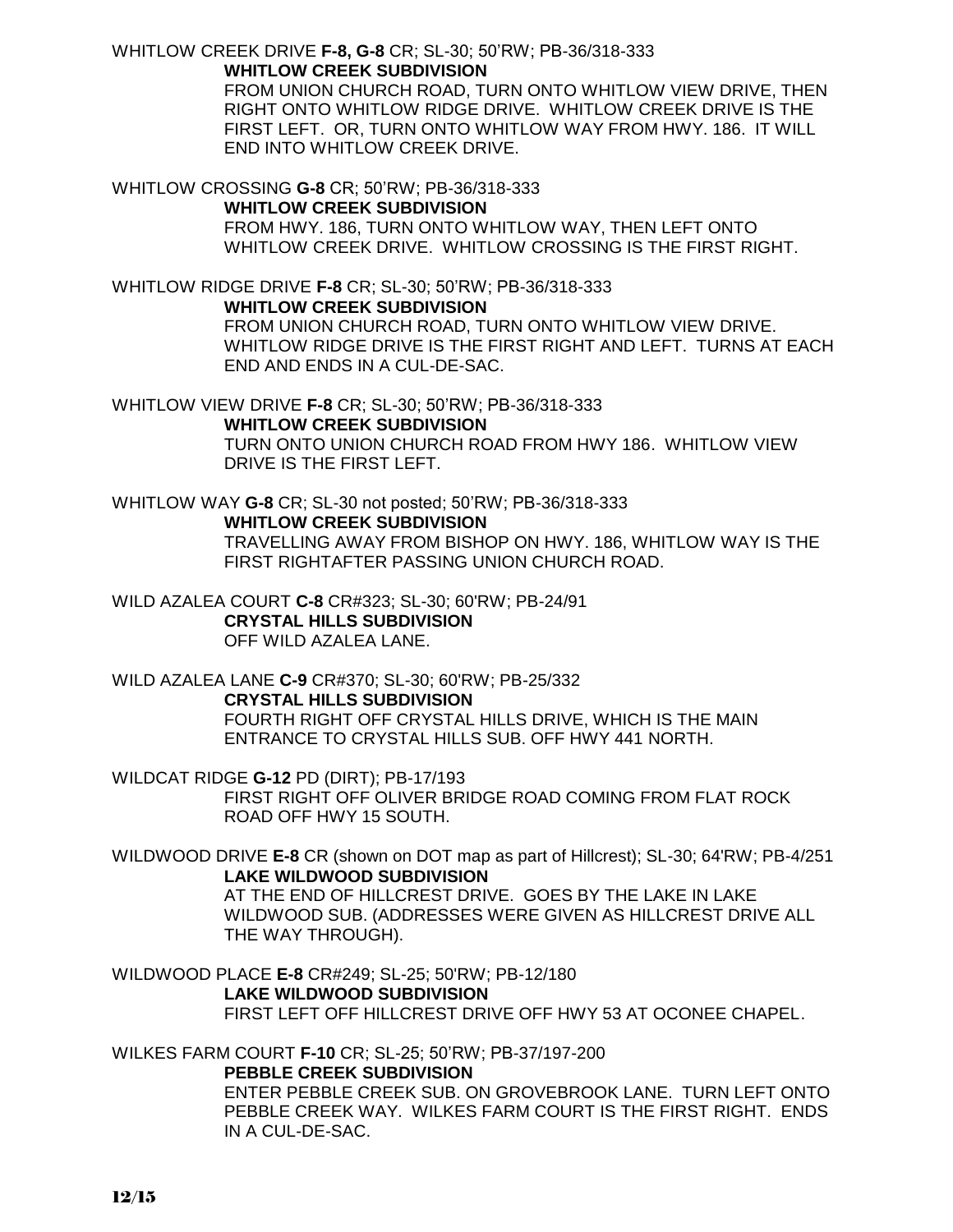WILL USHER ROAD **C-8** CR#36(DIRT); SL-30; 30'RW; PB-2/235 THIRD RIGHT OFF DANIELLS BRIDGE ROAD COMING FROM OCONEE CONNECTOR/MARS HILL ROAD INTERSECTION.

WILLIAMSBURG PLACE **SE-10** WATK. CITY **&** CR#388; SL-30; 60'RW; PB-19/183 **THE BRIARS SUBDIVISION**

THIRD LEFT OFF NORTON ROAD COMING FROM SIMONTON BRIDGE ROAD.

WILLOW CREEK DRIVE **E-7** PS; SL-15; PB-36/444-454 **WILLOW CREEK** SOUTH SIDE OF SR 53 BETWEEN ELDER RD AND CAROLINA'S PLACE S/D.

WILLOW RIDGE **C-8** CR#701; SL-30; 60'RW; PB-28/267

### **LAKE WELBROOK SUBDIVISION**

TURN INTO LAKE WELBROOK SUB. FROM DANIELLS BRIDGE ROAD. TURN LEFT ONTO SCARLET OAK CIRCLE, THEN RIGHT ONTO LAKE WELBROOK DRIVE. THE SECOND AND FOURTH RIGHT WILL BE WILLOW RIDGE- IT LOOPS BACK INTO LAKE WELBROOK DRIVE.

WILLOWYND POINT **E-10** CR#727; SL-25; 60'RW; PB-35/75-77

## **WILLOWYND SUBDIVISION**

TURN ONTO NORTON ROAD FROM SIMONTON BRIDGE ROAD, THEN TAKE THE SECOND LEFT (WILLOWYND WAY). WILLOWYND POINT IS THE FIRST RIGHT. ENDS IN A CUL-DE-SAC.

WILLOWYND WAY **E-10** CR#726; SL-25 not posted; 60'RW; PB-35/75-77; 35/206-207 **WILLOWYND SUBDIVISION**

TURN ONTO NORTON ROAD FROM SIMONTON BRIDGE ROAD. WILLOWYND WAY IS THE SECOND LEFT. ENDS IN A CUL-DE-SAC.

WILSON ROAD **E-10** WATK. CITY; 30-40'RW

FIRST RIGHT OFF THIRD STREET COMING FROM BARNETT SHOALS ROAD OR THE FIRST LEFT COMING FROM SIMONTON BRIDGE ROAD.

WINDBROOKE COURT **D-8** CR#299; SL-25 not posted; 50-60-64'RW; PB-12/81,215,234 **WINDY CREEK SUBDIVISION**

> COMING FROM THE MIDDLE SCHOOL ON MARS HILL ROAD, TAKE THE FIRST RIGHT PAST CLIFF DAWSON ROAD (WINDY CREEK DRIVE). WINDBROOKE COURT IS THE SECOND LEFT.

WINDRIDGE CIRCLE **D-8** CR#392; SL-25 not posted; 64'RW; PB-13/49 **WINDY CREEK SUBDIVISION** FIRST RIGHT OFF WINDRIDGE DRIVE.

WINDRIDGE COURT **D-8** CR#391; SL-25 not posted; 64'RW; PB-12/73 **WINDY CREEK SUBDIVISION**

TRAVELING ON MARS HILL ROAD FROM THE MIDDLE SCHOOL, THIRD ENTRANCE TO WINDY CREEK. ALSO FIRST RIGHT OFF OF THE FOURTH ENTRANCE (WINDY CREEK DRIVE). GOES BEHIND WINDRIDGE OFFICE PARK.

WINDRIDGE DRIVE **D-8** CR#300; SL-25 not posted; 64'RW; PB-24/60 **WINDY CREEK SUBDIVISION** TURN OFF MARS HILL ROAD ONTO WINDY CREEK DRIVE. THE FIRST LEFT IS WINDRIDGE DRIVE. ENDS IN A CUL-DE-SAC.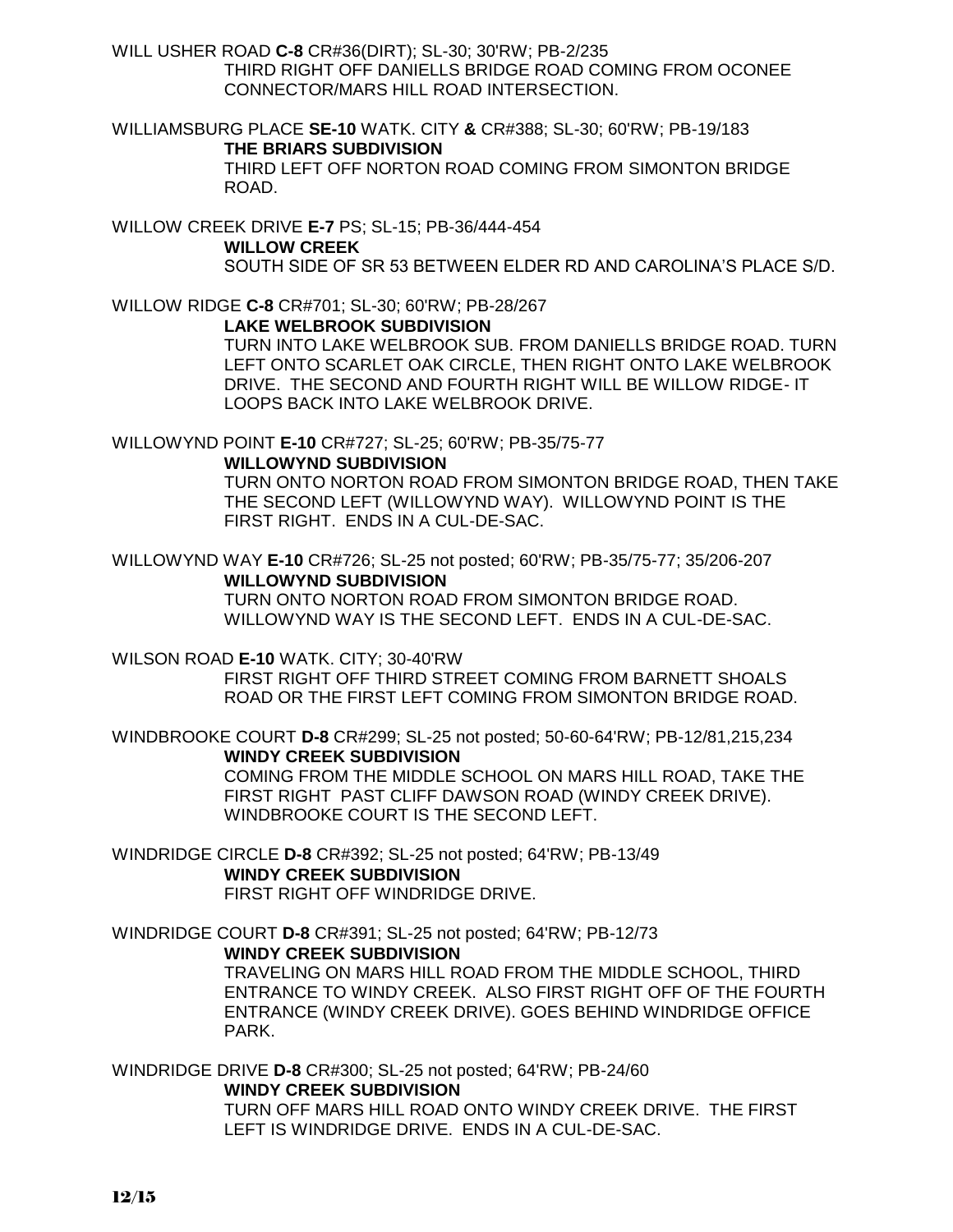WINDSOR DRIVE **E-8** CR#252; SL-30 not posted; 60-100'RW; PB-7/158 **WESTBURY SUBDIVISION** FIRST LEFT OFF HWY 53 PAST BUTLERS CROSSING COMING FROM WATKINSVILLE. DIRECTLY ACROSS FROM THE PRIMARY SCHOOL.

WINDWARD COURT **D-8** CR#394; SL-25; 64'RW; PB-20/106 **WINDY CREEK SUBDIVISION** FIRST RIGHT OFF WINDY CREEK DRIVE.

WINDY CREEK DRIVE **D-8** CR#298; SL-25 not posted; 64-80'RW; PB-25/81 **WINDY CREEK SUBDIVISION**

FIRST RIGHT OFF MARS HILL ROAD PAST CLIFF DAWSON ROAD COMING FROM THE MIDDLE SCHOOL. CONNECTS BACK TO MARS HILL ROAD.

WINTER PARK **B-3** PS; PB-36/436-440

**OCONEE SPRINGS (GA CLUB)**

ENTER ON OCONEE SPRINGS BLVD.; TURN RIGHT ON GREENLEFFE DRIVE. WINTER PARK IS THE FIRST RIGHT.

WINTHROP PLACE **D-10** CR#280; SL-30; 50'RW; PB-25/94

**HICKORY HILLS SUBDIVISION** THIRD RIGHT OFF HICKORY HILLS DRIVE WHICH IS THE THIRD

ENTRANCE TO HICKORY HILL SUB. OFF SIMONTON BRIDGE ROAD.

WIRE BRIDGE ROAD **H-13** CR#162; SL-45; 80'RW; PB-5/268 FIRST LEFT OFF HWY 15 SOUTH PAST EAST OCONEE FIRE STATION. CIRCLES AROUND TO OLIVER BRIDGE ROAD NEAR HWY 15 SOUTH.

WOOD FERN WAY **C-6** CR; 50'RW; SL-25; PB-36/497

**FERN HILL SUBDIVISION**

ENTER FERN HILL ON FERN HILL ROAD. WOOD FERN WAY IS THE FIRST LEFT. ENDS IN A CUL-DE-SAC.

WOOD HOLLOW LANE **C-9** CR#222; SL-30; 50'RW; PB-17/263

**CRYSTAL HILLS SUBDIVISION**

FIRST RIGHT OFF CRYSTAL HILLS DRIVE, WHICH IS THE MAIN ENTRANCE TO CRYSTAL HILLS SUB. OFF HWY 441 NORTH.

WOODBERRY DRIVE **E-8** CR#560; SL-25; 60'RW; PB-35/251-254

**THORNWOOD SUBDIVISION**

FROM NEW HIGH SHOALS ROAD, TURN ONTO BISHOP FARMS PARKWAY SOUTH. TAKE THE SECOND LEFT (THORNWOOD DRIVE). WOODBERRY DRIVE IS THE SECOND RIGHT. ENDS IN A CUL-DE-SAC.

WOODBINE DRIVE **E-8** CR#251; SL-30 not posted; 60'RW; PB-7/158

**WESTBURY SUBDIVISION**

FIRST LEFT OFF WINDSOR DRIVE, WHICH IS FIRST LEFT OFF HWY 53 PAST BUTLERS CROSSING COMING FROM WATKINSVILLE.

WOODBROOK AVE. **A-5** BOGART CITY; 60'RW; PB-24/79 FIRST RIGHT OFF JEFFERSON AVENUE IN BOGART.

WOODLANDS COURT **D-8** CR#297; SL-30; 50'RW; PB-7/26 **THE WOODLANDS SUBDIVISION** FIRST LEFT OFF WOODLANDS ROAD.

WOODLANDS ROAD **D-8** CR#296; SL-30; 50'RW; PB-7/53; 25/192 **THE WOODLANDS SUBDIVISION** OFF MARS HILL RD BETWEEN CLIFF DAWSON RD AND RANKIN RD.